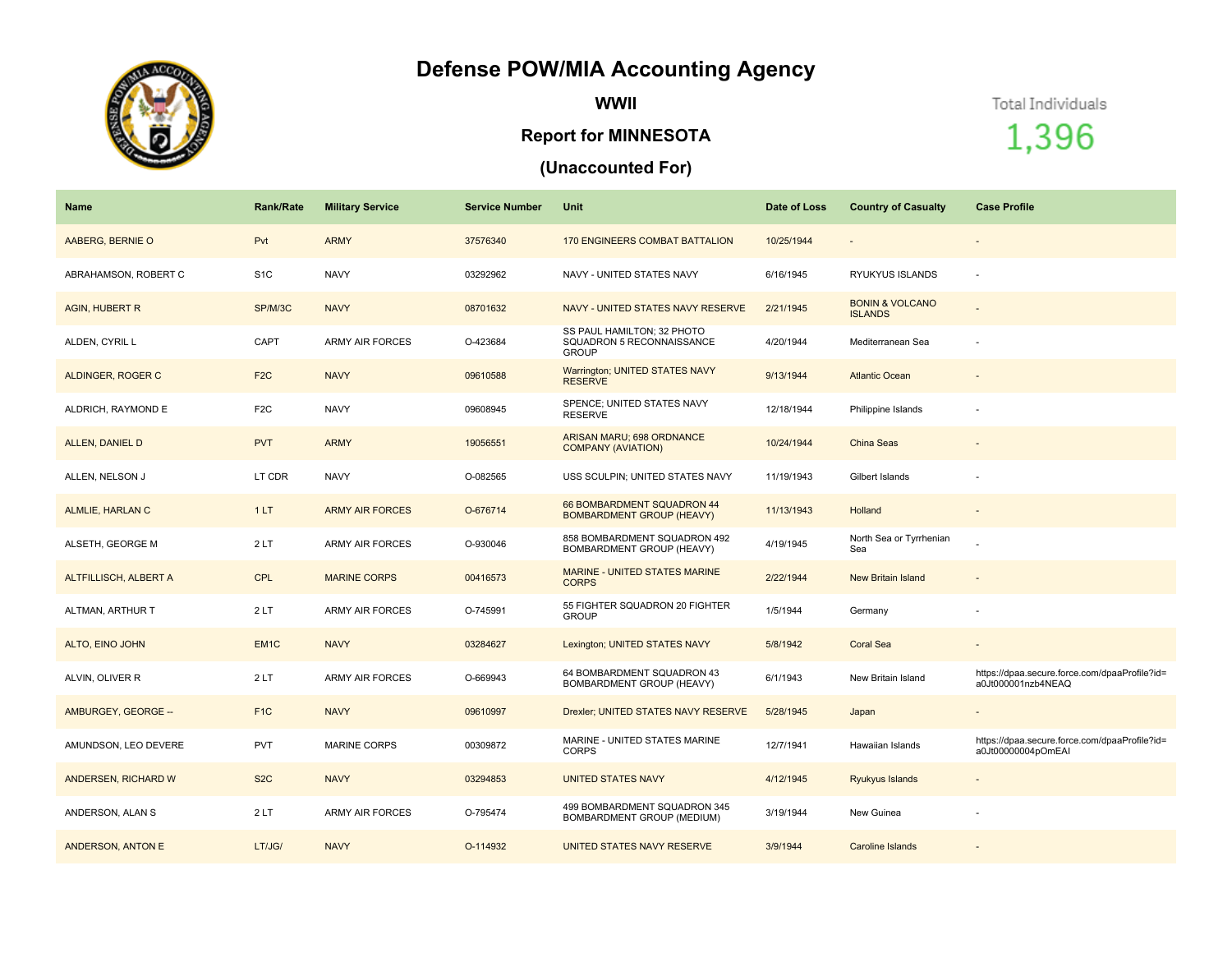| Name                      | <b>Rank/Rate</b>  | <b>Military Service</b> | <b>Service Number</b> | Unit                                                                  | Date of Loss | <b>Country of Casualty</b>                   | <b>Case Profile</b>                                                 |
|---------------------------|-------------------|-------------------------|-----------------------|-----------------------------------------------------------------------|--------------|----------------------------------------------|---------------------------------------------------------------------|
| ANDERSON, CLIFFORD O      | <b>PVT</b>        | <b>ARMY AIR FORCES</b>  | 37090568              | 91 BOMBARDMENT SQUADRON 27<br><b>BOMBARDMENT GROUP (LIGHT)</b>        | 7/1/1942     | Philippine Islands                           | https://dpaa.secure.force.com/dpaaProfile?id=<br>a0Jt0000000XfKpEAK |
| ANDERSON, DELBERT JAKE    | BM <sub>2</sub> C | <b>NAVY</b>             | 03284713              | <b>USS Arizona; UNITED STATES NAVY</b>                                | 12/7/1941    | <b>Hawaiian Islands</b>                      | https://dpaa.secure.force.com/dpaaProfile?id=<br>a0Jt0000000BSQgEAO |
| ANDERSON, ERWIN J.        | ARM1C             | <b>NAVY</b>             | 03287360              | UNITED STATES NAVY                                                    | 11/11/1944   | Central/South Pacific<br>Theater             |                                                                     |
| ANDERSON, FERDINAND E     | LT.               | <b>NAVY</b>             | O-260763              | <b>OMMANEY BAY; UNITED STATES NAVY</b><br><b>RESERVE</b>              | 1/4/1945     | Philippine Islands                           |                                                                     |
| ANDERSON, GEORGE A        | S <sub>2</sub> C  | <b>NAVY</b>             | 06383086              | UNITED STATES NAVY RESERVE                                            | 11/29/1942   | Indian Ocean                                 |                                                                     |
| ANDERSON, GERALD E.       | 2LT               | <b>ARMY AIR FORCES</b>  | O-694295              | 716 BOMBARDMENT SQUADRON 449<br><b>BOMBARDMENT GROUP (HEAVY)</b>      | 4/7/1944     | <b>ADRIATIC SEA</b>                          |                                                                     |
| ANDERSON, HARRY E         | TM <sub>2</sub> C | <b>NAVY</b>             | 06384512              | SCAMP; UNITED STATES NAVY<br><b>RESERVE</b>                           | 12/5/1944    | Bonin & Volcano Islands                      |                                                                     |
| ANDERSON, HARRY R         | <b>CPL</b>        | <b>ARMY AIR FORCES</b>  | 19179062              | 677 BOMBARDMENT SQUADRON 444<br><b>BOMBARDMENT GROUP (VERY HEAVY)</b> | 5/25/1945    | Marianas Islands                             |                                                                     |
| ANDERSON, HOWARD H        | AMM1C             | <b>NAVY</b>             | 04109522              | UNITED STATES NAVY RESERVE                                            | 10/20/1944   | China Seas                                   |                                                                     |
| ANDERSON, JOHN ALLAN      | <b>CAPT</b>       | <b>MARINE CORPS</b>     | O-013523              | VMSB 244, MAG 24, 1ST MAW, FMF,<br>UNITED STATES MARINE CORPS         | 5/17/1944    | <b>NEW BRITAIN ISLAND</b>                    |                                                                     |
| ANDERSON, KEITH G         | ARM3C             | <b>NAVY</b>             | 03290128              | UNITED STATES NAVY                                                    | 8/3/1943     | Atlantic Ocean                               |                                                                     |
| ANDERSON, LEONARD G       | Sgt               | <b>ARMY AIR FORCES</b>  | P-37030832            | 83 BOMBARDMENT SQUADRON 12<br><b>BOMBARDMENT GROUP (MEDIUM)</b>       | 9/1/1942     | * Documentation Lacking                      |                                                                     |
| ANDERSON, LEONARD O       | MM3C              | <b>NAVY</b>             | 08699478              | NAVY - UNITED STATES NAVY RESERVE                                     | 7/30/1945    | PHILIPPINE SEA                               | https://dpaa.secure.force.com/dpaaProfile?id=<br>a0Jt00000004nMwEAI |
| ANDERSON, PAUL J          | <b>T SGT</b>      | <b>ARMY AIR FORCES</b>  | 17108335              | 404 BOMBARDMENT SQUADRON 28<br><b>BOMBARDMENT GROUP (HEAVY)</b>       | 11/18/1943   | Alaska                                       |                                                                     |
| ANDERSON, RALPH E         | S SGT             | <b>ARMY</b>             | 06857722              | 93 BOMBARDMENT SQUADRON 19<br>BOMBARDMENT GROUP (HEAVY)               | 5/4/1942     | Philippine Islands                           | https://dpaa.secure.force.com/dpaaProfile?id=<br>a0Jt000001nzTEXEA2 |
| ANDERSON, ROBERT EUGENE   | 2d Lt             | <b>ARMY AIR FORCES</b>  | O-735575              | 337 BOMBARDMENT SQUADRON 96<br><b>BOMBARDMENT GROUP (HEAVY)</b>       | 7/28/1943    | North Sea or Tyrrhenian<br>Sea               |                                                                     |
| ANDERSON, ROY C           | <b>PVT</b>        | <b>ARMY</b>             | 06931287              | ARISAN MARU; 31 INFANTRY REGIMENT                                     | 10/24/1944   | China Seas                                   |                                                                     |
| ANDERSON, VERN M          | <b>CPL</b>        | <b>MARINE CORPS</b>     | 00331591              | MARINE - UNITED STATES MARINE<br><b>CORPS</b>                         | 11/20/1943   | <b>GILBERT ISLANDS</b>                       | https://dpaa.secure.force.com/dpaaProfile?id=<br>a0Jt0000000XfKuEAK |
| ANDROSS, ROLLOC           | CAPT              | ARMY                    | O-023624              | 169 INFANTRY 43 DIVISION                                              | 7/13/1943    | ** Documentation Errors                      |                                                                     |
| <b>ANTELL, CLIFFORD J</b> | S <sub>1C</sub>   | <b>NAVY</b>             | 06398847              | <b>USS LISCOME BAY; UNITED STATES</b><br><b>NAVY RESERVE</b>          | 11/24/1943   | Gilbert Islands                              |                                                                     |
| APPERT, DONALD A          | MAJ               | <b>ARMY AIR FORCES</b>  | O-424875              | 579 BOMBARDMENT SQUADRON 392<br>BOMBARDMENT GROUP (HEAVY)             | 10/4/1943    | North Sea or Tyrrhenian<br>Sea               |                                                                     |
| <b>ARLAND, THOMAS R</b>   | <b>COX</b>        | <b>NAVY</b>             | 03291005              | NAVY - UNITED STATES NAVY                                             | 2/21/1945    | <b>BONIN &amp; VOLCANO</b><br><b>ISLANDS</b> |                                                                     |
| ARMBRUST, ALMON L         | S <sub>2</sub> C  | <b>NAVY</b>             | 09609247              | SPENCE; UNITED STATES NAVY                                            | 12/18/1944   | Philippine Islands                           |                                                                     |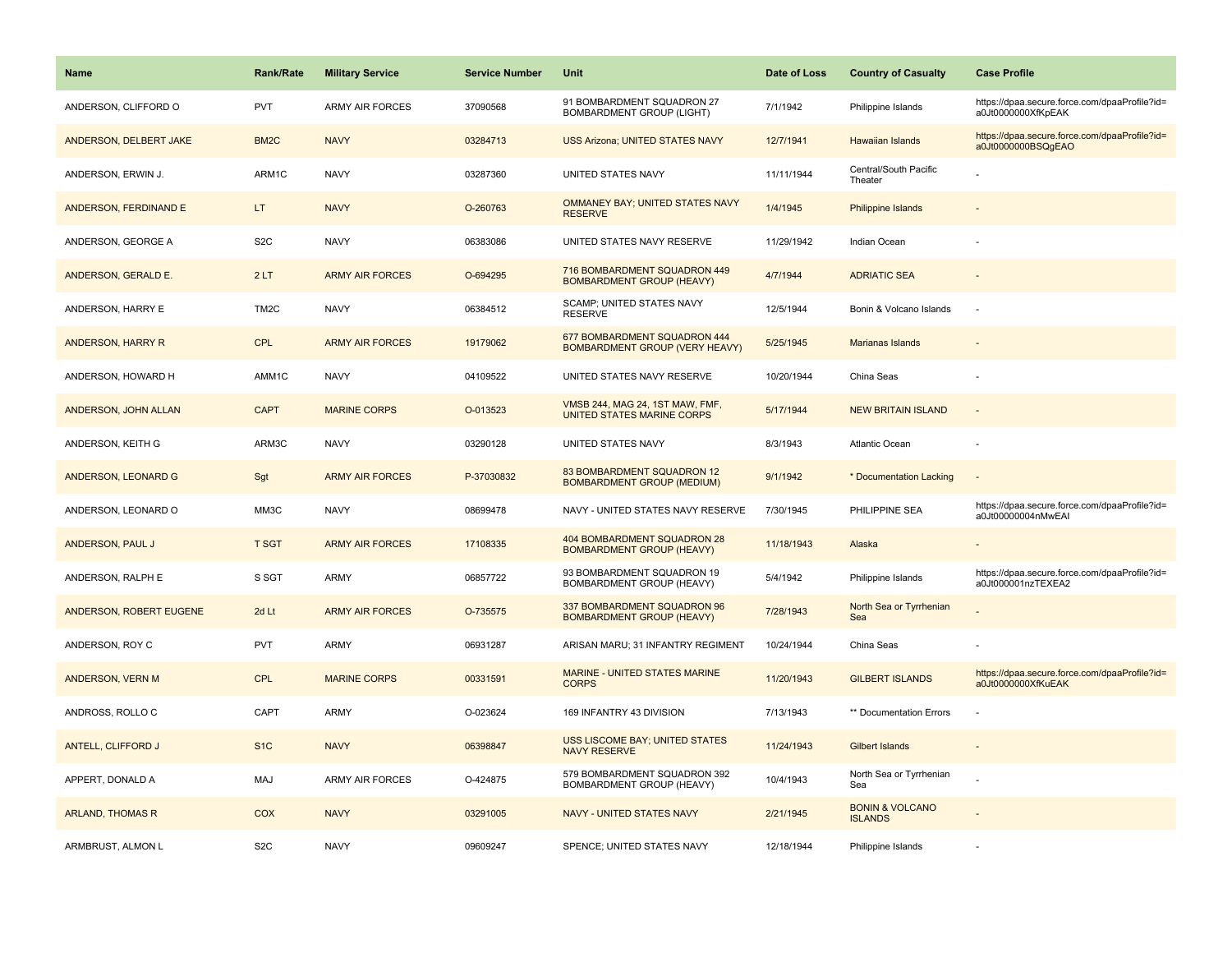| Name                         | <b>Rank/Rate</b>   | <b>Military Service</b> | <b>Service Number</b> | Unit                                                             | Date of Loss | <b>Country of Casualty</b>               | <b>Case Profile</b>                                                 |
|------------------------------|--------------------|-------------------------|-----------------------|------------------------------------------------------------------|--------------|------------------------------------------|---------------------------------------------------------------------|
| <b>ARMSTRONG, LAURENCE T</b> | 2LT                | <b>ARMY AIR FORCES</b>  | O-683890              | 429 BOMBARDMENT SQUADRON 2<br><b>BOMBARDMENT GROUP (HEAVY)</b>   | 2/4/1944     |                                          |                                                                     |
| ARNESON, OLAF F.             | 1LT                | <b>ARMY AIR FORCES</b>  | O-768916              | 9 BOMBARDMENT SQUADRON 7<br>BOMBARDMENT GROUP (HEAVY)            | 3/22/1945    | India                                    |                                                                     |
| ARNOLD, BARRY JUSTIN         | <b>PVT</b>         | <b>MARINE CORPS</b>     | 00331529              | MARINE - UNITED STATES MARINE<br><b>CORPS</b>                    | 9/14/1942    | Solomon Islands                          |                                                                     |
| ATKINSON, CARL D             | S <sub>1</sub> C   | <b>NAVY</b>             | 03285986              | Pillsbury; UNITED STATES NAVY                                    | 3/1/1942     | Java                                     |                                                                     |
| <b>ATKINSON, ELMER E</b>     | 2d Lt              | <b>ARMY</b>             | O-1301595             | 132 INFANTRY AMERICAL DIVISION                                   | 4/2/1946     | Solomon Islands                          |                                                                     |
| AUSTIN, JOHN HERBERT         | PFC                | <b>MARINE CORPS</b>     | 00280865              | MARINE - UNITED STATES MARINE<br><b>CORPS</b>                    | 10/24/1944   | Pacific Ocean                            |                                                                     |
| AYER, EDWARD N               | <b>CGM</b>         | <b>NAVY</b>             | 03281559              | PICKEREL; UNITED STATES NAVY                                     | 5/6/1943     | Sea of Japan                             |                                                                     |
| <b>BABCOCK, WARREN E</b>     | 1st Lt             | <b>ARMY AIR FORCES</b>  | O-754047              | 44 FIGHTER SQUADRON 18 FIGHTER<br><b>GROUP</b>                   | 9/9/1944     | Bunaken Island                           |                                                                     |
| <b>BABER, ROBERT O</b>       | MOMM <sub>2C</sub> | <b>NAVY</b>             | 08696642              | HARDER; UNITED STATES NAVY<br><b>RESERVE</b>                     | 8/24/1944    | Philippine Islands                       |                                                                     |
| BACON, LEWIS C               | PVT                | ARMY                    | 37302484              | 502 PARACHUTE INFANTRY 101<br>AIRBORNE DIVISION                  | 6/7/1945     | France                                   |                                                                     |
| <b>BACON, THOMAS CARL</b>    | <b>PFC</b>         | <b>MARINE CORPS</b>     | 00357449              | UNITED STATES MARINE CORPS                                       | 11/20/1943   | <b>Gilbert Islands</b>                   | https://dpaa.secure.force.com/dpaaProfile?id=<br>a0Jt0000000XfKvEAK |
| BAGLEY, WILBUR L             | <b>SGT</b>         | <b>MARINE CORPS</b>     | 00288487              | MARINE - UNITED STATES MARINE<br><b>CORPS</b>                    | 11/1/1943    | Solomon Islands                          |                                                                     |
| <b>BAILEY, EUGENE W</b>      | T Sgt              | <b>ARMY AIR FORCES</b>  | 17018038              | 64 BOMBARDMENT SQUADRON 43<br><b>BOMBARDMENT GROUP (HEAVY)</b>   | 6/4/1944     | Jamna Island                             |                                                                     |
| <b>BAIRD, DALE WILLARD</b>   | 2LT                | <b>MARINE CORPS</b>     | O-030657              | MARINE - UNITED STATES MARINE<br><b>CORPS</b>                    | 8/1/1944     | <b>MIDWAY ISLAND</b>                     |                                                                     |
| <b>BAK, MICHAEL J</b>        | <b>PVT</b>         | <b>ARMY AIR FORCES</b>  | 37590281              | 1330 ARMY AIR FORCE BASE UNIT                                    | 5/6/1946     | India                                    |                                                                     |
| BAKER, LESLIE R              | PFC                | <b>ARMY</b>             | 17109674              | 327 GLIDER INFANTRY REGIMENT 101<br>AIRBORNE DIVISION            | 6/20/1945    | France                                   |                                                                     |
| <b>BAKER, ROBERT R</b>       | S <sub>1C</sub>    | <b>NAVY</b>             | 06390889              | LCT(5)-241; UNITED STATES NAVY<br><b>RESERVE</b>                 | 9/15/1943    | North or Tyrrhenian Seas                 |                                                                     |
| BALF, MATHEW F               | MM <sub>2</sub> C  | <b>NAVY</b>             | 06391405              | Maddox; UNITED STATES NAVY<br><b>RESERVE</b>                     | 7/10/1943    | Sicily                                   | https://dpaa.secure.force.com/dpaaProfile?id=<br>a0Jt0000000XddyEAC |
| <b>BALLAUF, GEORGE F</b>     | <b>PFC</b>         | <b>ARMY</b>             | 37167847              | 81 TANK BATTALION 5 ARMORED<br><b>DIVISION</b>                   | 9/19/1944    | Germany                                  |                                                                     |
| BANKER, DONALD F.            | LT CDR             | <b>NAVY</b>             | O-085095              | USS LEXINGTON; UNITED STATES NAVY                                | 11/5/1944    | Philippine Islands                       |                                                                     |
| <b>BARBER, HAROLD M</b>      | <b>ENS</b>         | <b>NAVY</b>             | O-406994              | USS SHANGRI-LA (CV-38); UNITED<br>STATES NAVY RESERVE            | 1/27/1945    | <b>Atlantic Ocean</b>                    |                                                                     |
| BARBY, FRANK WILLIAM         | BKR1C              | <b>NAVY</b>             | 01105415              | Plymouth; UNITED STATES NAVY<br><b>RESERVE</b>                   | 8/5/1943     | Atlantic Ocean: North<br>American Waters | https://dpaa.secure.force.com/dpaaProfile?id=<br>a0Jt0000000XdeBEAS |
| <b>BARINGER, RALPH E</b>     | CPL                | <b>ARMY AIR FORCES</b>  | 37549093              | 706 BOMBARDMENT SQUADRON 446<br><b>BOMBARDMENT GROUP (HEAVY)</b> | 12/2/1944    | Germany                                  |                                                                     |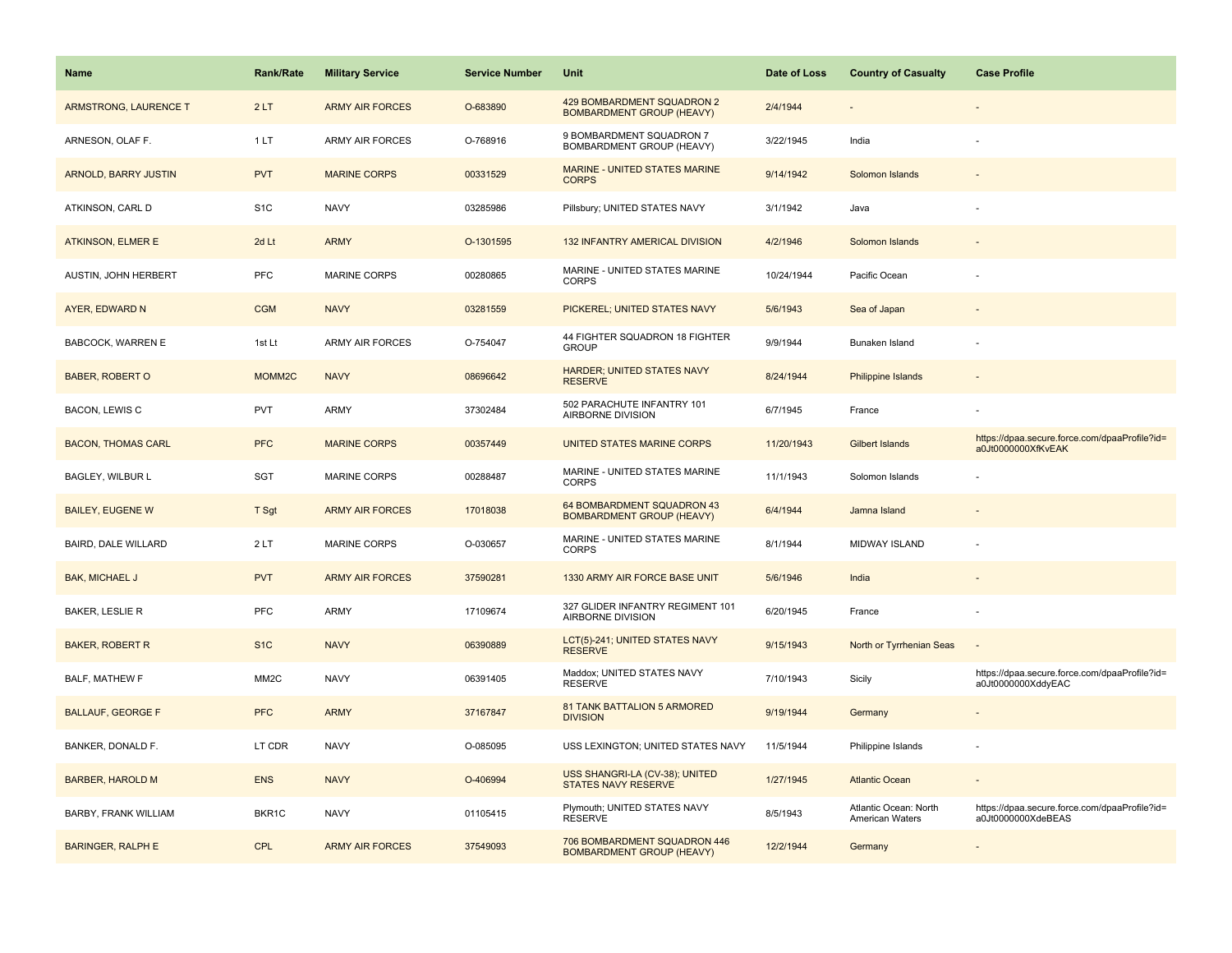| Name                         | <b>Rank/Rate</b> | <b>Military Service</b> | <b>Service Number</b> | Unit                                                            | Date of Loss | <b>Country of Casualty</b>                   | <b>Case Profile</b>                                                 |
|------------------------------|------------------|-------------------------|-----------------------|-----------------------------------------------------------------|--------------|----------------------------------------------|---------------------------------------------------------------------|
| <b>BARLAU, MILTON MELVIN</b> | <b>CMM</b>       | <b>NAVY</b>             | 03283219              | USS MEREDITH; UNITED STATES NAVY                                | 10/15/1942   | Solomon Islands                              |                                                                     |
| <b>BARLE, ANDREW J</b>       | <b>PVT</b>       | <b>ARMY</b>             | 37160561              | 110 FIELD ARTILLERY BATTALION 29<br><b>DIVISION</b>             | 10/23/1943   | <b>English Channel</b>                       |                                                                     |
| BARNETT, LLOYD F             | <b>PFC</b>       | ARMY                    | 37197906              | 30 INFANTRY 3 DIVISION                                          | 10/8/1943    | Italy                                        |                                                                     |
| <b>BARRETT, NORVAL S</b>     | SF <sub>3c</sub> | <b>NAVY</b>             | 03285416              | <b>USS Houston; UNITED STATES NAVY</b>                          | 3/1/1942     | Sunda Strait                                 |                                                                     |
| <b>BARTZ, ALDEN V</b>        | CEM              | <b>NAVY</b>             | 03286156              | NAVY - UNITED STATES NAVY                                       | 2/21/1945    | <b>BONIN &amp; VOLCANO</b><br><b>ISLANDS</b> |                                                                     |
| <b>BATES, RAYMOND L</b>      | S <sub>1</sub> C | <b>NAVY</b>             | 03289873              | <b>NAVY - UNITED STATES NAVY</b>                                | 10/29/1944   | PHILIPPINE ISLANDS                           | $\sim$                                                              |
| BATTLES, WESLEY E            | AOM2c            | <b>NAVY</b>             | 03291354              | NAVY - UNITED STATES NAVY                                       | 2/5/1946     | Halmahera Island                             | $\overline{a}$                                                      |
| <b>BATY, MARVIN A</b>        | S <sub>2</sub> C | <b>NAVY</b>             | 07576574              | USS LISCOME BAY; UNITED STATES<br><b>NAVY RESERVE</b>           | 11/24/1943   | <b>Gilbert Islands</b>                       |                                                                     |
| BAUMGARDNER, GERALD D        | GM3C             | <b>NAVY</b>             | 03292085              | SS Lewis L. Dyche; UNITED STATES<br><b>NAVY</b>                 | 1/4/1945     | Central/South Pacific<br>Theater             |                                                                     |
| <b>BECK, MILTON MAYNARD</b>  | <b>CPL</b>       | <b>MARINE CORPS</b>     | 00346133              | UNITED STATES MARINE CORPS                                      | 11/20/1943   | <b>Gilbert Islands</b>                       | https://dpaa.secure.force.com/dpaaProfile?id=<br>a0Jt0000000XfLEEA0 |
| BECKEL, LLOYD K              | S SGT            | <b>ARMY AIR FORCES</b>  | 17118551              | 515 BOMBARDMENT SQUADRON 376<br>BOMBARDMENT GROUP (HEAVY)       | 11/11/1944   | <b>Adriatic Sea</b>                          |                                                                     |
| <b>BECKER, MYRON M</b>       | WT2C             | <b>NAVY</b>             | 08499501              | NAVY - UNITED STATES NAVY RESERVE                               | 7/30/1945    | PHILIPPINE SEA                               |                                                                     |
| BECKIUS, JEROME G            | S <sub>1</sub> C | <b>NAVY</b>             | 06385448              | USS GWIN; UNITED STATES NAVY<br><b>RESERVE</b>                  | 7/13/1943    | Solomon Islands                              |                                                                     |
| <b>BECKMAN, HAROLD E</b>     | 1LT              | <b>ARMY AIR FORCES</b>  | O-807663              | 338 BOMBARDMENT SQUADRON 96<br><b>BOMBARDMENT GROUP (HEAVY)</b> | 4/11/1944    | <b>Baltic Sea</b>                            |                                                                     |
| BECKMAN, VERNON N            | S <sub>1</sub> C | <b>NAVY</b>             | 03291008              | LST-342; UNITED STATES NAVY                                     | 7/18/1943    | Solomon Islands                              |                                                                     |
| <b>BECKNER, EUGENE --</b>    | TEC <sub>4</sub> | <b>ARMY</b>             | 37300492              | 509 PARACHUTE INFANTRY BATTALION                                | 8/15/1944    | France                                       |                                                                     |
| BEEBE, ROBERT C              | S <sub>1</sub> C | <b>NAVY</b>             | 09611758              | LUCE; UNITED STATES NAVY RESERVE                                | 5/4/1945     | China Seas                                   |                                                                     |
| <b>BEER, CLARENCE J</b>      | <b>PFC</b>       | <b>ARMY</b>             | 36255861              | <b>USAT J.W. McAndrews; INFANTRY</b>                            | 3/13/1945    | <b>Atlantic Ocean</b>                        |                                                                     |
| BEHRENDT, DONALD P           | Y3C              | <b>NAVY</b>             | 03286028              | NAVY - UNITED STATES NAVY                                       | 6/24/1944    | <b>JAPAN</b>                                 |                                                                     |
| <b>BEHRENS, WENDELL E</b>    | <b>ENS</b>       | <b>NAVY</b>             | O-121021              | USS QUINCY; UNITED STATES NAVY<br><b>RESERVE</b>                | 8/9/1942     | Solomon Islands                              |                                                                     |
| BELAIR, ARTHUR J             | 2LT              | ARMY AIR FORCES         | O-691219              | 31 BOMBARDMENT SQUADRON 5<br>BOMBARDMENT GROUP (HEAVY)          | 5/21/1944    | Caroline Islands                             | https://dpaa.secure.force.com/dpaaProfile?id=<br>a0Jt000001EhJNUEA3 |
| <b>BELDEN, JAMES I</b>       | S <sub>2</sub> C | <b>NAVY</b>             | 09612275              | HULL; UNITED STATES NAVY RESERVE                                | 12/18/1944   | <b>Philippine Sea</b>                        | https://dpaa.secure.force.com/dpaaProfile?id=<br>a0Jt0000000XeaZEAS |
| <b>BELIN, ENUS W</b>         | S <sub>1</sub> C | <b>NAVY</b>             | 08713358              | USS Lindsey; UNITED STATES NAVY<br><b>RESERVE</b>               | 4/12/1945    | Ryukyus Islands                              |                                                                     |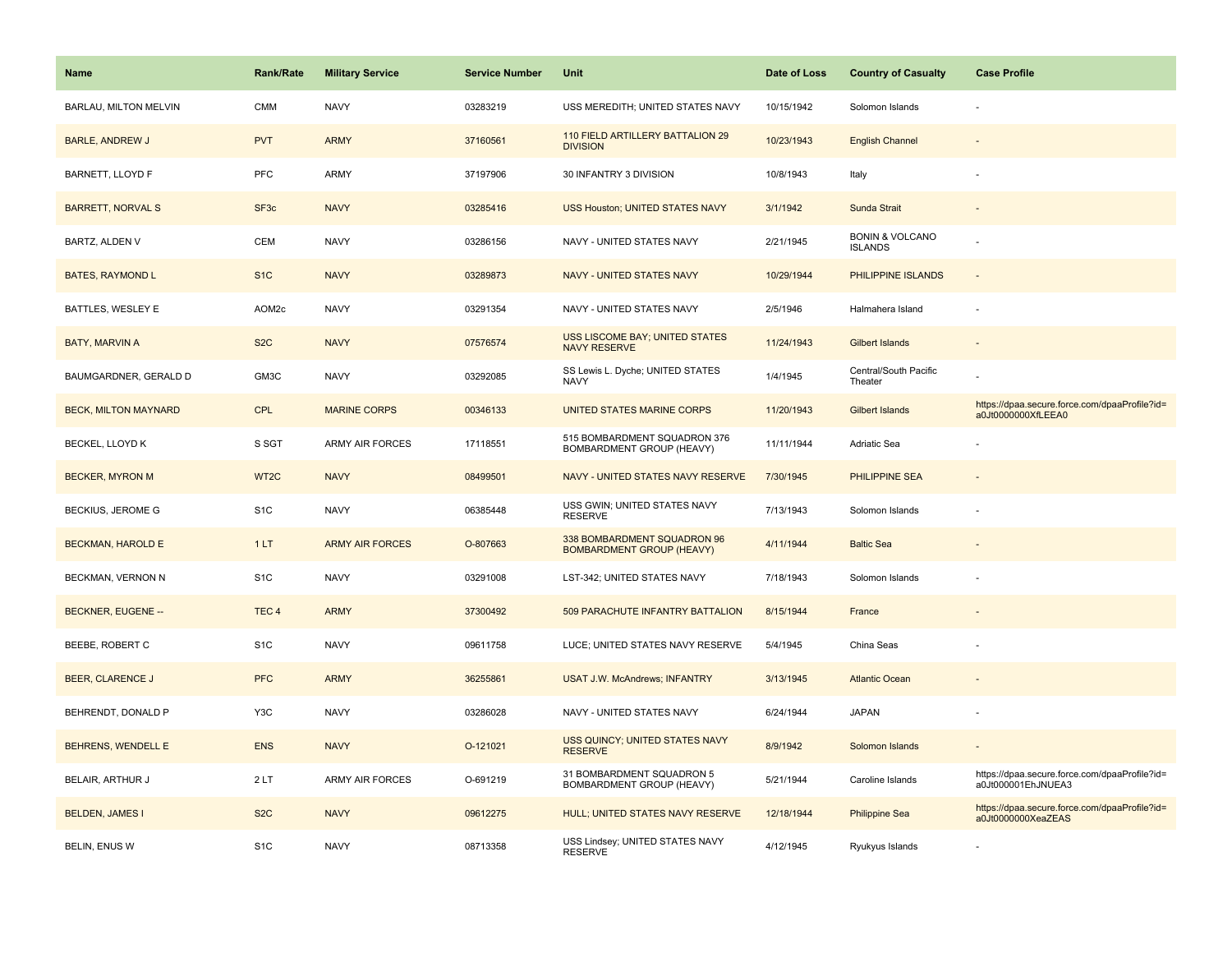| Name                          | <b>Rank/Rate</b>   | <b>Military Service</b> | <b>Service Number</b> | Unit                                                             | Date of Loss | <b>Country of Casualty</b>       | <b>Case Profile</b>                                                 |
|-------------------------------|--------------------|-------------------------|-----------------------|------------------------------------------------------------------|--------------|----------------------------------|---------------------------------------------------------------------|
| <b>BELKNAP, GORDON B</b>      | WT <sub>2</sub> C  | <b>NAVY</b>             | 03284694              | USS Pecos; UNITED STATES NAVY                                    | 3/1/1942     | Java                             |                                                                     |
| BELKNAP, ROBERT M             | MM <sub>2</sub> C  | <b>NAVY</b>             | 03290871              | LUCE; UNITED STATES NAVY                                         | 5/4/1945     | China Seas                       |                                                                     |
| <b>BELL, GERALD J</b>         | <b>PFC</b>         | <b>ARMY</b>             | 20700206              | <b>194 TANK BATTALION</b>                                        | 12/26/1941   | <b>Philippine Islands</b>        |                                                                     |
| BELL, JACK D                  | AOM2C              | <b>NAVY</b>             | 03289701              | USS Idaho - VOS 3; UNITED STATES<br><b>NAVY</b>                  | 2/2/1944     | Pacific Ocean                    |                                                                     |
| <b>BELL, MORRIS A</b>         | S <sub>1</sub> C   | <b>NAVY</b>             | 03290208              | USS Abner Read; UNITED STATES NAVY                               | 8/18/1943    | <b>Aleutian Islands</b>          |                                                                     |
| BELLAMY, HARRY E              | S <sub>1</sub> C   | <b>NAVY</b>             | 06381463              | Leary; UNITED STATES NAVY RESERVE                                | 12/24/1943   | North Atlantic Ocean             |                                                                     |
| BENDER, AUGUST --             | <b>PVT</b>         | <b>ARMY</b>             | 20700217              | <b>194 TANK BATTALION</b>                                        | 12/26/1941   | <b>Philippine Islands</b>        | $\overline{\phantom{a}}$                                            |
| <b>BENDIKSON, MELFORD E</b>   | ARM2C              | <b>NAVY</b>             | 03294221              | UNITED STATES NAVY                                               | 7/18/1945    | Japan                            |                                                                     |
| <b>BENFORD, SAM AUSTIN</b>    | BKR <sub>2</sub> C | <b>NAVY</b>             | 03285137              | USS Arizona; UNITED STATES NAVY                                  | 12/7/1941    | Hawaiian Islands                 | https://dpaa.secure.force.com/dpaaProfile?id=<br>a0Jt0000000XmW3EAK |
| BENGSON, DONALD W             | <b>ENS</b>         | <b>NAVY</b>             | O-145772              | USS SANTEE; UNITED STATES NAVY<br><b>RESERVE</b>                 | 7/19/1943    | Atlantic Ocean                   |                                                                     |
| <b>BENGTSON, WILLIS LEROY</b> | <b>PFC</b>         | <b>MARINE CORPS</b>     | 416535                | MARINE - UNITED STATES MARINE<br><b>CORPS</b>                    | 10/6/1944    | <b>Caroline Islands</b>          |                                                                     |
| BENNINGTON, ROBERT J          | AMM1C              | <b>NAVY</b>             | 06380307              | UNITED STATES NAVY RESERVE                                       | 2/14/1944    | Marshall Islands                 |                                                                     |
| <b>BENSON, EDWARD E</b>       | <b>PFC</b>         | <b>ARMY</b>             | 20713045              | SS Leopoldville; 264 INFANTRY 66<br><b>DIVISION</b>              | 12/24/1944   | <b>English Channel</b>           |                                                                     |
| BENSON, EMMET ELLARY          | SC <sub>3</sub> C  | <b>NAVY</b>             | 06381023              | USS BARTON; UNITED STATES NAVY<br><b>RESERVE</b>                 | 11/13/1942   | Solomon Islands                  |                                                                     |
| <b>BENSON, HARRY E</b>        | <b>ELEC</b>        | <b>NAVY</b>             | 00203808              | <b>USS VINCENNES; UNITED STATES NAVY</b>                         | 8/9/1942     |                                  |                                                                     |
| BENTSON, RHODY M              | S SGT              | ARMY AIR FORCES         | 19180019              | 410 BOMBARDMENT SQUADRON 94<br>BOMBARDMENT GROUP (HEAVY)         | 1/4/1944     | Germany                          |                                                                     |
| <b>BENTZLIN, CONRAD F</b>     | 2LT                | <b>ARMY AIR FORCES</b>  | O-724374              | 97 FIGHTER SQUADRON 82 FIGHTER<br><b>GROUP</b>                   | 4/16/1943    | Sicily                           |                                                                     |
| BERG, HAROLD L                | 2d Lt              | <b>ARMY</b>             | O-1017696             | <b>ARMY</b>                                                      | 12/18/1944   | Burma                            |                                                                     |
| <b>BERGGREN, VERNON E</b>     | S <sub>2</sub> C   | <b>NAVY</b>             | 07576567              | USS LISCOME BAY; UNITED STATES<br><b>NAVY RESERVE</b>            | 11/24/1943   | Pacific Ocean                    |                                                                     |
| BERGSTO, STANLEY N            | <b>PFC</b>         | <b>ARMY</b>             | 37311295              | 748 TANK BATTALION                                               | 3/27/1945    | Germany                          |                                                                     |
| BERGSTROM, DONALD E.          | S SGT              | <b>ARMY AIR FORCES</b>  | 37562361              | 614 BOMBARDMENT SQUADRON 401<br><b>BOMBARDMENT GROUP (HEAVY)</b> | 10/7/1944    | Poland                           | $\sim$                                                              |
| BERRA, VINCENT A              | QM3C               | <b>NAVY</b>             | 08700272              | PT-79; UNITED STATES NAVY RESERVE                                | 2/1/1945     | Central/South Pacific<br>Theater |                                                                     |
| BERTHEUSSEN, MELVIN A         | ARM2C              | <b>NAVY</b>             | 06383586              | UNITED STATES NAVY RESERVE                                       | 10/11/1943   | Solomon Islands                  |                                                                     |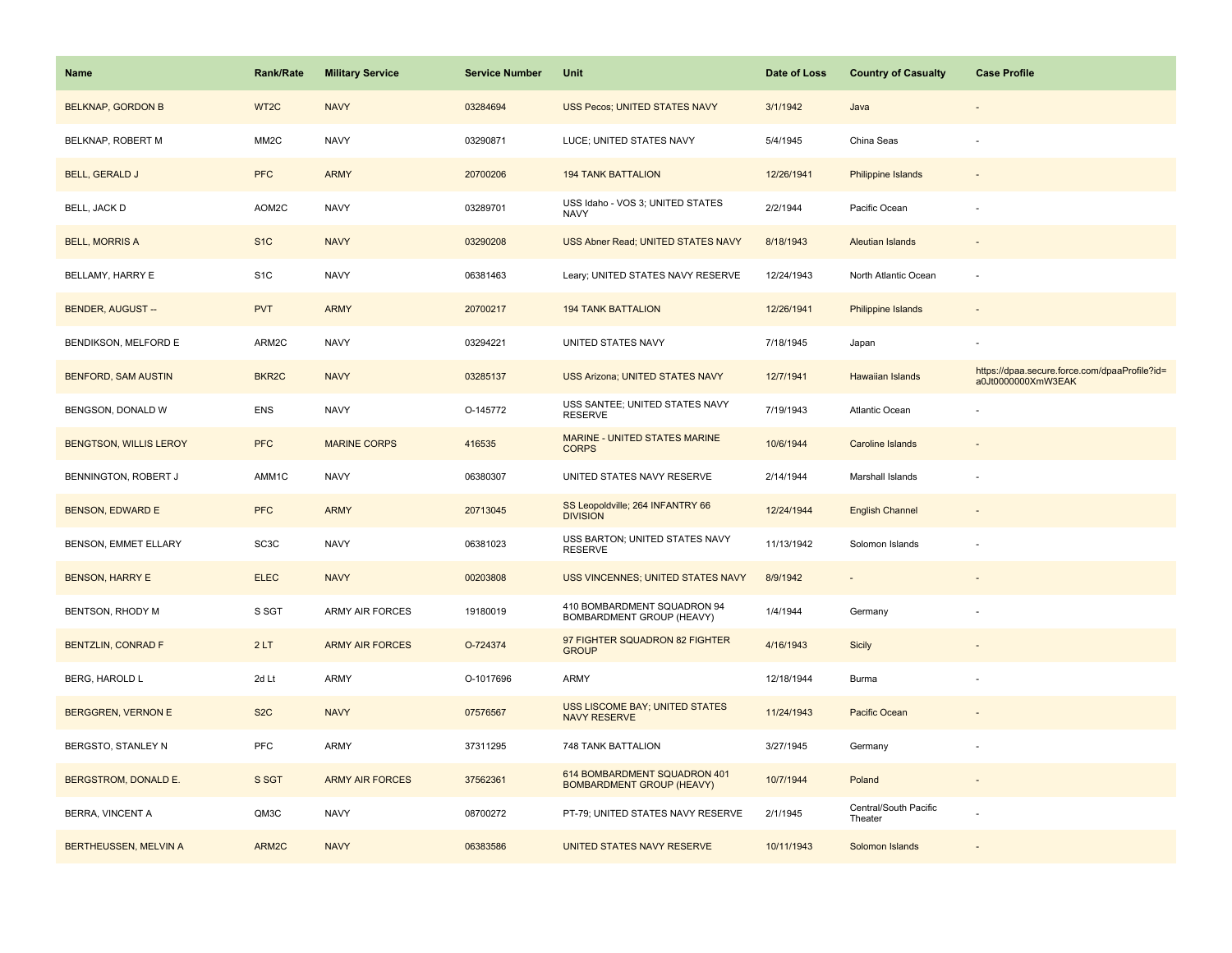| <b>Name</b>                      | <b>Rank/Rate</b> | <b>Military Service</b> | <b>Service Number</b> | Unit                                                             | Date of Loss | <b>Country of Casualty</b>     | <b>Case Profile</b>                                                 |
|----------------------------------|------------------|-------------------------|-----------------------|------------------------------------------------------------------|--------------|--------------------------------|---------------------------------------------------------------------|
| BESMEHN, DONALD R                | <b>ENS</b>       | <b>NAVY</b>             | O-290913              | UNITED STATES NAVY RESERVE                                       | 7/23/1943    | <b>Atlantic Ocean</b>          |                                                                     |
| BETTINGER, PHILLIP J             | QM <sub>2c</sub> | <b>NAVY</b>             | 03284579              | USS Houston; UNITED STATES NAVY                                  | 3/1/1942     | Sunda Strait                   |                                                                     |
| BETTS, DAYTON J                  | MOMM3C           | <b>NAVY</b>             | 06397245              | Frederick C Davis; UNITED STATES NAVY<br><b>RESERVE</b>          | 4/24/1945    | North Atlantic Ocean           |                                                                     |
| <b>BIANCHI, WILLIBALD C</b>      | <b>CAPT</b>      | <b>ARMY</b>             | O-389009              | ENOURA MARU; 45 INFANTRY<br><b>REGIMENT (PHILIPPINE SCOUT)</b>   | 1/9/1945     | Formosa                        | https://dpaa.secure.force.com/dpaaProfile?id=<br>a0Jt000000QkCK5EAN |
| BIEBER, CLARENCE H.              | S SGT            | <b>ARMY AIR FORCES</b>  | 37433517              | 529 BOMBARDMENT SQUADRON 380<br>BOMBARDMENT GROUP (HEAVY)        | 3/8/1944     | New Guinea                     |                                                                     |
| <b>BIEBER, WALTER H</b>          | <b>SGT</b>       | <b>ARMY AIR FORCES</b>  | 37317577              | 340 BOMBARDMENT SQUADRON 97<br><b>BOMBARDMENT GROUP (HEAVY)</b>  | 11/17/1944   | Italy                          |                                                                     |
| <b>BIERMAN, LEROY F</b>          | S <sub>2</sub> C | <b>NAVY</b>             | 07576503              | USS LISCOME BAY; UNITED STATES<br>NAVY RESERVE                   | 11/24/1943   | Gilbert Islands                |                                                                     |
| <b>BILDER, MARCEL J</b>          | 1LT              | <b>ARMY AIR FORCES</b>  | O-743560              | 371 BOMBARDMENT SQUADRON 307<br><b>BOMBARDMENT GROUP (HEAVY)</b> | 7/5/1944     | <b>Caroline Islands</b>        |                                                                     |
| <b>BILLINGSLEY, R S</b>          | MOMM3C           | <b>NAVY</b>             | 07036694              | SNOOK; UNITED STATES NAVY<br><b>RESERVE</b>                      | 5/5/1945     | China Seas                     |                                                                     |
| <b>BISPING, HAROLD A</b>         | S SGT            | <b>ARMY AIR FORCES</b>  | 17155107              | 601 BOMBARDMENT SQUADRON 398<br><b>BOMBARDMENT GROUP (HEAVY)</b> | 7/8/1944     | <b>English Channel</b>         |                                                                     |
| <b>BISTODEAU, JAMES L</b>        | LT /JG/          | <b>NAVY</b>             | O-320822              | VPB-27; UNITED STATES NAVY<br><b>RESERVE</b>                     | 8/8/1945     | Japan                          |                                                                     |
| <b>BJERTNESS, SIGURD J</b>       | <b>ENS</b>       | <b>NAVY</b>             | O-339159              | LCI(L)-1065; UNITED STATES NAVY<br><b>RESERVE</b>                | 10/24/1944   | <b>Philippine Islands</b>      |                                                                     |
| BJERVA, MYRON CLARETT            | 2LT              | <b>ARMY AIR FORCES</b>  | O-864769              | 881 BOMBARDMENT SQUADRON 500<br>BOMBARDMENT GROUP (VERY HEAVY)   | 11/28/1944   | Marianas Islands               |                                                                     |
| <b>BLACKMORE, ERNEST R</b>       | 1LT              | <b>ARMY</b>             | O-393983              | SHINYO MARU; 59 COAST ARTILLERY<br><b>REGIMENT</b>               | 9/7/1944     | <b>Philippine Islands</b>      |                                                                     |
| BLAIR, HAROLD D                  | RDM3C            | <b>NAVY</b>             | 08703637              | Longshaw; UNITED STATES NAVY<br><b>RESERVE</b>                   | 5/18/1945    | China Seas                     |                                                                     |
| <b>BLANCHARD, ALBERT RICHARD</b> | <b>COX</b>       | <b>NAVY</b>             | 03286188              | <b>USS Arizona; UNITED STATES NAVY</b>                           | 12/7/1941    | Hawaiian Islands               | https://dpaa.secure.force.com/dpaaProfile?id=<br>a0Jt0000000BSRoEAO |
| BLATTNER, CLARENCE F             | SGT              | ARMY AIR FORCES         | 37318573              | HEADQUARTERS SQUADRON V 2<br><b>BOMBER COMMAND</b>               | 4/27/1944    | Hawaiian Islands               |                                                                     |
| <b>BLAU, DONALD JOHN</b>         | S <sub>1</sub> C | <b>NAVY</b>             | 03287715              | USS JUNEAU; UNITED STATES NAVY                                   | 11/13/1942   | Solomon Islands                |                                                                     |
| <b>BLOCK, BERNARD A</b>          | SGT              | <b>ARMY</b>             | 37173173              | 359 INFANTRY 90 DIVISION                                         | 6/26/1944    | France                         |                                                                     |
| <b>BLOCK, GERALD F</b>           | <b>PVT</b>       | <b>ARMY</b>             | 19058855              | ARISAN MARU; 75 ORDNANCE DEPOT<br><b>COMPANY</b>                 | 10/24/1944   | China Seas                     |                                                                     |
| BLOM, HENRY J                    | 2LT              | <b>ARMY AIR FORCES</b>  | O-739893              | HEADQUARTERS SQUADRON 12<br>FIGHTER COMMAND                      | 8/23/1943    | North Sea or Tyrrhenian<br>Sea |                                                                     |
| <b>BLOMQUIST, LUTHER C</b>       | <b>PVT</b>       | <b>ARMY</b>             | 37282440              | <b>MEDICAL DEPARTMENT</b>                                        | 11/1/1942    | Nigeria                        |                                                                     |
| BLOXAM, ROBERT C                 | 2LT              | <b>ARMY AIR FORCES</b>  | O-748329              | 823 BOMBARDMENT SQUADRON 38<br>BOMBARDMENT GROUP (MEDIUM)        | 1/8/1944     | New Guinea                     |                                                                     |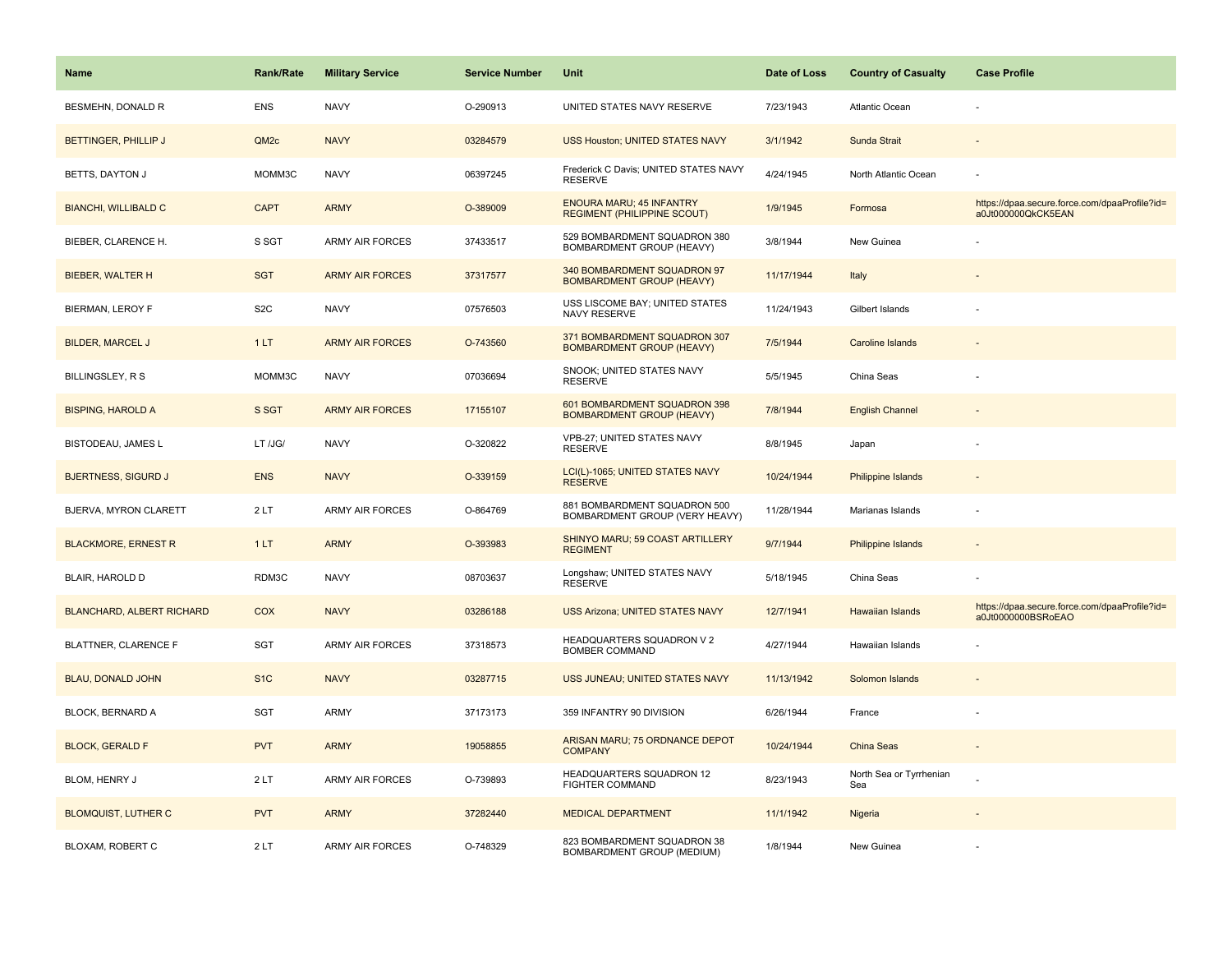| Name                       | <b>Rank/Rate</b>  | <b>Military Service</b> | <b>Service Number</b> | Unit                                                           | Date of Loss | <b>Country of Casualty</b>     | <b>Case Profile</b>                                                 |
|----------------------------|-------------------|-------------------------|-----------------------|----------------------------------------------------------------|--------------|--------------------------------|---------------------------------------------------------------------|
| <b>BOECKMANN, CARL F.</b>  | S SGT             | <b>ARMY AIR FORCES</b>  | 39249930              | 64 SQUADRON 403 TROOP CARRIER<br><b>GROUP</b>                  | 11/23/1943   | <b>New Caledonia</b>           |                                                                     |
| BOGART, HENRY C C          | T SGT             | ARMY AIR FORCES         | 17036936              | 71 BOMBARDMENT SQUADRON 38<br>BOMBARDMENT GROUP (MEDIUM)       | 1/7/1943     | New Guinea                     |                                                                     |
| <b>BOGOTTY, PETER P</b>    | <b>PVT</b>        | <b>ARMY</b>             | 37326220              | <b>757 TANK BATTALION</b>                                      | 5/24/1944    | Italy                          |                                                                     |
| BOHRER, EARL L             | <b>PFC</b>        | ARMY                    | 37305432              | 120 INFANTRY 30 DIVISION                                       | 12/25/1944   | Belgium                        |                                                                     |
| <b>BOLIN, WARREN AMEL</b>  | <b>CPL</b>        | <b>MARINE CORPS</b>     | 00824148              | <b>MARINE - UNITED STATES MARINE</b><br><b>CORPS</b>           | 2/12/1945    | Bonin & Volcano Islands        |                                                                     |
| BONSTROM, HAROLD --        | F <sub>2</sub> C  | <b>NAVY</b>             | 09610631              | Warrington; UNITED STATES NAVY<br><b>RESERVE</b>               | 9/13/1944    | Atlantic Ocean                 |                                                                     |
| <b>BONTJES, ANDY --</b>    | <b>PVT</b>        | <b>ARMY</b>             | 37295366              | <b>USAT DORCHESTER; MEDICAL</b><br><b>DEPARTMENT</b>           | 2/3/1943     | Greenland                      |                                                                     |
| BOOKER, DENIS G            | CAPT              | <b>ARMY AIR FORCES</b>  | O-725124              | 301 BOMBARDMENT GROUP (HEAVY),<br>353 BOMBARDMENT SQUADRON     | 7/27/1943    | Italy                          |                                                                     |
| <b>BORDEWICK, JOHN R</b>   | <b>CPL</b>        | <b>ARMY AIR FORCES</b>  | 17108476              | 394 BOMBARDMENT SQUADRON 5<br><b>BOMBARDMENT GROUP (HEAVY)</b> | 11/22/1944   | <b>Netherlands East Indies</b> | $\sim$                                                              |
| BORGESON, VICTOR N         | F <sub>1</sub> C  | <b>NAVY</b>             | 06385888              | USS HELENA; UNITED STATES NAVY<br><b>RESERVE</b>               | 7/6/1943     | Solomon Islands                |                                                                     |
| <b>BORUSKY, EDWIN C</b>    | <b>CPL</b>        | <b>MARINE CORPS</b>     | 00275541              | MARINE - UNITED STATES MARINE<br><b>CORPS</b>                  | 12/7/1941    | ** Documentation Errors        | https://dpaa.secure.force.com/dpaaProfile?id=<br>a0Jt00000004mv9EAA |
| BOSMANS, RAYMOND W         | 1LT               | <b>ARMY AIR FORCES</b>  | O-739713              | 429 BOMBARDMENT SQUADRON 2<br>BOMBARDMENT GROUP (HEAVY)        | 2/10/1944    | North Sea or Tyrrhenian<br>Sea |                                                                     |
| <b>BOSSHART, MAURICE L</b> | S <sub>2</sub> C  | <b>NAVY</b>             | 08701512              | NAVY - UNITED STATES NAVY RESERVE                              | 1/18/1944    | <b>PACIFIC OCEAN</b>           |                                                                     |
| BOSTROM, WILLARD P.        | S SGT             | ARMY AIR FORCES         | 37569877              | 349 BOMBARDMENT SQUADRON 100<br>BOMBARDMENT GROUP (HEAVY)      | 3/31/1945    | Germany                        | https://dpaa.secure.force.com/dpaaProfile?id=<br>a0Jt0000000XmPvEAK |
| <b>BOTKINS, WILLIAM D</b>  | 2LT               | <b>ARMY AIR FORCES</b>  | O-1704109             | 45 SQUADRON 316 TROOP CARRIER<br><b>GROUP</b>                  | 7/11/1943    | <b>Sicily</b>                  |                                                                     |
| BOWEN, WILLIAM E           | 2LT               | <b>ARMY</b>             | O-890518              | ARISAN MARU; 121 INFANTRY<br>REGIMENT (PHILIPPINE SCOUT)       | 10/24/1944   | China Seas                     |                                                                     |
| <b>BOWLBY, DONALD W</b>    | RM3C              | <b>NAVY</b>             | 06380631              | <b>GRAMPUS; UNITED STATES NAVY</b><br><b>RESERVE</b>           | 3/22/1943    | <b>New Britain Island</b>      |                                                                     |
| <b>BOWLER, MORRIS R</b>    | WT1c              | <b>NAVY</b>             | 03282437              | USS Houston; UNITED STATES NAVY                                | 3/1/1942     | Sunda Strait                   |                                                                     |
| <b>BOYD, JULIUS JOSEPH</b> | Lt                | <b>NAVY</b>             | O-098412              | UNITED STATES NAVY RESERVE                                     | 3/12/1945    | <b>Borneo</b>                  |                                                                     |
| BOYD, RAYMOND I            | S SGT             | <b>ARMY AIR FORCES</b>  | 37554921              | 779 BOMBARDMENT SQUADRON 464<br>BOMBARDMENT GROUP (HEAVY)      | 10/29/1944   | Adriatic Sea                   |                                                                     |
| <b>BRADLEY, WILLIAM J</b>  | 2LT               | <b>ARMY AIR FORCES</b>  | O-778009              | 319 FIGHTER SQUADRON 325 FIGHTER<br><b>GROUP</b>               | 1/16/1945    | <b>Adriatic Sea</b>            |                                                                     |
| <b>BRAIOVICH, JOHN D</b>   | RM <sub>2</sub> C | <b>NAVY</b>             | 04113989              | Sims; UNITED STATES NAVY RESERVE                               | 5/7/1942     | Coral Sea                      |                                                                     |
| <b>BRANDON, KOLLER C.</b>  | <b>CAPT</b>       | <b>MARINE CORPS</b>     | O-009416              | <b>MARINE - UNITED STATES MARINE</b><br><b>CORPS</b>           | 10/14/1942   | Solomon Islands                |                                                                     |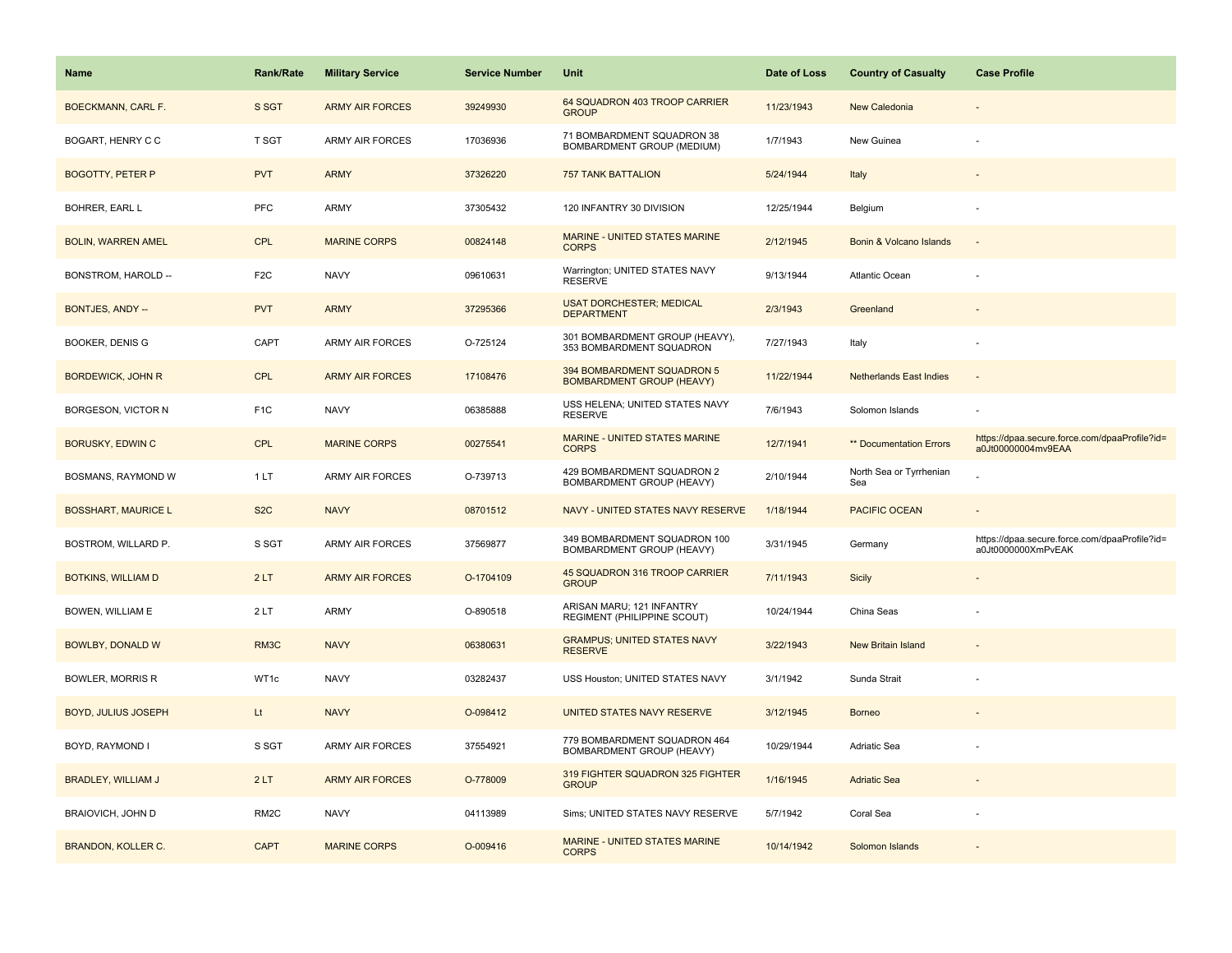| Name                         | <b>Rank/Rate</b>  | <b>Military Service</b> | <b>Service Number</b> | <b>Unit</b>                                                      | Date of Loss | <b>Country of Casualty</b> | <b>Case Profile</b>                                                 |
|------------------------------|-------------------|-------------------------|-----------------------|------------------------------------------------------------------|--------------|----------------------------|---------------------------------------------------------------------|
| <b>BRANDT, HAROLD R</b>      | LT /JG/           | <b>NAVY</b>             | O-313194              | HANCOCK; UNITED STATES NAVY<br><b>RESERVE</b>                    | 4/7/1945     | Philippine Sea             |                                                                     |
| <b>BRANTZ, THEODORE W</b>    | <b>T SGT</b>      | <b>ARMY AIR FORCES</b>  | 37290724              | 508 BOMBARDMENT SQUADRON 351<br><b>BOMBARDMENT GROUP (HEAVY)</b> | 10/9/1943    | <b>Baltic Sea</b>          |                                                                     |
| BRAUN, HAROLD R.             | SGT               | <b>ARMY AIR FORCES</b>  | 17107917              | 301 BOMBARDMENT GROUP (HEAVY),<br>353 BOMBARDMENT SQUADRON       | 7/26/1944    | Austria                    |                                                                     |
| <b>BRAUN, LEO B</b>          | 1LT               | <b>ARMY AIR FORCES</b>  | O-796771              | 823 BOMBARDMENT SQUADRON 38<br><b>BOMBARDMENT GROUP (MEDIUM)</b> | 1/8/1944     | <b>New Guinea</b>          |                                                                     |
| <b>BRAUN, OTHMER P</b>       | S <sub>1</sub> C  | <b>NAVY</b>             | 09611695              | LUCE; UNITED STATES NAVY RESERVE                                 | 5/4/1945     | China Seas                 |                                                                     |
| <b>BRAZIER, LYLE E</b>       | 2LT               | <b>ARMY AIR FORCES</b>  | O-2043718             | 415 BOMBARDMENT SQUADRON 98<br><b>BOMBARDMENT GROUP (HEAVY)</b>  | 3/2/1944     | Italy                      |                                                                     |
| BREY, JOHN --                | PFC               | ARMY                    | 37164557              | 977 FIELD ARTILLERY BATTALION                                    | 8/15/1944    | Mediterranean Sea          |                                                                     |
| <b>BRICK, FREDERICK R</b>    | MM <sub>2</sub> C | <b>NAVY</b>             | 03283821              | <b>Sims; UNITED STATES NAVY</b>                                  | 5/7/1942     | <b>Coral Sea</b>           |                                                                     |
| <b>BRICKLEY, ROY L</b>       | MM3C              | <b>NAVY</b>             | 03286108              | Pillsbury; UNITED STATES NAVY                                    | 3/1/1942     | Netherlands East Indies    | ÷,                                                                  |
| <b>BRIXIUS, EARL F</b>       | F <sub>1</sub> C  | <b>NAVY</b>             | 09609257              | Drexler; UNITED STATES NAVY RESERVE                              | 5/28/1945    | Japan                      |                                                                     |
| BRODY, ALVIN S.              | 2LT               | ARMY AIR FORCES         | O-774507              | 736 BOMBARDMENT SQUADRON 454<br>BOMBARDMENT GROUP (HEAVY)        | 2/14/1945    | Austria                    |                                                                     |
| <b>BROGGER, LLOYD C</b>      | LT CDR            | <b>NAVY</b>             | O-075283              | NAVY - UNITED STATES NAVY RESERVE                                | 12/7/1944    | PHILIPPINE ISLANDS         | $\overline{\phantom{a}}$                                            |
| BROSTROM, WAYNE A            | SM <sub>1</sub> C | <b>NAVY</b>             | 03290417              | HARDER; UNITED STATES NAVY                                       | 8/24/1944    | Philippine Islands         |                                                                     |
| <b>BROWN, ROBERT R</b>       | S <sub>2</sub> C  | <b>NAVY</b>             | 03293737              | USS LISCOME BAY; UNITED STATES<br><b>NAVY</b>                    | 11/24/1943   | Gilbert Islands            |                                                                     |
| BRUFLAT, CONRAD I            | <b>SGT</b>        | <b>ARMY AIR FORCES</b>  | 15060352              | <b>AIR CORPS</b>                                                 | 9/18/1944    | Brazil                     |                                                                     |
| <b>BRULE, MAURICE J</b>      | S <sub>2</sub> C  | <b>NAVY</b>             | 07300213              | Indianapolis; UNITED STATES NAVY<br><b>RESERVE</b>               | 7/30/1945    | <b>Philippine Sea</b>      | https://dpaa.secure.force.com/dpaaProfile?id=<br>a0Jt00000004nJdEAI |
| BRUNETTE, JERRY C            | CAPT              | <b>ARMY</b>             | O-385993              | ARMY - FIELD ARTILLERY                                           | 12/15/1944   | PHILIPPINE ISLANDS         |                                                                     |
| <b>BRUNKOW, FERDINAND --</b> | GM <sub>2</sub> C | <b>NAVY</b>             | 06381058              | MONAGHAN; UNITED STATES NAVY<br><b>RESERVE</b>                   | 12/18/1944   | Philippine Islands         | https://dpaa.secure.force.com/dpaaProfile?id=<br>a0Jt0000000XecxEAC |
| BRUNO, RICHARD S             | <b>PVT</b>        | ARMY AIR FORCES         | 17157829              | 759 BOMBARDMENT SQUADRON 459<br>BOMBARDMENT GROUP (HEAVY)        | 4/2/1944     | Adriatic Sea               |                                                                     |
| <b>BUCHANAN, JAMES S</b>     | ARM2C             | <b>NAVY</b>             | 03291736              | USS YORKTOWN (CV-10); UNITED<br><b>STATES NAVY</b>               | 7/9/1944     | Marianas Islands           |                                                                     |
| BUCHMAN, ARTHUR H            | 2LT               | ARMY                    | O-392308              | ARMY - 59 COAST ARTILLERY<br><b>REGIMENT</b>                     | 1/9/1945     | PHILIPPINE ISLANDS         | https://dpaa.secure.force.com/dpaaProfile?id=<br>a0Jt000000QkCliEAN |
| <b>BUENDORF, EARL L</b>      | <b>PFC</b>        | <b>ARMY</b>             | 37196553              | 819 TANK DESTROYER BATTALION                                     | 3/18/1945    | Caroline Islands           |                                                                     |
| <b>BUJAK, STANLEY FRANK</b>  | S <sub>1</sub> C  | <b>NAVY</b>             | 03287024              | NAVY - UNITED STATES NAVY                                        | 3/1/1942     | <b>JAVA</b>                |                                                                     |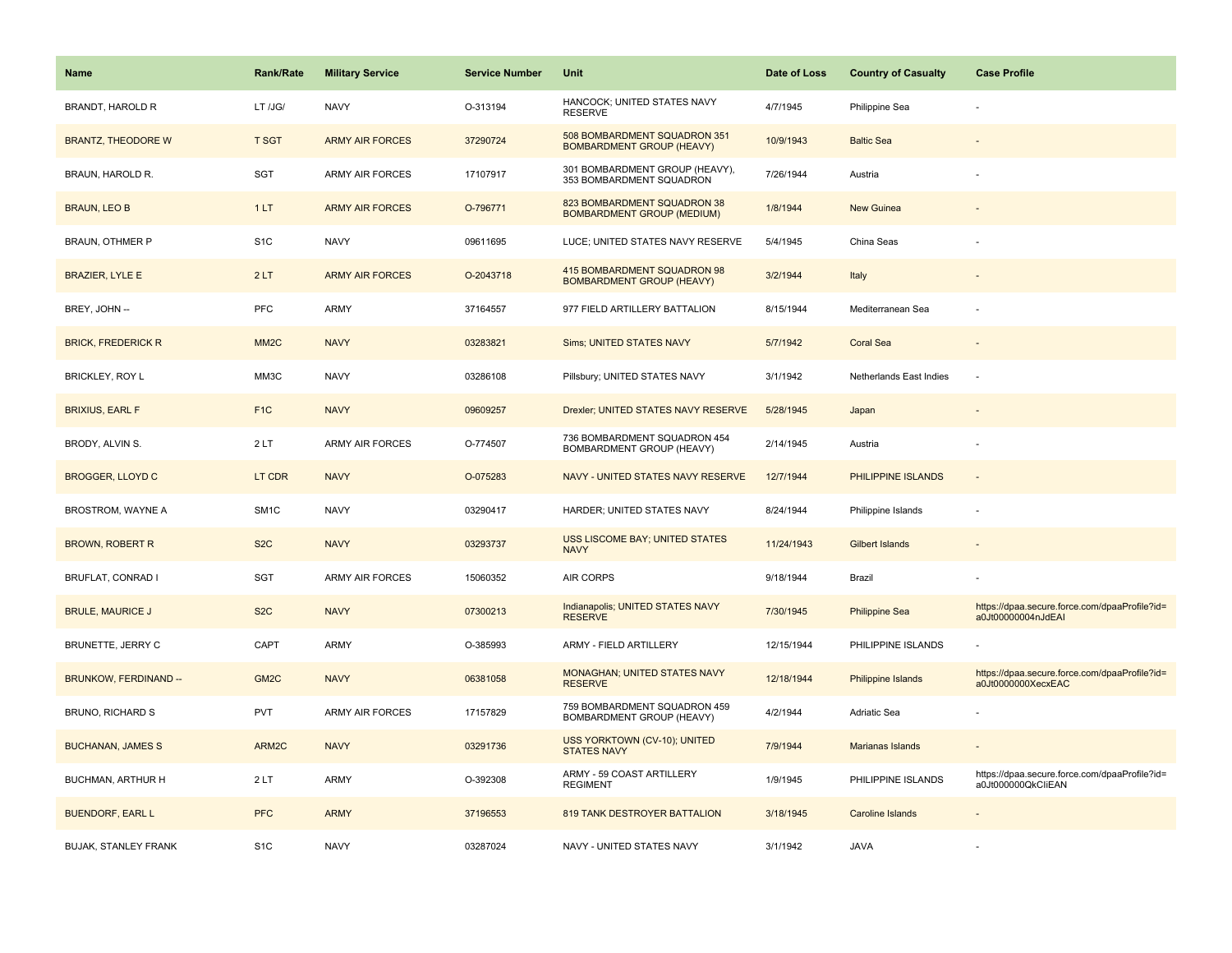| Name                      | <b>Rank/Rate</b>  | <b>Military Service</b> | <b>Service Number</b> | Unit                                                              | Date of Loss | <b>Country of Casualty</b>               | <b>Case Profile</b>                                                 |
|---------------------------|-------------------|-------------------------|-----------------------|-------------------------------------------------------------------|--------------|------------------------------------------|---------------------------------------------------------------------|
| BUKOVICH, ANTHONY --      | Y <sub>3</sub> C  | <b>NAVY</b>             | 03286013              | Neches; UNITED STATES NAVY                                        | 1/23/1942    | Hawaiian Islands                         |                                                                     |
| <b>BULLARD, FRANK E</b>   | 1LT               | <b>ARMY AIR FORCES</b>  | O-674134              | 368 BOMBARDMENT SQUADRON 306<br>BOMBARDMENT GROUP (HEAVY)         | 11/3/1943    | North Sea or Tyrrhenian<br>Sea           |                                                                     |
| <b>BUNNELL, VICTOR L</b>  | TC <sub>1</sub> C | <b>NAVY</b>             | 03283416              | <b>USS Houston; UNITED STATES NAVY</b>                            | 3/1/1942     | Java                                     |                                                                     |
| BURGDORF, CURTIS G.       | T SGT             | <b>ARMY AIR FORCES</b>  | 17018085              | 21 BOMBARDMENT SQUADRON 30<br>BOMBARDMENT GROUP (HEAVY)           | 1/18/1943    | Alaska                                   |                                                                     |
| <b>BURKHARDT, HARRY E</b> | 1LT               | <b>ARMY AIR FORCES</b>  | O-724128              | 436 BOMBARDMENT SQUADRON 7<br><b>BOMBARDMENT GROUP (HEAVY)</b>    | 11/29/1942   | India                                    |                                                                     |
| BURMAN, WILLARD E         | S <sub>1</sub> C  | <b>NAVY</b>             | 09612562              | SS John A. Johnson; UNITED STATES<br>NAVY RESERVE                 | 10/29/1944   | <b>Baltic Sea</b>                        |                                                                     |
| <b>BURTON, ROBERT S</b>   | <b>CPL</b>        | <b>ARMY</b>             | 17118411              | <b>AIR CORPS</b>                                                  | 3/25/1945    | <b>Bermuda</b>                           |                                                                     |
| <b>BUSCH, WILLIAM R</b>   | FC3C              | <b>NAVY</b>             | 03285927              | CORVINA; UNITED STATES NAVY                                       | 11/16/1943   | Marshall Islands                         |                                                                     |
| <b>BUSCHOW, ROY S</b>     | ARM2C             | <b>NAVY</b>             | 06384474              | <b>USS BUNKER HILL; UNITED STATES</b><br><b>NAVY RESERVE</b>      | 11/11/1943   | Pacific Ocean                            |                                                                     |
| <b>BUSHNELL, JOHN F</b>   | 2d Lt             | ARMY                    | O-1946448             | SS Lewis L. Dyche; TRANSPORT CORPS                                | 1/4/1945     | Philippine Islands                       |                                                                     |
| <b>BUTLER, MARCY H</b>    | <b>CRM</b>        | <b>NAVY</b>             | 03282216              | <b>CAPELIN; UNITED STATES NAVY</b>                                | 12/15/1943   | Celebes                                  |                                                                     |
| BYKLOM, BENNIE --         | S <sub>1</sub> C  | <b>NAVY</b>             | 03288803              | Jacob Jones; UNITED STATES NAVY                                   | 2/28/1942    | Atlantic Ocean: North<br>American Waters |                                                                     |
| <b>CALENGOR, DONALD S</b> | S SGT             | <b>ARMY AIR FORCES</b>  | 17026260              | 499 BOMBARDMENT SQUADRON 345<br><b>BOMBARDMENT GROUP (MEDIUM)</b> | 1/2/1945     | <b>Philippine Sea</b>                    |                                                                     |
| CAMERON, DANIEL M         | 2LT               | ARMY AIR FORCES         | O-686814              | 46 FIGHTER SQUADRON 15 FIGHTER<br><b>GROUP</b>                    | 3/23/1944    | Hawaiian Islands                         |                                                                     |
| CAMERON, JOHN C           | <b>CPL</b>        | <b>ARMY AIR FORCES</b>  | 17155716              | <b>HMT Rohna; AIR CORPS</b>                                       | 11/27/1943   | Mediterranean Sea                        |                                                                     |
| CAMPBELL, DANIEL --       | S <sub>1</sub> C  | <b>NAVY</b>             | 06386593              | SS CHARLES HENDERSON; UNITED<br>STATES NAVY RESERVE               | 4/9/1945     | Italy                                    |                                                                     |
| CAMPBELL, VERN J          | TEC <sub>4</sub>  | <b>ARMY</b>             | 37025834              | <b>ARMY - 194 TANK BATTALION</b>                                  | 7/11/1942    | PHILIPPINE ISLANDS                       | https://dpaa.secure.force.com/dpaaProfile?id=<br>a0Jt0000000XftYEAS |
| CAMPION, KENNETH O        | 2LT               | MARINE CORPS            | O-009312              | VMSB, MAG 22, 2nd MAW, FMF, UNITED<br><b>STATES MARINE CORPS</b>  | 6/4/1942     | Midway Island                            |                                                                     |
| CANELAKE, LEO --          | 2LT               | <b>ARMY AIR FORCES</b>  | O-742960              | 534 BOMBARDMENT SQUADRON 381<br><b>BOMBARDMENT GROUP (HEAVY)</b>  | 12/20/1943   | North Sea or Tyrrhenian<br>Sea           |                                                                     |
| CANNON, EDMUND A          | <b>SGT</b>        | <b>ARMY AIR FORCES</b>  | 37303141              | SS CAPE SAN JUAN; 1 FIGHTER<br>CONTROL SQUADRON                   | 11/11/1943   | Fiji                                     |                                                                     |
| <b>CAPOYIANES, S C</b>    | S <sub>2</sub> C  | <b>NAVY</b>             | 08698204              | <b>USS LISCOME BAY: UNITED STATES</b><br><b>NAVY RESERVE</b>      | 11/24/1943   | <b>Gilbert Islands</b>                   |                                                                     |
| CARLSON, ALDEN R          | 1LT               | <b>MARINE CORPS</b>     | O-023839              | MARINE - UNITED STATES MARINE<br><b>CORPS</b>                     | 4/20/1944    | Pacific Ocean                            | https://dpaa.secure.force.com/dpaaProfile?id=<br>a0Jt0000000BRv4EAG |
| CARLSON, ARNOLD --        | <b>PFC</b>        | <b>MARINE CORPS</b>     | 00357583              | MARINE - UNITED STATES MARINE<br><b>CORPS</b>                     | 9/15/1942    | <b>** Documentation Errors</b>           |                                                                     |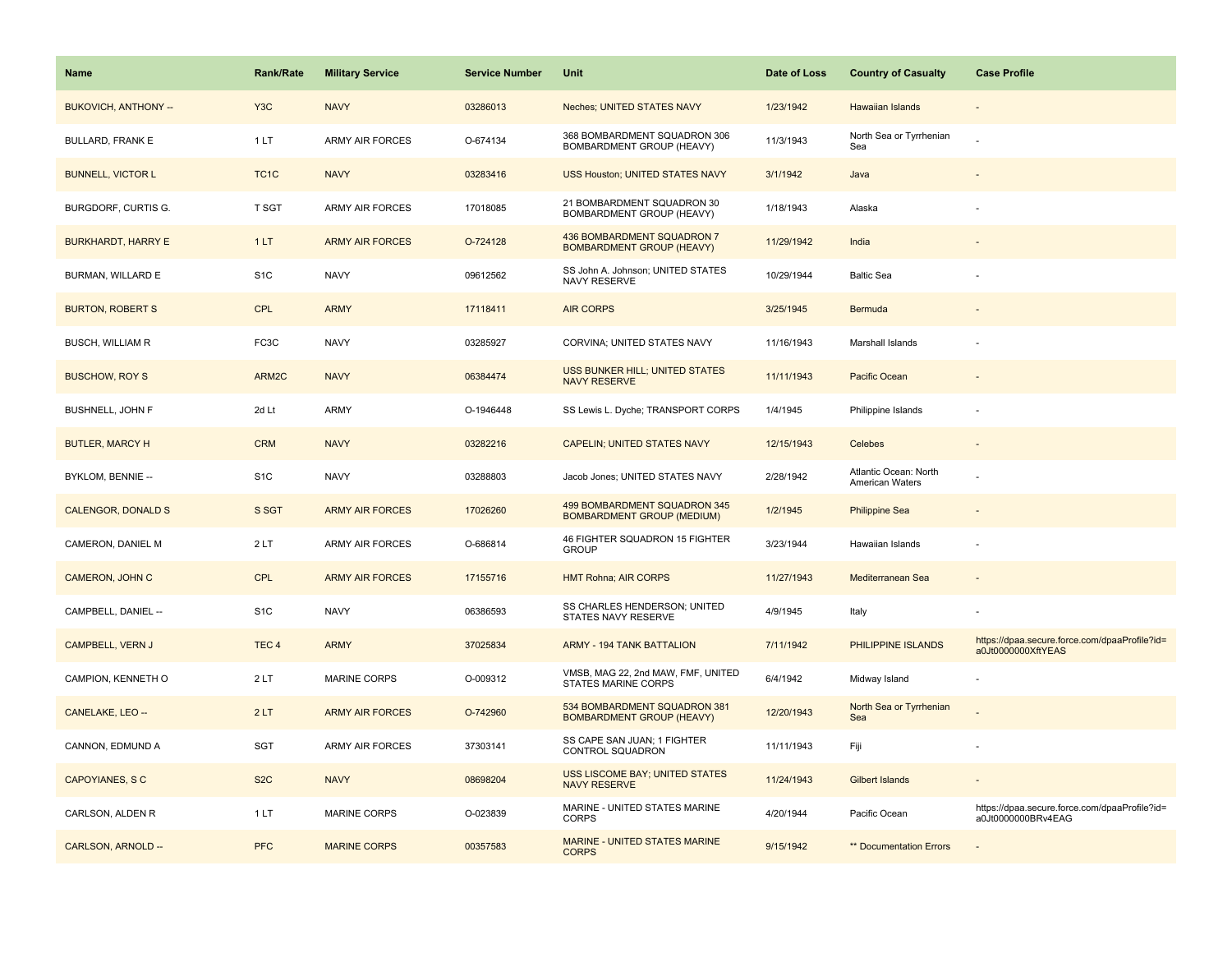| <b>Name</b>                  | <b>Rank/Rate</b>   | <b>Military Service</b> | <b>Service Number</b> | Unit                                                             | Date of Loss | <b>Country of Casualty</b> | <b>Case Profile</b>                                                 |
|------------------------------|--------------------|-------------------------|-----------------------|------------------------------------------------------------------|--------------|----------------------------|---------------------------------------------------------------------|
| CARLSON, DONALD D            | T SGT              | <b>ARMY AIR FORCES</b>  | 37443901              | 341 BOMBARDMENT SQUADRON 97<br>BOMBARDMENT GROUP (HEAVY)         | 3/22/1944    | <b>Adriatic Sea</b>        |                                                                     |
| <b>CARLSON, GEORGE A</b>     | <b>PVT</b>         | <b>ARMY</b>             | 37592607              | <b>ARMY - CORPS OF ENGINEERS</b>                                 | 2/11/1945    | PHILIPPINE ISLANDS         | $\sim$                                                              |
| CARLSON, JOHN W.             | 2LT                | <b>ARMY AIR FORCES</b>  | O-743175              | ARMY AIR FORCE                                                   | 10/25/1943   |                            |                                                                     |
| <b>CARLSON, KENNETH V</b>    | ARM2C              | <b>NAVY</b>             | 06398768              | USS KALININ BAY (CVE-68); UNITED<br><b>STATES NAVY RESERVE</b>   | 4/18/1944    | Pacific Ocean              |                                                                     |
| CARLSON, LLOYD A             | LT/JG/             | <b>NAVY</b>             | O-228527              | MONAGHAN; UNITED STATES NAVY<br><b>RESERVE</b>                   | 12/18/1944   | Philippine Islands         | https://dpaa.secure.force.com/dpaaProfile?id=<br>a0Jt0000000XeDOEA0 |
| <b>CARLSON, ROBERT L</b>     | LT/JG/             | <b>NAVY</b>             | O-176735              | UNITED STATES NAVY RESERVE                                       | 6/20/1944    | Pacific Ocean              |                                                                     |
| CARLSON, VINCENT E           | S <sub>1</sub> C   | <b>NAVY</b>             | 08708751              | MORRISON; UNITED STATES NAVY<br><b>RESERVE</b>                   | 5/4/1945     | Ryukyus Islands            |                                                                     |
| <b>CARLSTROM, ROBERT D</b>   | SOM <sub>1</sub> C | <b>NAVY</b>             | 06393574              | HULL; UNITED STATES NAVY RESERVE                                 | 12/18/1944   | <b>Philippine Sea</b>      | https://dpaa.secure.force.com/dpaaProfile?id=<br>a0Jt0000000XeDNEA0 |
| CARPENTER, CARL F            | 2LT                | ARMY AIR FORCES         | O-742680              | 9 BOMBARDMENT SQUADRON 7<br>BOMBARDMENT GROUP (HEAVY)            | 12/1/1943    | Burma                      |                                                                     |
| CARR, BOYD L                 | S <sub>2</sub> C   | <b>NAVY</b>             | 03295983              | <b>LSMR-194; UNITED STATES NAVY</b>                              | 5/4/1945     | Japan                      |                                                                     |
| <b>CARRIER, PATRICK A</b>    | EM3C               | <b>NAVY</b>             | 06392276              | S-44; UNITED STATES NAVY RESERVE                                 | 10/7/1943    | Kurile Islands             |                                                                     |
| <b>CARSTEDT, HAROLD L</b>    | <b>SGT</b>         | <b>ARMY</b>             | 17155453              | <b>AIR CORPS</b>                                                 | 10/30/1943   | Newfoundland               | $\sim$                                                              |
| CASEY, JOHN G                | <b>ENS</b>         | <b>NAVY</b>             | O-130117              | UNITED STATES NAVY RESERVE                                       | 5/14/1942    | Hawaiian Islands           |                                                                     |
| <b>CASH, ROBERT W</b>        | <b>PVT</b>         | <b>ARMY AIR FORCES</b>  | 17025678              | 28 MATERIALS SQUADRON 20 AIR BASE<br><b>GROUP</b>                | 7/16/1942    | <b>Philippine Islands</b>  | https://dpaa.secure.force.com/dpaaProfile?id=<br>a0Jt0000000QrnmEAC |
| CHRISTENSEN, CR              | TEC <sub>5</sub>   | <b>ARMY</b>             | 37311521              | 526 ORDNANCE MAINTENANCE<br>COMPANY                              | 6/9/1944     | English Channel            |                                                                     |
| <b>CHRISTENSEN, EARL E</b>   | EM <sub>2</sub> C  | <b>NAVY</b>             | 03283966              | Rowan; UNITED STATES NAVY                                        | 9/11/1943    | North or Tyrrhenian Seas   |                                                                     |
| CHRISTENSEN, JAKE            | TEC <sub>5</sub>   | <b>ARMY</b>             | 37275419              | <b>ARMY - INFANTRY</b>                                           | 2/11/1945    | PHILIPPINE SEA             |                                                                     |
| <b>CHRISTENSEN, JULIUS K</b> | S <sub>2</sub> C   | <b>NAVY</b>             | 07578121              | <b>GAMBIER BAY; UNITED STATES NAVY</b><br><b>RESERVE</b>         | 10/25/1944   | <b>Philippine Sea</b>      |                                                                     |
| CHRISTENSEN, M E             | MM3C               | <b>NAVY</b>             | 06388562              | USS Abner Read; UNITED STATES NAVY<br><b>RESERVE</b>             | 8/18/1943    | Aleutian Islands           |                                                                     |
| <b>CHRISTENSEN, OLIVER R</b> | GM <sub>2</sub> C  | <b>NAVY</b>             | 03284980              | <b>Buck; UNITED STATES NAVY</b>                                  | 10/9/1943    | Mediterranean Sea          |                                                                     |
| CHRISTENSEN, RAYMOND --      | FLT O              | <b>ARMY AIR FORCES</b>  | T-223014              | 417 NIGHT FIGHTER SQUADRON                                       | 5/13/1944    | Corsica                    |                                                                     |
| CHRISTENSEN, WARREN J        | 1LT                | <b>ARMY AIR FORCES</b>  | O-725681              | 14TH ARMY AIR FORCES - 118 TACTICAL<br>RECONNAISSANCE SQUADRON   | 6/12/1944    | India                      |                                                                     |
| CHRISTOPHERSON, HENRY A      | S SGT              | <b>ARMY AIR FORCES</b>  | 37322972              | 675 BOMBARDMENT SQUADRON 417<br><b>BOMBARDMENT GROUP (LIGHT)</b> | 11/1/1944    |                            |                                                                     |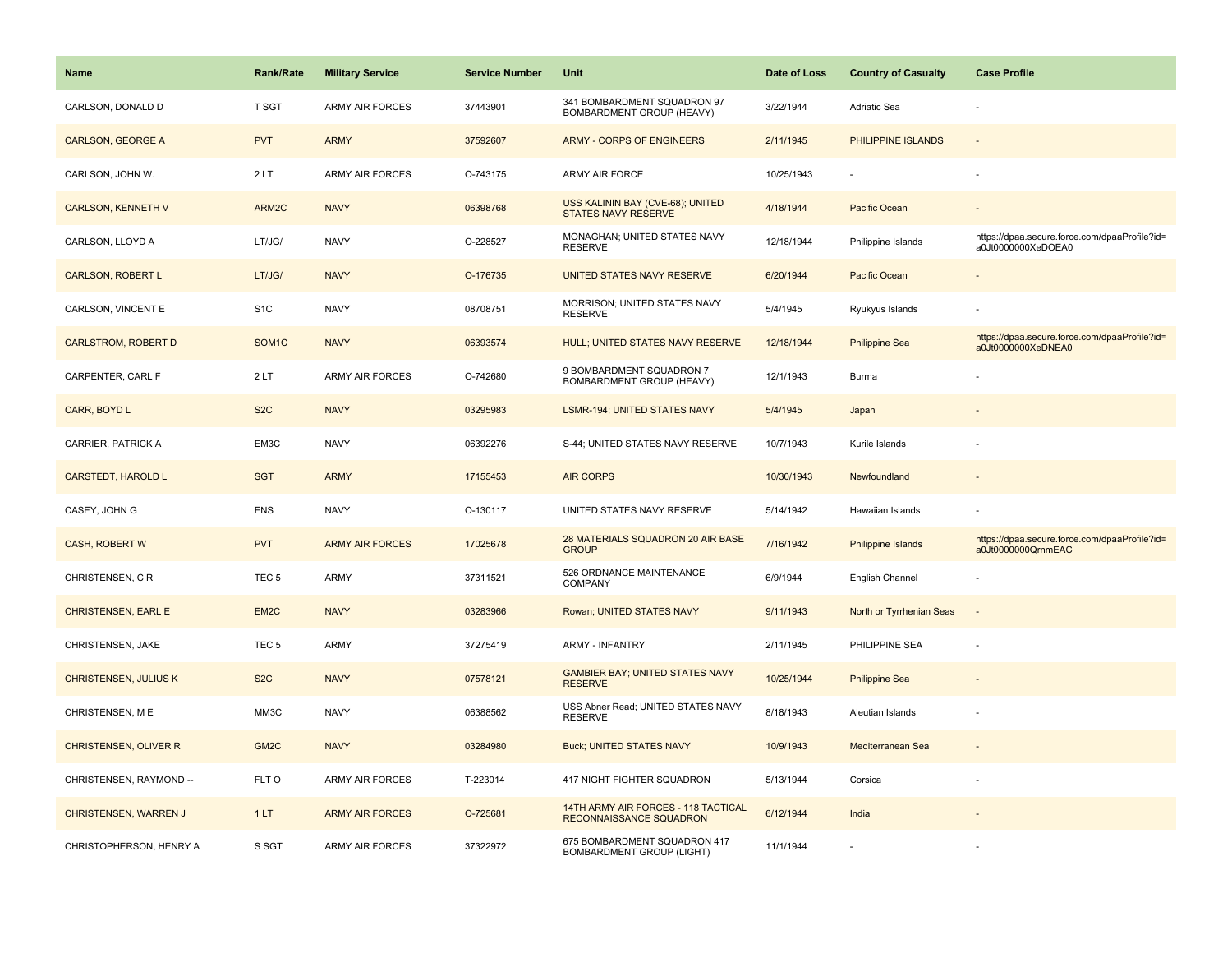| <b>Name</b>              | <b>Rank/Rate</b>  | <b>Military Service</b> | <b>Service Number</b> | <b>Unit</b>                                                           | Date of Loss | <b>Country of Casualty</b>                             | <b>Case Profile</b>                                                 |
|--------------------------|-------------------|-------------------------|-----------------------|-----------------------------------------------------------------------|--------------|--------------------------------------------------------|---------------------------------------------------------------------|
| CIHLAR, LAWRENCE JOHN    | PHM3C             | <b>NAVY</b>             | 03286066              | <b>USS Arizona; UNITED STATES NAVY</b>                                | 12/7/1941    | Hawaiian Islands                                       | https://dpaa.secure.force.com/dpaaProfile?id=<br>a0Jt000000mzKaDEAU |
| CLARK, CHARLES A.        | S SGT             | <b>ARMY AIR FORCES</b>  | 37281498              | 1327 ARMY AIR FORCE BASE UNIT                                         | 9/24/1944    | China                                                  |                                                                     |
| <b>CLARK, KENNETH P</b>  | F <sub>1</sub> C  | <b>NAVY</b>             | 08699872              | NAVY - UNITED STATES NAVY RESERVE                                     | 10/25/1944   | PHILIPPINE SEA                                         |                                                                     |
| CLARK, LAVERNE C         | MOMM3C            | <b>NAVY</b>             | 06396544              | <b>GROWLER: UNITED STATES NAVY</b><br><b>RESERVE</b>                  | 11/7/1944    | Philippine Sea                                         |                                                                     |
| <b>CLARK, ROBERT S</b>   | LT.               | <b>NAVY</b>             | O-096972              | USS DEHAVEN; UNITED STATES NAVY<br><b>RESERVE</b>                     | 2/1/1943     | Solomon Islands                                        |                                                                     |
| CLAYTON, ORVILLE F       | GM3C              | <b>NAVY</b>             | 03287040              | USS NORTHAMPTON; UNITED STATES<br><b>NAVY</b>                         | 11/30/1942   | Solomon Islands                                        |                                                                     |
| <b>CLEMENT, LAUREN N</b> | <b>SGT</b>        | <b>ARMY</b>             | 37542237              | 411 INFANTRY 103 DIVISION                                             | 1/12/1945    | France                                                 |                                                                     |
| CLEVENGER, PEARLIE L     | S SGT             | <b>ARMY</b>             | 20700207              | ARMY - 194 TANK BATTALION                                             | 7/10/1942    | PHILIPPINE ISLANDS                                     | https://dpaa.secure.force.com/dpaaProfile?id=<br>a0Jt0000000QrqqEAC |
| <b>CLYMER, SHELTON H</b> | BM <sub>1</sub> C | <b>NAVY</b>             | 03159289              | USS HOUSTON (CA-30); UNITED STATES<br><b>NAVY</b>                     | 3/1/1942     | Java                                                   |                                                                     |
| COE, GEORGE C            | S SGT             | <b>ARMY AIR FORCES</b>  | 37020898              | 409 BOMBARDMENT SQUADRON 93<br>BOMBARDMENT GROUP (HEAVY)              | 12/22/1943   | North Sea or Tyrrhenian<br>Sea                         |                                                                     |
| <b>COLEMAN, DALE F.</b>  | <b>PVT</b>        | <b>ARMY</b>             | 17106420              | <b>11 INFANTRY 5 DIVISION</b>                                         | 2/9/1945     | Germany                                                |                                                                     |
| COLLIER, ELMER R         | AMM3C             | <b>NAVY</b>             | 03289243              | UNITED STATES NAVY                                                    | 5/25/1942    | Bermuda                                                |                                                                     |
| <b>COLLINS, WARREN G</b> | <b>CPL</b>        | <b>ARMY AIR FORCES</b>  | 16079992              | <b>HEADQUARTERS SQUADRON 309</b><br><b>BOMBARDMENT GROUP (MEDIUM)</b> | 4/17/1944    | <b>Atlantic Ocean: North</b><br><b>American Waters</b> |                                                                     |
| CONNER, JAMES G          | 2LT               | ARMY AIR FORCES         | O-803342              | 71 FIGHTER SQUADRON 1 FIGHTER<br><b>GROUP</b>                         | 10/3/1943    | Italy                                                  |                                                                     |
| <b>CONRAD, HARVEY D</b>  | RDM2C             | <b>NAVY</b>             | 08697418              | NAVY - UNITED STATES NAVY RESERVE                                     | 3/26/1945    | <b>RYUKYUS ISLANDS</b>                                 | https://dpaa.secure.force.com/dpaaProfile?id=<br>a0Jt000001nzPkPEAU |
| COOK, ERNEST M           | <b>ACOM</b>       | <b>NAVY</b>             | 03720525              | NAVY - UNITED STATES NAVY                                             | 10/25/1944   | CENTRAL/SOUTH<br>PACIFIC THEATER                       |                                                                     |
| <b>COOLER, EDWARD H</b>  | <b>T SGT</b>      | <b>ARMY AIR FORCES</b>  | 37268708              | 372 BOMBARDMENT SQUADRON 307<br><b>BOMBARDMENT GROUP (HEAVY)</b>      | 10/25/1943   | Solomon Islands                                        |                                                                     |
| CORBIN, BERNARD L        | 1LT               | <b>ARMY AIR FORCES</b>  | O-662887              | 488 BOMBARDMENT SQUADRON 340<br><b>BOMBARDMENT GROUP (MEDIUM)</b>     | 7/16/1943    | Sicily                                                 |                                                                     |
| <b>COREY, THOMAS G</b>   | <b>PVT</b>        | <b>ARMY</b>             | 17025134              | <b>ARMY - 31 INFANTRY REGIMENT</b>                                    | 4/30/1942    | PHILIPPINE ISLANDS                                     | https://dpaa.secure.force.com/dpaaProfile?id=<br>a0Jt000001nzOinEAE |
| CORNELL, NELS D          | F <sub>2C</sub>   | <b>NAVY</b>             | 08706631              | HOVEY; UNITED STATES NAVY<br><b>RESERVE</b>                           | 1/7/1945     | Philippine Islands                                     |                                                                     |
| <b>CORRIGAN, WH</b>      | MOMM3C            | <b>NAVY</b>             | 07578275              | NAVY - UNITED STATES NAVY RESERVE                                     | 2/11/1945    | <b>PHILIPPINE SEA</b>                                  |                                                                     |
| COULTER, ADRIAN J        | TEC <sub>4</sub>  | <b>ARMY</b>             | 37025747              | ARMY - 194 TANK BATTALION                                             | 7/4/1942     | PHILIPPINE ISLANDS                                     | https://dpaa.secure.force.com/dpaaProfile?id=<br>a0Jt0000000XgYmEAK |
| <b>COWAN, JAMES W</b>    | <b>PVT</b>        | <b>ARMY</b>             | 17025008              | ARMY - 60 COAST ARTILLERY<br><b>REGIMENT</b>                          | 12/15/1944   | PHILIPPINE ISLANDS                                     |                                                                     |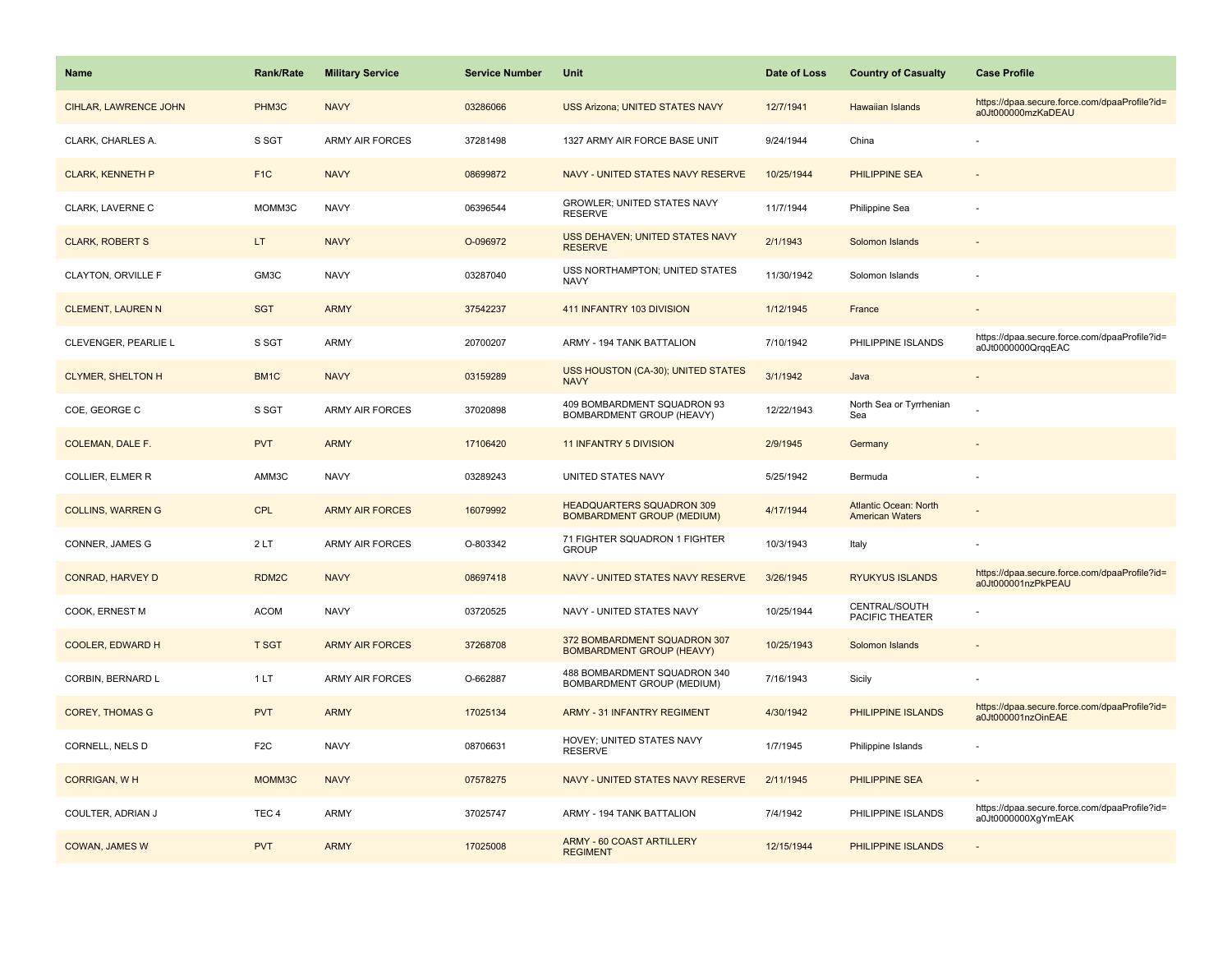| <b>Name</b>                  | <b>Rank/Rate</b>   | <b>Military Service</b> | <b>Service Number</b> | Unit                                                             | Date of Loss | <b>Country of Casualty</b>     | <b>Case Profile</b>                                                 |
|------------------------------|--------------------|-------------------------|-----------------------|------------------------------------------------------------------|--------------|--------------------------------|---------------------------------------------------------------------|
| COWHEY, WILLIAM F            | EM <sub>1</sub> C  | <b>NAVY</b>             | 06381398              | FLIER; UNITED STATES NAVY RESERVE                                | 8/13/1944    | Philippine Islands             |                                                                     |
| COWIN, JAMES --              | 2LT                | <b>ARMY</b>             | O-721349              | 309 FIGHTER SQUADRON 31 FIGHTER<br><b>GROUP</b>                  | 12/26/1944   | <b>Adriatic Sea</b>            |                                                                     |
| <b>CRAFT, CHARLES J</b>      | <b>SGT</b>         | <b>ARMY AIR FORCES</b>  | 17118740              | 720 BOMBARDMENT SQUADRON 450<br>BOMBARDMENT GROUP (HEAVY)        | 3/9/1945     | <b>Adriatic Sea</b>            |                                                                     |
| <b>CRAGG, LAWRENCE --</b>    | <b>CPL</b>         | <b>ARMY AIR FORCES</b>  | 37326767              | 831 BOMBARDMENT SQUADRON 485<br><b>BOMBARDMENT GROUP (HEAVY)</b> | 4/20/1944    | Mediterranean Sea              |                                                                     |
| <b>CREPPS, HARRY E</b>       | S <sub>1</sub> C   | <b>NAVY</b>             | 03286455              | USS HOUSTON (CA-30); UNITED STATES<br><b>NAVY</b>                | 3/1/1942     | Java                           |                                                                     |
| <b>CRESS, DONALD C</b>       | RM3C               | <b>NAVY</b>             | 06395542              | <b>ROBALO; UNITED STATES NAVY</b><br><b>RESERVE</b>              | 7/2/1944     | Philippine Islands             |                                                                     |
| CROSS, LAWRENCE J            | CGM                | <b>NAVY</b>             | 03205969              | USS Peary; UNITED STATES NAVY                                    | 2/19/1942    | Australia                      |                                                                     |
| <b>CROVISIER, LYLE W</b>     | S SGT              | <b>ARMY AIR FORCES</b>  | 17036760              | 90 BOMBARDMENT SQUADRON 3<br><b>BOMBARDMENT GROUP (LIGHT)</b>    | 5/24/1943    | <b>New Guinea</b>              |                                                                     |
| <b>CUMMINS, HENRY B</b>      | <b>PFC</b>         | ARMY                    | 37574860              | 543 ENGINEERS SHORE REGIMENT                                     | 3/15/1945    | Philippine Islands             |                                                                     |
| <b>CUMMINS, JAMES G</b>      | <b>CSM</b>         | <b>NAVY</b>             | 04110992              | NAVY - UNITED STATES NAVY RESERVE                                | 1/6/1945     | PHILIPPINE ISLANDS             |                                                                     |
| <b>CUPPS, HOWARD CHARLES</b> | ARM2C              | <b>NAVY</b>             | 04111116              | UNITED STATES NAVY RESERVE                                       | 7/14/1942    | Alaska                         |                                                                     |
| <b>CURB, CYRIL E</b>         | <b>T SGT</b>       | <b>ARMY AIR FORCES</b>  | 39084012              | 323 BOMBARDMENT SQUADRON 91<br><b>BOMBARDMENT GROUP (HEAVY)</b>  | 2/4/1943     | North Sea or Tyrrhenian<br>Sea |                                                                     |
| CUTTING, CLYDE R             | <b>SGT</b>         | ARMY                    | 37030143              | 20 INFANTRY 6 DIVISION                                           | 2/6/1945     | Philippine Islands             |                                                                     |
| DAHL, DONALD O               | <b>PFC</b>         | <b>ARMY</b>             | 37555861              | 831 BOMBARDMENT SQUADRON 485<br><b>BOMBARDMENT GROUP (HEAVY)</b> | 4/20/1944    | Mediterranean Sea              |                                                                     |
| DAHLGREN, DONALD R.          | 2LT                | <b>MARINE CORPS</b>     | O-018810              | MARINE - UNITED STATES MARINE<br><b>CORPS</b>                    | 11/23/1943   | Gilbert Islands                | https://dpaa.secure.force.com/dpaaProfile?id=<br>a0Jt0000000ccHDEAY |
| DAHLHEIMER, DONALD B         | MOMM <sub>2C</sub> | <b>NAVY</b>             | 06393769              | <b>HARDER; UNITED STATES NAVY</b><br><b>RESERVE</b>              | 8/24/1944    | Philippine Islands             |                                                                     |
| DAHLHEIMER, RICHARD NORBERT  | S <sub>1</sub> C   | <b>NAVY</b>             | 03286465              | USS Arizona; UNITED STATES NAVY                                  | 12/7/1941    | Hawaiian Islands               | https://dpaa.secure.force.com/dpaaProfile?id=<br>a0Jt00000004poeEAA |
| DAHLSTROM, VERNON H          | TEC <sub>4</sub>   | <b>ARMY</b>             | 37095971              | 591 ENGINEERS SHORE REGIMENT                                     | 9/19/1944    | North Sea or Tyrrhenian<br>Sea |                                                                     |
| DANIELOWSKI, ERVIN M         | SF <sub>2</sub> C  | <b>NAVY</b>             | 03286491              | Buck; UNITED STATES NAVY                                         | 10/9/1943    | North or Tyrrhenian Seas       |                                                                     |
| DAOUST, WALLACE W            | 1st Lt             | <b>ARMY AIR FORCES</b>  | O-797484              | 579 BOMBARDMENT SQUADRON 392<br><b>BOMBARDMENT GROUP (HEAVY)</b> | 11/5/1943    | <b>NORTH SEA</b>               | https://dpaa.secure.force.com/dpaaProfile?id=<br>a0Jt0000000XgJXEA0 |
| DARNALL, ROBERT D            | 2d Lt              | <b>ARMY AIR FORCES</b>  | O-2064534             | 482 BOMBARDMENT SQUADRON 505<br>BOMBARDMENT GROUP (VERY HEAVY)   | 8/8/1945     | Marianas Islands               |                                                                     |
| DASKAM, DONALD M             | S <sub>2</sub> C   | <b>NAVY</b>             | 07576340              | USS LISCOME BAY; UNITED STATES<br><b>NAVY RESERVE</b>            | 11/24/1943   | <b>Gilbert Islands</b>         |                                                                     |
| DAVIDSHOFER, HARLAN J        | MM <sub>2</sub> C  | <b>NAVY</b>             | 06391342              | Maddox; UNITED STATES NAVY<br><b>RESERVE</b>                     | 7/10/1943    | Mediterranean Sea              |                                                                     |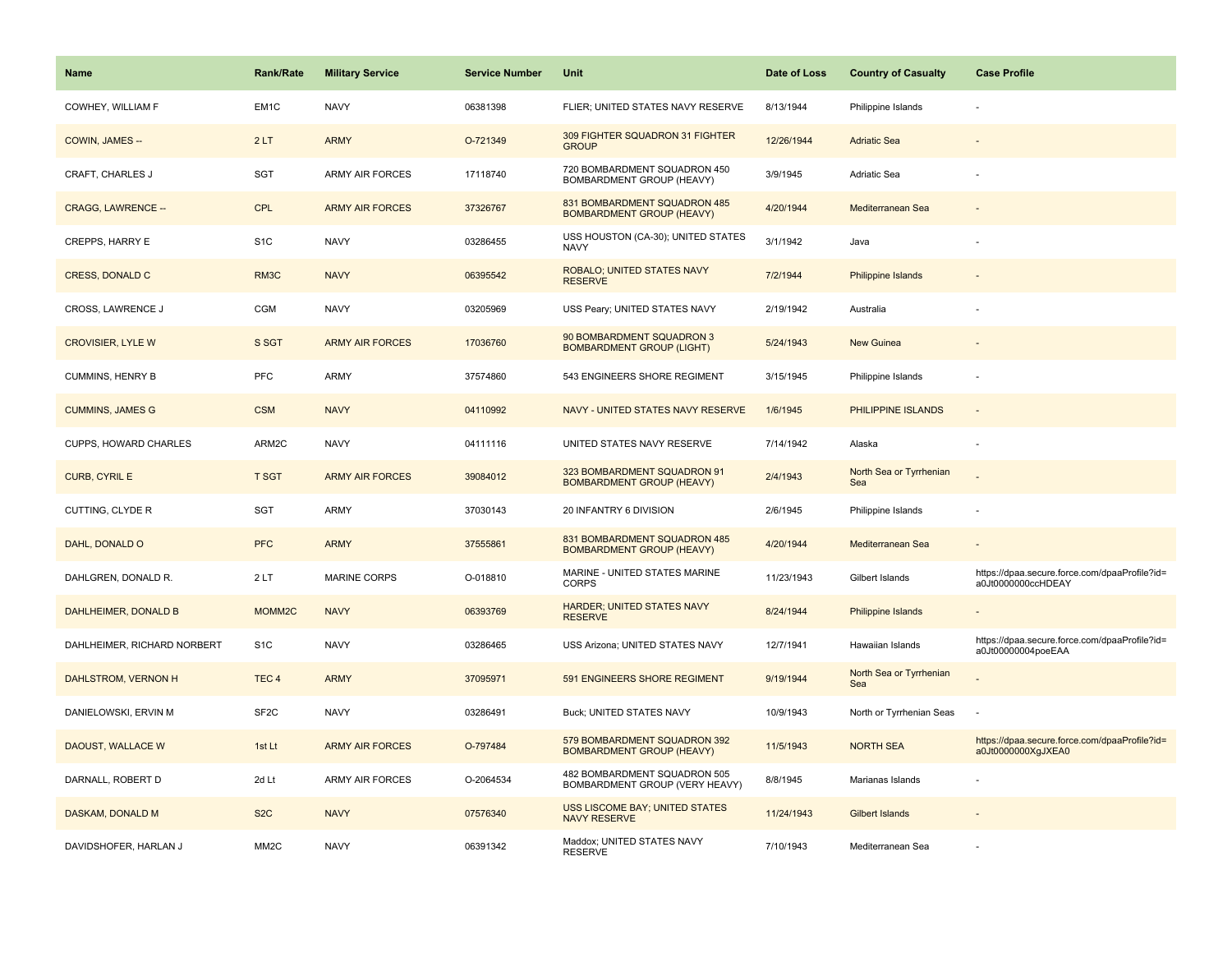| <b>Name</b>              | <b>Rank/Rate</b> | <b>Military Service</b> | <b>Service Number</b> | Unit                                                              | Date of Loss | <b>Country of Casualty</b>     | <b>Case Profile</b>                                                 |
|--------------------------|------------------|-------------------------|-----------------------|-------------------------------------------------------------------|--------------|--------------------------------|---------------------------------------------------------------------|
| DAVIS, RICHARD ELLSWORTH | <b>PFC</b>       | <b>MARINE CORPS</b>     | 00334063              | MARINE - UNITED STATES MARINE<br><b>CORPS</b>                     | 10/16/1942   | <b>Gilbert Islands</b>         |                                                                     |
| DAVIS, WARREN --         | <b>ENS</b>       | <b>NAVY</b>             | O-321119              | USS LANGLEY (CVL-27); UNITED STATES<br>NAVY RESERVE               | 10/24/1944   | Philippine Islands             |                                                                     |
| DAVISON, ROBERT B        | S <sub>2</sub> C | <b>NAVY</b>             | 09610063              | NAVY - UNITED STATES NAVY RESERVE                                 | 12/30/1944   | PHILIPPINE ISLANDS             |                                                                     |
| DEBLER, DONALD D         | SGT              | ARMY                    | 06575630              | QUARTERMASTER CORPS                                               | 6/15/1942    | Philippine Islands             | https://dpaa.secure.force.com/dpaaProfile?id=<br>a0Jt0000000LkglEAC |
| DEERY, ROBERT J          | S <sub>1C</sub>  | <b>NAVY</b>             | 07577865              | <b>GAMBIER BAY; UNITED STATES NAVY</b><br><b>RESERVE</b>          | 10/25/1944   | <b>Philippine Sea</b>          |                                                                     |
| DEHN, ARNOLD A           | CPL              | ARMY AIR FORCES         | 17156344              | 716 BOMBARDMENT SQUADRON 449<br>BOMBARDMENT GROUP (HEAVY)         | 11/16/1944   | Germany                        |                                                                     |
| DELAPP, WESLEY M         | SEA2             | <b>NAVY</b>             | 09611690              | UNITED STATES NAVY RESERVE                                        | 5/4/1945     | China Seas                     |                                                                     |
| DELBERN, FREDERICK A.    | 2LT              | ARMY AIR FORCES         | O-804624              | 412 BOMBARDMENT SQUADRON 95<br>BOMBARDMENT GROUP (HEAVY)          | 12/16/1943   | North Sea or Tyrrhenian<br>Sea |                                                                     |
| DEMARS, EDGAR J          | <b>CBM</b>       | <b>NAVY</b>             | 03285605              | <b>USS INDIANAPOLIS; UNITED STATES</b><br><b>NAVY</b>             | 7/30/1945    | <b>Philippine Sea</b>          | https://dpaa.secure.force.com/dpaaProfile?id=<br>a0Jt0000000ceHxEAI |
| DENTINGER, GORDON P      | COX              | <b>NAVY</b>             | 06380264              | SS CHARLES C. PINCKNEY; UNITED<br>STATES NAVY RESERVE             | 1/27/1943    | Portugal                       |                                                                     |
| DEPUTY, RUSSEL L         | LT/JG/           | <b>NAVY</b>             | O-156314              | USS ESSEX (CV-9); UNITED STATES<br><b>NAVY RESERVE</b>            | 11/29/1944   | <b>Philippine Sea</b>          |                                                                     |
| DERENTHAL, EVERETT D.    | 1LT              | <b>ARMY AIR FORCES</b>  | O-442704              | 98 SQUADRON 28 TRANSPORT GROUP                                    | 9/29/1943    | India                          |                                                                     |
| <b>DEUTSCH, ERNEST P</b> | 2LT              | <b>ARMY AIR FORCES</b>  | O-774421              | 1 BOMBARDMENT SQUADRON 9<br><b>BOMBARDMENT GROUP (VERY HEAVY)</b> | 3/25/1945    | Japan/Okinawa                  |                                                                     |
| DEVEREAUX, LLOYD E       | RDM3C            | <b>NAVY</b>             | 08706827              | NAVY - UNITED STATES NAVY                                         | 12/3/1944    | PHILIPPINE ISLANDS             | $\sim$                                                              |
| DEXTER, WARREN E         | <b>CEM</b>       | <b>NAVY</b>             | 03287439              | ST. LO; UNITED STATES NAVY                                        | 10/25/1944   | <b>Philippine Sea</b>          |                                                                     |
| DIRKS, HENRY V           | <b>PFC</b>       | ARMY                    | 37317175              | 17 INFANTRY 12 ARMORED DIVISION                                   | 1/19/1946    | France                         |                                                                     |
| DITTER, ANTHONY J        | LT/JG/           | <b>NAVY</b>             | O-116275              | NAVY - UNITED STATES NAVY RESERVE                                 | 2/22/1944    | <b>SOLOMON ISLANDS</b>         |                                                                     |
| DOBIE, JAMES WALTER      | S <sub>2</sub> C | <b>NAVY</b>             | 06381130              | UNITED STATES NAVY RESERVE                                        | 7/6/1942     | <b>Baltic Sea</b>              |                                                                     |
| <b>DOBSON, MAXWELL S</b> | <b>PVT</b>       | <b>ARMY</b>             | 20700196              | ARISAN MARU; 194 TANK BATTALION                                   | 10/24/1944   | <b>China Seas</b>              |                                                                     |
| DODGE, WILLIAM H         | <b>SGT</b>       | <b>ARMY AIR FORCES</b>  | 17142736              | 92 BOMBARDMENT GROUP (HEAVY), 407<br>BOMBARDMENT SQUADRON         | 9/11/1944    | Germany                        |                                                                     |
| DOERFLER, MAURICE R      | <b>CPL</b>       | <b>ARMY AIR FORCES</b>  | 06930710              | <b>HEADQUARTERS SQUADRON 20 AIR</b><br><b>BASE GROUP</b>          | 9/10/1945    | China Seas                     |                                                                     |
| DOLSKI, PETER P.         | PVT              | <b>ARMY</b>             | 17025244              | 31 INFANTRY REGIMENT                                              | 6/9/1942     | Philippine Islands             | https://dpaa.secure.force.com/dpaaProfile?id=<br>a0Jt0000000XefrEAC |
| DOMEIER, ROLAND R        | Pfc              | <b>ARMY</b>             | 37098754              | 6 INFANTRY 1 ARMORED DIVISION                                     | 11/8/1942    |                                |                                                                     |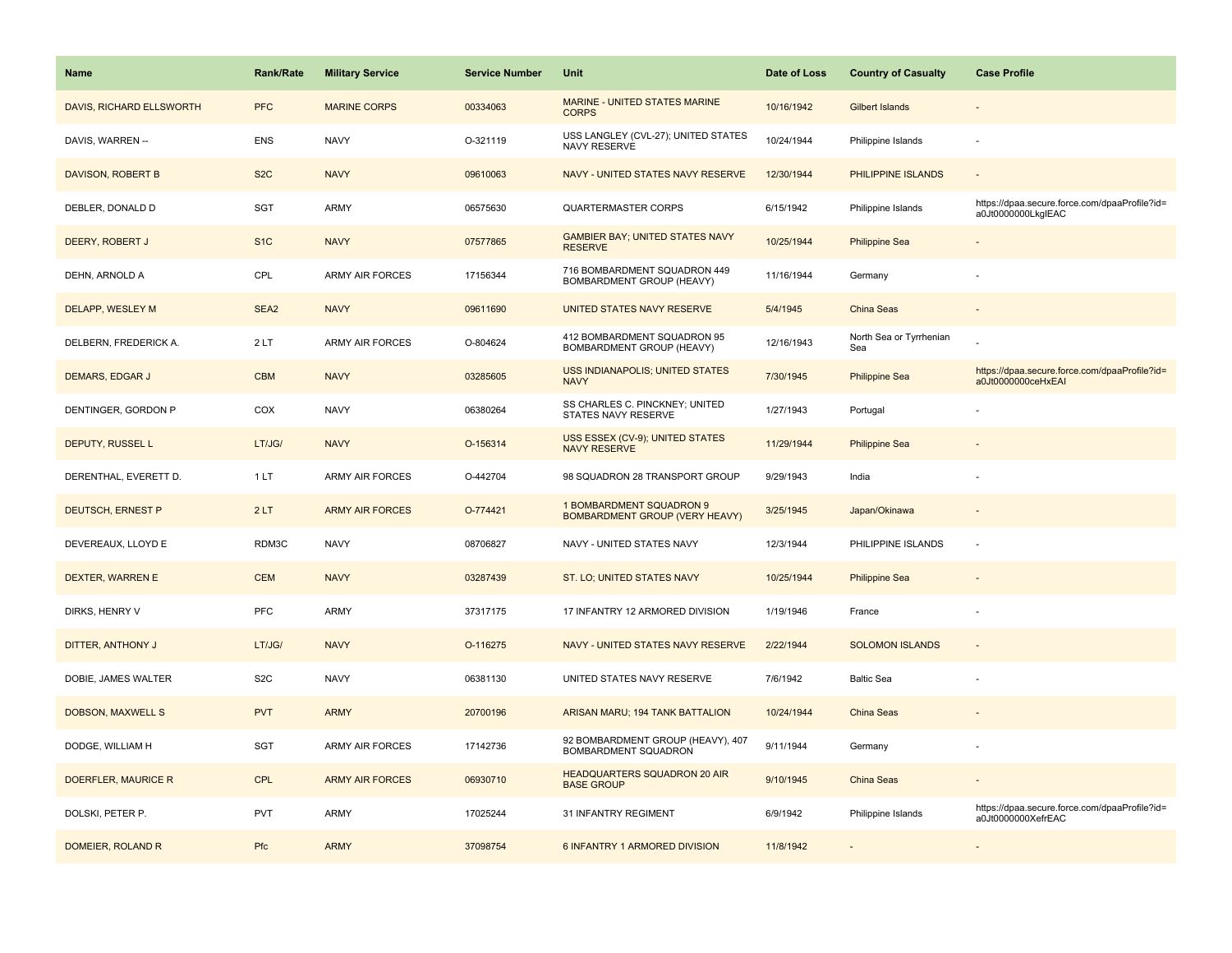| <b>Name</b>               | <b>Rank/Rate</b>  | <b>Military Service</b> | <b>Service Number</b> | Unit                                                            | Date of Loss | <b>Country of Casualty</b>       | <b>Case Profile</b>                                                 |
|---------------------------|-------------------|-------------------------|-----------------------|-----------------------------------------------------------------|--------------|----------------------------------|---------------------------------------------------------------------|
| DORMADY, ROBERT F         | TEC <sub>5</sub>  | <b>ARMY</b>             | 37175264              | SS Masaya; 1 GUN CREW                                           | 3/28/1943    | New Guinea                       |                                                                     |
| DOUCETTE, ROLAND O        | S <sub>2</sub> C  | <b>NAVY</b>             | 03296868              | Indianapolis; UNITED STATES NAVY                                | 7/30/1945    | <b>Philippine Sea</b>            | https://dpaa.secure.force.com/dpaaProfile?id=<br>a0Jt0000000cdhPEAQ |
| DOUGHERTY, RALPH MCCLEARN | FC <sub>1</sub> C | <b>NAVY</b>             | 01316129              | USS Arizona; UNITED STATES NAVY                                 | 12/7/1941    | Hawaiian Islands                 |                                                                     |
| DOVE, PAUL W              | <b>CAPT</b>       | <b>ARMY</b>             | O-343545              | ARISAN MARU; HEADQUARTERS<br>SQUADRON 5 AIR BASE GROUP          | 10/24/1944   | China Seas                       |                                                                     |
| DOWERS, ARTHUR F          | S SGT             | <b>MARINE CORPS</b>     | 00277873              | MARINE - UNITED STATES MARINE<br><b>CORPS</b>                   | 11/13/1942   | Solomon Islands                  |                                                                     |
| DOWNING, JOHN G           | LT.               | <b>NAVY</b>             | O-075099              | USS BARTON; UNITED STATES NAVY                                  | 11/13/1942   | Solomon Islands                  |                                                                     |
| DOYLE, CECIL JOHN         | Capt              | MARINE CORPS            | O-09424               | MARINE - UNITED STATES MARINE<br>CORPS                          | 11/7/1942    | Solomon Islands                  |                                                                     |
| DOYLE, DONALD JAMES       | 1LT               | <b>ARMY AIR FORCES</b>  | O-743427              | <b>422 NIGHT FIGHTER SQUADRON</b>                               | 10/12/1944   | Germany                          |                                                                     |
| DOYLE, ROBERT J           | S <sub>1</sub> C  | <b>NAVY</b>             | 08697236              | HOEL; UNITED STATES NAVY                                        | 10/25/1944   | Central/South Pacific<br>Theater |                                                                     |
| DRAGER, ERVIN O           | GM3C              | <b>NAVY</b>             | 06389362              | NAVY - UNITED STATES NAVY RESERVE                               | 10/25/1944   | <b>PHILIPPINE SEA</b>            |                                                                     |
| DUCHARME, MARVIN J        | CY                | <b>NAVY</b>             | 03287126              | UNITED STATES NAVY                                              | 6/18/1944    | New Guinea                       |                                                                     |
| DUCHENE, DONALD R.        | S SGT             | <b>ARMY AIR FORCES</b>  | 17080319              | 344 BOMBARDMENT SQUADRON 98<br><b>BOMBARDMENT GROUP (HEAVY)</b> | 8/1/1943     | Rumania                          |                                                                     |
| DUCHIN, PAUL E            | WT3C              | <b>NAVY</b>             | 08700232              | NAVY - UNITED STATES NAVY RESERVE                               | 10/20/1944   | PHILIPPINE SEA                   |                                                                     |
| DUFFIELD, STANLEY D.      | 2LT               | <b>ARMY AIR FORCES</b>  | O-752661              | 331 BOMBARDMENT SQUADRON 94<br><b>BOMBARDMENT GROUP (HEAVY)</b> | 5/19/1944    | Germany                          |                                                                     |
| DUNHAM, CLYDE R           | S SGT             | ARMY AIR FORCES         | 06937774              | 3 SQUADRON 24 PURSUIT GROUP                                     | 1/25/1943    | Philippine Islands               | $\sim$                                                              |
| DUNN, RAYMOND R           | S <sub>1</sub> C  | <b>NAVY</b>             | 08697841              | <b>USS LISCOME BAY; UNITED STATES</b><br><b>NAVY</b>            | 11/24/1943   | <b>Gilbert Islands</b>           |                                                                     |
| DUOOS, LESTER WENDEL      | F <sub>3</sub> C  | <b>NAVY</b>             | 03288562              | Sims; UNITED STATES NAVY                                        | 5/7/1942     | Coral Sea                        |                                                                     |
| DUPONT, HENRY O           | S <sub>1</sub> C  | <b>NAVY</b>             | 03295264              | LCS(L)(3)-49; UNITED STATES NAVY                                | 2/16/1945    | <b>Philippine Islands</b>        | $\sim$                                                              |
| DYVIG, DONALD D.          | SGT               | <b>ARMY AIR FORCES</b>  | 17143202              | 68 ARMY AIRWAYS COMMUNICATIONS<br><b>SYSTEM</b>                 | 6/12/1945    | Celebes                          | ÷,                                                                  |
| EACOBACCI, RICHARD E.     | 1LT               | <b>MARINE CORPS</b>     | O-031418              | MARINE - UNITED STATES MARINE<br><b>CORPS</b>                   | 12/11/1944   | Philippine Islands               | $\overline{a}$                                                      |
| <b>EASTMAN, CHESTER S</b> | S <sub>2</sub> C  | <b>NAVY</b>             | 03296747              | NAVY - UNITED STATES NAVY                                       | 7/30/1945    | PHILIPPINE SEA                   | https://dpaa.secure.force.com/dpaaProfile?id=<br>a0Jt0000000cdm4EAA |
| EASTWOOD, JAMES C P       | FLT O             | <b>ARMY AIR FORCES</b>  | T-223062              | 83 FIGHTER SQUADRON 78 FIGHTER<br><b>GROUP</b>                  | 1/4/1944     | <b>English Channel</b>           |                                                                     |
| EATON, ARTHUR W           | QM2C              | <b>NAVY</b>             | 03860520              | BARBEL; UNITED STATES NAVY                                      | 2/18/1945    | China Seas                       |                                                                     |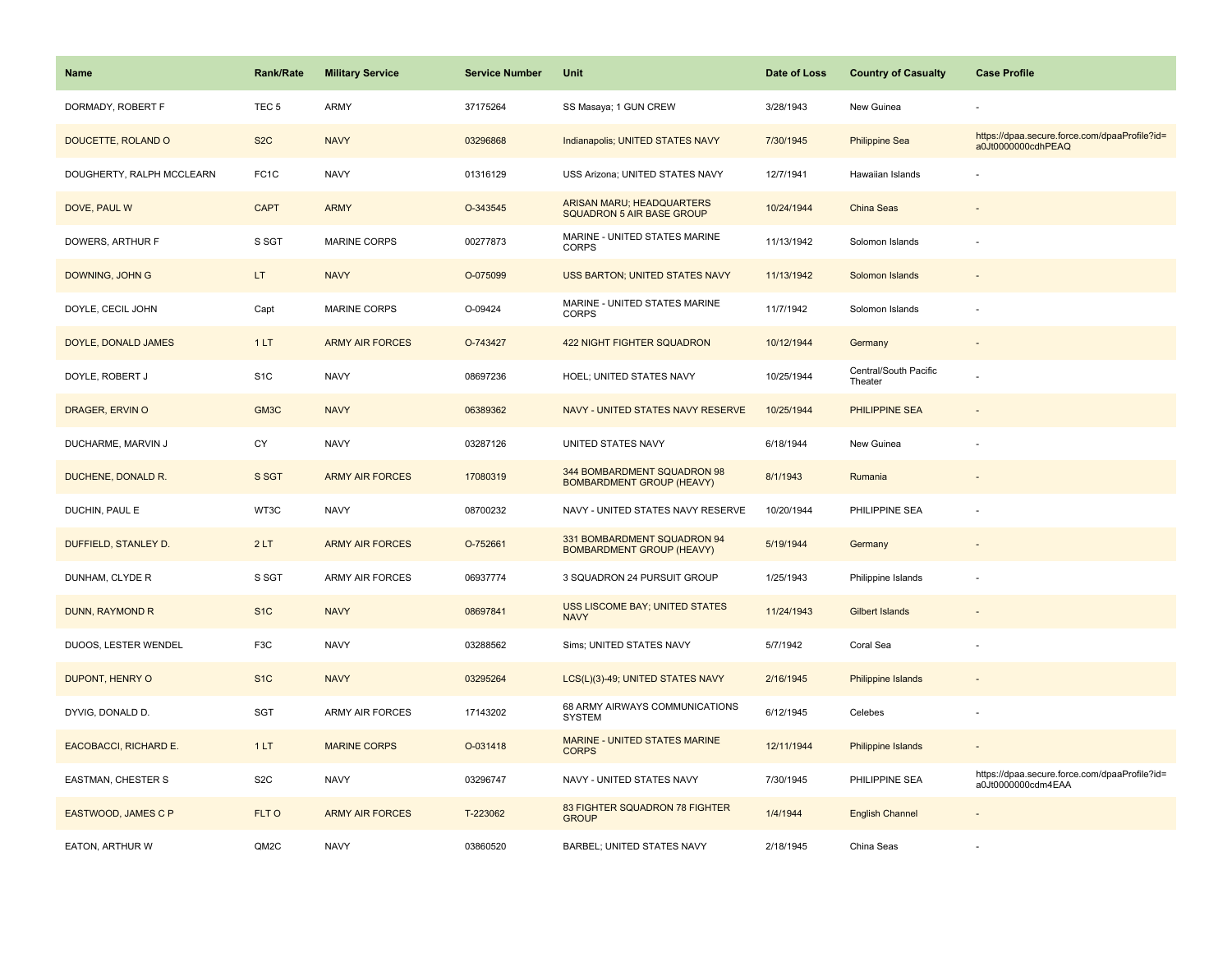| Name                        | <b>Rank/Rate</b>  | <b>Military Service</b> | <b>Service Number</b> | Unit                                                             | Date of Loss | <b>Country of Casualty</b> | <b>Case Profile</b>                                                 |
|-----------------------------|-------------------|-------------------------|-----------------------|------------------------------------------------------------------|--------------|----------------------------|---------------------------------------------------------------------|
| <b>EATON, WILLIAM G</b>     | LT CDR            | <b>NAVY</b>             | O-056857              | USS ASTORIA; UNITED STATES NAVY                                  | 8/9/1942     | Solomon Islands            |                                                                     |
| EBERHART, VINCENT H         | COX               | <b>NAVY</b>             | 03286489              | USS Arizona; UNITED STATES NAVY                                  | 12/7/1941    | Hawaiian Islands           | https://dpaa.secure.force.com/dpaaProfile?id=<br>a0Jt0000000BSReEAO |
| EBERL, KEITH E              | <b>PFC</b>        | <b>ARMY AIR FORCES</b>  | 37559680              | 831 BOMBARDMENT SQUADRON 485<br><b>BOMBARDMENT GROUP (HEAVY)</b> | 4/20/1944    | Mediterranean Sea          |                                                                     |
| EBERLEIN, DUANE G           | <b>ENS</b>        | <b>NAVY</b>             | O-160840              | USS MONSSEN; UNITED STATES NAVY<br><b>RESERVE</b>                | 11/13/1942   | Solomon Islands            |                                                                     |
| <b>EBNER, VERNON EDWIN</b>  | OS <sub>2</sub> C | <b>NAVY</b>             | 06106247              | UNITED STATES NAVY RESERVE                                       | 11/2/1942    | North Atlantic Ocean       |                                                                     |
| ECKLUND, OSCAR A            | MOMM3C            | <b>NAVY</b>             | 08698400              | SC-744; UNITED STATES NAVY<br><b>RESERVE</b>                     | 11/27/1944   | Philippine Islands         |                                                                     |
| EDEN, DONALD M              | <b>PFC</b>        | <b>ARMY</b>             | 37571246              | ARMY - 381 INFANTRY 96 DIVISION                                  | 6/5/1945     | <b>JAPAN/OKINAWA</b>       | $\overline{\phantom{a}}$                                            |
| EDGAR, CAMERON DAVID        | ARM3C             | <b>NAVY</b>             | 03290931              | UNITED STATES NAVY                                               | 7/30/1943    | Pacific Ocean              |                                                                     |
| <b>EDMUND, WYMAN CURTIS</b> | LT /JG/           | <b>NAVY</b>             | O-325531              | <b>UNITED STATES NAVY RESERVE</b>                                | 3/28/1945    | Japan                      |                                                                     |
| EDWARDS, THOMAS H           | FLT O             | <b>ARMY AIR FORCES</b>  | T-002313              | 71 BOMBARDMENT SQUADRON 38<br>BOMBARDMENT GROUP (MEDIUM)         | 3/20/1945    | China                      |                                                                     |
| <b>EDWARDSON, STANLEY P</b> | LT /JG/           | <b>NAVY</b>             | O-114623              | UNITED STATES NAVY RESERVE                                       | 11/6/1943    | Hawaiian Islands           |                                                                     |
| EDWARDSON, WALLACE L        | RDM3C             | <b>NAVY</b>             | 06382582              | Brownson; UNITED STATES NAVY<br><b>RESERVE</b>                   | 12/26/1943   | New Britain Island         |                                                                     |
| EFTIMOFF, STANLEY C         | ARM3C             | <b>NAVY</b>             | 03291200              | <b>UNITED STATES NAVY</b>                                        | 9/25/1943    | <b>Aleutian Islands</b>    |                                                                     |
| EGEN, DONALD P              | S <sub>1</sub> C  | <b>NAVY</b>             | 03293958              | KETE; UNITED STATES NAVY                                         | 3/31/1945    | ** Documentation Errors    | $\sim$                                                              |
| EHRKY, EVERETT O            | S <sub>2</sub> C  | <b>NAVY</b>             | 09611691              | LUCE; UNITED STATES NAVY RESERVE                                 | 5/4/1945     | <b>Philippine Sea</b>      |                                                                     |
| EIDEM, ERVIN C              | CPL               | ARMY AIR FORCES         | 37320954              | HMT Rohna; AIR CORPS                                             | 11/27/1943   | Mediterranean Sea          |                                                                     |
| EKNES, ORVAL --             | <b>CAPT</b>       | <b>ARMY AIR FORCES</b>  | O-413638              | 12 TRANSPORT GROUP ARMY<br><b>TRANSPORT COMMAND</b>              | 2/3/1943     | <b>Atlantic Ocean</b>      |                                                                     |
| ELKIN, KENNETH C.           | CAPT              | <b>ARMY AIR FORCES</b>  | O-424442              | ARMY AIR FORCE                                                   | 10/13/1943   | Burma                      |                                                                     |
| ELLA, BERNARD W             | 2LT               | <b>ARMY AIR FORCES</b>  | O-724029              | 394 BOMBARDMENT SQUADRON 5<br><b>BOMBARDMENT GROUP (HEAVY)</b>   | 7/23/1942    | Hawaiian Islands           |                                                                     |
| ELLERBUSCH, HERBERT W       | <b>PVT</b>        | ARMY                    | 37552307              | 508 PARACHUTE INFANTRY REGIMENT                                  | 9/20/1944    | Holland                    |                                                                     |
| <b>ELLINGSON, LLOYD S</b>   | S <sub>1</sub> C  | <b>NAVY</b>             | 09611774              | LUCE; UNITED STATES NAVY RESERVE                                 | 5/4/1945     | <b>Philippine Sea</b>      |                                                                     |
| ELLIOTT, RONALD B           | S SGT             | <b>ARMY AIR FORCES</b>  | 17142555              | 92 BOMBARDMENT GROUP (HEAVY), 325<br>BOMBARDMENT SQUADRON        | 8/25/1944    | <b>Baltic Sea</b>          |                                                                     |
| EMMER, JOHN W.              | S SGT             | <b>ARMY AIR FORCES</b>  | 37021765              | 319 BOMBARDMENT SQUADRON 90<br><b>BOMBARDMENT GROUP (HEAVY)</b>  | 3/11/1944    | <b>New Guinea</b>          | https://dpaa.secure.force.com/dpaaProfile?id=<br>a0Jt0000000XdlXEAS |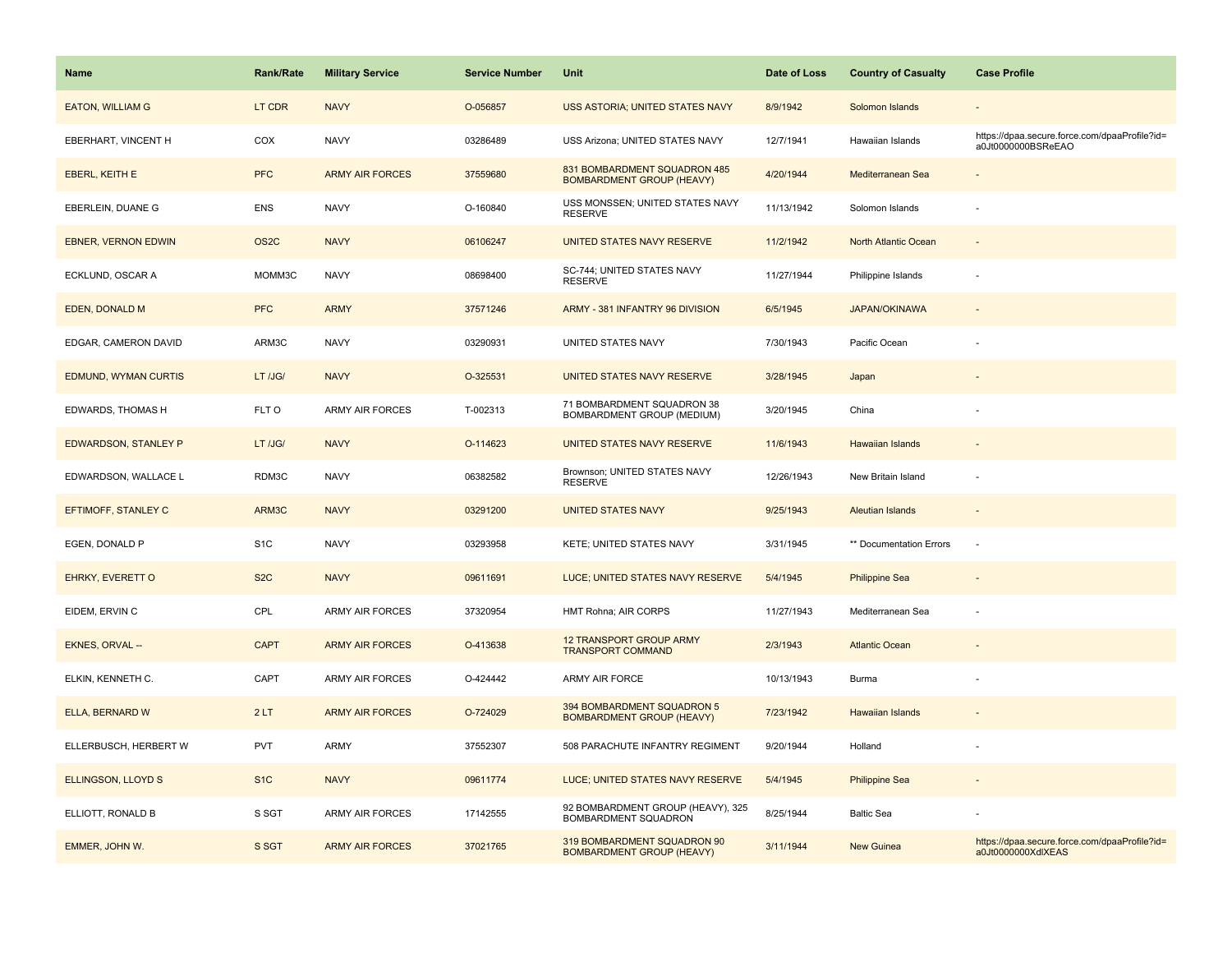| Name                           | <b>Rank/Rate</b>  | <b>Military Service</b> | <b>Service Number</b> | Unit                                                              | Date of Loss | <b>Country of Casualty</b> | <b>Case Profile</b>                                                 |
|--------------------------------|-------------------|-------------------------|-----------------------|-------------------------------------------------------------------|--------------|----------------------------|---------------------------------------------------------------------|
| ENGEL, WILLIAM OTTO            | GM3C              | <b>NAVY</b>             | 03257044              | NAVY - UNITED STATES NAVY                                         | 11/13/1942   | <b>SOLOMON ISLANDS</b>     |                                                                     |
| <b>ENGELBRETSON, ROBERT L.</b> | <b>PVT</b>        | <b>ARMY AIR FORCES</b>  | 37269958              | <b>AIR CORPS</b>                                                  | 4/10/1943    | <b>Atlantic Ocean</b>      |                                                                     |
| <b>ENGER, STANLEY GORDON</b>   | GM3C              | <b>NAVY</b>             | 03286116              | USS Arizona; UNITED STATES NAVY                                   | 12/7/1941    | Hawaiian Islands           | https://dpaa.secure.force.com/dpaaProfile?id=<br>a0Jt0000000BSuiEAG |
| <b>ENGLE, RICHARD E</b>        | EM3C              | <b>NAVY</b>             | 07575680              | <b>TRIGGER; UNITED STATES NAVY</b><br><b>RESERVE</b>              | 3/28/1945    | Ryukyus Islands            |                                                                     |
| ENGSTROM, GEORGE M             | COX               | <b>NAVY</b>             | 07006961              | SS COMMERCIAL TRADER; UNITED<br>STATES NAVY RESERVE               | 9/16/1942    | Trinidad                   |                                                                     |
| ERCEGOVICH, JOHN --            | 2LT               | <b>ARMY AIR FORCES</b>  | O-728190              | 303 BOMBARDMENT GROUP (HEAVY),<br>359 BOMBARDMENT SQUADRON        | 11/23/1942   | France                     |                                                                     |
| ERICKSON, BERNARD G.           | <b>PVT</b>        | ARMY                    | 37021176              | 16 ENGINEERS BATTALION 1 ARMORED<br><b>DIVISION</b>               | 3/8/1946     | Germany                    |                                                                     |
| <b>ERICKSON, CARL VIRGIL</b>   | SM <sub>2</sub> C | <b>NAVY</b>             | 03286228              | <b>NAVY - UNITED STATES NAVY</b>                                  | 11/13/1942   | <b>SOLOMON ISLANDS</b>     |                                                                     |
| ERICKSON, MALCOLM J.           | CAPT              | ARMY AIR FORCES         | O-700243              | 509 FIGHTER SQUADRON 405 FIGHTER<br><b>GROUP</b>                  | 3/23/1945    | Germany                    |                                                                     |
| <b>ERICKSON, SCOTT W</b>       | F <sub>2</sub> C  | <b>NAVY</b>             | 03288750              | Sims; UNITED STATES NAVY                                          | 5/7/1942     | <b>Coral Sea</b>           |                                                                     |
| ERSKINE, ROBERT BRUCE          | MAJ               | MARINE CORPS            | O-007957              | MARINE - UNITED STATES MARINE<br><b>CORPS</b>                     | 7/18/1944    |                            |                                                                     |
| <b>ERUM, RUSSELL N</b>         | 1LT               | <b>ARMY AIR FORCES</b>  | O-796800              | 499 BOMBARDMENT SQUADRON 345<br><b>BOMBARDMENT GROUP (MEDIUM)</b> | 3/26/1944    | New Guinea                 |                                                                     |
| EVANS, LENARD L                | SC <sub>3</sub> C | <b>NAVY</b>             | 08704159              | LST-496; UNITED STATES NAVY<br><b>RESERVE</b>                     | 6/11/1944    | English Channel            |                                                                     |
| <b>EVARTS, ROBERT S</b>        | LT.               | <b>NAVY</b>             | O-099974              | USS CORAL SEA (CVE-57); UNITED<br>STATES NAVY RESERVE             | 6/20/1944    | Marianas Islands           |                                                                     |
| EVATT, JOHN W.                 | LT/JG/            | <b>NAVY</b>             | O-173420              | USS LEXINGTON (CV-16); UNITED<br>STATES NAVY RESERVE              | 11/5/1944    |                            |                                                                     |
| EVIDON, DAVID --               | S <sub>1</sub> C  | <b>NAVY</b>             | 06380813              | PICKEREL; UNITED STATES NAVY<br><b>RESERVE</b>                    | 5/6/1943     | Sea of Japan               |                                                                     |
| FAIRBANKS, LEONARD C           | 2LT               | ARMY AIR FORCES         | O-820651              | 7 FIGHTER SQUADRON 49 FIGHTER<br><b>GROUP</b>                     | 2/17/1945    | Philippine Islands         |                                                                     |
| <b>FAKLER, ARTHUR L</b>        | SF <sub>3</sub> C | <b>NAVY</b>             | 08703422              | UNITED STATES NAVY RESERVE                                        | 12/29/1944   | Pacific Ocean              |                                                                     |
| FALLDIN, LEONARD O             | AOM2C             | <b>NAVY</b>             | 06395380              | NAVY - UNITED STATES NAVY RESERVE                                 | 5/4/1945     | <b>JAPAN</b>               |                                                                     |
| FALZONE, ANTHONY JOHN          | S <sub>2</sub> C  | <b>NAVY</b>             | 03288758              | Sims; UNITED STATES NAVY                                          | 5/7/1942     | <b>Coral Sea</b>           |                                                                     |
| FARMES, JAMES D                | 2d Lt             | ARMY                    | O-1301462             | 382 INFANTRY 96 DIVISION                                          | 10/22/1944   | Philippine Sea             |                                                                     |
| <b>FARNSWORTH, THOMAS W</b>    | S <sub>1C</sub>   | <b>NAVY</b>             | 03285589              | Pillsbury; UNITED STATES NAVY                                     | 3/1/1942     | <b>Indian Ocean</b>        |                                                                     |
| FARSTAD, STANLEY A             | CPL               | <b>ARMY AIR FORCES</b>  | 37275494              | 827 BOMBARDMENT SQUADRON 484<br>BOMBARDMENT GROUP (HEAVY)         | 11/17/1944   | Adriatic Sea               |                                                                     |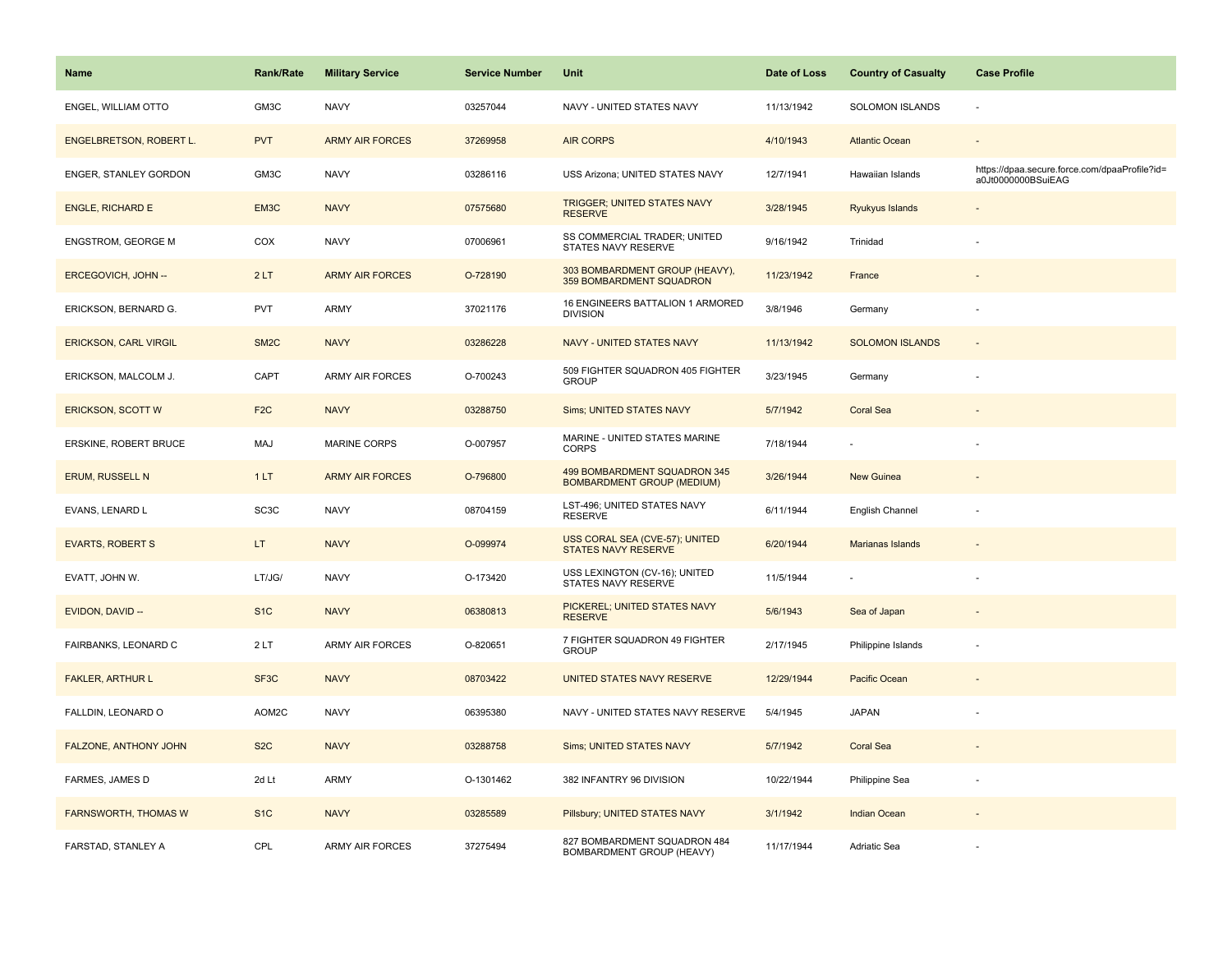| Name                        | Rank/Rate        | <b>Military Service</b> | <b>Service Number</b> | Unit                                                                                  | Date of Loss | <b>Country of Casualty</b>     | <b>Case Profile</b>                                                 |
|-----------------------------|------------------|-------------------------|-----------------------|---------------------------------------------------------------------------------------|--------------|--------------------------------|---------------------------------------------------------------------|
| FAY, WILLIAM J              | S SGT            | <b>ARMY AIR FORCES</b>  | 37285266              | 345 BOMBARDMENT SQUADRON 98<br><b>BOMBARDMENT GROUP (HEAVY)</b>                       | 8/2/1943     | Mediterranean Sea              |                                                                     |
| FAZEKAS, ERNEST ANTON       | <b>PFC</b>       | MARINE CORPS            | 00419827              | MARINE - UNITED STATES MARINE<br><b>CORPS</b>                                         | 11/20/1943   | <b>GILBERT ISLANDS</b>         | https://dpaa.secure.force.com/dpaaProfile?id=<br>a0Jt0000000Xgv2EAC |
| <b>FEEHAN, PATRICK J</b>    | <b>PFC</b>       | <b>ARMY</b>             | 37581202              | 354 INFANTRY 89 DIVISION                                                              | 3/26/1945    | Germany                        |                                                                     |
| FENA, WILLIAM G             | 2LT              | <b>ARMY AIR FORCES</b>  | O-679487              | 448 BOMBARDMENT GROUP (HEAVY)                                                         | 3/8/1944     | North Sea or Tyrrhenian<br>Sea |                                                                     |
| <b>FERGUSON, ORAL RALPH</b> | F <sub>2</sub> C | <b>NAVY</b>             | 06386784              | <b>USS PENSACOLA; UNITED STATES</b><br><b>NAVY RESERVE</b>                            | 11/30/1942   | Solomon Islands                |                                                                     |
| FERSCHWEILER, ABERT J       | S SGT            | ARMY                    | 37284534              | HMT Rohna; 31 SIGNAL CONSTRUCTION<br><b>BATTALION</b>                                 | 11/27/1943   | Mediterranean Sea              |                                                                     |
| <b>FILKINS, GEORGE A</b>    | <b>COX</b>       | <b>NAVY</b>             | 03286525              | USS Arizona; UNITED STATES NAVY                                                       | 12/7/1941    | Hawaiian Islands               | https://dpaa.secure.force.com/dpaaProfile?id=<br>a0Jt0000000BSRjEAO |
| FINIGAN, CHARLES R          | CAPT             | ARMY                    | O-354609              | SHINYO MARU; 93 INFANTRY REGIMENT<br>91 DIVISION (PHILIPPINE SCOUT)                   | 9/7/1944     | Philippine Islands             |                                                                     |
| FINZEN, MAYNARD M           | <b>SGT</b>       | <b>MARINE CORPS</b>     | 00328268              | <b>MARINE - UNITED STATES MARINE</b><br><b>CORPS</b>                                  | 2/19/1945    | Bonin & Volcano Islands        | ÷,                                                                  |
| FISCHER, KENNETH D          | BM2C             | <b>NAVY</b>             | 03283997              | NAVY - UNITED STATES NAVY                                                             | 11/13/1942   | SOLOMON ISLANDS                | ÷,                                                                  |
| FISH, GEORGE E.             | 2LT              | <b>ARMY AIR FORCES</b>  | O-803799              | 67 BOMBARDMENT SQUADRON 44<br><b>BOMBARDMENT GROUP (HEAVY)</b>                        | 2/22/1944    | North Sea or Tyrrhenian<br>Sea |                                                                     |
| FISHER, GEORGE J            | S <sub>1</sub> C | <b>NAVY</b>             | 03293440              | HOEL; UNITED STATES NAVY                                                              | 10/25/1944   | Philippine Sea                 |                                                                     |
| FISK, MARTIN B.             | 2LT              | <b>ARMY AIR FORCES</b>  | O-743579              | 45 BOMBARDMENT SQUADRON 40<br>BOMBARDMENT GROUP (VERY HEAVY)                          | 6/15/1944    |                                |                                                                     |
| FLEMING, CLIFFORD M         | CPL              | ARMY AIR FORCES         | 17142764              | 881 BOMBARDMENT SQUADRON 500<br>BOMBARDMENT GROUP (VERY HEAVY)                        | 11/28/1944   | Marianas Islands               |                                                                     |
| <b>FLEMING, FREDERICK W</b> | <b>PVT</b>       | <b>ARMY</b>             | 17017575              | SHINYO MARU; 60 COAST ARTILLERY<br><b>REGIMENT</b>                                    | 9/7/1944     | <b>Philippine Islands</b>      |                                                                     |
| FLEMING, RICHARD E          | CAPT             | <b>MARINE CORPS</b>     | O-006395              | MARINE - UNITED STATES MARINE<br><b>CORPS</b>                                         | 6/5/1942     | Midway Island                  |                                                                     |
| <b>FOLEY, HAROLD A</b>      | <b>ENS</b>       | <b>NAVY</b>             | O-355018              | <b>UNITED STATES NAVY RESERVE</b>                                                     | 4/2/1945     | Pacific Ocean                  |                                                                     |
| FORSBERG, HAROLD C          | ENS              | <b>NAVY</b>             | O-332663              | YMS-48; UNITED STATES NAVY<br><b>RESERVE</b>                                          | 2/14/1945    | Philippine Islands             |                                                                     |
| FORSBERG, ROBERT LAWRENCE   | PHM3C            | <b>NAVY</b>             | 03291645              | HQ COMPANY, 2 BATTALION, 8 MARINE<br>REGIMENT, 2 MARINE DIVISION, FMF,<br><b>USMC</b> | 6/16/1944    | <b>SAIPAN</b>                  |                                                                     |
| FORSLIN, HENRY E            | SGT              | <b>ARMY AIR FORCES</b>  | 37560065              | 846 BOMBARDMENT SQUADRON 489<br><b>BOMBARDMENT GROUP (HEAVY)</b>                      | 7/7/1944     | North Sea or Tyrrhenian<br>Sea |                                                                     |
| <b>FOSNESS, MELVIN M</b>    | MM3C             | <b>NAVY</b>             | 06388112              | <b>USS Abner Read: UNITED STATES NAVY</b><br><b>RESERVE</b>                           | 8/18/1943    | <b>Aleutian Islands</b>        |                                                                     |
| FOSSO, TRYGVE N             | <b>PFC</b>       | ARMY                    | 17001649              | 168 INFANTRY 34 DIVISION                                                              | 3/29/1943    | Tunisia                        |                                                                     |
| FOSTER, CLYDE H             | B <sub>2</sub> C | <b>NAVY</b>             | 06395236              | Brownson; UNITED STATES NAVY<br><b>RESERVE</b>                                        | 12/26/1943   | <b>New Britain Island</b>      |                                                                     |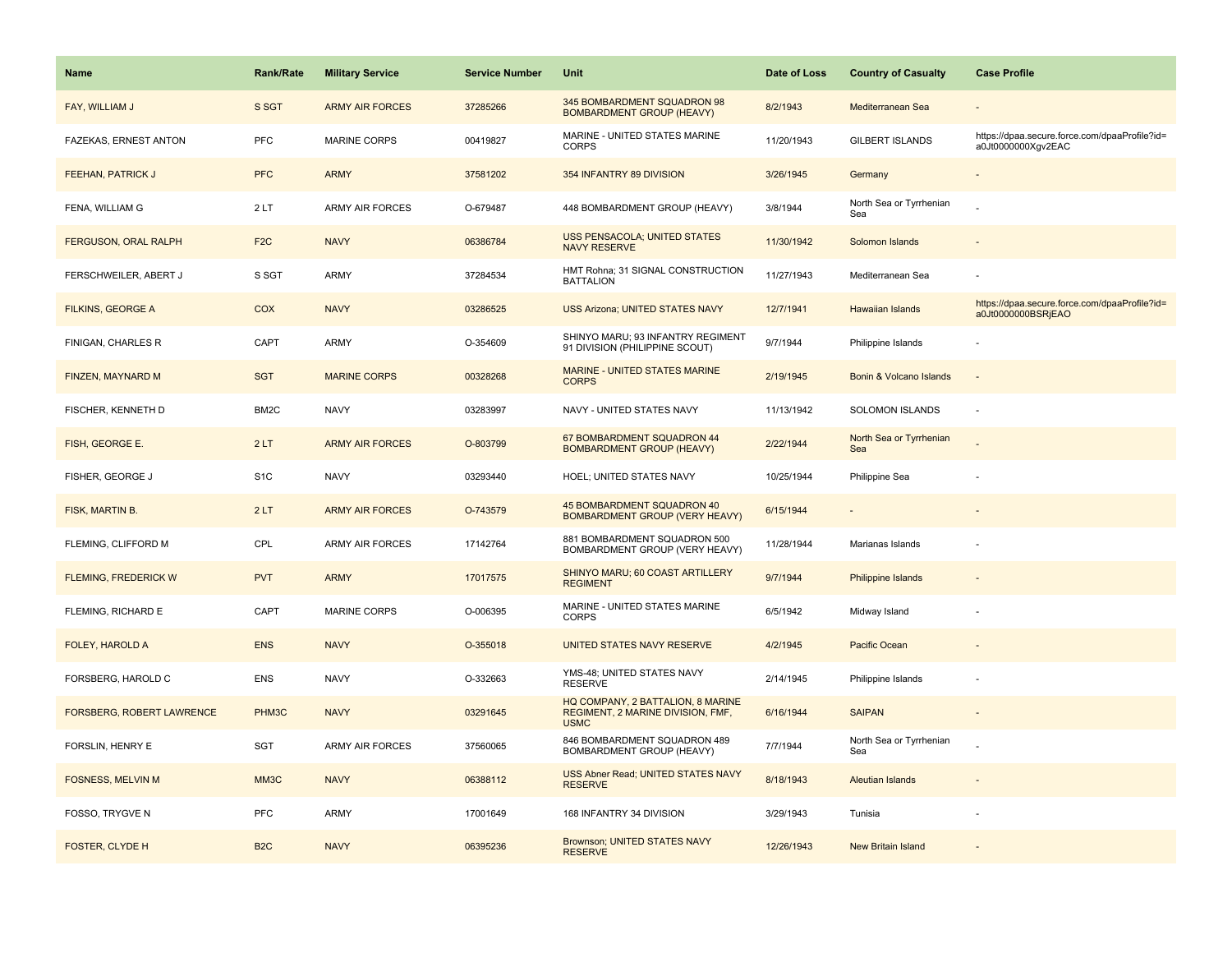| <b>Name</b>                  | <b>Rank/Rate</b>  | <b>Military Service</b> | <b>Service Number</b> | Unit                                                                  | Date of Loss | <b>Country of Casualty</b>     | <b>Case Profile</b>                                                 |
|------------------------------|-------------------|-------------------------|-----------------------|-----------------------------------------------------------------------|--------------|--------------------------------|---------------------------------------------------------------------|
| FOWLER, WILLIAM CURTIS       | AP <sub>1</sub> C | <b>NAVY</b>             | 03286258              | VB-101, formally VP-51, UNITED STATES<br><b>NAVY</b>                  | 2/14/1943    | Solomon Islands                |                                                                     |
| FRANCESCHETTI, FRED --       | 2LT               | <b>ARMY AIR FORCES</b>  | O-733037              | 873 BOMBARDMENT SQUADRON 498<br><b>BOMBARDMENT GROUP (VERY HEAVY)</b> | 12/13/1944   | Marianas Islands               |                                                                     |
| FRASER, RICHARD L            | S <sub>2</sub> C  | <b>NAVY</b>             | 03288657              | Asheville; UNITED STATES NAVY                                         | 3/3/1942     | Indian Ocean                   |                                                                     |
| FRAZER, ROBERT H             | LT/JG/            | <b>NAVY</b>             | O-145775              | OMMANEY BAY; UNITED STATES NAVY<br><b>RESERVE</b>                     | 1/4/1945     | <b>Philippine Islands</b>      |                                                                     |
| FRAZIER, LLOYD W             | PFC               | <b>ARMY</b>             | 37168092              | 47 INFANTRY BATTALION 5 ARMORED<br><b>DIVISION</b>                    | 12/5/1944    | Germany                        | https://dpaa.secure.force.com/dpaaProfile?id=<br>a0Jt0000000XhssEAC |
| FULLER, JACK C               | <b>ENS</b>        | <b>NAVY</b>             | O-351851              | <b>USS BENNINGTON; UNITED STATES</b><br><b>NAVY RESERVE</b>           | 4/7/1945     | <b>China Seas</b>              | $\blacksquare$                                                      |
| GADDING, ALEX J              | S SGT             | ARMY AIR FORCES         | 37309811              | 561 BOMBARDMENT SQUADRON 388<br>BOMBARDMENT GROUP (HEAVY)             | 7/29/1943    | North Sea or Tyrrhenian<br>Sea |                                                                     |
| <b>GAGE, CLARENCE S</b>      | MOMM1C            | <b>NAVY</b>             | 03283790              | TULLIBEE; UNITED STATES NAVY                                          | 3/26/1944    | <b>Caroline Islands</b>        |                                                                     |
| GALLES, SLYVESTER L          | EM <sub>1</sub> C | <b>NAVY</b>             | 03290547              | NAVY - UNITED STATES NAVY                                             | 3/19/1945    | <b>JAPAN</b>                   |                                                                     |
| <b>GARDING, GILBERT B</b>    | S <sub>2</sub> C  | <b>NAVY</b>             | 06381678              | USS QUINCY; UNITED STATES NAVY<br><b>RESERVE</b>                      | 8/9/1942     | Solomon Islands                |                                                                     |
| GARLOCK, JOHN LEONARD        | 2LT               | <b>MARINE CORPS</b>     | O-032550              | MARINE - UNITED STATES MARINE<br><b>CORPS</b>                         | 4/7/1945     | Pacific Ocean                  |                                                                     |
| <b>GATTIE, ARTHUR G</b>      | TEC <sub>4</sub>  | <b>ARMY</b>             | 20700231              | <b>194 TANK BATTALION</b>                                             | 3/6/1944     | <b>Philippine Islands</b>      | $\sim$                                                              |
| <b>GEER, EVERETT K</b>       | 1 LT              | <b>ARMY AIR FORCES</b>  | O-687690              | 373 BOMBARDMENT SQUADRON 308<br>BOMBARDMENT GROUP (HEAVY)             | 5/20/1944    | China Seas                     |                                                                     |
| <b>GENAUST, WILLIAM H.</b>   | <b>SGT</b>        | <b>MARINE CORPS</b>     | 00813945              | MARINE - UNITED STATES MARINE<br><b>CORPS</b>                         | 3/4/1945     | Bonin & Volcano Islands        | $\sim$                                                              |
| <b>GERAGHTY, BJ</b>          | S <sub>1</sub> C  | <b>NAVY</b>             | 03293255              | SWORDFISH; UNITED STATES NAVY                                         | 1/29/1945    | Ryukyus Islands                |                                                                     |
| <b>GERBER, CLYDE A</b>       | TM <sub>1</sub> C | <b>NAVY</b>             | 03288109              | FLIER; UNITED STATES NAVY                                             | 8/13/1944    | <b>Philippine Islands</b>      |                                                                     |
| GILBERTSON, WALTER G         | S <sub>1</sub> C  | <b>NAVY</b>             | 06387140              | SS BIRMINGHAM CITY; UNITED STATES<br>NAVY RESERVE                     | 1/8/1943     | Dutch Guiana                   |                                                                     |
| <b>GILLAM, CHARLES W</b>     | ARM3C             | <b>NAVY</b>             | 06383291              | UNITED STATES NAVY RESERVE                                            | 1/17/1944    | <b>Aleutian Islands</b>        |                                                                     |
| GILMAN, CLINTON O            | S <sub>1</sub> C  | <b>NAVY</b>             | 08698772              | NAVY - UNITED STATES NAVY RESERVE                                     | 10/25/1944   | PHILIPPINE SEA                 | $\overline{\phantom{a}}$                                            |
| <b>GISVOLD, ORLIN HAROLD</b> | Pvt               | <b>MARINE CORPS</b>     | 357510                | UNITED STATES MARINE CORPS                                            | 10/8/1942    | Solomon Islands                |                                                                     |
| <b>GLADITSCH, HARVEY E</b>   | PFC               | <b>ARMY</b>             | 37093730              | 6 INFANTRY 1 ARMORED DIVISION                                         | 2/19/1943    | Tunisia                        |                                                                     |
| <b>GLOTZBACH, CHARLES G</b>  | LT /JG/           | <b>NAVY</b>             | O-268250              | <b>BARBEL; UNITED STATES NAVY</b><br><b>RESERVE</b>                   | 2/18/1945    | <b>China Seas</b>              |                                                                     |
| GLOVER, JACK WARD            | 1LT               | <b>MARINE CORPS</b>     | O-021829              | MARINE - UNITED STATES MARINE<br><b>CORPS</b>                         | 5/18/1944    | Solomon Islands                |                                                                     |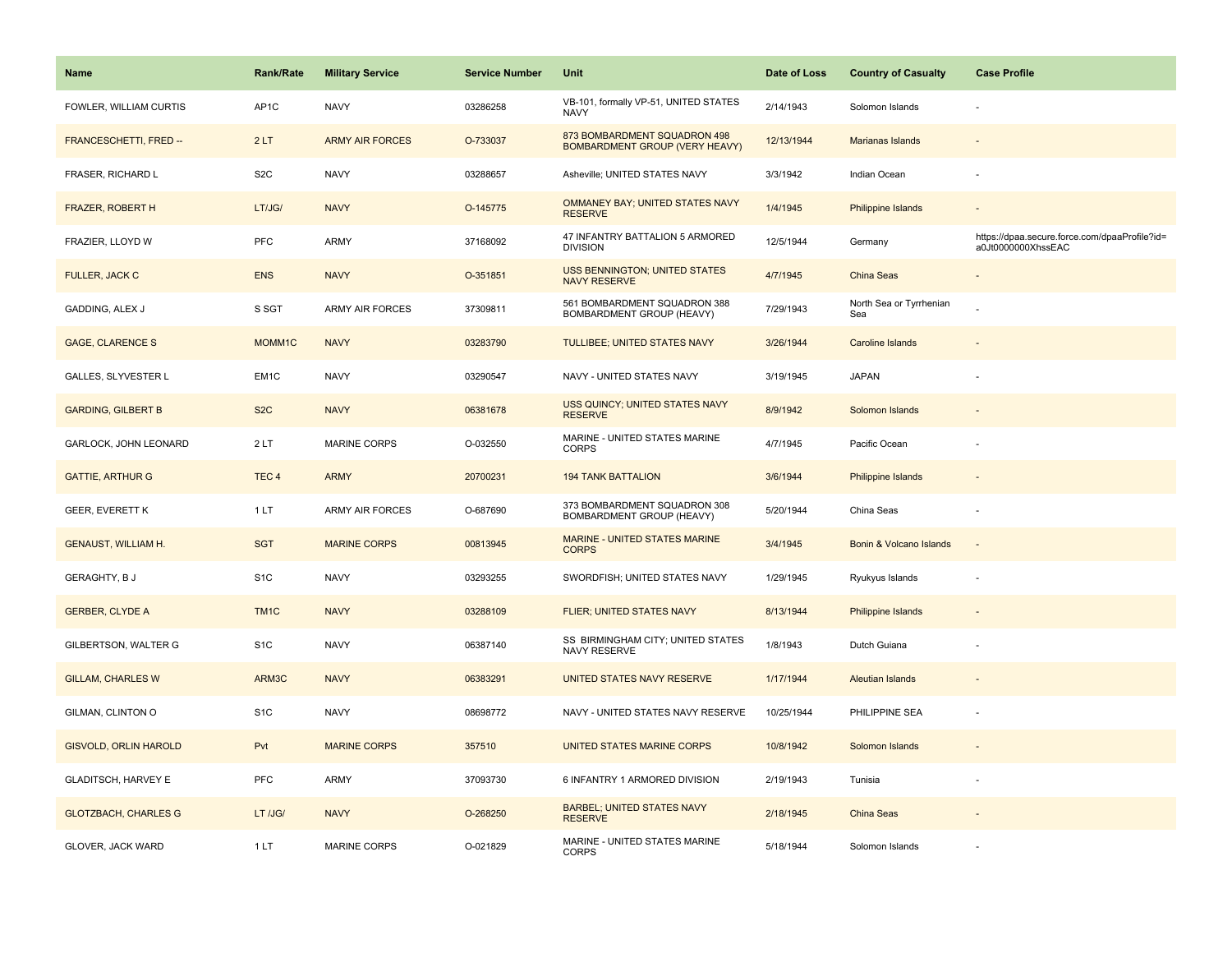| Name                         | <b>Rank/Rate</b> | <b>Military Service</b> | <b>Service Number</b> | Unit                                                             | Date of Loss | <b>Country of Casualty</b>       | <b>Case Profile</b>                                                 |
|------------------------------|------------------|-------------------------|-----------------------|------------------------------------------------------------------|--------------|----------------------------------|---------------------------------------------------------------------|
| <b>GLOWACKI, ISADORE --</b>  | <b>PVT</b>       | <b>ARMY</b>             | 37774353              | <b>184 INFANTRY 7 DIVISION</b>                                   | 5/1/1945     | Japan/Okinawa                    |                                                                     |
| GOBATS, JOHN L               | <b>PFC</b>       | ARMY                    | 37557018              | SS Leopoldville; 262 INFANTRY 66<br><b>DIVISION</b>              | 12/24/1944   | English Channel                  |                                                                     |
| <b>GOCHE, ELMER LEROY</b>    | EM3C             | <b>NAVY</b>             | 03289291              | <b>USS VINCENNES; UNITED STATES NAVY</b>                         | 8/9/1942     | Solomon Islands                  |                                                                     |
| GOERS, LEO W                 | TEC <sub>4</sub> | ARMY                    | 37174737              | 17 TANK BATTALION 7 ARMORED<br><b>DIVISION</b>                   | 10/29/1944   | Holland                          |                                                                     |
| <b>GOLDEN, EVERETT O</b>     | 1LT              | <b>ARMY AIR FORCES</b>  | O-728638              | 342 BOMBARDMENT SQUADRON 97<br><b>BOMBARDMENT GROUP (HEAVY)</b>  | 4/13/1943    | Mediterranean Sea                |                                                                     |
| GOODRICH, WALLACE F          | <b>PVT</b>       | ARMY                    | 20700233              | ARMY - 194 TANK BATTALION                                        | 10/3/1942    | PHILIPPINE ISLANDS               | https://dpaa.secure.force.com/dpaaProfile?id=<br>a0Jt0000000LksDEAS |
| <b>GORDON, ERNEST M</b>      | Pvt              | <b>ARMY</b>             | 20700234              | <b>194 TANK BATTALION</b>                                        | 11/9/1942    | Philippine Islands               | https://dpaa.secure.force.com/dpaaProfile?id=<br>a0Jt0000000LktuEAC |
| GORDON, MALCOLM J            | ARM1C            | <b>NAVY</b>             | 03291330              | USS KALININ BAY (CVE-68); UNITED<br><b>STATES NAVY</b>           | 10/25/1944   | Philippine Islands               |                                                                     |
| <b>GORMAN, LELAND R</b>      | <b>SGT</b>       | <b>ARMY AIR FORCES</b>  | 17154415              | 424 BOMBARDMENT SQUADRON 307<br><b>BOMBARDMENT GROUP (HEAVY)</b> | 10/26/1944   | Philippine Islands               |                                                                     |
| GORMAN, WILLIAM A            | 2LT              | ARMY AIR FORCES         | O-708044              | ARMY AIR FORCE                                                   | 9/2/1944     | Caroline Islands                 |                                                                     |
| <b>GOSSELIN, EDLER W</b>     | TEC <sub>4</sub> | <b>ARMY</b>             | 37171908              | <b>MEDICAL DEPARTMENT</b>                                        | 7/26/1944    | Newfoundland                     |                                                                     |
| GOSSLIN, DUANE J             | S <sub>1</sub> C | <b>NAVY</b>             | 08700228              | JOHNSTON; UNITED STATES NAVY<br><b>RESERVE</b>                   | 10/25/1944   | Philippine Sea                   |                                                                     |
| <b>GOSWICK, HUGH F.</b>      | <b>SGT</b>       | <b>ARMY AIR FORCES</b>  | 37284798              | 533 BOMBARDMENT SQUADRON 381<br><b>BOMBARDMENT GROUP (HEAVY)</b> | 6/22/1943    | Belgium                          |                                                                     |
| GOTTWALD, MARVIN J           | AOM2C            | <b>NAVY</b>             | 08697175              | OMMANEY BAY; UNITED STATES NAVY                                  | 1/4/1945     | Central/South Pacific<br>Theater |                                                                     |
| <b>GRAHAM, DONALD A</b>      | S <sub>1</sub> C | <b>NAVY</b>             | 03291699              | TULLIBEE; UNITED STATES NAVY                                     | 3/26/1944    | Caroline Islands                 |                                                                     |
| GRAHEK, EDWARD J             | SK3C             | <b>NAVY</b>             | 08700195              | NAVY - UNITED STATES NAVY RESERVE                                | 10/25/1944   | PHILIPPINE SEA                   |                                                                     |
| <b>GRATZEK, THOMAS JOHN</b>  | 2LT              | <b>MARINE CORPS</b>     | O-007506              | MARINE - UNITED STATES MARINE<br><b>CORPS</b>                    | 6/4/1942     |                                  |                                                                     |
| GREATHOUSE, JOHN D           | LT/JG/           | <b>NAVY</b>             | O-105237              | UNITED STATES NAVY RESERVE                                       | 5/7/1942     | Coral Sea                        |                                                                     |
| <b>GREGERSON, HENRY R.</b>   | <b>GN SGT</b>    | <b>MARINE CORPS</b>     | 00280972              | MARINE - UNITED STATES MARINE<br><b>CORPS</b>                    | 11/22/1943   | Gilbert Islands                  | https://dpaa.secure.force.com/dpaaProfile?id=<br>a0Jt0000000LI5REAS |
| <b>GRENZ, WILLIAM E</b>      | S SGT            | <b>ARMY AIR FORCES</b>  | 37263695              | 868 BOMBARDMENT SQUADRON<br>(HEAVY)                              | 2/21/1946    | Caroline Islands                 |                                                                     |
| <b>GRIEP, GEORGE C</b>       | M SGT            | <b>ARMY AIR FORCES</b>  | 16027858              | <b>ARMY AIR FORCE</b>                                            | 12/27/1943   | <b>Burma</b>                     |                                                                     |
| <b>GRIESE, ERNEST AUGUST</b> | BM2C             | <b>NAVY</b>             | 03283732              | UNITED STATES NAVY RESERVE                                       | 9/19/1942    | Australia                        |                                                                     |
| <b>GRINDEN, DONALD H</b>     | <b>PFC</b>       | <b>ARMY</b>             | 17001741              | ARISAN MARU; 59 COAST ARTILLERY<br><b>REGIMENT</b>               | 10/24/1944   | <b>China Seas</b>                |                                                                     |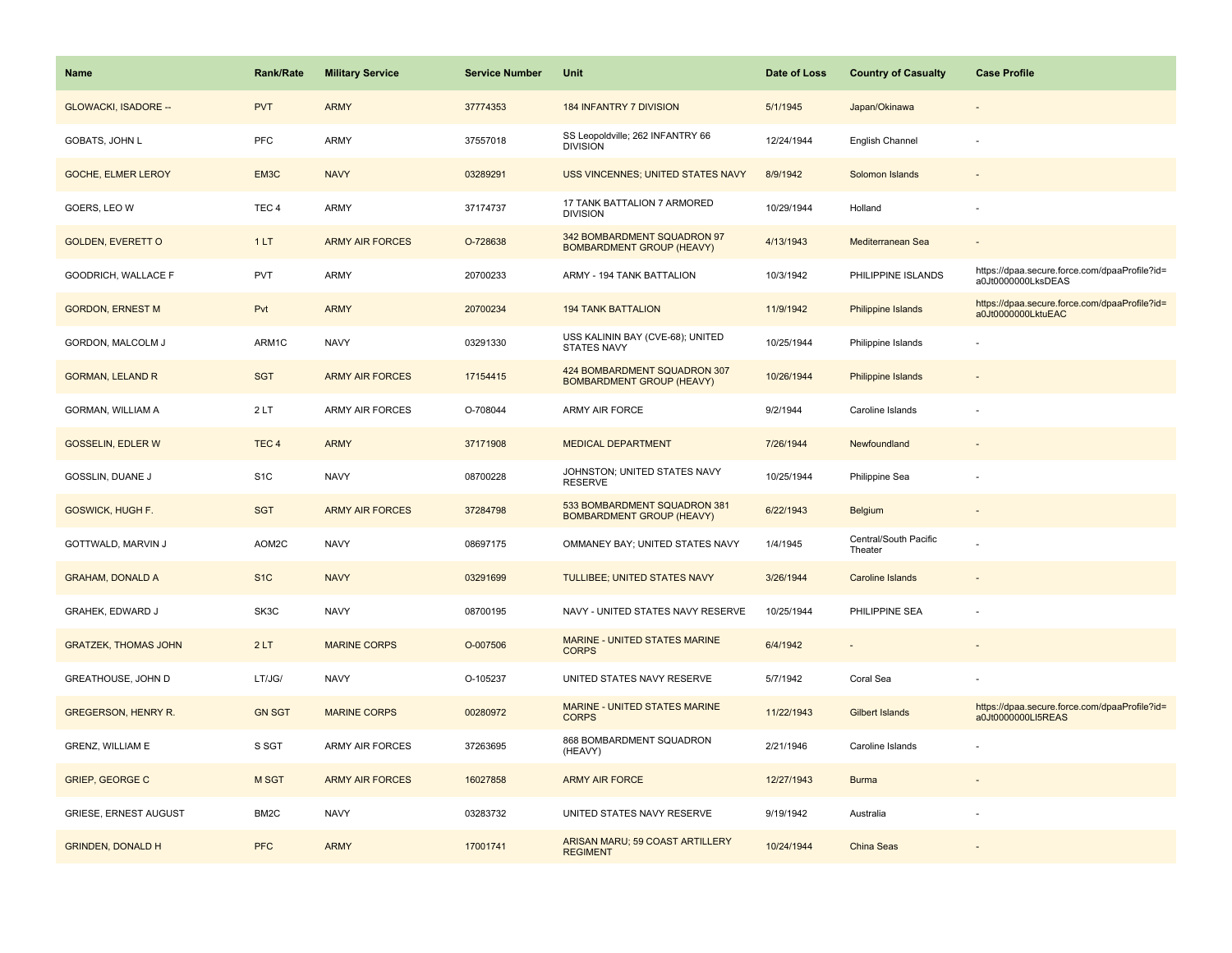| <b>Name</b>                 | Rank/Rate          | <b>Military Service</b> | <b>Service Number</b> | Unit                                                            | Date of Loss | <b>Country of Casualty</b>        | <b>Case Profile</b>                                                 |
|-----------------------------|--------------------|-------------------------|-----------------------|-----------------------------------------------------------------|--------------|-----------------------------------|---------------------------------------------------------------------|
| GRIPNE, JOHN J              | 1LT                | <b>ARMY</b>             | O-772045              | 772 BOMBARDMENT SQUADRON 463<br>BOMBARDMENT GROUP (HEAVY)       | 2/16/1945    | Adriatic Sea                      |                                                                     |
| <b>GRISIM, RICHARD J</b>    | S <sub>1</sub> C   | <b>NAVY</b>             | 06394341              | Rich; UNITED STATES NAVY RESERVE                                | 6/8/1944     | <b>English Channel</b>            |                                                                     |
| <b>GRISWOLD, FRED J</b>     | S <sub>1</sub> C   | <b>NAVY</b>             | 08703113              | KETE; UNITED STATES NAVY RESERVE                                | 3/31/1945    | Ryukyus Islands                   |                                                                     |
| <b>GROSBUSCH, WILLIAM T</b> | GM <sub>3</sub> C  | <b>NAVY</b>             | 06382579              | UNITED STATES NAVY RESERVE                                      | 8/18/1943    | <b>North Atlantic Ocean</b>       |                                                                     |
| <b>GROSS, WILLIAM M</b>     | <b>PFC</b>         | <b>ARMY AIR FORCES</b>  | 37564090              | 767 BOMBARDMENT SQUADRON 461<br>BOMBARDMENT GROUP (HEAVY)       | 1/31/1945    | Adriatic Sea                      |                                                                     |
| <b>GROTHE, BEAUFORD J</b>   | AOM <sub>1</sub> C | <b>NAVY</b>             | 08697375              | UNITED STATES NAVY RESERVE                                      | 3/9/1945     | Japan                             |                                                                     |
| GROUT, VERNON W.            | CPL                | <b>ARMY AIR FORCES</b>  | 17001688              | 9 BOMBARDMENT SQUADRON 7<br>BOMBARDMENT GROUP (HEAVY)           | 2/16/1946    | India                             |                                                                     |
| <b>GRUI, GEORGE</b>         | <b>PVT</b>         | <b>ARMY</b>             | 37026117              | <b>ARMY - 194 TANK BATTALION</b>                                | 11/24/1942   | PHILIPPINE ISLANDS                | https://dpaa.secure.force.com/dpaaProfile?id=<br>a0Jt0000000LkvqEAC |
| <b>GRUNKLEE, ORVILLE A</b>  | <b>PVT</b>         | <b>ARMY</b>             | 37283176              | 436 COAST ARTILLERY BATTALION                                   | 11/12/1942   | French Morocco                    |                                                                     |
| <b>GUEST, VERNON W</b>      | EM3C               | <b>NAVY</b>             | 03287174              | Atik; UNITED STATES NAVY                                        | 3/27/1942    | <b>Atlantic Ocean</b>             |                                                                     |
| <b>GUIN, CARROLL M</b>      | 2LT                | ARMY                    | O-422640              | ARMY - 194 TANK BATTALION                                       | 1/9/1945     | PHILIPPINE ISLANDS                | https://dpaa.secure.force.com/dpaaProfile?id=<br>a0Jt000000PgMHqEAN |
| <b>GULLICKSON, DONALD L</b> | S <sub>1</sub> C   | <b>NAVY</b>             | 03289609              | USS GWIN; UNITED STATES NAVY                                    | 7/13/1943    | Solomon Islands                   |                                                                     |
| <b>GUSTAFSON, CARL L</b>    | TEC <sub>5</sub>   | <b>ARMY</b>             | 37024692              | <b>ARMY - INFANTRY</b>                                          | 2/11/1945    | PHILIPPINE SEA                    | ÷,                                                                  |
| <b>GUSTAFSON, CARROLL E</b> | RM3C               | <b>NAVY</b>             | 03288074              | USS CUSHING; UNITED STATES NAVY                                 | 11/13/1942   | Solomon Islands                   | $\overline{a}$                                                      |
| <b>GUSTAFSON, VICTOR G</b>  | 2LT                | <b>ARMY AIR FORCES</b>  | O-748633              | 381 FIGHTER SQUADRON 363 FIGHTER<br><b>GROUP</b>                | 3/4/1944     | North Sea or Tyrrhenian<br>Sea    |                                                                     |
| <b>GUSTANCZIK, JOSEPH G</b> | T SGT              | <b>ARMY AIR FORCES</b>  | 17049105              | 344 BOMBARDMENT SQUADRON 98<br><b>BOMBARDMENT GROUP (HEAVY)</b> | 9/3/1943     | <b>Adriatic Sea</b>               |                                                                     |
| GUTZLER, EDWIN J            | MM <sub>2</sub> C  | <b>NAVY</b>             | 06394514              | Turner; UNITED STATES NAVY RESERVE                              | 1/3/1944     | Atlantic Ocean                    |                                                                     |
| HAAG, CHESTER A.            | S SGT              | <b>ARMY AIR FORCES</b>  | 06953762              | 34 PURSUIT SQUADRON 24 PURSUIT<br><b>GROUP</b>                  | 6/15/1942    | <b>Philippine Islands</b>         |                                                                     |
| HAARSTAD, ERNEST G          | F <sub>3</sub> C   | <b>NAVY</b>             | 06388125              | Tasker H. Bliss; UNITED STATES NAVY<br><b>RESERVE</b>           | 11/12/1942   | French Morocco                    |                                                                     |
| <b>HABEIN, DONALD R</b>     | 2LT                | <b>ARMY AIR FORCES</b>  | O-727212              | 319 BOMBARDMENT SQUADRON 90<br><b>BOMBARDMENT GROUP (HEAVY)</b> | 3/16/1943    | <b>New Guinea</b>                 |                                                                     |
| HACKEL, RICHARD F           | 2LT                | ARMY AIR FORCES         | O-690413              | 720 BOMBARDMENT SQUADRON 450<br>BOMBARDMENT GROUP (HEAVY)       | 3/24/1944    | Adriatic Sea                      | ÷,                                                                  |
| HAEFEMEYER, PAUL A          | SK3C               | <b>NAVY</b>             | 07577640              | NAVY - UNITED STATES NAVY RESERVE                               | 12/20/1944   | ** DOCUMENTATION<br><b>ERRORS</b> |                                                                     |
| HAFFNER, ALVIN E.           | PFC                | ARMY                    | 37550629              | 68 TANK BATTALION 6 ARMORED<br><b>DIVISION</b>                  | 1/4/1945     | Holland                           |                                                                     |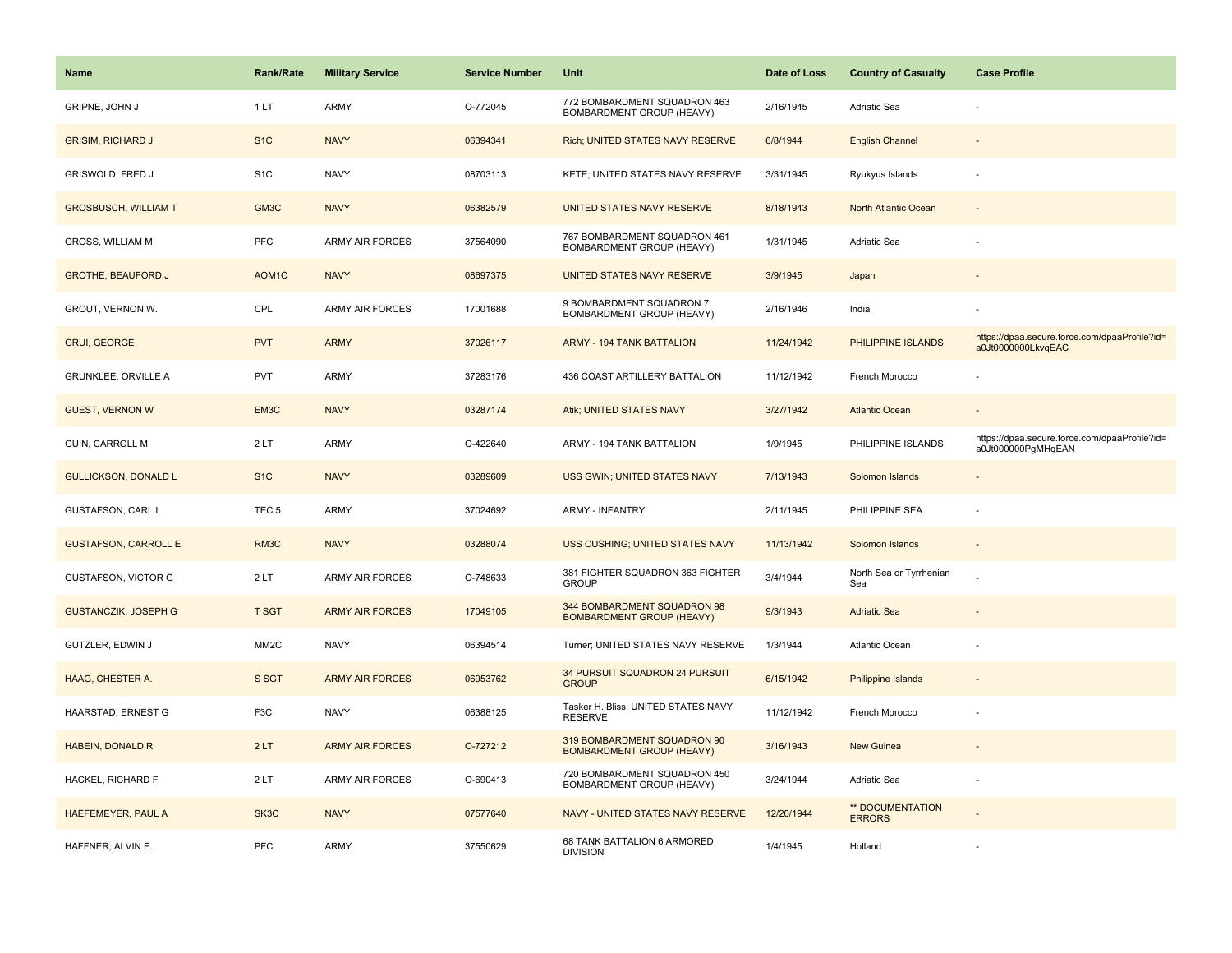| <b>Name</b>                | <b>Rank/Rate</b>   | <b>Military Service</b> | <b>Service Number</b> | Unit                                                            | Date of Loss | <b>Country of Casualty</b>                   | <b>Case Profile</b>                                                 |
|----------------------------|--------------------|-------------------------|-----------------------|-----------------------------------------------------------------|--------------|----------------------------------------------|---------------------------------------------------------------------|
| <b>HAGEN, VICTOR P</b>     | S <sub>2</sub> C   | <b>NAVY</b>             | 03287324              | Pillsbury; UNITED STATES NAVY                                   | 3/1/1942     | Indian Ocean                                 |                                                                     |
| HAGERMAN, ROBERT M         | 1st Lt             | <b>ARMY AIR FORCES</b>  | O-2059031             | 1 AIR TRANSPORT SQUADRON                                        | 7/14/1945    | Burma                                        | https://dpaa.secure.force.com/dpaaProfile?id=<br>a0Jt0000000XixoEAC |
| HAHN, ELMER O.             | <b>PFC</b>         | <b>ARMY</b>             | 37019894              | 41 FIELD ARTILLERY BATTALION 3<br><b>DIVISION</b>               | 1/18/1944    | Italy                                        |                                                                     |
| HAKENSON, WARREN I         | F <sub>1</sub> C   | <b>NAVY</b>             | 06397632              | SPENCE; UNITED STATES NAVY<br><b>RESERVE</b>                    | 12/18/1944   | Philippine Sea                               |                                                                     |
| HALBAKKEN, GILMAN --       | <b>PFC</b>         | <b>ARMY</b>             | 37091385              | 30 INFANTRY 3 DIVISION                                          | 1/24/1944    | North Sea or Tyrrhenian<br>Sea               |                                                                     |
| HALENKAMP, ARTHUR J        | 2LT                | <b>MARINE CORPS</b>     | O-038637              | MARINE - UNITED STATES MARINE<br>CORPS                          | 12/15/1945   | Japan                                        |                                                                     |
| <b>HALLGREN, LLOYD A</b>   | F <sub>1</sub> C   | <b>NAVY</b>             | 07575295              | <b>HOEL: UNITED STATES NAVY RESERVE</b>                         | 10/25/1944   | <b>Philippine Sea</b>                        |                                                                     |
| HALLQUIST, WILLIAM L       | COX                | <b>NAVY</b>             | 03286257              | USS DEHAVEN; UNITED STATES NAVY                                 | 2/1/1943     | Solomon Islands                              |                                                                     |
| <b>HALTLI, KERMIT O</b>    | S <sub>1</sub> C   | <b>NAVY</b>             | 08711343              | NAVY - UNITED STATES NAVY RESERVE                               | 2/21/1945    | <b>BONIN &amp; VOLCANO</b><br><b>ISLANDS</b> |                                                                     |
| HALVA, VIRGIL H            | <b>ENS</b>         | <b>NAVY</b>             | O-320365              | USS LANGLEY; UNITED STATES NAVY<br><b>RESERVE</b>               | 9/21/1944    | Philippine Islands                           |                                                                     |
| <b>HALVERSON, ERLING W</b> | 1LT                | <b>ARMY AIR FORCES</b>  | O-726638              | 96 FIGHTER SQUADRON 82 FIGHTER<br><b>GROUP</b>                  |              | Mediterranean Sea                            |                                                                     |
| HALVORSON, EARL E          | S <sub>1</sub> C   | <b>NAVY</b>             | 03290174              | GRAYBACK; UNITED STATES NAVY                                    | 3/28/1944    | China Seas                                   |                                                                     |
| <b>HALWEG, STANLEY M</b>   | PHM <sub>3</sub> C | <b>NAVY</b>             | 03285826              | ARISAN MARU; UNITED STATES NAVY                                 | 10/24/1944   | <b>Central/South Pacific</b><br>Theater      |                                                                     |
| HAMERNICK, LEONARD J       | 1LT                | <b>ARMY AIR FORCES</b>  | O-747090              | 339 BOMBARDMENT SQUADRON 96<br>BOMBARDMENT GROUP (HEAVY)        | 11/26/1943   | Germany                                      |                                                                     |
| <b>HAMILTON, JAMES G</b>   | <b>ENS</b>         | <b>NAVY</b>             | O-145192              | NAVY - UNITED STATES NAVY RESERVE                               | 8/7/1943     | <b>NEWFOUNDLAND</b>                          |                                                                     |
| HAMMER, GORDON L           | AOM2C              | <b>NAVY</b>             | 06387393              | USS LISCOME BAY CVE 56; UNITED<br>STATES NAVY RESERVE           | 11/24/1943   | Gilbert Islands                              |                                                                     |
| HANDSKEMAGER, LLOYD S      | 1LT                | <b>ARMY AIR FORCES</b>  | O-748406              | 332 BOMBARDMENT SQUADRON 94<br><b>BOMBARDMENT GROUP (HEAVY)</b> | 7/12/1944    | Germany                                      |                                                                     |
| HANKINS, CURTIS L          | PFC                | ARMY AIR FORCES         | 17025118              | ARISAN MARU; 21 PURSUIT SQUADRON<br><b>24 PURSUIT GROUP</b>     | 10/24/1944   | China Seas                                   |                                                                     |
| HANSEN, FRANCIS C          | GM3C               | <b>NAVY</b>             | 03287854              | USS QUINCY; UNITED STATES NAVY                                  | 8/9/1942     | Solomon Islands                              |                                                                     |
| HANSEN, LEROY HERBERT      | <b>SGT</b>         | <b>ARMY AIR FORCES</b>  | 37173845              | 334 BOMBARDMENT SQUADRON 95<br>BOMBARDMENT GROUP (HEAVY)        | 2/4/1946     | North Sea or Tyrrhenian<br>Sea               | https://dpaa.secure.force.com/dpaaProfile?id=<br>a0Jt0000000XeygEAC |
| HANSON, GAIL A             | MOMM3C             | <b>NAVY</b>             | 09613032              | <b>MINIVET: UNITED STATES NAVY</b><br><b>RESERVE</b>            | 12/29/1945   | Japan                                        |                                                                     |
| HANSON, HAROLD D           | <b>ENS</b>         | <b>NAVY</b>             | O-240477              | USS SARATOGA (CV-6); UNITED STATES<br>NAVY RESERVE              | 1/29/1944    | Marshall Islands                             | https://dpaa.secure.force.com/dpaaProfile?id=<br>a0Jt000001m6gskEAA |
| HANSON, HOMER B.           | AOM3c              | <b>NAVY</b>             | 8706961               | UNITED STATES NAVY RESERVE                                      | 6/22/1945    | <b>Central/South Pacific</b><br>Theater      |                                                                     |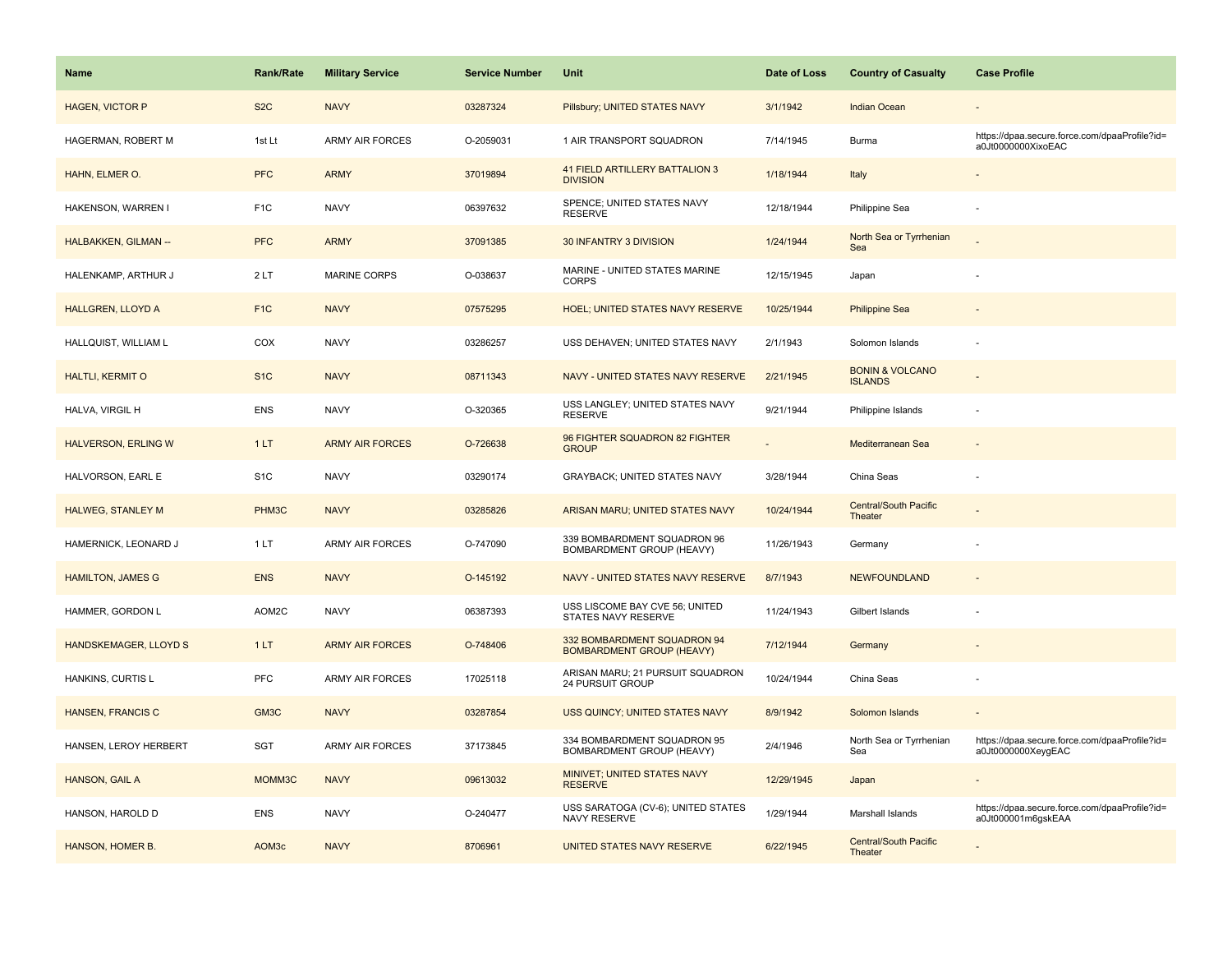| Name                      | <b>Rank/Rate</b>  | <b>Military Service</b>     | <b>Service Number</b> | Unit                                                               | Date of Loss | <b>Country of Casualty</b> | <b>Case Profile</b>      |
|---------------------------|-------------------|-----------------------------|-----------------------|--------------------------------------------------------------------|--------------|----------------------------|--------------------------|
| HANSON, LLOYD EDWARD      | Pvt               | <b>MARINE CORPS</b>         | 357492                | UNITED STATES MARINE CORPS                                         | 10/8/1942    | Solomon Islands            |                          |
| HARALSON, RICHARD O       | <b>CAPT</b>       | <b>MARINE CORPS</b>         | O-020275              | MARINE - UNITED STATES MARINE<br><b>CORPS</b>                      | 5/18/1944    | Solomon Islands            |                          |
| HARE, JOHN A              | B <sub>1</sub> C  | <b>NAVY</b>                 | 04101154              | Calhoun; UNITED STATES NAVY                                        | 4/6/1945     | Japan                      |                          |
| <b>HARRIS, DOUGLAS F</b>  | S <sub>2</sub> C  | <b>NAVY</b>                 | 03287426              | Pillsbury; UNITED STATES NAVY                                      | 3/1/1942     | <b>Indian Ocean</b>        |                          |
| HARRISON, BENJAMIN J      | LT/JG/            | <b>NAVY</b>                 | O-176435              | VF-29, USS Cabot; UNITED STATES NAVY<br><b>RESERVE</b>             | 10/14/1944   | Formosa                    |                          |
| HART, DOUGLAS G.          | 1LT               | <b>ARMY AIR FORCES</b>      | O-817021              | 7 FIGHTER SQUADRON 49 FIGHTER<br><b>GROUP</b>                      | 11/18/1944   | <b>Philippine Islands</b>  |                          |
| HARTMANN, LEO C           | SGT               | <b>ARMY AIR FORCES</b>      | 20749593              | 824 BOMBARDMENT SQUADRON 484<br>BOMBARDMENT GROUP (HEAVY)          | 2/24/1945    | Adriatic Sea               |                          |
| HATFIELD, ERVIN WILLARD   | <b>CAPT</b>       | <b>MARINE CORPS</b>         | O-009401              | VMSB-131, MAG-11, 1st MAW, UNITED<br><b>STATES MARINE CORPS</b>    | 4/8/1943     | Solomon Islands            |                          |
| HAUBRICH, CLOUD D         | S <sub>2</sub> C  | <b>NAVY</b>                 | 09844831              | NAVY - UNITED STATES NAVY RESERVE                                  | 7/30/1945    | PHILIPPINE SEA             |                          |
| HAUG, DONALD E            | 1LT               | <b>ARMY AIR FORCES</b>      | O-766518              | 32 PHOTO SQUADRON 5<br><b>RECONNAISSANCE GROUP</b>                 | 11/27/1944   | Austria                    |                          |
| <b>HAUGE, ARTHUR M</b>    | MM <sub>2</sub> C | <b>NAVY</b>                 | 03285763              | UNITED STATES NAVY                                                 | 3/1/1942     | Philippine Islands         |                          |
| <b>HAUGE, LOUIS JAMES</b> | <b>CPL</b>        | <b>MARINE CORPS RESERVE</b> | 819693                | MARINE - UNITED STATES MARINE<br><b>CORPS; 1ST MARINE DIVISION</b> | 5/14/1945    | <b>JAPAN</b>               | $\overline{\phantom{a}}$ |
| HAUGEN, THOMAS R          | S <sub>1</sub> C  | <b>NAVY</b>                 | 07578810              | PRINGLE; UNITED STATES NAVY<br><b>RESERVE</b>                      | 4/16/1945    | Philippine Sea             |                          |
| HAUGRUD, HAROLD A         | 2LT               | <b>ARMY AIR FORCES</b>      | O-707913              | <b>ARMY AIR FORCE</b>                                              | 6/17/1944    | <b>Admiralty Islands</b>   |                          |
| HAUSE, LODOWIC --         | MM <sub>2</sub> C | <b>NAVY</b>                 | 08704514              | UNITED STATES NAVY RESERVE                                         | 2/27/1945    | Pacific Ocean              |                          |
| HAVEN, EDWIN L            | <b>PFC</b>        | <b>ARMY</b>                 | 37585088              | SS Leopoldville; 262 INFANTRY 66<br><b>DIVISION</b>                | 12/24/1944   | <b>English Channel</b>     |                          |
| HAVLENA, JAMES JOSEPH     | <b>PFC</b>        | MARINE CORPS                | 00290267              | MARINE - UNITED STATES MARINE<br><b>CORPS</b>                      | 10/24/1944   | Pacific Ocean              |                          |
| HAWKINSON, BENNIE A.      | <b>PVT</b>        | <b>MARINE CORPS</b>         | 00346290              | MARINE - UNITED STATES MARINE<br><b>CORPS</b>                      | 10/9/1942    | Solomon Islands            |                          |
| HAY, WILLIAM D            | PHM3C             | <b>NAVY</b>                 | 08399915              | UNITED STATES NAVY RESERVE                                         | 5/18/1944    | Solomon Islands            |                          |
| <b>HAYES, ROBERT J</b>    | S <sub>1</sub> C  | <b>NAVY</b>                 | 06386431              | UNITED STATES NAVY RESERVE                                         | 2/21/1943    | <b>Atlantic Ocean</b>      |                          |
| HAYNES, DONALD WARREN     | <b>PFC</b>        | MARINE CORPS                | 00476544              | MARINE - UNITED STATES MARINE<br><b>CORPS</b>                      | 9/25/1943    | Pacific Ocean              |                          |
| <b>HEALY, PAUL A</b>      | 2LT               | <b>ARMY AIR FORCES</b>      | O-769437              | 69 SQUADRON 433 TROOP CARRIER<br><b>GROUP</b>                      | 3/12/1945    | Philippine Islands         |                          |
| HEDLUND, LAWRENCE C.      | CPL               | <b>ARMY AIR FORCES</b>      | 17106825              | 425 BOMBARDMENT SQUADRON 308<br>BOMBARDMENT GROUP (HEAVY)          | 8/9/1944     | China                      |                          |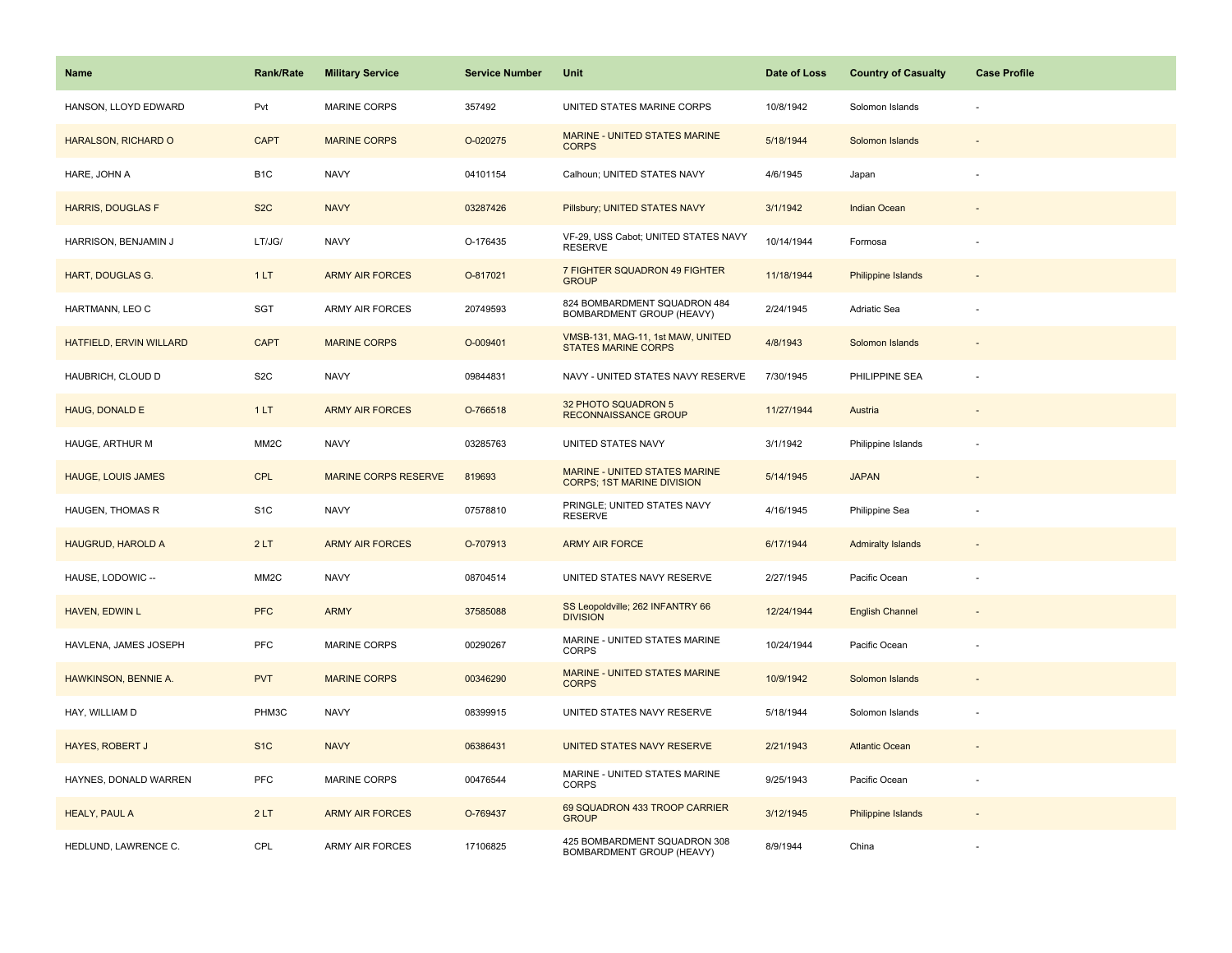| <b>Name</b>                    | Rank/Rate          | <b>Military Service</b> | <b>Service Number</b> | Unit                                                                         | Date of Loss | <b>Country of Casualty</b>       | <b>Case Profile</b>                                                 |
|--------------------------------|--------------------|-------------------------|-----------------------|------------------------------------------------------------------------------|--------------|----------------------------------|---------------------------------------------------------------------|
| HEDLUND, LEE HUGHES            | <b>CPL</b>         | <b>MARINE CORPS</b>     | 00334044              | MARINE - UNITED STATES MARINE<br><b>CORPS</b>                                | 9/19/1944    | Caroline Islands                 |                                                                     |
| HEDLUND, RICHARD E             | CPL                | ARMY                    | 06856886              | ARMY - 31 INFANTRY REGIMENT                                                  | 7/18/1942    | PHILIPPINE ISLANDS               | https://dpaa.secure.force.com/dpaaProfile?id=<br>a0Jt0000000ccOsEAI |
| HEIDEMANN, REUBEN F            | MM3C               | <b>NAVY</b>             | 03286492              | USS DEHAVEN; UNITED STATES NAVY                                              | 2/1/1943     | Solomon Islands                  |                                                                     |
| HEISLER, ANTHONY J             | TEC <sub>4</sub>   | ARMY                    | 37178958              | 743 TANK BATTALION                                                           | 7/26/1944    | France                           |                                                                     |
| <b>HELD, WILLIAM MARTIN</b>    | <b>PFC</b>         | <b>MARINE CORPS</b>     | 00346311              | UNITED STATES MARINE CORPS                                                   | 10/8/1942    | Solomon Islands                  |                                                                     |
| HELGREN, EDWARD E              | SM3C               | <b>NAVY</b>             | 06383967              | UNITED STATES NAVY RESERVE                                                   | 9/20/1943    | North Atlantic Ocean             |                                                                     |
| HELLAM, ROBERT J E             | TM <sub>2</sub> C  | <b>NAVY</b>             | 03285951              | Brownson; UNITED STATES NAVY                                                 | 12/26/1943   | <b>New Britain Island</b>        | $\sim$                                                              |
| HELM, MERRITT CAMERON          | S <sub>1</sub> C   | <b>NAVY</b>             | 03286263              | USS Arizona; UNITED STATES NAVY                                              | 12/7/1941    | Hawaiian Islands                 | https://dpaa.secure.force.com/dpaaProfile?id=<br>a0Jt00000004qS5EAI |
| <b>HENDERSON, RODGER F</b>     | <b>PFC</b>         | <b>ARMY</b>             | 37300406              | ARMY - ORDNANCE DEPARTMENT                                                   | 2/7/1943     | <b>ATLANTIC OCEAN</b>            |                                                                     |
| HENDRICKSEN, GORDON R          | 1LT                | <b>ARMY AIR FORCES</b>  | O-798500              | 338 BOMBARDMENT SQUADRON 96<br>BOMBARDMENT GROUP (HEAVY)                     | 11/29/1943   | North Sea or Tyrrhenian<br>Sea   |                                                                     |
| <b>HENDRICKSON, LAURENCE E</b> | 1LT                | <b>ARMY</b>             | O-297548              | ORYOKU MARU; 252 SIGNAL<br><b>CONSTRUCTION COMPANY (PHILIPPINE</b><br>SCOUT) | 12/15/1944   | <b>Philippine Islands</b>        |                                                                     |
| HENDRICKSON, ROY H             | S <sub>2</sub> C   | <b>NAVY</b>             | 08700670              | Mc Kean; UNITED STATES NAVY<br><b>RESERVE</b>                                | 11/17/1943   | Solomon Islands                  |                                                                     |
| <b>HENDRICKSON, WARREN L</b>   | F <sub>2</sub> C   | <b>NAVY</b>             | 08700333              | Mc Kean; UNITED STATES NAVY<br><b>RESERVE</b>                                | 11/17/1943   | Solomon Islands                  |                                                                     |
| HENDSTRAND, GLENN V            | <b>ENS</b>         | <b>NAVY</b>             | O-263713              | UNITED STATES NAVY RESERVE                                                   | 4/30/1944    | New Britain Island               | ÷,                                                                  |
| HENKE, WILBERT E               | MOMM <sub>2C</sub> | <b>NAVY</b>             | 06393288              | LCI(L)-232; UNITED STATES NAVY<br><b>RESERVE</b>                             | 6/6/1944     | <b>English Channel</b>           |                                                                     |
| HENRIKSEN, MAX T               | MM <sub>2</sub> C  | <b>NAVY</b>             | 03285444              | Langley; UNITED STATES NAVY                                                  | 3/1/1942     | Indian Ocean                     |                                                                     |
| HENRY, DEWEY H                 | F <sub>2</sub> C   | <b>NAVY</b>             | 08700378              | Mc Kean; UNITED STATES NAVY<br><b>RESERVE</b>                                | 11/17/1943   | Solomon Islands                  |                                                                     |
| HERBST, ALBERT P.              | ${\sf PFC}$        | <b>ARMY AIR FORCES</b>  | 37451362              | 65 BOMBARDMENT SQUADRON 43<br>BOMBARDMENT GROUP (HEAVY)                      | 2/23/1945    | Netherlands East Indies          | ÷,                                                                  |
| <b>HERTRICH, DONALD W</b>      | <b>CMM</b>         | <b>NAVY</b>             | 03285033              | <b>NAVY - UNITED STATES NAVY</b>                                             | 12/3/1944    | PHILIPPINE ISLANDS               |                                                                     |
| HESSER, ROBERT R.              | 1LT                | <b>ARMY AIR FORCES</b>  | O-693041              | 599 BOMBARDMENT SQUADRON 397<br>BOMBARDMENT GROUP (MEDIUM)                   | 8/9/1944     | France                           |                                                                     |
| HEXUM, HAROLD --               | <b>SGT</b>         | <b>ARMY AIR FORCES</b>  | 37273466              | 873 BOMBARDMENT SQUADRON 498<br><b>BOMBARDMENT GROUP (VERY HEAVY)</b>        | 12/3/1944    | Marianas Islands                 |                                                                     |
| HIGGINS, VERAL C               | 1 LT               | ARMY AIR FORCES         | O-522494              | 589 ARMY AIR FORCE BASE UNIT                                                 | 11/11/1944   | Hawaiian Islands                 |                                                                     |
| HILKEN, RONALD W.              | 1LT                | <b>ARMY AIR FORCES</b>  | O-431435              | 68 FIGHTER SQUADRON 347 FIGHTER<br><b>GROUP</b>                              | 1/5/1943     | Central/South Pacific<br>Theater |                                                                     |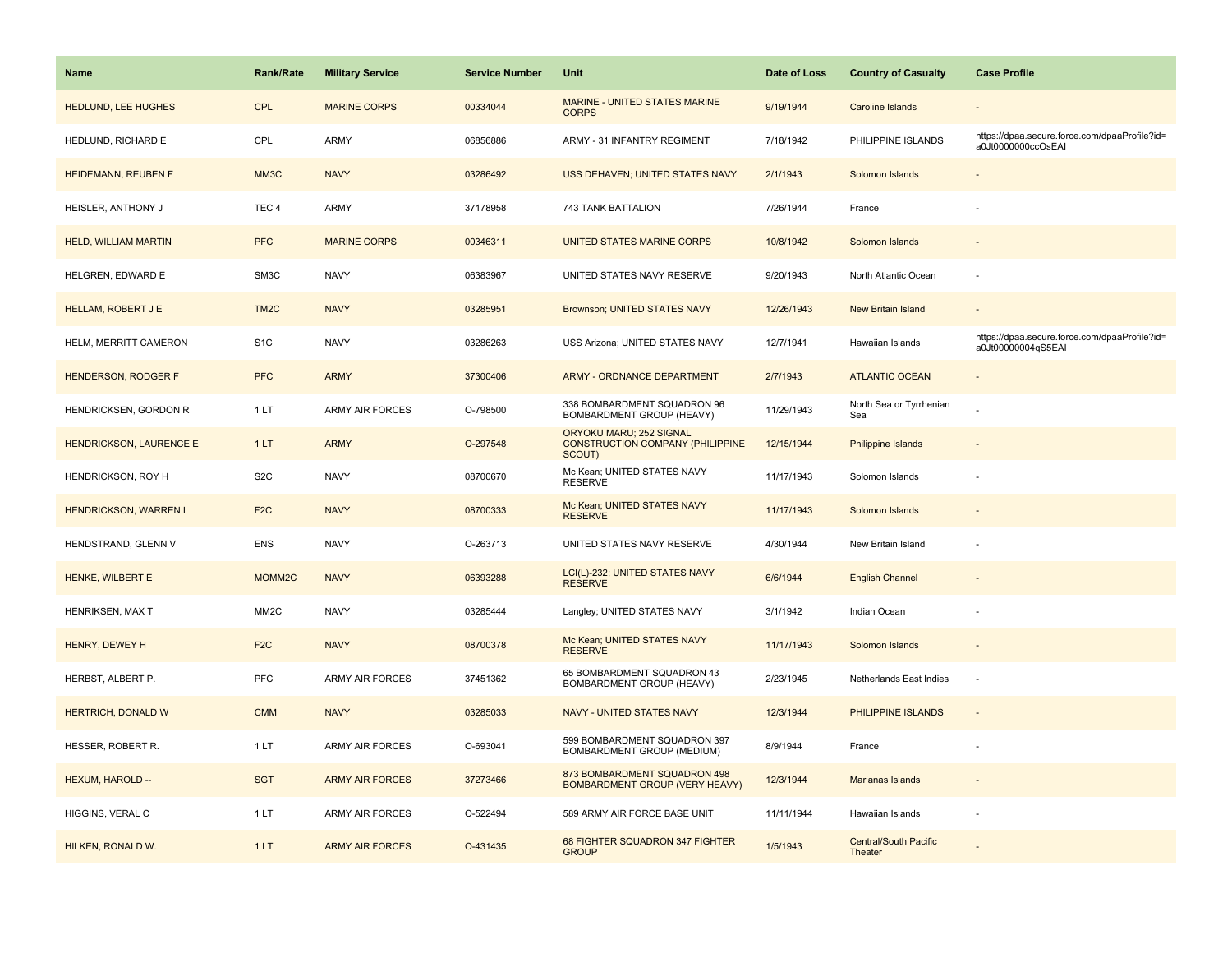| <b>Name</b>                 | <b>Rank/Rate</b>  | <b>Military Service</b> | <b>Service Number</b> | Unit                                                           | Date of Loss | <b>Country of Casualty</b>       | <b>Case Profile</b>                                                 |
|-----------------------------|-------------------|-------------------------|-----------------------|----------------------------------------------------------------|--------------|----------------------------------|---------------------------------------------------------------------|
| HILL, BENTON JOHN           | PFC               | <b>MARINE CORPS</b>     | 00357751              | MARINE - UNITED STATES MARINE<br><b>CORPS</b>                  | 1/23/1943    | Solomon Islands                  |                                                                     |
| HILL, WILLIAM ALBERT        | <b>WO</b>         | <b>MARINE CORPS</b>     | 00036640              | MARINE - UNITED STATES MARINE<br><b>CORPS</b>                  | 6/15/1944    | <b>SAIPAN</b>                    |                                                                     |
| HILLESLAND, R C B --        | AOM3C             | <b>NAVY</b>             | 08697376              | USS LISCOME BAY CVE 56; UNITED<br>STATES NAVY RESERVE          | 11/24/1943   | Gilbert Islands                  |                                                                     |
| HILLOCK, WILLIAM J          | MM3C              | <b>NAVY</b>             | 08711870              | Bismarck Sea; UNITED STATES NAVY<br><b>RESERVE</b>             | 2/21/1945    | Bonin & Volcano Islands          |                                                                     |
| HINKLEY, RAY A              | S <sub>1</sub> C  | <b>NAVY</b>             | 08715424              | NAVY - UNITED STATES NAVY RESERVE                              | 10/9/1945    | CENTRAL/SOUTH<br>PACIFIC THEATER |                                                                     |
| HINSHAW, MERLE WAYNE        | AMM <sub>2c</sub> | <b>NAVY</b>             | 3288742               | <b>VB-102, UNITED STATES NAVY</b>                              | 7/17/1943    | Solomon Islands                  |                                                                     |
| HIRO, EDWIN W.              | MAJ               | <b>ARMY AIR FORCES</b>  | O-728661              | 363 FIGHTER SQUADRON 357 FIGHTER<br><b>GROUP</b>               | 9/19/1944    | Germany                          |                                                                     |
| HIRSCH, ALF W               | <b>PVT</b>        | <b>ARMY</b>             | 17145026              | <b>USAT J.W. McAndrews; INFANTRY</b>                           | 3/13/1945    | Portugal                         |                                                                     |
| HOCKERT, EDWARD D           | S SGT             | ARMY                    | 37168039              | 47 INFANTRY BATTALION 5 ARMORED<br><b>DIVISION</b>             | 12/5/1944    | Germany                          |                                                                     |
| <b>HODGSON, WELLES G</b>    | 2LT               | <b>ARMY</b>             | O-395960              | <b>ARMY - 59 COAST ARTILLERY</b><br><b>REGIMENT</b>            | 1/24/1945    | PHILIPPINE ISLANDS               | https://dpaa.secure.force.com/dpaaProfile?id=<br>a0Jt000001BhHWPEA3 |
| HODOUS, ERNEST --           | 2LT               | <b>ARMY AIR FORCES</b>  | O-709792              | 408 BOMBARDMENT SQUADRON 22<br>BOMBARDMENT GROUP (HEAVY)       | 6/25/1945    | Philippine Islands               |                                                                     |
| HOFEDITZ, HARLEY LEE        | <b>CPL</b>        | <b>MARINE CORPS</b>     | 00429059              | MARINE - UNITED STATES MARINE<br><b>CORPS</b>                  | 4/7/1943     | Solomon Islands                  |                                                                     |
| HOFFARTH, DAYTON C          | <b>PVT</b>        | ARMY                    | 37048825              | <b>QUARTERMASTER CORPS</b>                                     | 6/12/1942    | PHILIPPINE ISLANDS               | https://dpaa.secure.force.com/dpaaProfile?id=<br>a0Jt0000000BRp6EAG |
| <b>HOGHAUG, GILMAN --</b>   | S <sub>1</sub> C  | <b>NAVY</b>             | 08709756              | HULL; UNITED STATES NAVY RESERVE                               | 12/18/1944   | <b>Philippine Sea</b>            | https://dpaa.secure.force.com/dpaaProfile?id=<br>a0Jt0000000XduAEAS |
| HOLEN, ARNOLD M.            | S SGT             | <b>ARMY AIR FORCES</b>  | 20709155              | 329 BOMBARDMENT SQUADRON 93<br>BOMBARDMENT GROUP (HEAVY)       | 8/1/1943     | Rumania                          |                                                                     |
| <b>HOLEWA, FRANK P</b>      | MM3C              | <b>NAVY</b>             | 06397589              | <b>LAMSON; UNITED STATES NAVY</b><br><b>RESERVE</b>            | 12/7/1944    | <b>Philippine Islands</b>        |                                                                     |
| HOLLAND, EARL M             | <b>T SGT</b>      | ARMY AIR FORCES         | 37299913              | 67 BOMBARDMENT SQUADRON 44<br>BOMBARDMENT GROUP (HEAVY)        | 11/18/1943   | Norway                           |                                                                     |
| <b>HOLLINGSWORTH, E P</b>   | S <sub>2</sub> C  | <b>NAVY</b>             | 03293073              | <b>USS LISCOME BAY; UNITED STATES</b><br><b>NAVY</b>           | 11/24/1943   | <b>Gilbert Islands</b>           |                                                                     |
| HOLLISTER, LYLE E           | RM <sub>2</sub> C | <b>NAVY</b>             | 03288938              | UNITED STATES NAVY                                             | 1/24/1944    | Adriatic Sea                     |                                                                     |
| <b>HOLLISTER, RICHARD J</b> | S <sub>2</sub> C  | <b>NAVY</b>             | 07576287              | USS LISCOME BAY; UNITED STATES<br><b>NAVY RESERVE</b>          | 11/24/1943   | <b>Gilbert Islands</b>           |                                                                     |
| HOLM, ARNOLD I              | MM3C              | <b>NAVY</b>             | 03290632              | NAVY - UNITED STATES NAVY                                      | 7/10/1943    | MEDITERRANEAN SEA                | $\sim$                                                              |
| HOLM, ELMER L               | <b>PVT</b>        | <b>ARMY</b>             | 20752750              | <b>419 COAST ARTILLERY BATTALION</b>                           | 2/17/1943    | <b>Aleutian Islands</b>          |                                                                     |
| HOLT, ALARICK A             | T SGT             | <b>ARMY AIR FORCES</b>  | 37160988              | 677 BOMBARDMENT SQUADRON 444<br>BOMBARDMENT GROUP (VERY HEAVY) | 1/11/1945    | Malaya                           |                                                                     |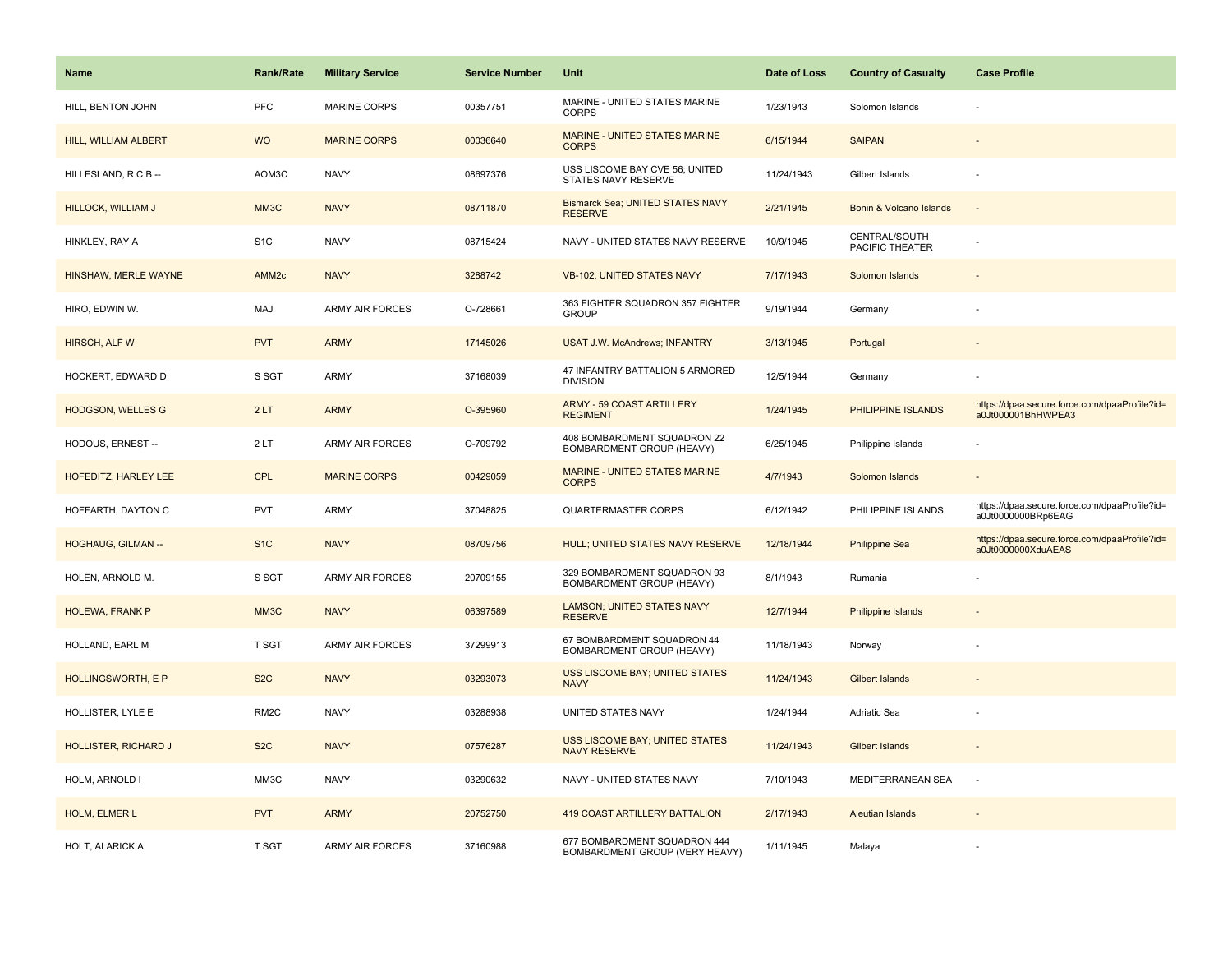| Name                     | <b>Rank/Rate</b>    | <b>Military Service</b> | <b>Service Number</b> | Unit                                                             | Date of Loss | <b>Country of Casualty</b>     | <b>Case Profile</b>                                                 |
|--------------------------|---------------------|-------------------------|-----------------------|------------------------------------------------------------------|--------------|--------------------------------|---------------------------------------------------------------------|
| <b>HOLTE, VICTOR R</b>   | SM <sub>3</sub> C   | <b>NAVY</b>             | 03286423              | USS DEHAVEN; UNITED STATES NAVY                                  | 2/1/1943     | Solomon Islands                |                                                                     |
| HOLTON, WILLIAM E        | 1LT                 | <b>ARMY</b>             | O-361864              | ARMY - 59 COAST ARTILLERY<br><b>REGIMENT</b>                     | 12/15/1944   | PHILIPPINE ISLANDS             | ÷.                                                                  |
| HOLZWORTH, LEROY D       | MOMM <sub>1</sub> C | <b>NAVY</b>             | 06103760              | PC-558; UNITED STATES NAVY<br><b>RESERVE</b>                     | 5/9/1944     | Mediterranean Sea              |                                                                     |
| HORNBACK, JACK W         | <b>PVT</b>          | <b>ARMY AIR FORCES</b>  | 37574636              | 405 BOMBARDMENT SQUADRON 38<br><b>BOMBARDMENT GROUP (MEDIUM)</b> | 8/7/1945     | China                          |                                                                     |
| HOUDE, EMERY LYLE        | BKR <sub>2</sub> C  | <b>NAVY</b>             | 03210756              | USS Utah; UNITED STATES NAVY                                     | 12/7/1941    | Hawaiian Islands               | https://dpaa.secure.force.com/dpaaProfile?id=<br>a0Jt000000sPLxOEAW |
| HOUGH, MERIDITH L        | S Sgt               | <b>ARMY</b>             | 06937847              | ARISAN MARU;                                                     | 10/24/1944   | China Seas                     |                                                                     |
| HOULE, ROLAND R.         | LT.                 | <b>NAVY</b>             | O-112082              | USS SAN JACINTO (CVL-30); UNITED<br><b>STATES NAVY RESERVE</b>   | 7/27/1944    | Caroline Islands               |                                                                     |
| HOVE, JOHN O             | ARM3C               | <b>NAVY</b>             | 03289868              | UNITED STATES NAVY                                               | 6/10/1943    | Atlantic Ocean                 |                                                                     |
| <b>HOVIE, DELMER L</b>   | EM <sub>3</sub> C   | <b>NAVY</b>             | 06391325              | NAVY - UNITED STATES NAVY RESERVE                                | 1/3/1944     | <b>ATLANTIC OCEAN</b>          |                                                                     |
| HOWARD, ARTHUR RAY       | PFC                 | <b>MARINE CORPS</b>     | 00813622              | MARINE - UNITED STATES MARINE<br><b>CORPS</b>                    | 12/8/1944    | Pacific Ocean                  |                                                                     |
| <b>HOWE, GORDON N</b>    | <b>TSGT</b>         | <b>ARMY AIR FORCES</b>  | 17049186              | <b>AIR CORPS</b>                                                 | 3/13/1943    | <b>British Guiana</b>          |                                                                     |
| HUARD, WILFRED L         | BM1C                | <b>NAVY</b>             | 03288359              | Bush; UNITED STATES NAVY                                         | 4/6/1945     | China Seas                     |                                                                     |
| HUELSMAN, RAYMOND L      | MM3C                | <b>NAVY</b>             | 06394990              | <b>HOEL; UNITED STATES NAVY RESERVE</b>                          | 10/25/1944   | <b>Philippine Sea</b>          |                                                                     |
| HULIN, NORMAN --         | 1 LT                | ARMY                    | O-368683              | SHINYO MARU; 43 INFANTRY REGIMENT<br>(PHILIPPINE SCOUT)          | 9/7/1944     | Philippine Islands             |                                                                     |
| HULTMAN, DONALD STANDLY  | <b>PFC</b>          | <b>MARINE CORPS</b>     | 00298688              | <b>MARINE - UNITED STATES MARINE</b><br><b>CORPS</b>             | 12/7/1941    | Hawaiian Islands               | https://dpaa.secure.force.com/dpaaProfile?id=<br>a0Jt00000004pHbEAI |
| HUNTINGTON, OMER E       | 2LT                 | <b>ARMY AIR FORCES</b>  | O-668077              | ARMY AIR FORCE                                                   | 7/19/1943    | Burma                          | https://dpaa.secure.force.com/dpaaProfile?id=<br>a0Jt0000000XesEEAS |
| <b>IANNAZZO, FRANK B</b> | S <sub>1</sub> C    | <b>NAVY</b>             | 03291920              | USS CHEVALIER; UNITED STATES NAVY                                | 10/6/1943    | Solomon Islands                |                                                                     |
| IGNASIAK, JOSEPH F       | FC3C                | <b>NAVY</b>             | 06382732              | Buck; UNITED STATES NAVY RESERVE                                 | 10/9/1943    | ** Documentation Errors        |                                                                     |
| <b>IRMITER, ROY A</b>    | S <sub>1</sub> C    | <b>NAVY</b>             | 03290938              | <b>SS ARTHUR MIDDLETON; UNITED</b><br><b>STATES NAVY</b>         | 1/1/1943     | Algeria                        |                                                                     |
| JACKSON, CHARLES F       | S SGT               | <b>ARMY AIR FORCES</b>  | 37160959              | 364 BOMBARDMENT SQUADRON 305<br><b>BOMBARDMENT GROUP (HEAVY)</b> | 2/26/1943    | North Sea or Tyrrhenian<br>Sea |                                                                     |
| <b>JACKSON, JOHN P</b>   | S <sub>2</sub> C    | <b>NAVY</b>             | 03293599              | <b>RENO; UNITED STATES NAVY</b>                                  | 11/3/1944    | <b>Philippine Sea</b>          |                                                                     |
| JACOBS, HAROLD JOSEPH    | <b>MAJ</b>          | <b>MARINE CORPS</b>     | O-007494              | MARINE - UNITED STATES MARINE<br><b>CORPS</b>                    | 1/11/1944    | <b>SOLOMON ISLANDS</b>         |                                                                     |
| JACOBS, PAUL J           | MM1C                | <b>NAVY</b>             | 03284549              | USS HOUSTON (CA-30); UNITED STATES<br><b>NAVY</b>                | 3/1/1942     | Java                           |                                                                     |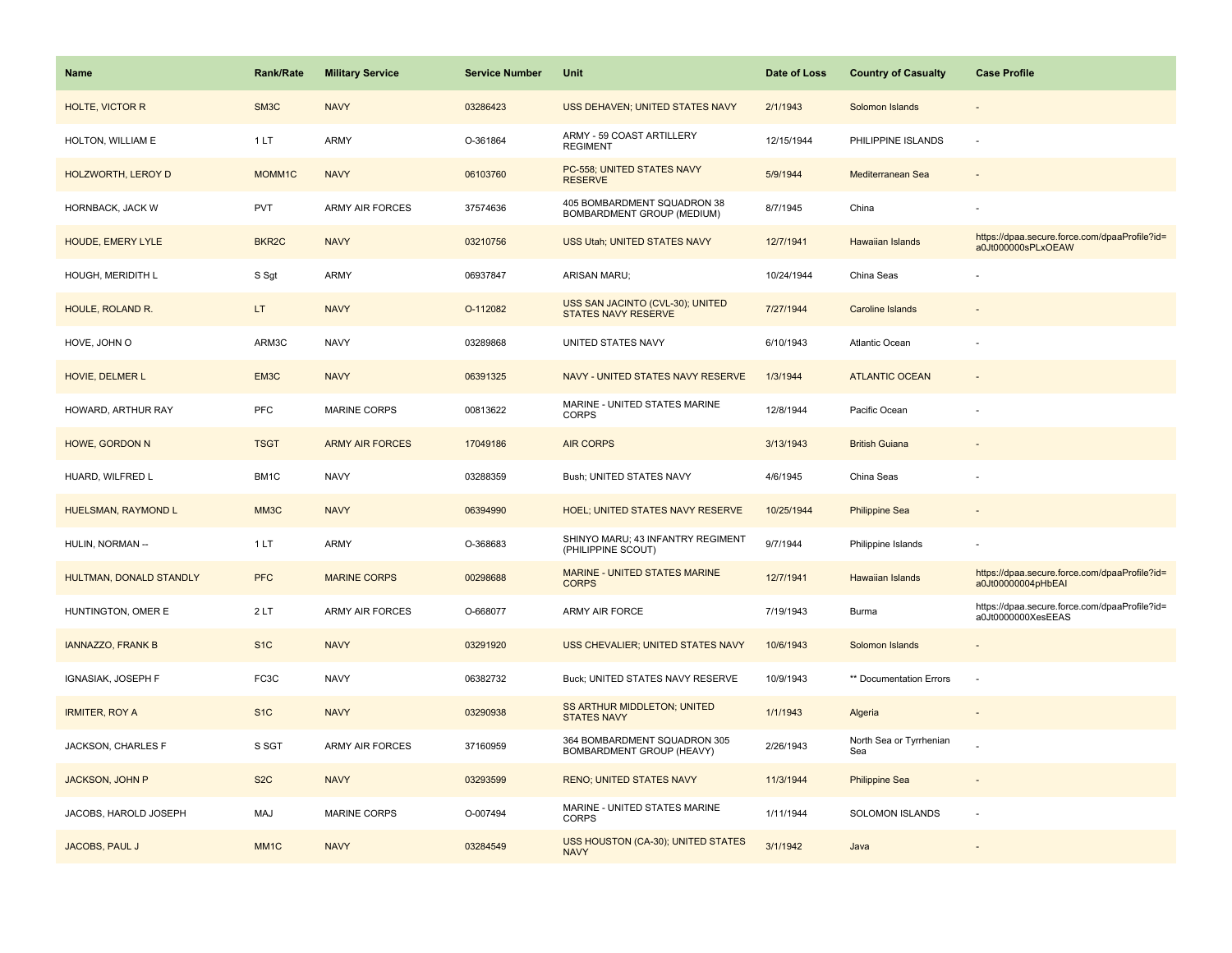| <b>Name</b>               | <b>Rank/Rate</b>  | <b>Military Service</b> | <b>Service Number</b> | Unit                                                             | Date of Loss | <b>Country of Casualty</b>                   | <b>Case Profile</b>                                                 |
|---------------------------|-------------------|-------------------------|-----------------------|------------------------------------------------------------------|--------------|----------------------------------------------|---------------------------------------------------------------------|
| JACOBSON, BERNARD J       | SEA1              | <b>NAVY</b>             | 07300295              | USS LISCOME BAY; UNITED STATES<br>NAVY RESERVE                   | 11/24/1943   | Gilbert Islands                              |                                                                     |
| JACOBSON, JEROME N        | S <sub>1</sub> C  | <b>NAVY</b>             | 06392050              | SS JOHATHAN STURGES; UNITED<br><b>STATES NAVY RESERVE</b>        | 2/24/1944    | Newfoundland                                 |                                                                     |
| JAEGER, DAVID             | <b>PFC</b>        | ARMY                    | 37314514              | ARMY - 128 INFANTRY 32 DIVISION                                  | 7/11/1944    | <b>NEW GUINEA</b>                            |                                                                     |
| <b>JAGLO, FRANK M</b>     | S <sub>1</sub> C  | <b>NAVY</b>             | 06386199              | Rowan; UNITED STATES NAVY RESERVE                                | 9/11/1943    | North or Tyrrhenian Seas                     |                                                                     |
| JAHN, CHARLES O           | 2LT               | <b>ARMY AIR FORCES</b>  | O-741983              | 303 BOMBARDMENT GROUP (HEAVY),<br>427 BOMBARDMENT SQUADRON       | 10/9/1943    | <b>Baltic Sea</b>                            |                                                                     |
| <b>JAMBOR, WILLIAM E</b>  | GM <sub>1</sub> C | <b>NAVY</b>             | 03290312              | ROBALO; UNITED STATES NAVY                                       | 7/2/1944     | Philippine Islands                           |                                                                     |
| JANDRO, HOWARD J          | <b>PVT</b>        | ARMY                    | 37587661              | 503 PARACHUTE INFANTRY REGIMENT                                  | 2/23/1945    | Philippine Islands                           | https://dpaa.secure.force.com/dpaaProfile?id=<br>a0Jt000001nzZjdEAE |
| <b>JANSSEN, CHARLES H</b> | 2LT               | <b>ARMY AIR FORCES</b>  | O-874309              | 2 WEATHER RECONNAISSANCE<br><b>SQUADRON</b>                      | 3/10/1945    | <b>Burma</b>                                 |                                                                     |
| JANSSEN, PAUL W           | 2LT               | <b>ARMY AIR FORCES</b>  | O-727881              | 440 BOMBARDMENT SQUADRON 319<br>BOMBARDMENT GROUP (MEDIUM)       | 12/31/1942   | Newfoundland                                 |                                                                     |
| JARRETT, KENNETH ROY      | <b>PFC</b>        | <b>MARINE CORPS</b>     | 00295542              | MARINE - UNITED STATES MARINE<br><b>CORPS</b>                    | 5/6/1942     | <b>Philippine Islands</b>                    |                                                                     |
| JASKOWIAK, EARL J J       | S <sub>2</sub> C  | <b>COAST GUARD</b>      | 00591463              | <b>COAST GUARD - UNITED STATES</b><br><b>COAST GUARD</b>         | 3/9/1944     | <b>Atlantic Ocean</b>                        |                                                                     |
| <b>JEANSON, EARL A</b>    | <b>T SGT</b>      | <b>ARMY AIR FORCES</b>  | 37160349              | 531 BOMBARDMENT SQUADRON 380<br><b>BOMBARDMENT GROUP (HEAVY)</b> | 6/15/1943    | <b>New Guinea</b>                            |                                                                     |
| JENCKES, ROBERT B         | MOMM1C            | <b>NAVY</b>             | 03284668              | POMPANO; UNITED STATES NAVY                                      | 10/15/1943   | Japan                                        |                                                                     |
| <b>JENKINS, DUANE R</b>   | <b>CAPT</b>       | <b>MARINE CORPS</b>     | O-012723              | <b>MARINE - UNITED STATES MARINE</b><br><b>CORPS</b>             | 12/4/1943    | Solomon Islands                              |                                                                     |
| JENNINGS, ROBERT W.       | 2LT               | <b>ARMY AIR FORCES</b>  | O-836468              | 767 BOMBARDMENT SQUADRON 461<br>BOMBARDMENT GROUP (HEAVY)        | 3/31/1945    | Adriatic Sea                                 |                                                                     |
| JENSEN, BERNARD C         | 2LT               | <b>MARINE CORPS</b>     | O-016452              | MARINE - UNITED STATES MARINE<br><b>CORPS</b>                    | 5/11/1943    | <b>NEW HEBRIDES</b>                          |                                                                     |
| JENSEN, RICHARD H         | TEC <sub>5</sub>  | <b>ARMY</b>             | 37559390              | ARMY - 462 AMPHIBIOUS TRUCK<br><b>COMPANY</b>                    | 4/28/1944    | <b>ENGLISH CHANNEL</b>                       |                                                                     |
| JENSEN, ROY E             | S <sub>1C</sub>   | <b>NAVY</b>             | 08706082              | NAVY - UNITED STATES NAVY RESERVE                                | 2/21/1945    | <b>BONIN &amp; VOLCANO</b><br><b>ISLANDS</b> |                                                                     |
| JENSON, HENRY --          | <b>PFC</b>        | ARMY                    | 37159295              | 60 INFANTRY 9 DIVISION                                           | 10/17/1944   | Germany                                      | https://dpaa.secure.force.com/dpaaProfile?id=<br>a0Jt000001IKlg8EAD |
| JEPPESEN, JAMES --        | F <sub>1</sub> C  | <b>NAVY</b>             | 06395029              | TICONDEROGA; UNITED STATES NAVY<br><b>RESERVE</b>                | 1/21/1945    | <b>Philippine Sea</b>                        |                                                                     |
| JESKA, HENRY O            | AMM1C             | <b>NAVY</b>             | 03287933              | UNITED STATES NAVY                                               | 1/8/1944     | Pacific Ocean                                |                                                                     |
| JOCHUMSEN, VINAL J.       | <b>SGT</b>        | <b>ARMY AIR FORCES</b>  | 37429520              | 66 SQUADRON 433 TROOP CARRIER<br><b>GROUP</b>                    | 1/12/1944    | New Guinea                                   |                                                                     |
| JOHNSON, ALFRED K         | <b>ENS</b>        | <b>NAVY</b>             | O-378779              | NAVY - UNITED STATES NAVY RESERVE                                | 7/27/1945    | PACIFIC OCEAN                                |                                                                     |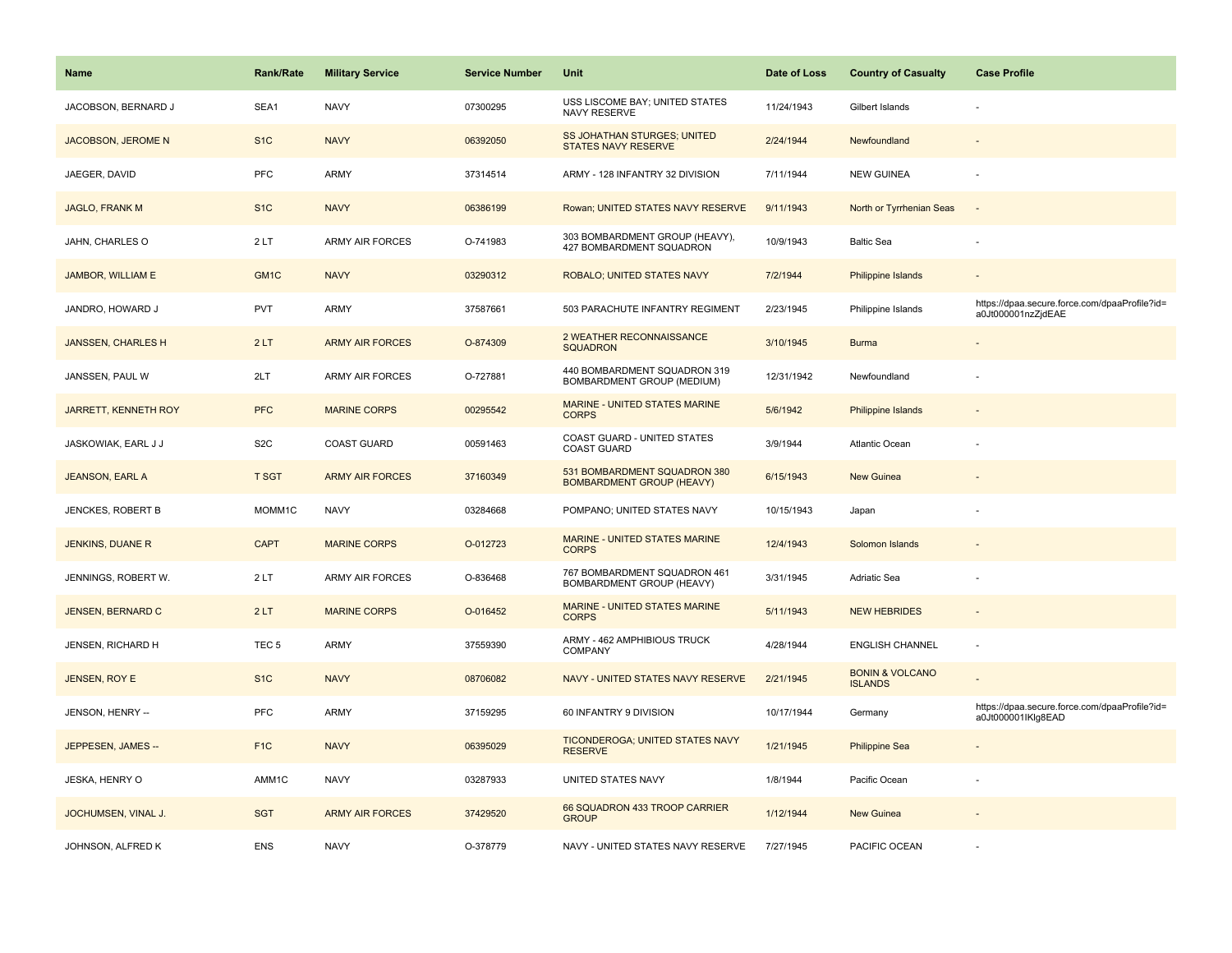| <b>Name</b>              | <b>Rank/Rate</b>  | <b>Military Service</b> | <b>Service Number</b> | Unit                                                                | Date of Loss | <b>Country of Casualty</b>                             | <b>Case Profile</b>                                                 |
|--------------------------|-------------------|-------------------------|-----------------------|---------------------------------------------------------------------|--------------|--------------------------------------------------------|---------------------------------------------------------------------|
| <b>JOHNSON, ARTHUR E</b> | MM3C              | <b>NAVY</b>             | 06388885              | Buck; UNITED STATES NAVY RESERVE                                    | 10/9/1943    | North or Tyrrhenian Seas                               |                                                                     |
| JOHNSON, CARL A          | <b>ENS</b>        | <b>NAVY</b>             | O-250475              | NAVY - UNITED STATES NAVY RESERVE                                   | 1/29/1944    | <b>SOLOMON ISLANDS</b>                                 | ÷.                                                                  |
| <b>JOHNSON, CARL W</b>   | 2LT               | <b>ARMY AIR FORCES</b>  | O-728394              | 370 BOMBARDMENT SQUADRON 307<br><b>BOMBARDMENT GROUP (HEAVY)</b>    | 10/27/1942   | <b>Atlantic Ocean: North</b><br><b>American Waters</b> |                                                                     |
| JOHNSON, CHARLES A       | CPL               | ARMY                    | 37271661              | 743 TANK BATTALION                                                  | 6/6/1944     | English Channel                                        |                                                                     |
| JOHNSON, CLARENCE E      | WT <sub>2</sub> C | <b>NAVY</b>             | 06393015              | Lansdale; UNITED STATES NAVY<br><b>RESERVE</b>                      | 4/20/1944    | Mediterranean Sea                                      |                                                                     |
| JOHNSON, CLARENCE E      | WT2C              | <b>NAVY</b>             | 07301475              | SPENCE; UNITED STATES NAVY<br><b>RESERVE</b>                        | 12/18/1944   | Philippine Sea                                         |                                                                     |
| JOHNSON, CLARENCE H      | LT.               | <b>NAVY</b>             | O-199432              | <b>GOLET; UNITED STATES NAVY</b>                                    | 7/12/1944    | Japan                                                  | $\sim$                                                              |
| JOHNSON, DONALD MILTON   | 2dLt              | MARINE CORPS            | O-36586               | MARINE - UNITED STATES MARINE<br>CORPS                              | 2/19/1945    | Philippine Islands                                     |                                                                     |
| JOHNSON, EARL H          | TM3C              | <b>NAVY</b>             | 03291375              | <b>Buck; UNITED STATES NAVY</b>                                     | 10/9/1943    | North or Tyrrhenian Seas                               | $\sim$                                                              |
| JOHNSON, EARL V          | LT/JG/            | <b>NAVY</b>             | O-081500              | UNITED STATES NAVY                                                  | 5/8/1942     | Coral Sea                                              |                                                                     |
| <b>JOHNSON, GORDON A</b> | 1LT               | <b>ARMY AIR FORCES</b>  | O-870244              | 68 ARMY AIRWAYS COMMUNICATIONS<br><b>SYSTEM GROUP</b>               | 6/21/1945    | <b>Admiralty Islands</b>                               |                                                                     |
| JOHNSON, HARRY H         | ARM2C             | <b>NAVY</b>             | 06382500              | UNITED STATES NAVY RESERVE                                          | 5/19/1943    | Solomon Islands                                        | https://dpaa.secure.force.com/dpaaProfile?id=<br>a0Jt000001ChqZDEAZ |
| <b>JOHNSON, HERMAN A</b> | AMM3C             | <b>NAVY</b>             | 06387747              | <b>USS LISCOME BAY CVE 56; UNITED</b><br><b>STATES NAVY RESERVE</b> | 11/24/1943   | Gilbert Islands                                        |                                                                     |
| JOHNSON, HOWARD LAWRENCE | LT                | <b>NAVY</b>             | O-079533              | UNITED STATES NAVY                                                  | 3/28/1943    | Solomon Islands                                        |                                                                     |
| JOHNSON, JOHN G          | TEC <sub>5</sub>  | <b>ARMY</b>             | 37159783              | 172 INFANTRY 43 DIVISION                                            | 9/22/1944    | Philippine Islands                                     | $\sim$                                                              |
| JOHNSON, KARL B.         | S SGT             | <b>ARMY</b>             | 06930568              | 504 PARACHUTE INFANTRY 82<br>AIRBORNE DIVISION                      | 2/2/1945     | Germany                                                |                                                                     |
| JOHNSON, KENNETH RAYMOND | LT/JG/            | <b>NAVY</b>             | O-121454              | <b>VB-102, UNITED STATES NAVY</b><br><b>RESERVE</b>                 | 7/17/1943    | Solomon Islands                                        | https://dpaa.secure.force.com/dpaaProfile?id=<br>a0Jt00000004qhZEAQ |
| JOHNSON, LYLE D          | AMM2C             | <b>NAVY</b>             | 03289222              | UNITED STATES NAVY                                                  | 5/15/1943    | Pacific Ocean                                          |                                                                     |
| JOHNSON, MORRIS E.       | S SGT             | <b>ARMY AIR FORCES</b>  | 37263723              | 493 BOMBARDMENT SQUADRON 7<br><b>BOMBARDMENT GROUP (HEAVY)</b>      | 11/27/1943   | <b>Burma</b>                                           |                                                                     |
| JOHNSON, OLAF A.         | <b>PFC</b>        | ARMY AIR FORCES         | 16007617              | 19 TRANSPORT SQUADRON                                               | 12/7/1941    | Hawaiian Islands                                       |                                                                     |
| JOHNSON, RAE K           | AMM2C             | <b>NAVY</b>             | 06382720              | UNITED STATES NAVY RESERVE                                          | 7/1/1944     | <b>French Morocco</b>                                  |                                                                     |
| JOHNSON, RALPH M         | S <sub>1</sub> C  | <b>NAVY</b>             | 03294419              | NAVY - UNITED STATES NAVY                                           | 10/30/1944   | PHILIPPINE SEA                                         |                                                                     |
| JOHNSON, RALPH P         | S <sub>2</sub> C  | <b>NAVY</b>             | 06381746              | UNITED STATES NAVY RESERVE                                          | 11/8/1942    | <b>Atlantic Ocean</b>                                  |                                                                     |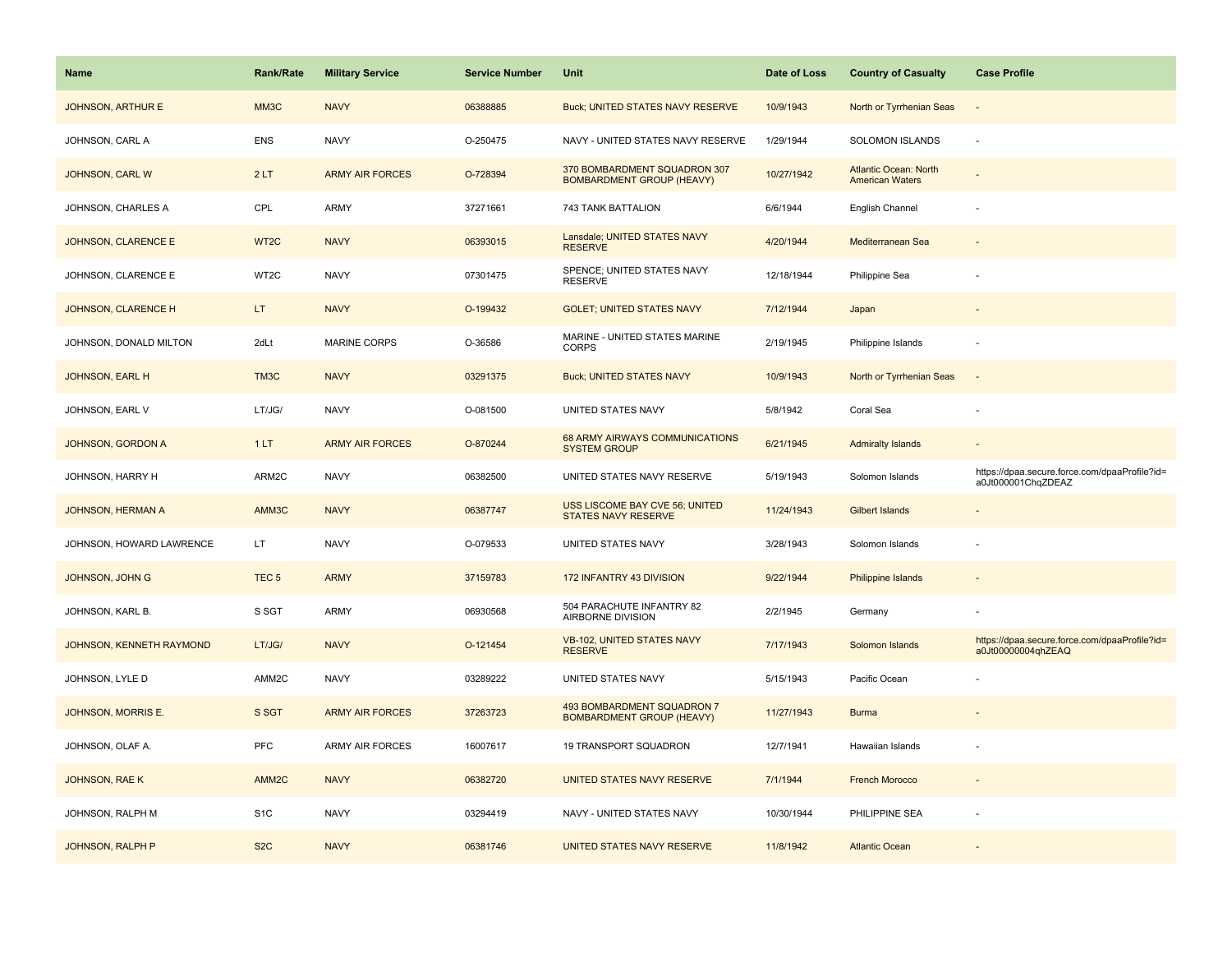| Name                    | <b>Rank/Rate</b>  | <b>Military Service</b> | <b>Service Number</b> | Unit                                                            | Date of Loss | <b>Country of Casualty</b> | <b>Case Profile</b>                                                 |
|-------------------------|-------------------|-------------------------|-----------------------|-----------------------------------------------------------------|--------------|----------------------------|---------------------------------------------------------------------|
| JOHNSON, RICHARD C      | <b>PVT</b>        | <b>ARMY</b>             | 37576871              | ARMY - 170 ENGINEERS COMBAT<br><b>BATTALION</b>                 | 10/25/1944   | PHILIPPINE ISLANDS         | $\sim$                                                              |
| JOHNSON, ROBERT E       | MOMM3C            | <b>NAVY</b>             | 06383808              | SWORDFISH; UNITED STATES NAVY<br><b>RESERVE</b>                 | 1/29/1945    | Ryukyus Islands            |                                                                     |
| JOHNSON, WALLACE R      | T SGT             | <b>ARMY AIR FORCES</b>  | 37162408              | 530 BOMBARDMENT SQUADRON 380<br>BOMBARDMENT GROUP (HEAVY)       | 6/15/1943    | New Guinea                 |                                                                     |
| JOHNSON, WILLIAM EDWARD | <b>LTJG</b>       | <b>NAVY</b>             | O-112086              | USS ENTERPRISE; UNITED STATES<br>NAVY RESERVE                   | 11/14/1942   | Solomon Islands            |                                                                     |
| JOHNSON, WILLIAM J      | <b>ENS</b>        | <b>NAVY</b>             | O-354743              | NAVY - UNITED STATES NAVY RESERVE                               | 8/28/1944    | PACIFIC OCEAN              |                                                                     |
| JONES, DONALD E.        | <b>PFC</b>        | <b>ARMY AIR FORCES</b>  | 37484709              | 1305 ARMY AIR FORCE BASE UNIT                                   | 11/28/1946   | Malaya                     |                                                                     |
| JONES, DUANE D.         | 1LT               | ARMY AIR FORCES         | O-714928              | 333 FIGHTER SQUADRON 318 FIGHTER<br><b>GROUP</b>                | 5/30/1945    | Japan/Okinawa              |                                                                     |
| JONES, JOHN J.          | S SGT             | <b>ARMY AIR FORCES</b>  | 17155741              | 412 BOMBARDMENT SQUADRON 95<br><b>BOMBARDMENT GROUP (HEAVY)</b> | 12/16/1944   | <b>English Channel</b>     |                                                                     |
| JONES, MACLEOD LEOD     | 2LT               | <b>ARMY AIR FORCES</b>  | O-796830              | 431 FIGHTER SQUADRON 457 FIGHTER<br><b>GROUP</b>                | 1/21/1944    | New Guinea                 |                                                                     |
| <b>JONES, ROBERT C</b>  | <b>CPL</b>        | <b>ARMY</b>             | 17048354              | 33 REGIMENT 3 ARMORED DIVISION                                  | 7/17/1944    | France                     |                                                                     |
| JONES, ROBERT L         | TEC <sub>5</sub>  | <b>ARMY</b>             | 37554160              | 1869 ENGINEERS BATTALION<br>(AVIATION)                          | 1/13/1946    | Marshall Islands           |                                                                     |
| JONES, THEODORE T       | 1LT               | <b>ARMY</b>             | O-456301              | 326 ENGINEERS BATTALION 101<br><b>AIRBORNE DIVISION</b>         | 6/6/1944     | France                     |                                                                     |
| JONES, VERNON J         | S <sub>1</sub> C  | <b>NAVY</b>             | 07576805              | UNITED STATES NAVY RESERVE                                      | 5/13/1945    | Atlantic Ocean             |                                                                     |
| JORGENSON, DONALD S     | S SGT             | <b>ARMY AIR FORCES</b>  | 20709047              | 431 BOMBARDMENT SQUADRON 11<br><b>BOMBARDMENT GROUP (HEAVY)</b> | 1/3/1944     | <b>Marshall Islands</b>    |                                                                     |
| JOYCE, THOMAS S         | PFC               | <b>ARMY</b>             | 37026104              | ARISAN MARU; 194 TANK BATTALION                                 | 10/24/1944   | China Seas                 |                                                                     |
| JUENEMANN, DELBERT F    | <b>CPL</b>        | <b>ARMY</b>             | 37093716              | 6 INFANTRY 1 ARMORED DIVISION                                   | 11/8/1942    | Mediterranean Sea          |                                                                     |
| JUST, HARRY R           | S <sub>1</sub> C  | <b>NAVY</b>             | 06388346              | NAVY - UNITED STATES NAVY RESERVE                               | 12/10/1944   | <b>ENGLISH CHANNEL</b>     |                                                                     |
| KAFUT, WALTER           | <b>PFC</b>        | <b>MARINE CORPS</b>     | 00380430              | MARINE - UNITED STATES MARINE<br><b>CORPS</b>                   | 11/1/1943    | <b>SOLOMON ISLANDS</b>     | https://dpaa.secure.force.com/dpaaProfile?id=<br>a0Jt000001nzY5IEAU |
| KAHLER, VERNON F        | EM3C              | <b>NAVY</b>             | 08705474              | UNITED STATES NAVY RESERVE                                      | 11/25/1944   | Philippine Sea             |                                                                     |
| <b>KAITALA, HENRY B</b> | 2LT               | <b>ARMY AIR FORCES</b>  | O-727999              | 68 BOMBARDMENT SQUADRON 44<br><b>BOMBARDMENT GROUP (HEAVY)</b>  | 12/6/1942    | <b>English Channel</b>     |                                                                     |
| KAMP, WILMER J          | AOM2C             | <b>NAVY</b>             | 06395719              | UNITED STATES NAVY RESERVE                                      | 7/20/1944    | <b>Brazil</b>              |                                                                     |
| <b>KAPING, ROBERT E</b> | SK <sub>2</sub> C | <b>NAVY</b>             | 06393698              | Drexler; UNITED STATES NAVY RESERVE                             | 5/28/1945    | Japan                      |                                                                     |
| KARAUS, EDWARD --       | MOMM1C            | <b>NAVY</b>             | 03284552              | PICKEREL; UNITED STATES NAVY                                    | 5/6/1943     | Sea of Japan               |                                                                     |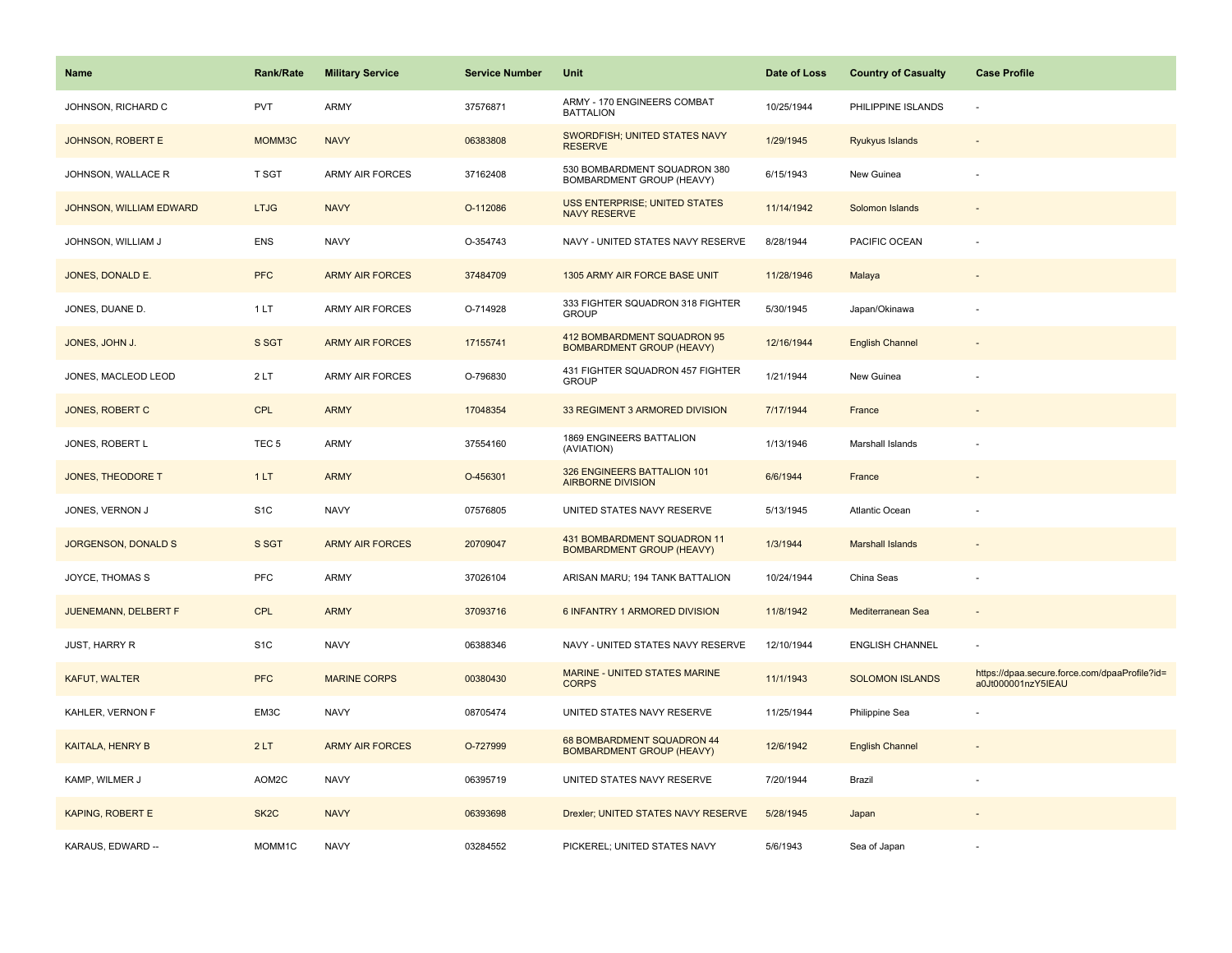| Name                       | <b>Rank/Rate</b> | <b>Military Service</b> | <b>Service Number</b> | Unit                                                             | Date of Loss | <b>Country of Casualty</b>       | <b>Case Profile</b>                           |
|----------------------------|------------------|-------------------------|-----------------------|------------------------------------------------------------------|--------------|----------------------------------|-----------------------------------------------|
| <b>KARHULA, JOHN</b>       | TEC <sub>5</sub> | <b>ARMY</b>             | 37324281              | 87 CAVALRY RECONNAISSANCE<br>SQUADRON 7 ARMORED DIVISION         | 10/28/1944   | Holland                          |                                               |
| KARICH, LOUIS N            | <b>PFC</b>       | ARMY                    | 37564775              | 139 ENGINEERS BATTALION 17<br>AIRBORNE DIVISION                  | 3/24/1945    | Germany                          |                                               |
| <b>KARVINEN, RICHARD B</b> | WT <sub>2C</sub> | <b>NAVY</b>             | 03686066              | <b>USS HELENA; UNITED STATES NAVY</b>                            | 7/6/1943     | Solomon Islands                  |                                               |
| KAUFENBERG, KENNETH S      | TM3              | <b>NAVY</b>             | 8698857               | Glennon; UNITED STATES NAVY<br><b>RESERVE</b>                    | 6/8/1944     | France                           |                                               |
| KAUFMANN, JOHN C           | BKR3C            | <b>NAVY</b>             | 08712946              | SPENCE; UNITED STATES NAVY<br><b>RESERVE</b>                     | 12/18/1944   | <b>Philippine Sea</b>            |                                               |
| KAUL, GEORGE E             | 2LT              | <b>ARMY AIR FORCES</b>  | O-821503              | <b>AIR CORPS</b>                                                 | 1/29/1945    | New Guinea                       |                                               |
| <b>KAVA, RICHARD F</b>     | 2LT              | <b>ARMY AIR FORCES</b>  | O-690443              | 722 BOMBARDMENT SQUADRON 450<br><b>BOMBARDMENT GROUP (HEAVY)</b> | 3/24/1944    | Italy                            |                                               |
| KAVANAGH, ROBERT L         | 1 LT             | <b>ARMY AIR FORCES</b>  | O-435791              | 492 BOMBARDMENT SQUADRON 7<br>BOMBARDMENT GROUP (HEAVY)          | 1/22/1943    | Burma                            | $\overline{a}$                                |
| <b>KECK, ELMER A</b>       | MOMM3C           | <b>NAVY</b>             | 06397664              | NAVY - UNITED STATES NAVY RESERVE                                | 12/21/1944   | PHILIPPINE ISLANDS               | $\sim$                                        |
| KEHRER, JULIAN J           | CPL              | <b>ARMY AIR FORCES</b>  | 37592163              | <b>AIR CORPS</b>                                                 | 2/28/1945    | Hawaiian Islands                 | $\overline{\phantom{a}}$                      |
| <b>KELLER, RUSSELL E</b>   | <b>PVT</b>       | <b>ARMY</b>             | 37451324              | <b>USAT DORCHESTER; MEDICAL</b><br><b>DEPARTMENT</b>             | 2/3/1943     | Greenland                        |                                               |
| KELLY, ANDREW J            | <b>PVT</b>       |                         |                       |                                                                  | 7/12/1942    | PHILIPPINE ISLANDS               | https://dpaa.secure.force.com/dpaaProfile?id= |
|                            |                  | ARMY                    | 37026128              | ARMY - 194 TANK BATTALION                                        |              |                                  | a0Jt00000004qcZEAQ                            |
| <b>KELM, WERNER R</b>      | <b>CPL</b>       | <b>ARMY</b>             | 37541567              | <b>USAT J.W. McAndrews; INFANTRY</b>                             | 3/13/1945    | Portugal                         |                                               |
| KENISTON, THEODORE H       | SM3C             | <b>NAVY</b>             | 06383639              | NAVY - UNITED STATES NAVY RESERVE                                | 12/28/1944   | CENTRAL/SOUTH<br>PACIFIC THEATER |                                               |
| <b>KENNEDY, JOHN A</b>     | S SGT            | <b>ARMY AIR FORCES</b>  | 17109167              | 416 BOMBARDMENT SQUADRON 99<br><b>BOMBARDMENT GROUP (HEAVY)</b>  | 5/25/1943    | Mediterranean Sea                |                                               |
| KENNEY, LEO T              | LT /JG/          | <b>NAVY</b>             | O-124124              | VF-15, USS Essex, UNITED STATES NAVY<br><b>RESERVE</b>           | 6/11/1944    | Marianas Islands                 | $\overline{\phantom{a}}$                      |
| <b>KENT, EARL C</b>        | 1LT              | <b>ARMY AIR FORCES</b>  | O-442942              | 409 BOMBARDMENT SQUADRON 93<br><b>BOMBARDMENT GROUP (HEAVY)</b>  | 3/31/1943    | North Sea or Tyrrhenian<br>Sea   |                                               |
| KEOGAN, BERNARD H          | AOM2C            | <b>NAVY</b>             | 03290260              | UNITED STATES NAVY                                               | 1/8/1944     | Pacific Ocean                    |                                               |
| <b>KERBEN, ROBERT E M</b>  | S <sub>1</sub> C | <b>NAVY</b>             | 03293458              | <b>HOEL; UNITED STATES NAVY</b>                                  | 10/25/1944   | <b>Philippine Sea</b>            |                                               |
| KERREY, JOHN M             | 1 LT             | ARMY                    | O-392311              | 228 SIGNAL OPERATIONS COMPANY                                    | 10/17/1944   | Philippine Islands               |                                               |
| <b>KIEWATT, EDWARD R</b>   | TEC <sub>5</sub> | <b>ARMY</b>             | 37298284              | 3843 QUARTERMASTER TRUCK<br><b>COMPANY</b>                       | 3/19/1945    | China                            |                                               |
| KINDER, LESTER W           | <b>PFC</b>       | ARMY                    | 37268639              | SS Leopoldville; 262 INFANTRY 66<br><b>DIVISION</b>              | 12/24/1944   | English Channel                  |                                               |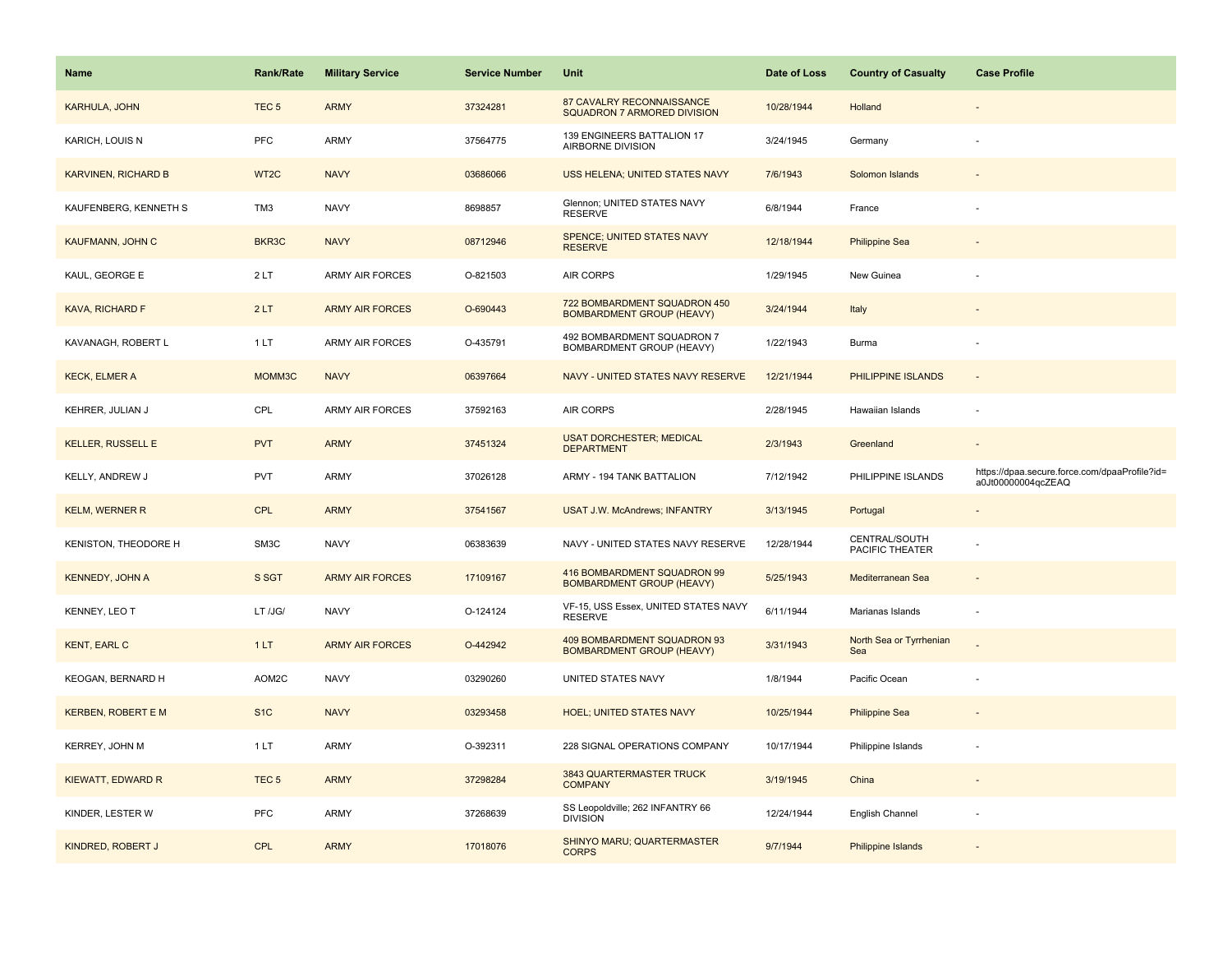| <b>Name</b>                    | Rank/Rate         | <b>Military Service</b> | <b>Service Number</b> | Unit                                                             | Date of Loss | <b>Country of Casualty</b> | <b>Case Profile</b>                                                 |
|--------------------------------|-------------------|-------------------------|-----------------------|------------------------------------------------------------------|--------------|----------------------------|---------------------------------------------------------------------|
| KINKELA, JOSEPH J              | PVT               | ARMY                    | 37282825              | 47 INFANTRY 9 DIVISION                                           | 5/5/1943     | Tunisia                    |                                                                     |
| KINNEY, EVAN --                | ART <sub>2C</sub> | <b>NAVY</b>             | 08701096              | <b>Bismarck Sea; UNITED STATES NAVY</b><br><b>RESERVE</b>        | 2/21/1945    | Bonin & Volcano Islands    | $\sim$                                                              |
| KIRBY, PATRICK JOHN            | PFC               | MARINE CORPS            | 00476734              | MARINE - UNITED STATES MARINE<br>CORPS                           | 11/30/1944   | SOLOMON ISLANDS            | https://dpaa.secure.force.com/dpaaProfile?id=<br>a0Jt00000165UGaEAM |
| <b>KITANOWICZ, MARCUS J</b>    | SEA1              | <b>NAVY</b>             | 03292753              | USS LISCOME BAY CVE 56; UNITED<br><b>STATES NAVY</b>             | 11/24/1943   |                            |                                                                     |
| KITTELSON, ARNOLD --           | PFC               | <b>ARMY</b>             | 06858175              | 31 INFANTRY REGIMENT                                             | 1/9/1942     | Philippine Islands         |                                                                     |
| KJELDGAARD, EINER C            | <b>PFC</b>        | <b>ARMY</b>             | 37164546              | LST-282; 977 FIELD ARTILLERY<br><b>BATTALION</b>                 | 8/15/1944    | France                     | $\overline{\phantom{a}}$                                            |
| KJORNESS, CHARLES M            | S <sub>1</sub> C  | <b>NAVY</b>             | 03285759              | Asheville; UNITED STATES NAVY                                    | 3/3/1942     | Indian Ocean               |                                                                     |
| <b>KLAYSMAT, RAYMOND HENRY</b> | S <sub>2</sub> C  | <b>NAVY</b>             | 08699941              | LST-353; UNITED STATES NAVY<br><b>RESERVE</b>                    | 5/21/1944    | Hawaiian Islands           |                                                                     |
| KLESSIG, FRED B                | 1LT               | ARMY                    | O-890113              | SHINYO MARU; 31 INFANTRY REGIMENT                                | 9/7/1944     | Philippine Islands         | ÷,                                                                  |
| <b>KLINE, LESTER J</b>         | <b>PFC</b>        | <b>ARMY</b>             | 37561217              | 179 INFANTRY 45 DIVISION                                         | 6/1/1945     | Italy                      |                                                                     |
| KLOCK, WALTER J                | CRM               | <b>NAVY</b>             | 03285315              | FLIER; UNITED STATES NAVY                                        | 8/13/1944    | Philippine Islands         |                                                                     |
| <b>KLOSTER, LAUREL M</b>       | S SGT             | <b>ARMY AIR FORCES</b>  | 37319251              | 369 BOMBARDMENT SQUADRON 306<br><b>BOMBARDMENT GROUP (HEAVY)</b> | 2/22/1944    | Germany                    |                                                                     |
| KNAEBLE, CHARLES R             | TEC <sub>4</sub>  | <b>ARMY</b>             | 37019210              | 67 REGIMENT 2 ARMORED DIVISION                                   | 8/3/1944     | France                     |                                                                     |
| KNEELAND, KENNETH HERBERT      | AOM3c             | <b>NAVY</b>             | 7579554               | USS MONTEREY; UNITED STATES NAVY<br><b>RESERVE</b>               | 5/13/1945    | Japan                      | $\sim$                                                              |
| KNUTSON, EARL C                | PFC               | <b>ARMY</b>             | 37030636              | ARMY - 1 INFANTRY 6 DIVISION                                     | 2/28/1945    | PHILIPPINE ISLANDS         | ÷,                                                                  |
| <b>KNUTSON, VERNON H</b>       | GM3C              | <b>NAVY</b>             | 06399375              | NAVY - UNITED STATES NAVY RESERVE                                | 3/19/1945    | <b>JAPAN</b>               |                                                                     |
| KOCH, WILLIAM C                | 1st Lt            | <b>ARMY AIR FORCES</b>  | O-2058496             | 544 BOMBARDMENT SQUADRON 384<br>BOMBARDMENT GROUP (HEAVY)        | 9/13/1944    | Germany                    |                                                                     |
| <b>KOEP, MARK JOHN</b>         | SEA <sub>2</sub>  | <b>NAVY</b>             | 3286763               | USS CANOPUS (AS-9); UNITED STATES<br><b>NAVY</b>                 | 1/25/1942    | <b>Philippine Islands</b>  |                                                                     |
| KOEPKE, RUDOLPH W              | RT <sub>2</sub> C | <b>NAVY</b>             | 08699861              | UNITED STATES NAVY RESERVE                                       | 4/12/1945    | Japan                      |                                                                     |
| KOKOSH, JOSEPH --              | <b>PVT</b>        | <b>ARMY</b>             | 37569139              | 1 MEDICAL BATTALION 1 DIVISION                                   | 6/6/1944     | France                     | $\overline{\phantom{a}}$                                            |
| KOLSTAD, OMAR JULAIN           | AS                | <b>NAVY</b>             | 06385419              | USS VINCENNES; UNITED STATES NAVY<br><b>RESERVE</b>              | 8/9/1942     | Solomon Islands            | ÷                                                                   |
| KONIAR, EDWARD J               | BM1C              | <b>NAVY</b>             | 06479048              | NAVY - UNITED STATES NAVY RESERVE                                | 9/17/1945    | <b>JAPAN</b>               |                                                                     |
| KOOP, RICHARD ARTHUR           | PFC               | MARINE CORPS            | 346214                | MARINE - UNITED STATES MARINE<br><b>CORPS</b>                    | 1/23/1943    | Solomon Islands            |                                                                     |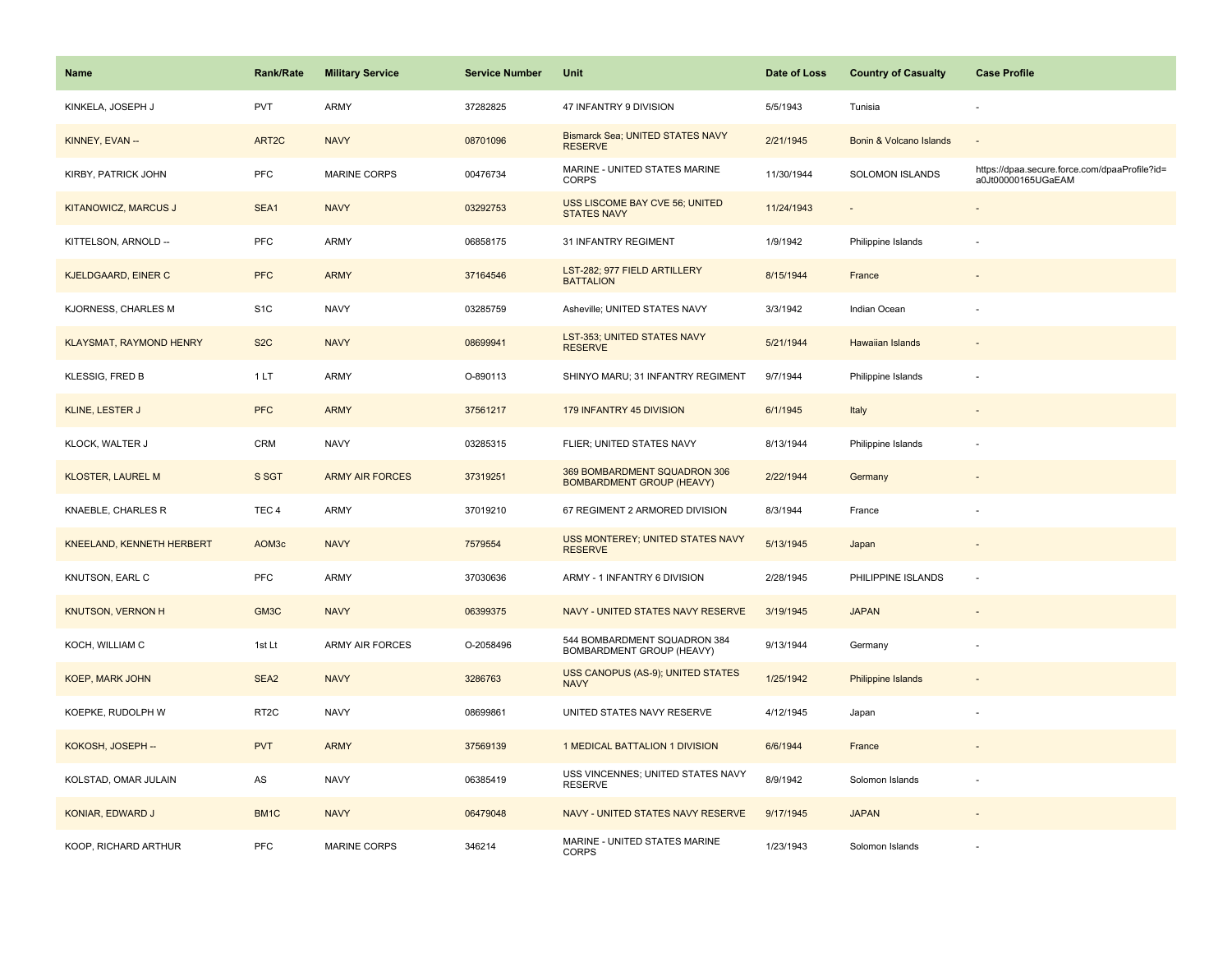| <b>Name</b>                | Rank/Rate         | <b>Military Service</b> | <b>Service Number</b> | Unit                                                               | Date of Loss | <b>Country of Casualty</b>              | <b>Case Profile</b>                                                 |
|----------------------------|-------------------|-------------------------|-----------------------|--------------------------------------------------------------------|--------------|-----------------------------------------|---------------------------------------------------------------------|
| KOPELKE, BERNARD C         | 2LT               | <b>ARMY</b>             | O-890396              | ARISAN MARU; 31 INFANTRY REGIMENT                                  | 10/24/1944   | <b>China Seas</b>                       |                                                                     |
| KOSEL, HAROLD L            | COX               | <b>NAVY</b>             | 06389668              | USS SUWANNEE CVE 27; UNITED<br>STATES NAVY RESERVE                 | 10/26/1944   | Philippine Islands                      |                                                                     |
| KOSKELA, EDWARD E.         | <b>PFC</b>        | <b>ARMY</b>             | 37583470              | DUKW; 605 FIELD ARTILLERY<br><b>BATTALION 10 MOUNTAIN DIVISION</b> | 4/30/1945    | Italy                                   |                                                                     |
| KOTSAKOS, JAMES C          | 2d Lt             | <b>ARMY AIR FORCES</b>  | O-2064273             | 400 BOMBARDMENT SQUADRON 90<br>BOMBARDMENT GROUP (HEAVY)           | 4/8/1945     | China Seas                              |                                                                     |
| KOWALSKE, OSCAR C          | <b>MAJ</b>        | <b>ARMY</b>             | O-285447              | BRAZIL MARU; 2 GENERAL HOSPITAL                                    | 1/21/1945    | Philippine Islands                      | https://dpaa.secure.force.com/dpaaProfile?id=<br>a0Jt000001BmhA7EAJ |
| KRAGTORP, RAYMOND C        | PHM1C             | <b>NAVY</b>             | 04101293              | NAVY - UNITED STATES NAVY                                          | 3/26/1945    | CHINA SEAS                              | https://dpaa.secure.force.com/dpaaProfile?id=<br>a0Jt000001nzWdrEAE |
| <b>KRAHN, JAMES ALBERT</b> | <b>PFC</b>        | <b>MARINE CORPS</b>     | 00275556              | <b>MARINE - UNITED STATES MARINE</b><br><b>CORPS</b>               | 12/7/1941    | <b>Hawaiian Islands</b>                 | https://dpaa.secure.force.com/dpaaProfile?id=<br>a0Jt00000004pJ8EAI |
| KRAMER, ROBERT G           | 1LT               | <b>ARMY AIR FORCES</b>  | O-666845              | 440 BOMBARDMENT SQUADRON 319<br>BOMBARDMENT GROUP (MEDIUM)         | 11/26/1943   | North Sea or Tyrrhenian<br>Sea          |                                                                     |
| <b>KRAUSE, FAYETTE F</b>   | <b>CAPT</b>       | <b>ARMY</b>             | O-307650              | ARMY - 73 INFANTRY BATTALION                                       | 11/28/1943   | <b>GREENLAND</b>                        |                                                                     |
| KRAUSE, FRED JOSEPH        | S <sub>1</sub> C  | <b>NAVY</b>             | 03286183              | USS Arizona; UNITED STATES NAVY                                    | 12/7/1941    | Hawaiian Islands                        | https://dpaa.secure.force.com/dpaaProfile?id=<br>a0Jt00000004r0kEAA |
| <b>KRETZER, HAROLD --</b>  | <b>T SGT</b>      | <b>ARMY AIR FORCES</b>  | 37116421              | 66 BOMBARDMENT SQUADRON 44<br><b>BOMBARDMENT GROUP (HEAVY)</b>     | 8/1/1943     | Rumania                                 |                                                                     |
| <b>KREUGER, JAMES A</b>    | S SGT             | <b>ARMY AIR FORCES</b>  | 37575760              | 729 BOMBARDMENT SQUADRON 452<br><b>BOMBARDMENT GROUP (HEAVY)</b>   | 9/3/1944     | English Channel                         |                                                                     |
| <b>KRUEGER, VERNON --</b>  | <b>SGT</b>        | <b>ARMY</b>             | 37027316              | 135 INFANTRY 34 DIVISION                                           | 3/27/1943    | Tunisia                                 |                                                                     |
| KRUSKOPF, GORDON E         | ENS               | <b>NAVY</b>             | O-278745              | UNITED STATES NAVY RESERVE                                         | 10/16/1943   | Canada                                  |                                                                     |
| KUSHINSKI, EDWARD W        | <b>T SGT</b>      | <b>ARMY AIR FORCES</b>  | 16004932              | 68 BOMBARDMENT SQUADRON 44<br><b>BOMBARDMENT GROUP (HEAVY)</b>     | 7/11/1944    | <b>English Channel</b>                  |                                                                     |
| KUZNIA, FERDINAND V        | CPL               | <b>ARMY</b>             | 17025040              | ARISAN MARU; 59 COAST ARTILLERY<br><b>REGIMENT</b>                 | 10/24/1944   | China Seas                              |                                                                     |
| LABOR, STEVE JOHN          | $\mathsf{AS}$     | <b>NAVY</b>             | 06384979              | <b>USS VINCENNES; UNITED STATES NAVY</b><br><b>RESERVE</b>         | 8/9/1942     | Solomon Islands                         |                                                                     |
| LAKE, GLENN --             | S SGT             | ARMY AIR FORCES         | 37570473              | 98 BOMBARDMENT SQUADRON 11<br>BOMBARDMENT GROUP (HEAVY)            | 9/10/1945    | Japan/Okinawa                           |                                                                     |
| LAMBRECHT, ALEXANDER J     | <b>T SGT</b>      | <b>ARMY AIR FORCES</b>  | 17051814              | 339 BOMBARDMENT SQUADRON 96<br><b>BOMBARDMENT GROUP (HEAVY)</b>    | 6/20/1944    |                                         |                                                                     |
| LANDERUD, GILBERT L        | CPL               | <b>ARMY AIR FORCES</b>  | 37274371              | 72 BOMBARDMENT SQUADRON 5<br>BOMBARDMENT GROUP (HEAVY)             | 10/10/1943   | Marianas Islands                        |                                                                     |
| LANG, EARL WILLARD         | RM <sub>2</sub> C | <b>NAVY</b>             | 03286168              | <b>UNITED STATES NAVY</b>                                          | 12/8/1941    | <b>Hawaiian Islands</b>                 | $\sim$                                                              |
| LANGE, FLOYDE R            | S <sub>1</sub> C  | <b>NAVY</b>             | 09611757              | LUCE; UNITED STATES NAVY                                           | 5/4/1945     | China Seas                              |                                                                     |
| LANGER, ROBERT C           | GM3C              | <b>NAVY</b>             | 03292822              | <b>UNITED STATES NAVY</b>                                          | 1/17/1945    | <b>Central/South Pacific</b><br>Theater |                                                                     |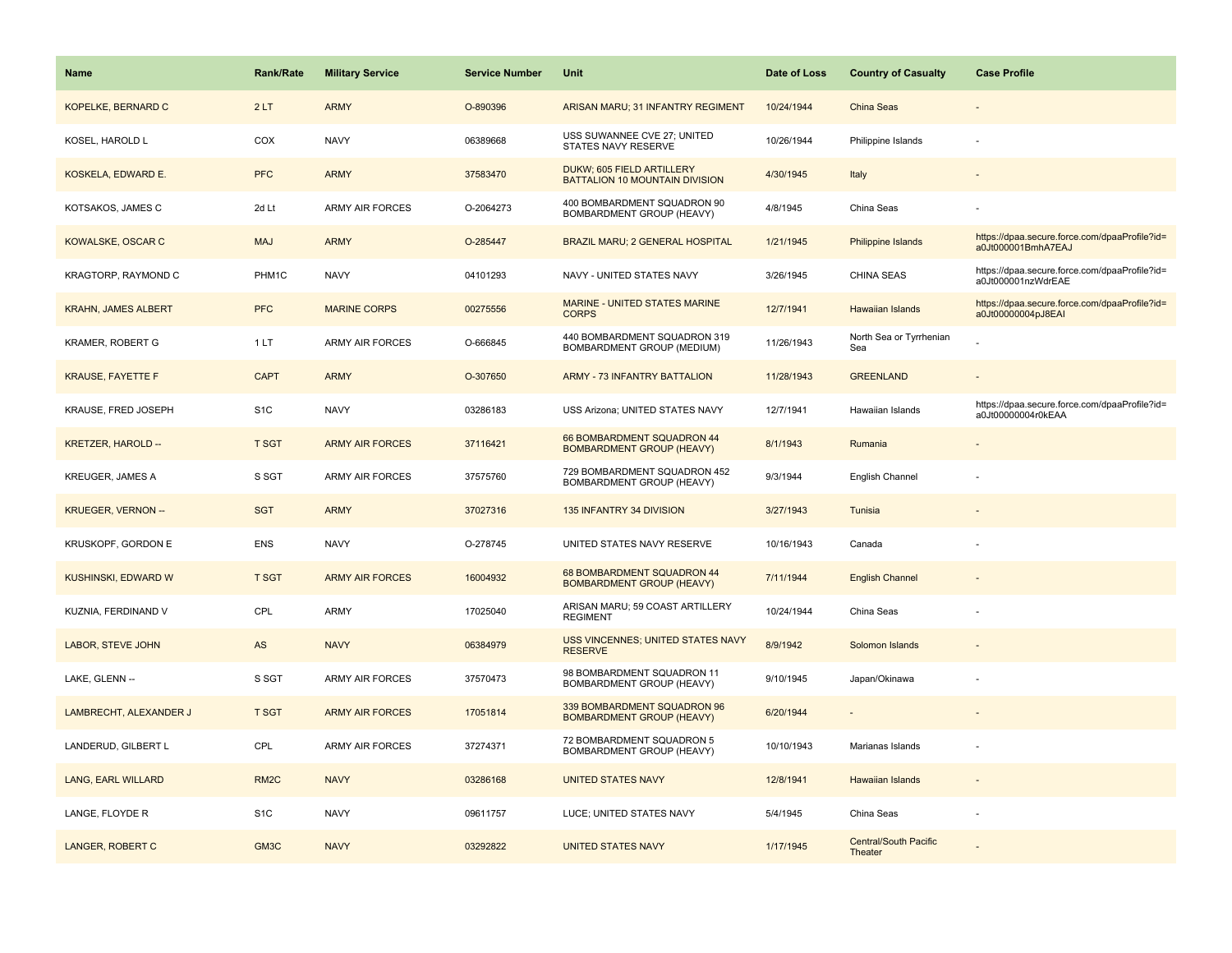| <b>Name</b>               | <b>Rank/Rate</b>   | <b>Military Service</b> | <b>Service Number</b> | Unit                                                                            | Date of Loss | <b>Country of Casualty</b>       | <b>Case Profile</b>                                                 |
|---------------------------|--------------------|-------------------------|-----------------------|---------------------------------------------------------------------------------|--------------|----------------------------------|---------------------------------------------------------------------|
| LANQUIST, DAVID W         | <b>ENS</b>         | <b>NAVY</b>             | O-363812              | UNITED STATES NAVY RESERVE                                                      | 5/19/1945    | Central/South Pacific<br>Theater |                                                                     |
| <b>LANTHIER, ROBERT M</b> | MOMM <sub>2C</sub> | <b>NAVY</b>             | 06389755              | LST-376; UNITED STATES NAVY<br><b>RESERVE</b>                                   | 6/9/1944     | <b>English Channel</b>           |                                                                     |
| LARSEN, GEORGE G          | 2LT                | <b>ARMY AIR FORCES</b>  | O-670570              | 549 BOMBARDMENT SQUADRON 385<br>BOMBARDMENT GROUP (HEAVY)                       | 8/15/1943    | English Channel                  |                                                                     |
| <b>LARSEN, MELVIN R</b>   | S <sub>2</sub> C   | <b>NAVY</b>             | 03296853              | <b>NAVY - UNITED STATES NAVY</b>                                                | 7/30/1945    | <b>PHILIPPINE SEA</b>            | https://dpaa.secure.force.com/dpaaProfile?id=<br>a0Jt0000000LIS1EAK |
| LARSON, GORDON C          | 2LT                | <b>ARMY AIR FORCES</b>  | O-786417              | 71ST BOMBARDMENT SQUADRON, 38TH<br>BOMBARDMENT GROUP (MEDIUM), 5TH<br>AIR FORCE | 7/7/1945     | Formosa                          |                                                                     |
| LARSON, HAROLD E          | <b>CPL</b>         | <b>ARMY</b>             | 17018049              | SHINYO MARU; 2 GENERAL HOSPITAL                                                 | 9/7/1944     | Philippine Islands               |                                                                     |
| LARSON, HILMER W          | 2LT                | ARMY AIR FORCES         | O-750800              | 766 BOMBARDMENT SQUADRON 461<br>BOMBARDMENT GROUP (HEAVY)                       | 7/12/1944    | Mediterranean Sea                |                                                                     |
| <b>LARSON, KENNETH I</b>  | <b>PFC</b>         | <b>ARMY</b>             | 37305550              | 357 INFANTRY 90 DIVISION                                                        | 6/20/1945    | France                           |                                                                     |
| LARSON, ROBERT J          | S SGT              | <b>ARMY AIR FORCES</b>  | 17026107              | 322 BOMBARDMENT SQUADRON 91<br>BOMBARDMENT GROUP (HEAVY)                        | 3/4/1943     | North Sea or Tyrrhenian<br>Sea   |                                                                     |
| LAUMANN, ALTON J          | 1st Lt             | <b>ARMY AIR FORCES</b>  | O-1101909             | 770 BOMBARDMENT SQUADRON 462<br><b>BOMBARDMENT GROUP (VERY HEAVY)</b>           | 12/7/1944    | China                            | https://dpaa.secure.force.com/dpaaProfile?id=<br>a0Jt0000000XescEAC |
| LAURENCE, WILFRED E       | S <sub>1</sub> C   | <b>NAVY</b>             | 07575289              | LUCE; UNITED STATES NAVY RESERVE                                                | 5/4/1945     | China Seas                       |                                                                     |
| <b>LAURIUN, LEON J</b>    | <b>ENS</b>         | <b>NAVY</b>             | O-354610              | USS CHARGER; UNITED STATES NAVY<br><b>RESERVE</b>                               | 10/27/1944   | <b>Atlantic Ocean</b>            |                                                                     |
| LAUSEN, STANLEY M         | <b>WOJG</b>        | ARMY                    | W-2101252             | ARMY - 28 MATERIALS SQUADRON 20<br>AIR BASE GROUP                               | 1/9/1945     | <b>FORMOSA</b>                   | https://dpaa.secure.force.com/dpaaProfile?id=<br>a0Jt0000000cdeeEAA |
| LAVALLE, JOHN A           | SEA <sub>2</sub>   | <b>NAVY</b>             | 06396198              | NAVY - UNITED STATES NAVY RESERVE                                               | 10/24/1944   | <b>PHILIPPINE ISLANDS</b>        |                                                                     |
| LAVALLEE, LAWRENCE E      | AMM3c              | <b>NAVY</b>             | 07014805              | UNITED STATES NAVY RESERVE                                                      | 12/19/1944   | Pacific Ocean                    |                                                                     |
| LAVOIE, JOHN M.           | Sgt                | <b>ARMY</b>             | 17001776              | SHINYO MARU; 59 COAST ARTILLERY                                                 | 9/7/1944     | Philippine Islands               |                                                                     |
| LAWRENCE, HOWARD M.       | 2LT                | <b>ARMY AIR FORCES</b>  | O-817977              | 40 FIGHTER SQUADRON 35 FIGHTER<br><b>GROUP</b>                                  | 10/25/1944   | Morotai, Ceram, Amboina          | $\sim$                                                              |
| LAWSON, DONALD A          | SM <sub>2</sub> C  | <b>NAVY</b>             | 06395285              | UNITED STATES NAVY RESERVE                                                      | 1/26/1944    | North or Tyrrhenian Seas         | $\sim$                                                              |
| LEARNED, BRADLEY E        | <b>SGT</b>         | <b>ARMY AIR FORCES</b>  | 17047210              | 508 BOMBARDMENT SQUADRON 351<br>BOMBARDMENT GROUP (HEAVY)                       | 6/28/1943    | France                           |                                                                     |
| LEBLANC, ROBERT CHARLES   | 1stLt              | <b>MARINE CORPS</b>     | O-11175               | MARINE - UNITED STATES MARINE<br><b>CORPS</b>                                   | 10/15/1942   | Solomon Islands                  |                                                                     |
| LEE, OSCAR N              | <b>PVT</b>         | ARMY                    | 37274477              | 6 INFANTRY 1 ARMORED DIVISION                                                   | 12/6/1942    | Tunisia                          |                                                                     |
| LEHMBECKER, LEROY B       | S <sub>1</sub> C   | <b>NAVY</b>             | 06391362              | Macaw; UNITED STATES NAVY RESERVE                                               | 2/13/1944    | Midway Island                    |                                                                     |
| LEHMICKE, ALBERT J        | LT/JG/             | <b>NAVY</b>             | O-176440              | UNITED STATES NAVY RESERVE                                                      | 2/3/1945     | Formosa                          |                                                                     |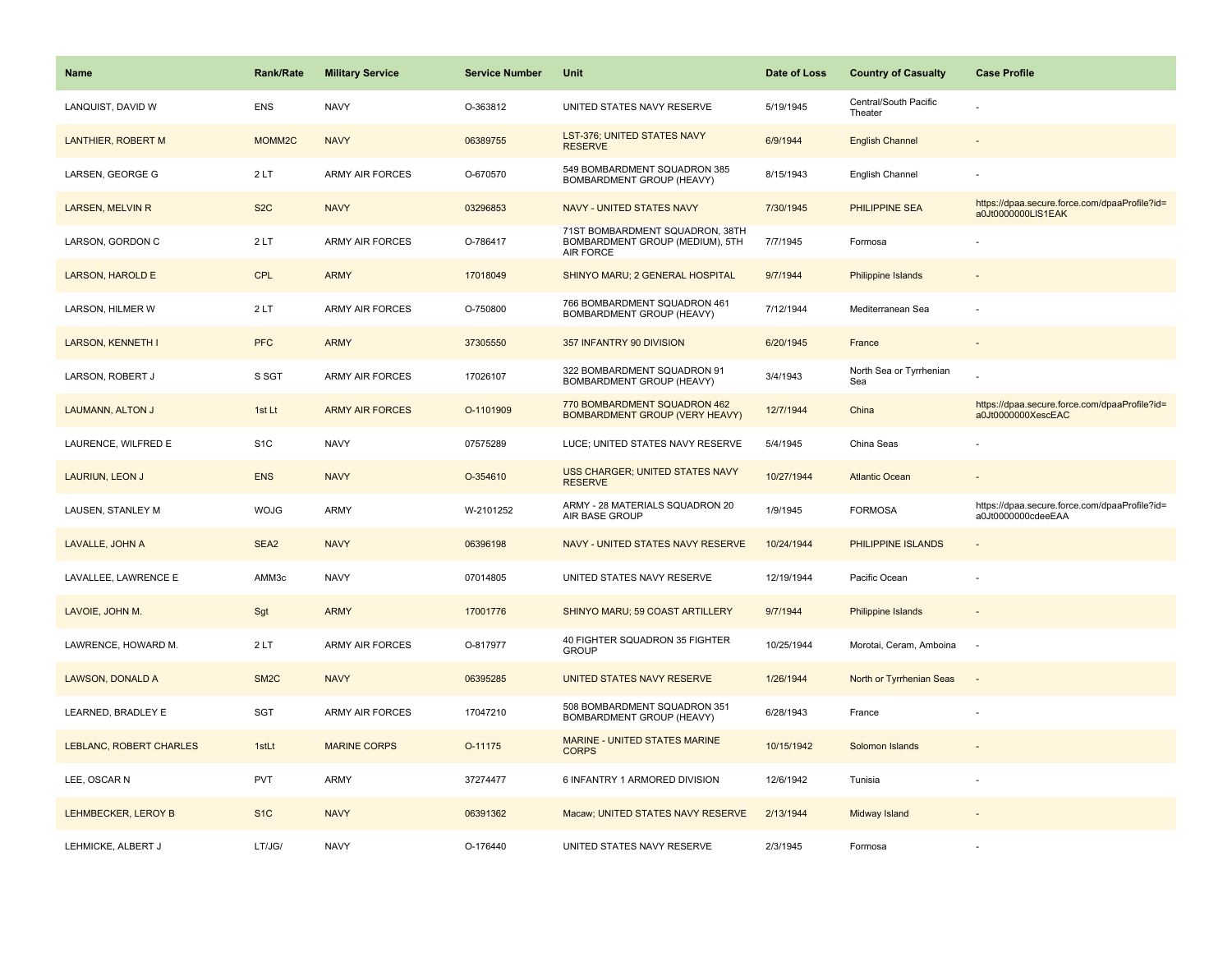| Name                   | <b>Rank/Rate</b>  | <b>Military Service</b> | <b>Service Number</b> | Unit                                                      | Date of Loss | <b>Country of Casualty</b>     | <b>Case Profile</b>                                                 |
|------------------------|-------------------|-------------------------|-----------------------|-----------------------------------------------------------|--------------|--------------------------------|---------------------------------------------------------------------|
| LEIR, MAX C            | AOM3C             | <b>NAVY</b>             | 07577193              | UNITED STATES NAVY RESERVE                                | 6/27/1945    | China Seas                     |                                                                     |
| LEMKE, STEVE --        | TEC <sub>4</sub>  | <b>ARMY</b>             | 37025892              | ARISAN MARU; 194 TANK BATTALION                           | 10/24/1944   | China Seas                     |                                                                     |
| <b>LENDT, DENNIS A</b> | MM <sub>1C</sub>  | <b>NAVY</b>             | 03286690              | <b>USS LISCOME BAY; UNITED STATES</b><br><b>NAVY</b>      | 11/24/1943   | <b>Gilbert Islands</b>         |                                                                     |
| LENT, FRANCIS J.       | CAPT              | <b>ARMY AIR FORCES</b>  | O-740474              | HEADQUARTERS 475 FIGHTER GROUP                            | 12/1/1944    | New Guinea                     |                                                                     |
| LENTSCH, WILLIAM J     | B <sub>2</sub> C  | <b>NAVY</b>             | 03282331              | Pollux; UNITED STATES NAVY                                | 2/18/1942    | <b>Atlantic Ocean</b>          |                                                                     |
| LEROY, JAMES --        | MOMM1C            | <b>NAVY</b>             | 03286875              | FLIER; UNITED STATES NAVY                                 | 8/13/1944    | Philippine Islands             |                                                                     |
| LETTENGARVER, A L      | TEC <sub>5</sub>  | <b>ARMY</b>             | 37556835              | SS Leopoldville; 262 INFANTRY 66<br><b>DIVISION</b>       | 12/24/1944   | <b>English Channel</b>         |                                                                     |
| LEUTHARD, CHARLES J    | S <sub>2</sub> C  | <b>NAVY</b>             | 03291849              | UNITED STATES NAVY                                        | 12/13/1942   | North Atlantic Ocean           |                                                                     |
| LEWANDOWSKI, ARTHUR A  | ML <sub>2</sub> C | <b>NAVY</b>             | 03286006              | Lexington; UNITED STATES NAVY                             | 5/8/1942     | <b>Coral Sea</b>               |                                                                     |
| LEWIS, JOSEPH W.       | 1LT               | <b>ARMY AIR FORCES</b>  | O-825917              | 571 BOMBARDMENT SQUADRON 390<br>BOMBARDMENT GROUP (HEAVY) | 1/14/1945    | Germany                        | https://dpaa.secure.force.com/dpaaProfile?id=<br>a0Jt000000RuOVAEA3 |
| LEWIS, RODNEY J        | S <sub>1</sub> C  | <b>NAVY</b>             | 03292176              | <b>GUDGEON; UNITED STATES NAVY</b>                        | 5/5/1944     | Marianas Islands               |                                                                     |
| LHEUREUX, HENRY J      | SC3C              | <b>NAVY</b>             | 03286204              | UNITED STATES NAVY                                        | 3/1/1942     | Indian Ocean                   |                                                                     |
| <b>LIBRA, EDWARD T</b> | S <sub>2</sub> C  | <b>NAVY</b>             | 07871857              | UNITED STATES NAVY RESERVE                                | 4/22/1946    | China                          |                                                                     |
| LIDGERDING, WILLIAM C  | RM <sub>2</sub> C | <b>NAVY</b>             | 03285939              | SHARK; UNITED STATES NAVY                                 | 2/11/1942    | Netherlands East Indies        | $\overline{\phantom{a}}$                                            |
| LIEN, KENNETH FRANK    | S <sub>2</sub> C  | <b>NAVY</b>             | 03290537              | <b>UNITED STATES NAVY</b>                                 | 6/15/1942    | Caribbean Sea                  |                                                                     |
| LILLEY, ALEXANDER A    | 2LT               | <b>ARMY AIR FORCES</b>  | O-1702917             | 415 NIGHT FIGHTER SQUADRON                                | 5/31/1944    | North Sea or Tyrrhenian<br>Sea |                                                                     |
| LIND, HERBERT J        | SM <sub>2</sub> C | <b>NAVY</b>             | 03292359              | NAVY - UNITED STATES NAVY                                 | 10/24/1944   | PHILIPPINE SEA                 |                                                                     |
| LIND, SUMNER G.        | CAPT              | <b>ARMY AIR FORCES</b>  | O-429665              | 17 SQUADRON 71 RECONNAISSANCE<br><b>GROUP</b>             | 6/8/1944     | New Guinea                     | https://dpaa.secure.force.com/dpaaProfile?id=<br>a0Jt000001nzaQREAY |
| LINDBLOM, DONALD O     | 1LT               | <b>ARMY AIR FORCES</b>  | O-874835              | <b>AIR CORPS</b>                                          | 6/1/1946     | Italy                          |                                                                     |
| LINDGREN, VICTOR B     | S <sub>2</sub> C  | <b>NAVY</b>             | 09611021              | NAVY - UNITED STATES NAVY RESERVE                         | 5/25/1945    | RYUKYUS ISLANDS                |                                                                     |
| LINDNER, ROBERT H      | LT CDR            | <b>NAVY</b>             | O-075955              | USS BELLEAU WOOD; UNITED STATES<br><b>NAVY RESERVE</b>    | 2/23/1945    | Bonin & Volcano Islands        |                                                                     |
| LISTIAK, LESTER J      | <b>ENS</b>        | <b>NAVY</b>             | O-320506              | UNITED STATES NAVY RESERVE                                | 11/24/1943   | <b>Atlantic Ocean</b>          |                                                                     |
| LITTLE, FRANK E        | MM <sub>2</sub> C | <b>NAVY</b>             | 06392933              | Indianapolis; UNITED STATES NAVY<br><b>RESERVE</b>        | 7/30/1945    | <b>Philippine Sea</b>          | https://dpaa.secure.force.com/dpaaProfile?id=<br>a0Jt0000000LIP7EAK |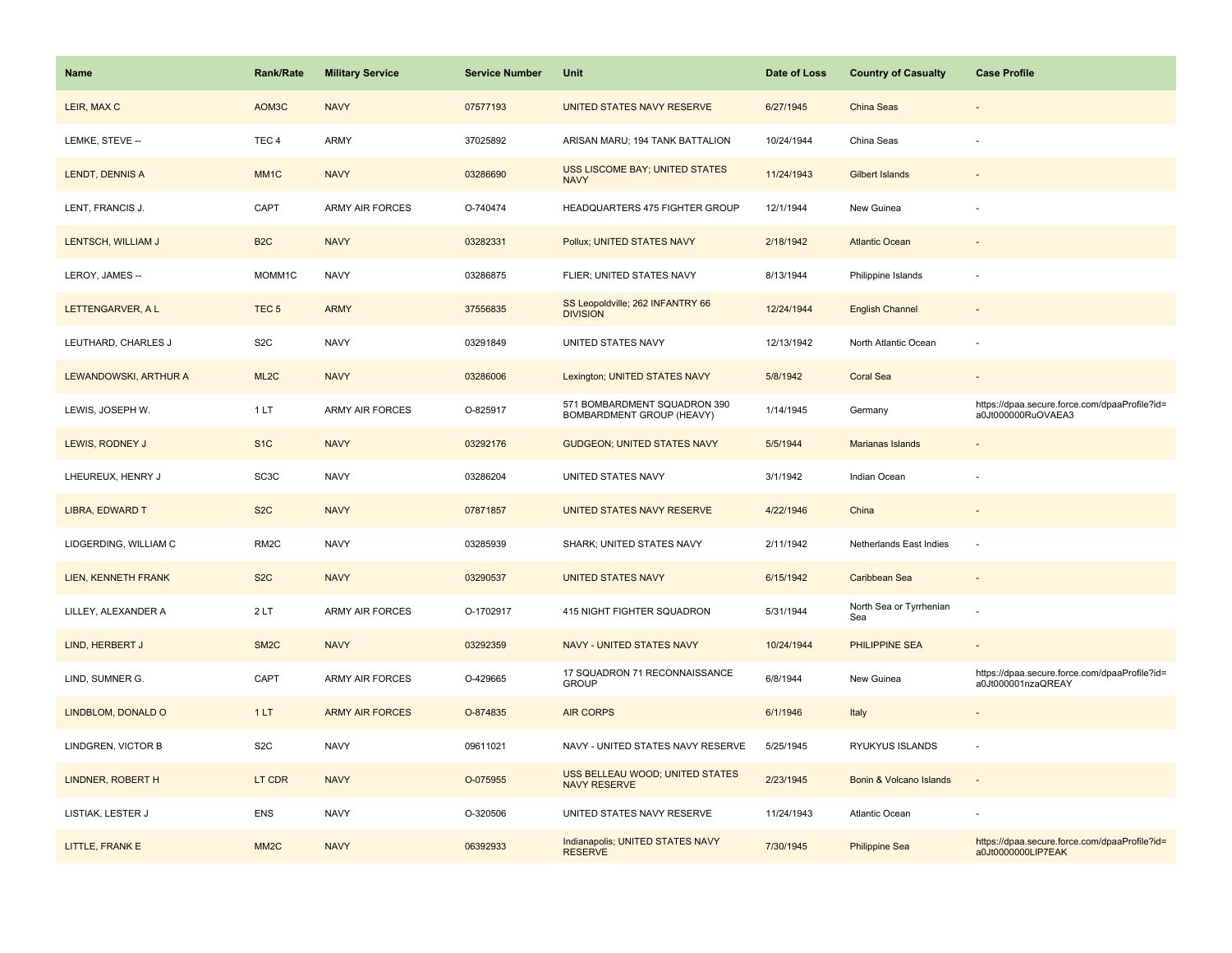| <b>Name</b>                   | <b>Rank/Rate</b>  | <b>Military Service</b> | <b>Service Number</b> | Unit                                                            | Date of Loss | <b>Country of Casualty</b> | <b>Case Profile</b>                                                 |
|-------------------------------|-------------------|-------------------------|-----------------------|-----------------------------------------------------------------|--------------|----------------------------|---------------------------------------------------------------------|
| LOCKHART, EUGENE E            | CAPT              | <b>ARMY AIR FORCES</b>  | O-765816              | 351 BOMBARDMENT SQUADRON 100<br>BOMBARDMENT GROUP (HEAVY)       | 2/3/1945     | Poland                     |                                                                     |
| <b>LODIN, LAWRENCE KERMIT</b> | 2LT               | <b>ARMY AIR FORCES</b>  | O-406574              | 17 PURSUIT SQUADRON 24 PURSUIT<br><b>GROUP</b>                  | 12/10/1941   | <b>Philippine Islands</b>  |                                                                     |
| LOHMAN, ALLEN F               | MM3C              | <b>NAVY</b>             | 06395067              | HOEL; UNITED STATES NAVY RESERVE                                | 10/25/1944   | Philippine Sea             |                                                                     |
| LOHMANN, RAYMOND A            | <b>PVT</b>        | <b>ARMY</b>             | 37305264              | 117 INFANTRY 30 DIVISION                                        | 8/7/1944     | France                     |                                                                     |
| LOKEN, ROY C                  | S SGT             | <b>ARMY AIR FORCES</b>  | 16046842              | 303 BOMBARDMENT GROUP (HEAVY),<br>360 BOMBARDMENT SQUADRON      | 2/16/1944    | English Channel            |                                                                     |
| LOKEN, WALLACE E              | MOMM2C            | <b>NAVY</b>             | 07300887              | <b>CORVINA; UNITED STATES NAVY</b><br><b>RESERVE</b>            | 11/16/1943   | <b>Marshall Islands</b>    |                                                                     |
| LORENZ, RALPH J               | 1 LT              | <b>ARMY AIR FORCES</b>  | O-765274              | 7 SQUADRON 2 COMBAT CARGO<br><b>GROUP</b>                       | 1/2/1945     | Philippine Islands         |                                                                     |
| LOVSHIN, WILLIAM JOSEPH       | <b>PFC</b>        | <b>MARINE CORPS</b>     | 00283661              | MARINE - UNITED STATES MARINE<br><b>CORPS</b>                   | 12/7/1941    | <b>Hawaiian Islands</b>    | https://dpaa.secure.force.com/dpaaProfile?id=<br>a0Jt00000004pI0EAI |
| LOWE, LORIS H                 | ENS               | <b>NAVY</b>             | O-396285              | UNITED STATES NAVY RESERVE                                      | 8/8/1945     | Philippine Sea             |                                                                     |
| <b>LUDEMAN, MERWIN E</b>      | <b>CPL</b>        | <b>ARMY AIR FORCES</b>  | 37319592              | <b>HMT Rohna; AIR CORPS</b>                                     | 11/26/1943   | Mediterranean Sea          |                                                                     |
| LUDOLPH, GEORGE L             | 1 LT              | <b>ARMY AIR FORCES</b>  | O-443737              | 414 BOMBARDMENT SQUADRON 97<br>BOMBARDMENT GROUP (HEAVY)        | 7/8/1943     | Mediterranean Sea          |                                                                     |
| LUMLEY, WILLIAM G             | ARM2C             | <b>NAVY</b>             | 03291438              | <b>UNITED STATES NAVY</b>                                       | 5/17/1944    | New Britain Island         |                                                                     |
| LUND, ERNEST LAVERNE          | <b>PVT</b>        | <b>MARINE CORPS</b>     | 00905570              | <b>B COMPANY 2D AMPHIBIOUS TRACTOR</b><br>BN 2D MARINE DIVISION | 5/21/1944    | Hawaiian Islands           |                                                                     |
| LUND, GUSTAV M                | <b>T SGT</b>      | <b>ARMY AIR FORCES</b>  | 17036335              | 322 BOMBARDMENT SQUADRON 91<br><b>BOMBARDMENT GROUP (HEAVY)</b> | 6/28/1943    | France                     |                                                                     |
| LUNDGREN, ARTHUR L            | F <sub>1</sub> C  | <b>NAVY</b>             | 06397650              | SPENCE; UNITED STATES NAVY<br><b>RESERVE</b>                    | 12/18/1944   | Philippine Sea             |                                                                     |
| LUNDGREN, LLOYD O             | S <sub>1</sub> C  | <b>NAVY</b>             | 06397633              | SPENCE; UNITED STATES NAVY<br><b>RESERVE</b>                    | 12/18/1944   | <b>Philippine Sea</b>      |                                                                     |
| LYNN, CLIFFORD W              | RM3C              | <b>NAVY</b>             | 07308845              | SCAMP; UNITED STATES NAVY<br><b>RESERVE</b>                     | 12/5/1944    | Bonin & Volcano Islands    |                                                                     |
| <b>MABEN, CHARLES G</b>       | RM <sub>2</sub> C | <b>NAVY</b>             | 03291915              | <b>TRIGGER; UNITED STATES NAVY</b>                              | 3/28/1945    | <b>Ryukyus Islands</b>     |                                                                     |
| MACHACEK, FRANK --            | S <sub>1</sub> C  | <b>NAVY</b>             | 07575293              | LUCE; UNITED STATES NAVY RESERVE                                | 5/4/1945     | Philippine Sea             |                                                                     |
| MACKEY, JOHN W                | 1LT               | <b>ARMY AIR FORCES</b>  | O-756278              | 431 BOMBARDMENT SQUADRON 11<br><b>BOMBARDMENT GROUP (HEAVY)</b> | 7/28/1944    | Caroline Islands           |                                                                     |
| MACMILLAN, THOMAS E           | Pvt               | <b>ARMY AIR FORCES</b>  | 17051624              | HMT Rohna; AIR CORPS                                            | 11/26/1943   | Mediterranean Sea          |                                                                     |
| <b>MADISON, FRANKLIN J</b>    | S <sub>2</sub> C  | <b>NAVY</b>             | 07579258              | UNITED STATES NAVY RESERVE                                      | 4/12/1945    | Ryukyus Islands            |                                                                     |
| MADSEN, ROBERT B              | <b>ENS</b>        | <b>NAVY</b>             | O-282857              | S-28; UNITED STATES NAVY                                        | 7/4/1944     | Hawaiian Islands           |                                                                     |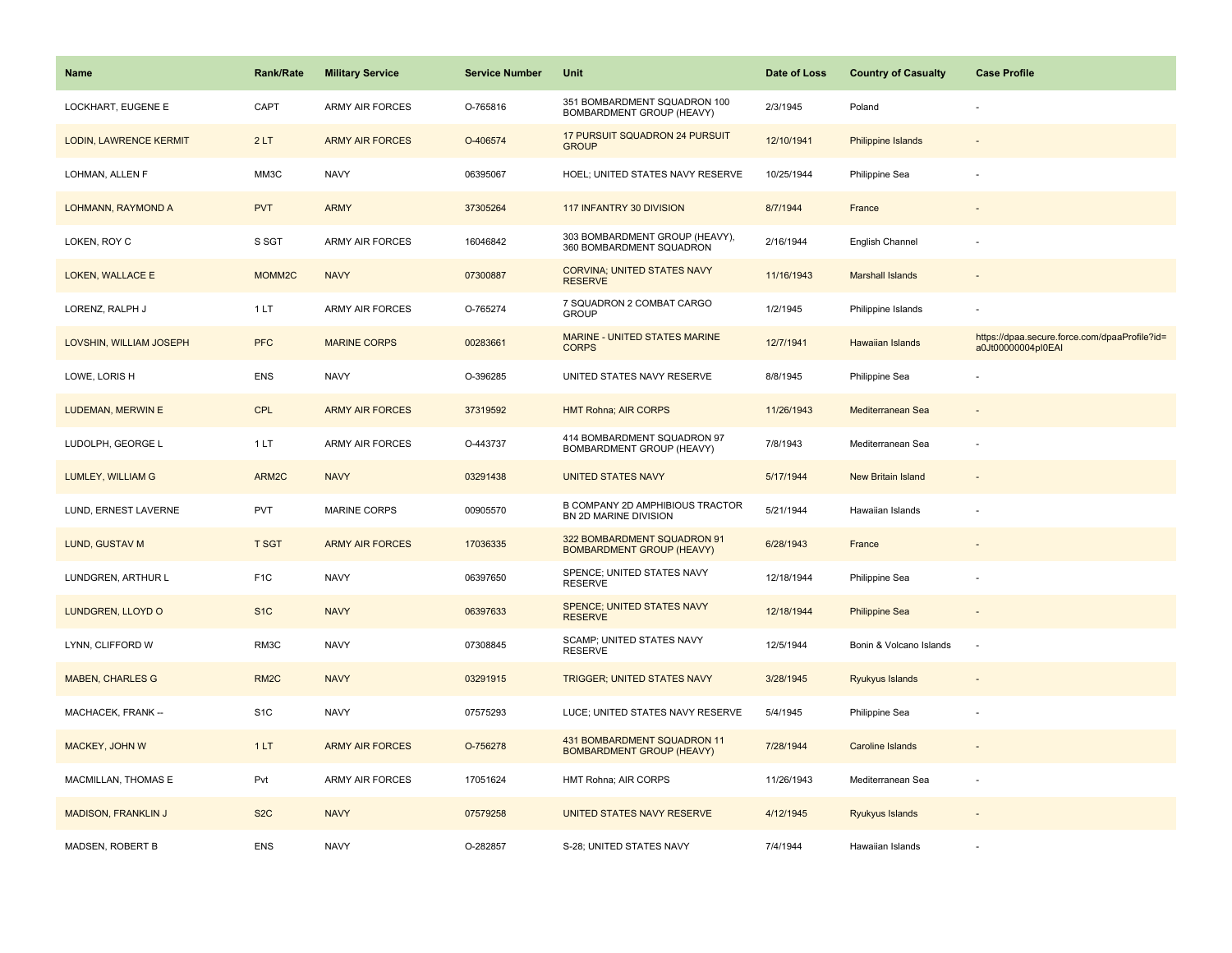| <b>Name</b>                | <b>Rank/Rate</b>  | <b>Military Service</b> | <b>Service Number</b> | Unit                                                             | Date of Loss | <b>Country of Casualty</b>                             | <b>Case Profile</b>                                                 |
|----------------------------|-------------------|-------------------------|-----------------------|------------------------------------------------------------------|--------------|--------------------------------------------------------|---------------------------------------------------------------------|
| <b>MAGHAN, ALLAN G</b>     | F <sub>1</sub> C  | <b>NAVY</b>             | 09608809              | <b>BONEFISH; UNITED STATES NAVY</b><br><b>RESERVE</b>            | 7/14/1945    | Sea of Japan                                           |                                                                     |
| MAGHAN, ROY E              | PFC               | <b>ARMY</b>             | 20700246              | SHINYO MARU; 194 TANK BATTALION                                  | 9/7/1944     | Philippine Islands                                     |                                                                     |
| <b>MAGNUSON, RALPH H</b>   | MM <sub>2</sub> C | <b>NAVY</b>             | 03285935              | Neosho; UNITED STATES NAVY                                       | 5/7/1942     | <b>Coral Sea</b>                                       |                                                                     |
| MAINE, ROGER M             | <b>PFC</b>        | <b>ARMY</b>             | 37551879              | 746 TANK BATTALION                                               | 6/8/1945     | France                                                 |                                                                     |
| MAJERUS, DEWAYNE D         | S <sub>1C</sub>   | <b>NAVY</b>             | 08711419              | <b>NAVY - UNITED STATES NAVY</b>                                 | 2/21/1945    | <b>BONIN &amp; VOLCANO</b><br><b>ISLANDS</b>           |                                                                     |
| MAKI, FRED A               | SGT               | <b>ARMY AIR FORCES</b>  | 37567325              | 546 BOMBARDMENT SQUADRON 384<br>BOMBARDMENT GROUP (HEAVY)        | 2/3/1945     | North Sea or Tyrrhenian<br>Sea                         |                                                                     |
| <b>MAKI, RUSSELL R</b>     | <b>PFC</b>        | <b>ARMY</b>             | 37326346              | <b>46 TANK BATTALION 13 ARMORED</b><br><b>DIVISION</b>           | 4/10/1945    | Germany                                                | $\blacksquare$                                                      |
| MAKOWSKI, ROBERT T         | <b>CWT</b>        | <b>NAVY</b>             | 04101879              | NAVY - UNITED STATES NAVY RESERVE                                | 7/30/1945    | PHILIPPINE SEA                                         | https://dpaa.secure.force.com/dpaaProfile?id=<br>a0Jt0000000LILFEA0 |
| MALMQUIST, HERMAN E.       | FLT O             | <b>ARMY AIR FORCES</b>  | T-000112              | 400 BOMBARDMENT SQUADRON 90<br><b>BOMBARDMENT GROUP (HEAVY)</b>  | 9/2/1943     | New Guinea                                             |                                                                     |
| MAMER, GEORGE F            | S <sub>1</sub> C  | <b>NAVY</b>             | 03287023              | USS HOUSTON (CA-30); UNITED STATES<br><b>NAVY</b>                | 3/1/1942     | Java                                                   |                                                                     |
| MANN, GEORGE K             | ARM3C             | <b>NAVY</b>             | 03294197              | USS MANILA BAY; UNITED STATES NAVY                               | 1/14/1945    | Central/South Pacific<br>Theater                       | $\overline{a}$                                                      |
| MANN, WILLIAM D            | <b>PVT</b>        | <b>ARMY</b>             | 37030380              | 31 INFANTRY REGIMENT                                             | 1/22/1942    | Philippine Islands                                     |                                                                     |
| <b>MANNING, MAURICE J</b>  | WT3C              | <b>NAVY</b>             | 06396429              | UNITED STATES NAVY RESERVE                                       | 4/23/1945    | <b>Atlantic Ocean: North</b><br><b>American Waters</b> |                                                                     |
| MANNING, WALTER P          | Lt Col            | <b>ARMY</b>             | O-020056              | ENOURA MARU; FORT MILLS STATION<br><b>HOSPITAL</b>               | 1/9/1945     | Formosa                                                |                                                                     |
| MARKGRAF, HENRY --         | <b>PFC</b>        | <b>ARMY</b>             | 37116605              | 14 INFANTRY 1 ARMORED DIVISION                                   | 10/26/1944   | Italy                                                  |                                                                     |
| MARKLUND, RICHARD P        | WT3C              | <b>NAVY</b>             | 03292185              | Warrington; UNITED STATES NAVY                                   | 9/13/1944    | Bermuda                                                | $\sim$                                                              |
| <b>MARMON, CHESTER G</b>   | S <sub>1</sub> C  | <b>NAVY</b>             | 09611431              | UNITED STATES NAVY RESERVE                                       | 4/12/1945    | Ryukyus Islands                                        |                                                                     |
| MARSH, WILLIAM --          | LT/JG/            | <b>NAVY</b>             | O-298939              | OMMANEY BAY; UNITED STATES NAVY<br><b>RESERVE</b>                | 1/4/1945     | Philippine Islands                                     |                                                                     |
| <b>MARTELL, LAWRENCE R</b> | S <sub>2</sub> C  | <b>NAVY</b>             | 03831132              | <b>NAVY - UNITED STATES NAVY</b>                                 | 7/22/1942    | <b>AUSTRALIA</b>                                       |                                                                     |
| MARTENSON, HARDING W       | MOMM1C            | <b>NAVY</b>             | 03292513              | Fiske; UNITED STATES NAVY                                        | 8/2/1944     | North Atlantic Ocean                                   |                                                                     |
| <b>MARTIN, GORDON R</b>    | <b>SGT</b>        | <b>ARMY AIR FORCES</b>  | 37586765              | 788 BOMBARDMENT SQUADRON 467<br><b>BOMBARDMENT GROUP (HEAVY)</b> | 2/17/1945    | North Sea or Tyrrhenian<br>Sea                         |                                                                     |
| MARTIN, ROBERT D           | PFC               | ARMY                    | 37562855              | 271 ENGINEERS COMBAT BATTALION 71<br><b>DIVISION</b>             | 3/27/1945    | Germany                                                |                                                                     |
| MARTTILA, HOWARD W         | <b>PVT</b>        | <b>MARINE CORPS</b>     | 00996795              | <b>MARINE - UNITED STATES MARINE</b><br><b>CORPS</b>             | 7/30/1945    | <b>Philippine Sea</b>                                  | https://dpaa.secure.force.com/dpaaProfile?id=<br>a0Jt0000000XmH8EAK |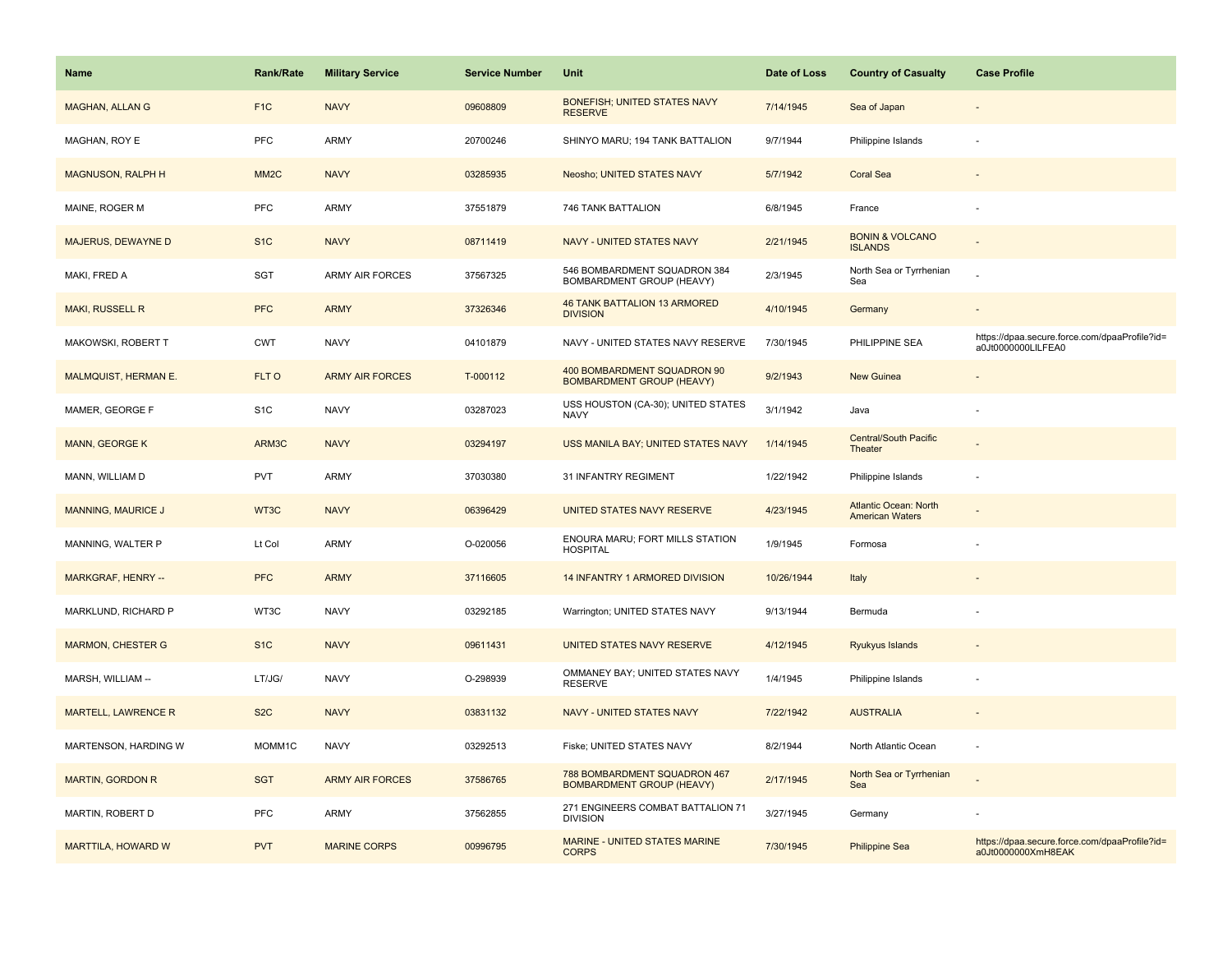| <b>Name</b>                | <b>Rank/Rate</b> | <b>Military Service</b> | <b>Service Number</b> | Unit                                                             | Date of Loss | <b>Country of Casualty</b>            | <b>Case Profile</b>                                                 |
|----------------------------|------------------|-------------------------|-----------------------|------------------------------------------------------------------|--------------|---------------------------------------|---------------------------------------------------------------------|
| MASOG, CARL B              | PFC              | <b>ARMY</b>             | 37027341              | 135 INFANTRY 34 DIVISION                                         | 8/11/1942    | Algeria                               |                                                                     |
| <b>MASOG, RAYMOND J</b>    | S <sub>1</sub> C | <b>NAVY</b>             | 03291501              | <b>UNITED STATES NAVY</b>                                        | 2/23/1943    | North Atlantic Ocean                  |                                                                     |
| MATALAMAKI, WILJO J        | T SGT            | ARMY AIR FORCES         | 37543694              | 856 BOMBARDMENT SQUADRON 492<br>BOMBARDMENT GROUP (HEAVY)        | 6/20/1944    | <b>Baltic Sea</b>                     |                                                                     |
| <b>MATTHEWS, WILLIAM G</b> | Y <sub>1</sub> C | <b>NAVY</b>             | 06382309              | ROBALO; UNITED STATES NAVY<br><b>RESERVE</b>                     | 7/2/1944     | <b>Philippine Islands</b>             |                                                                     |
| MATTSFIELD, WALLACE --     | 1 LT             | <b>MARINE CORPS</b>     | O-027516              | MARINE - UNITED STATES MARINE<br><b>CORPS</b>                    | 3/19/1945    | Japan                                 |                                                                     |
| MATTSON, JOHN E            | <b>PVT</b>       | <b>ARMY</b>             | 37343156              | <b>36 ENGINEERS REGIMENT</b>                                     | 5/4/1945     | Italy                                 |                                                                     |
| MATTSON, RAY E             | RM1C             | <b>COAST GUARD</b>      | 00225574              | COAST GUARD - UNITED STATES<br><b>COAST GUARD</b>                | 12/17/1942   | <b>Belle Isle Straits</b>             |                                                                     |
| MAX, RALPH N               | 1LT              | <b>ARMY AIR FORCES</b>  | O-684883              | 431 BOMBARDMENT SQUADRON 11<br><b>BOMBARDMENT GROUP (HEAVY)</b>  | 7/28/1944    | Caroline Islands                      |                                                                     |
| MAY, PETER J               | S <sub>2</sub> C | <b>NAVY</b>             | 06396701              | COOPER; UNITED STATES NAVY<br><b>RESERVE</b>                     | 12/3/1944    | Philippine Islands                    |                                                                     |
| <b>MAYER, LAWRENCE J</b>   | S <sub>1</sub> C | <b>NAVY</b>             | 06386322              | UNITED STATES NAVY RESERVE                                       | 3/9/1943     | <b>Baltic Sea</b>                     |                                                                     |
| MCBRIDE, ISAAC M           | Pvt              | ARMY                    | 19050622              | ARISAN MARU; 745 ORDNANCE<br>COMPANY (AVIATION)                  | 10/24/1944   | China Seas                            |                                                                     |
| <b>MCBRIDE, WILLIAM J</b>  | Maj              | <b>ARMY AIR FORCES</b>  | O-662285              | <b>HEADQUARTERS 345 BOMBARDMENT</b><br><b>GROUP (MEDIUM)</b>     | 1/9/1945     | Philippine Islands                    |                                                                     |
| MCCADDEN, THOMAS E.        | S Sgt            | <b>ARMY AIR FORCES</b>  | 17050287              | 17 SQUADRON 71 TACTICAL<br>RECONNAISSANCE GROUP                  | 3/6/1945     | Philippine Islands                    |                                                                     |
| <b>MCCARTY, JAMES L</b>    | SEA1             | <b>NAVY</b>             | 08705749              | UNITED STATES NAVY RESERVE                                       | 5/4/1945     | China Seas                            |                                                                     |
| MCCAUSLAND, ORRIN J        | LT.              | <b>NAVY</b>             | O-081621              | UNITED STATES NAVY RESERVE                                       | 12/17/1942   | Pacific Ocean                         |                                                                     |
| <b>MCCLAIN, GEORGE O</b>   | 1stLt            | <b>MARINE CORPS</b>     | O-013696              | HqSq, MAG-25, 4thMar, Air Base Defense<br>Wing, FMF              | 6/11/1943    | Pacific Ocean: North<br>American Area |                                                                     |
| MCCLENAGHAN, SYDNEY M      | Cpl              | <b>ARMY AIR FORCES</b>  | 19142410              | 373 BOMBARDMENT SQUADRON 308<br>BOMBARDMENT GROUP (HEAVY)        | 2/11/1945    |                                       | https://dpaa.secure.force.com/dpaaProfile?id=<br>a0Jt000001nzYHvEAM |
| MCCLINTICK, JULIUS E       | S Sgt            | <b>ARMY AIR FORCES</b>  | 17115017              | 547 BOMBARDMENT SQUADRON 384<br><b>BOMBARDMENT GROUP (HEAVY)</b> | 5/8/1944     | <b>English Channel</b>                |                                                                     |
| MCCLOUD, MERWIN K.         | 2d Lt            | <b>ARMY AIR FORCES</b>  | O-725009              | 66 BOMBARDMENT SQUADRON 44<br>BOMBARDMENT GROUP (HEAVY)          | 2/16/1943    | English Channel                       |                                                                     |
| MCCONNELL, HAROLD C        | S Sgt            | <b>ARMY AIR FORCES</b>  | 37305438              | 868 BOMBARDMENT SQUADRON<br>(HEAVY)                              | 11/24/1944   | New Guinea                            |                                                                     |
| MCCORMICK, JOHN F.         | 2d Lt            | <b>ARMY AIR FORCES</b>  | O-728010              | 67 BOMBARDMENT SQUADRON 44<br>BOMBARDMENT GROUP (HEAVY)          | 2/16/1943    | English Channel                       | $\sim$                                                              |
| MCCUBBIN, LAWRENCE W       | Cpl              | <b>ARMY AIR FORCES</b>  | 37681646              | 719 BOMBARDMENT SQUADRON 449<br><b>BOMBARDMENT GROUP (HEAVY)</b> | 12/29/1944   | <b>Adriatic Sea</b>                   |                                                                     |
| MCDANIEL, CHESTER --       | SEA2             | <b>NAVY</b>             | 06383109              | SS WEST CHETAC; UNITED STATES<br>NAVY RESERVE                    | 9/24/1942    | Trinidad                              |                                                                     |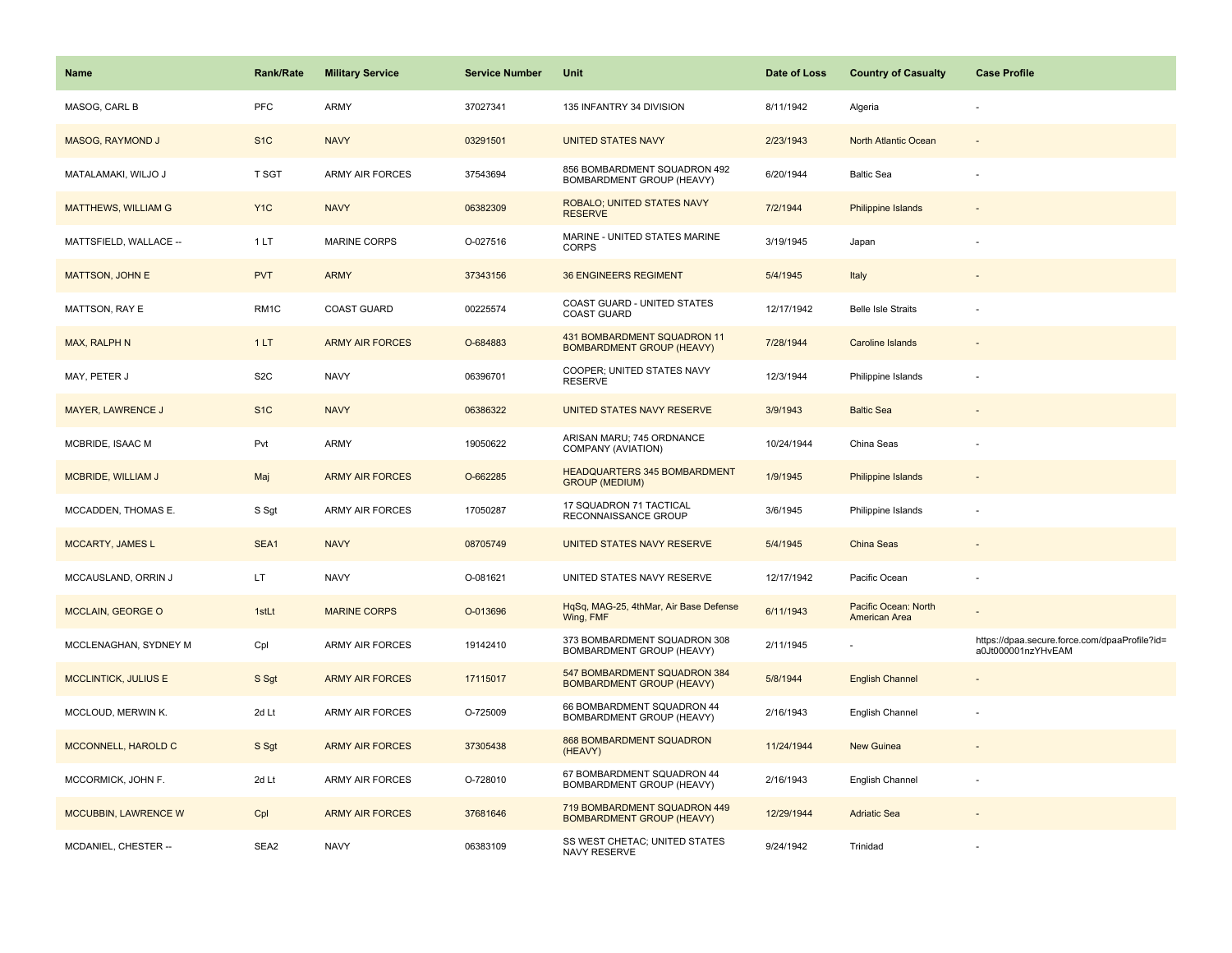| Name                        | <b>Rank/Rate</b>   | <b>Military Service</b> | <b>Service Number</b> | Unit                                                             | Date of Loss | <b>Country of Casualty</b>       | <b>Case Profile</b>                                                 |
|-----------------------------|--------------------|-------------------------|-----------------------|------------------------------------------------------------------|--------------|----------------------------------|---------------------------------------------------------------------|
| MCDONALD, KENNETH --        | EM <sub>3c</sub>   | <b>NAVY</b>             | 07575615              | UNITED STATES NAVY RESERVE                                       | 1/26/1944    | Canada                           |                                                                     |
| MCDOUGALL, ROBERT D.        | 1st Lt             | ARMY AIR FORCES         | O-790379              | 379 BOMBARDMENT SQUADRON 310<br>BOMBARDMENT GROUP (MEDIUM)       | 1/22/1943    | Tunisia                          |                                                                     |
| MCGEE, JOHN R               | SEA1               | <b>NAVY</b>             | 08699854              | ST. LO; UNITED STATES NAVY RESERVE                               | 10/25/1944   | <b>Philippine Sea</b>            |                                                                     |
| MCGEE, LORING H             | Ens                | <b>NAVY</b>             | O-299528              | USS HANCOCK (CV-19); UNITED STATES<br>NAVY RESERVE               | 8/5/1944     | Ryukyus Islands                  |                                                                     |
| <b>MCGLOGAN, FRANCIS J</b>  | 2d Lt              | <b>ARMY AIR FORCES</b>  | O-716917              | 704 BOMBARDMENT SQUADRON 446<br><b>BOMBARDMENT GROUP (HEAVY)</b> | 12/12/1944   | North Sea or Tyrrhenian<br>Sea   |                                                                     |
| MCGOVERN, EARL JAMES        | MM <sub>2</sub>    | <b>NAVY</b>             | 03285256              | USS BARTON; UNITED STATES NAVY                                   | 11/13/1942   | Solomon Islands                  |                                                                     |
| <b>MCGRAW, ROBERT M</b>     | 2d Lt              | <b>ARMY AIR FORCES</b>  | O-675092              | 526 BOMBARDMENT SQUADRON 379<br><b>BOMBARDMENT GROUP (HEAVY)</b> | 9/16/1943    | France                           |                                                                     |
| MCINTIRE, ROBERT D          | T Sgt              | ARMY AIR FORCES         | 17107768              | 764 BOMBARDMENT SQUADRON 461<br>BOMBARDMENT GROUP (HEAVY)        | 5/31/1944    | Adriatic Sea                     |                                                                     |
| <b>MCLAUGHLIN, EDWARD D</b> | SM <sub>2</sub>    | <b>NAVY</b>             | 03285575              | <b>USS VIREO; UNITED STATES NAVY</b>                             | 10/15/1942   | <b>Pacific Ocean</b>             |                                                                     |
| MCLEAN, THOMAS E            | Cpl                | ARMY AIR FORCES         | 37573083              | 23 BOMBARDMENT SQUADRON 5<br>BOMBARDMENT GROUP (HEAVY)           | 12/5/1944    | New Guinea                       |                                                                     |
| <b>MCLELLAN, JOHN L</b>     | SEA1               | <b>NAVY</b>             | 03295328              | <b>UNITED STATES NAVY</b>                                        | 2/21/1945    | Bonin & Volcano Islands          |                                                                     |
| MCLEOD, JAMES E             | SEA1               | <b>NAVY</b>             | 06394974              | NAVY - UNITED STATES NAVY RESERVE                                | 4/5/1943     | NORTH ATLANTIC<br><b>OCEAN</b>   |                                                                     |
| <b>MCPARTLIN, ROBERT J</b>  | 2d Lt              | <b>ARMY AIR FORCES</b>  | O-659067              | 83 BOMBARDMENT SQUADRON 12<br><b>BOMBARDMENT GROUP (MEDIUM)</b>  | 9/1/1942     | Egypt                            |                                                                     |
| MCPHERSON, HUGH H           | T/5                | <b>ARMY</b>             | 37160239              | 5307 COMPOSITE UNIT                                              | 3/28/1944    | <b>BURMA</b>                     |                                                                     |
| MCTAVISH, JOHN F            | SEA1               | <b>NAVY</b>             | 03285953              | USS SCULPIN; UNITED STATES NAVY                                  | 11/19/1943   | <b>Gilbert Islands</b>           |                                                                     |
| MEHTALA, ARVID --           | S SGT              | <b>ARMY AIR FORCES</b>  | 37307151              | 578 BOMBARDMENT SQUADRON 392<br>BOMBARDMENT GROUP (HEAVY)        | 11/18/1943   | North Sea or Tyrrhenian<br>Sea   |                                                                     |
| MELINSKY, HARLAN W          | <b>PFC</b>         | <b>ARMY</b>             | 37547705              | 351 INFANTRY 88 DIVISION                                         | 5/20/1944    | Italy                            | https://dpaa.secure.force.com/dpaaProfile?id=<br>a0Jt000001nzV2PEAU |
| MERRY, REID Q               | SGT                | <b>ARMY AIR FORCES</b>  | 17037697              | 508 BOMBARDMENT SQUADRON 351<br>BOMBARDMENT GROUP (HEAVY)        | 6/28/1943    | France                           |                                                                     |
| MESSMER, JOHN J             | 1LT                | <b>ARMY</b>             | O-384087              | SHINYO MARU; 57 INFANTRY REGIMENT<br>(PHILIPPINE SCOUT)          | 9/7/1944     | Philippine Islands               |                                                                     |
| METCALF, JOHN COUGHLIN      | <b>ENS</b>         | <b>NAVY</b>             | O-101134              | ENOURA MARU; UNITED STATES NAVY<br><b>RESERVE</b>                | 1/9/1945     | Philippine Islands               | https://dpaa.secure.force.com/dpaaProfile?id=<br>a0Jt0000000XdrJEAS |
| <b>METZ, THOMAS P</b>       | ARM2C              | <b>NAVY</b>             | 07578091              | UNITED STATES NAVY RESERVE                                       | 6/26/1945    | Central/South Pacific<br>Theater |                                                                     |
| MEUERS, ARNOLD T            | PTR <sub>2</sub> C | <b>NAVY</b>             | 03284945              | USS HORNET (CV-8); UNITED STATES<br><b>NAVY</b>                  | 6/4/1942     | Midway Island                    |                                                                     |
| <b>MEYER, JOHN G</b>        | <b>PFC</b>         | <b>ARMY</b>             | 37775511              | 307 INFANTRY 77 DIVISION                                         | 5/21/1945    | Japan/Okinawa                    |                                                                     |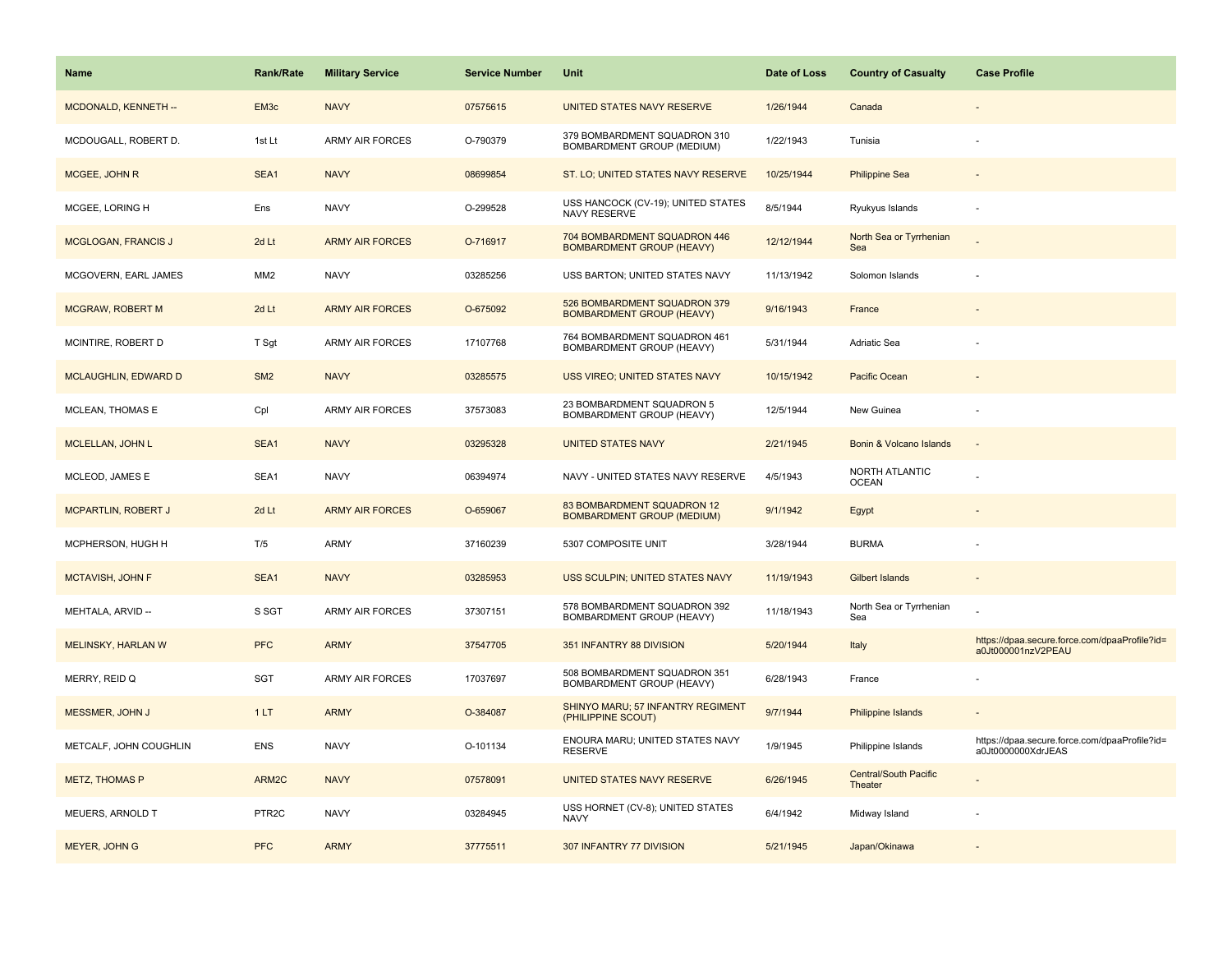| Name                         | <b>Rank/Rate</b>  | <b>Military Service</b> | <b>Service Number</b> | Unit                                                                                             | Date of Loss | <b>Country of Casualty</b> | <b>Case Profile</b>                                                 |
|------------------------------|-------------------|-------------------------|-----------------------|--------------------------------------------------------------------------------------------------|--------------|----------------------------|---------------------------------------------------------------------|
| MEYER, VERNON W              | 2LT               | <b>ARMY AIR FORCES</b>  | O-666331              | 12 FERRY GROUP                                                                                   | 5/27/1943    | <b>Gold Coast</b>          |                                                                     |
| MEYERS, DONALD F.            | Capt              | <b>MARINE CORPS</b>     | O-8041                | <b>MARINE - UNITED STATES MARINE</b><br><b>CORPS</b>                                             | 12/3/1942    | Solomon Islands            |                                                                     |
| MICKELSEN, HENRY E           | 1LT               | <b>ARMY</b>             | O-354801              | ARMY - HEADQUARTERS UNITED<br>STATES ARMY FORCES FAR EAST                                        | 3/28/1942    | PHILIPPINE ISLANDS         | $\sim$                                                              |
| MICKELSON, JOEL A            | <b>SGT</b>        | <b>ARMY AIR FORCES</b>  | 39175015              | 10TH ARMY AIR FORCES - 82<br><b>BOMBARDMENT SQUADRON 12</b><br><b>BOMBARDMENT GROUP (MEDIUM)</b> | 10/30/1944   | <b>Burma</b>               |                                                                     |
| MICKEY, STEVE W              | 1LT               | <b>ARMY</b>             | O-890094              | ARMY - 31 INFANTRY REGIMENT                                                                      | 1/26/1945    | <b>CHINA SEAS</b>          | https://dpaa.secure.force.com/dpaaProfile?id=<br>a0Jt000001BWSmXEAX |
| MIKEL, LAWRENCE N            | <b>PFC</b>        | <b>MARINE CORPS</b>     | 00370970              | <b>MARINE - UNITED STATES MARINE</b><br><b>CORPS</b>                                             | 11/20/1943   | <b>GILBERT ISLANDS</b>     | https://dpaa.secure.force.com/dpaaProfile?id=<br>a0Jt0000000Lm1kEAC |
| MIKKELSON, WILLIAM A         | TM <sub>2</sub> C | <b>NAVY</b>             | 06380841              | POMPANO: UNITED STATES NAVY<br><b>RESERVE</b>                                                    | 10/15/1943   | Japan                      |                                                                     |
| MILES, GEORGE EDWARD         | S <sub>1</sub> C  | <b>NAVY</b>             | 03934845              | USS ASTORIA; UNITED STATES NAVY                                                                  | 8/9/1942     | Solomon Islands            |                                                                     |
| MILLER, HOMER ERNEST         | PFC               | <b>MARINE CORPS</b>     | 00285928              | MARINE - UNITED STATES MARINE<br><b>CORPS</b>                                                    | 2/28/1942    | Java                       |                                                                     |
| <b>MILLER, NORMAN ALFRED</b> | AMM <sub>2C</sub> | <b>NAVY</b>             | 03289326              | VP - 074; UNITED STATES NAVY                                                                     | 7/4/1943     | <b>Brazil</b>              |                                                                     |
| MILLER, RALPH I              | T SGT             | <b>ARMY AIR FORCES</b>  | 37570278              | 400 BOMBARDMENT SQUADRON 90<br>BOMBARDMENT GROUP (HEAVY)                                         | 6/6/1945     | Philippine Islands         |                                                                     |
| MILLER, WILLIAM J            | <b>PVT</b>        | <b>ARMY</b>             | 17025686              | ARISAN MARU; 60 COAST ARTILLERY<br><b>REGIMENT</b>                                               | 10/24/1944   | China Seas                 |                                                                     |
| MILLIREN, RUSSELL --         | MM1C              | <b>NAVY</b>             | 03285704              | USS PENSACOLA; UNITED STATES<br>NAVY                                                             | 11/30/1942   | Solomon Islands            |                                                                     |
| MINK, ROY H                  | 1LT               | <b>ARMY AIR FORCES</b>  | O-418957              | <b>AIR CORPS</b>                                                                                 | 6/3/1942     | India                      |                                                                     |
| MINOTTE, MIKE J              | PVT               | <b>ARMY</b>             | 37021192              | ARISAN MARU; 2 QUARTERMASTER<br>COMPANY (AVIATION)                                               | 10/24/1944   | China Seas                 |                                                                     |
| <b>MIRABEL, NATENO</b>       | S SGT             | <b>ARMY</b>             | R-855636              | <b>ARMY - 60 COAST ARTILLERY</b><br><b>REGIMENT</b>                                              | 1/9/1945     | <b>FORMOSA</b>             | https://dpaa.secure.force.com/dpaaProfile?id=<br>a0Jt000000PXkkJEAT |
| MOEN, NORTON O.              | 1LT               | <b>ARMY AIR FORCES</b>  | O-406427              | 98 STATION COMPLEMENT SQUADRON                                                                   | 1/23/1946    | France                     |                                                                     |
| MOGARD, JOHN O O             | <b>PFC</b>        | <b>ARMY AIR FORCES</b>  | 37547326              | <b>HEADQUARTERS SQUADRON FIFTH AIR</b><br><b>FORCE</b>                                           | 4/15/1944    | New Guinea                 |                                                                     |
| MOGUSH, PAUL T               | S SGT             | <b>ARMY AIR FORCES</b>  | 37090910              | 535 BOMBARDMENT SQUADRON 381<br>BOMBARDMENT GROUP (HEAVY)                                        | 12/1/1943    | Germany                    | https://dpaa.secure.force.com/dpaaProfile?id=<br>a0Jt00000004s5OEAQ |
| MOHN, GEORGE --              | <b>PFC</b>        | <b>ARMY</b>             | 19017322              | ARISAN MARU; MEDICAL DEPARTMENT                                                                  | 10/24/1944   | China Seas                 |                                                                     |
| MOHN, RALPH C                | S <sub>2</sub> C  | <b>NAVY</b>             | 03286033              | Edsall; UNITED STATES NAVY                                                                       | 3/1/1942     | Indian Ocean               |                                                                     |
| <b>MOLVIK, ARTHUR T</b>      | <b>MAJ</b>        | <b>MARINE CORPS</b>     | O-007130              | <b>MARINE - UNITED STATES MARINE</b><br><b>CORPS</b>                                             | 2/1/1943     | Solomon Islands            |                                                                     |
| MONDATI, JAMES C             | <b>SGT</b>        | ARMY AIR FORCES         | 06937860              | 19 SQUADRON 20 AIR BASE GROUP                                                                    | 7/4/1942     | Philippine Islands         | https://dpaa.secure.force.com/dpaaProfile?id=<br>a0Jt0000000LIVtEAK |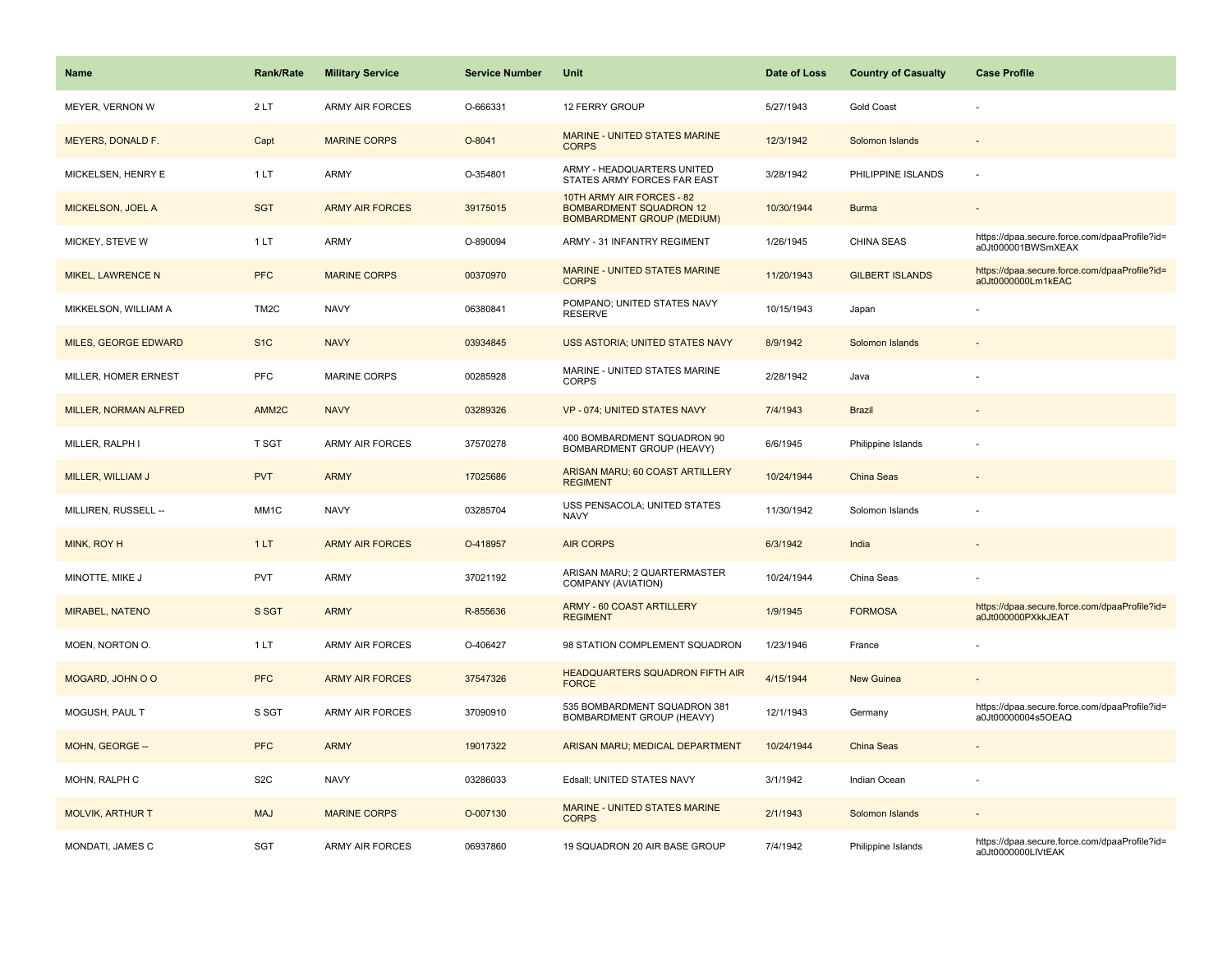| Name                        | <b>Rank/Rate</b> | <b>Military Service</b> | <b>Service Number</b> | Unit                                                             | Date of Loss | <b>Country of Casualty</b>     | <b>Case Profile</b>                                                 |
|-----------------------------|------------------|-------------------------|-----------------------|------------------------------------------------------------------|--------------|--------------------------------|---------------------------------------------------------------------|
| <b>MONGELS, CLAYTON H</b>   | <b>PFC</b>       | <b>ARMY</b>             | 37097226              | 126 INFANTRY 32 DIVISION                                         | 6/4/1944     | <b>New Guinea</b>              |                                                                     |
| MONROE, STANLEY J.          | <b>PVT</b>       | ARMY                    | 37030366              | 832 SIGNAL COMPANY                                               | 2/4/1944     | New Guinea                     |                                                                     |
| MONTGOMERY, ROBERT M        | <b>CAPT</b>      | <b>MARINE CORPS</b>     | O-013289              | MARINE - UNITED STATES MARINE<br><b>CORPS</b>                    | 2/2/1943     | Solomon Islands                |                                                                     |
| MOOERS, HOWARD S            | ARM3C            | <b>NAVY</b>             | 06390329              | UNITED STATES NAVY RESERVE                                       | 4/27/1944    | Hawaiian Islands               |                                                                     |
| <b>MOOTS, ROBERT J</b>      | <b>ENS</b>       | <b>NAVY</b>             | O-306300              | UNITED STATES NAVY RESERVE                                       | 7/20/1944    | <b>Brazil</b>                  |                                                                     |
| MORGEL, FRANK --            | S <sub>1</sub> C | <b>NAVY</b>             | 09611672              | LUCE; UNITED STATES NAVY RESERVE                                 | 5/4/1945     | China Seas                     |                                                                     |
| MORISETTE, WH               | F <sub>2</sub> C | <b>NAVY</b>             | 03288216              | Langley; UNITED STATES NAVY                                      | 2/27/1942    | Java                           |                                                                     |
| MORPHEW, ORVAL S            | 1LT              | <b>ARMY AIR FORCES</b>  | O-728906              | 579 BOMBARDMENT SQUADRON 392<br>BOMBARDMENT GROUP (HEAVY)        | 10/4/1943    | North Sea or Tyrrhenian<br>Sea |                                                                     |
| <b>MORRIS, JAMES A</b>      | S <sub>1</sub> C | <b>NAVY</b>             | 03289655              | USS HELENA; UNITED STATES NAVY                                   | 7/6/1943     | Solomon Islands                |                                                                     |
| MORRISON, GEORGE W          | S SGT            | ARMY AIR FORCES         | 17051530              | 372 BOMBARDMENT SQUADRON 307<br>BOMBARDMENT GROUP (HEAVY)        | 4/27/1944    | Caroline Islands               |                                                                     |
| MORS, ROBERT --             | 2LT              | <b>MARINE CORPS</b>     | O-036000              | MARINE - UNITED STATES MARINE<br><b>CORPS</b>                    | 3/4/1945     | <b>Marshall Islands</b>        |                                                                     |
| MORSON, JAMES N             | MM1C             | <b>NAVY</b>             | 03286448              | Morrison; UNITED STATES NAVY                                     | 5/4/1945     | Ryukyus Islands                |                                                                     |
| <b>MOSS, HAROLD A</b>       | S SGT            | <b>ARMY AIR FORCES</b>  | 37554243              | 392 BOMBARDMENT SQUADRON 30<br><b>BOMBARDMENT GROUP (HEAVY)</b>  | 10/21/1944   | Bonin & Volcano Islands        |                                                                     |
| MROSZAK, FRANCIS A          | S <sub>2</sub> C | <b>NAVY</b>             | 09844830              | NAVY - UNITED STATES NAVY RESERVE                                | 7/30/1945    | PHILIPPINE SEA                 |                                                                     |
| MULLEN, PAUL --             | LT /JG/          | <b>NAVY</b>             | O-157113              | UNITED STATES NAVY RESERVE                                       | 7/16/1944    | Marianas Islands               |                                                                     |
| MURRAY, HOWARD G            | SGT              | ARMY                    | 17049636              | 117 INFANTRY 30 DIVISION                                         | 7/29/1944    | France                         | https://dpaa.secure.force.com/dpaaProfile?id=<br>a0Jt000001nzQAPEA2 |
| <b>MYERS, BENJAMIN P</b>    | 1LT              | <b>ARMY AIR FORCES</b>  | O-664905              | 569 BOMBARDMENT SQUADRON 390<br><b>BOMBARDMENT GROUP (HEAVY)</b> | 11/16/1943   | North Sea or Tyrrhenian<br>Sea |                                                                     |
| MYKKELTVEDT, JEROME AUGUSTS | CAPT             | ARMY AIR FORCES         | O-692184              | 68 FIGHTER SQUADRON 347 FIGHTER<br><b>GROUP</b>                  | 6/16/1945    | New Guinea                     |                                                                     |
| MYRE, JOHN B.               | <b>T SGT</b>     | <b>ARMY AIR FORCES</b>  | 37282340              | 425 BOMBARDMENT SQUADRON 308<br><b>BOMBARDMENT GROUP (HEAVY)</b> | 8/24/1943    | China                          |                                                                     |
| NALEWAJA, BENEDICT C        | 1LT              | <b>ARMY AIR FORCES</b>  | O-748751              | AIR CORPS                                                        | 9/19/1944    | Brazil                         |                                                                     |
| NASBY, KENNETH A            | <b>PFC</b>       | <b>ARMY</b>             | 37593824              | 233 GENERAL HOSPITAL                                             | 2/19/1945    | Hawaiian Islands               |                                                                     |
| NASLUND, LAGE T             | WT3C             | <b>NAVY</b>             | 08703267              | GAMBIER BAY; UNITED STATES NAVY<br><b>RESERVE</b>                | 10/25/1944   | Philippine Sea                 |                                                                     |
| NEARHOOD, JOHN M            | 1LT              | <b>MARINE CORPS</b>     | O-023445              | MARINE - UNITED STATES MARINE<br><b>CORPS</b>                    | 10/8/1944    | <b>MARIANAS ISLANDS</b>        |                                                                     |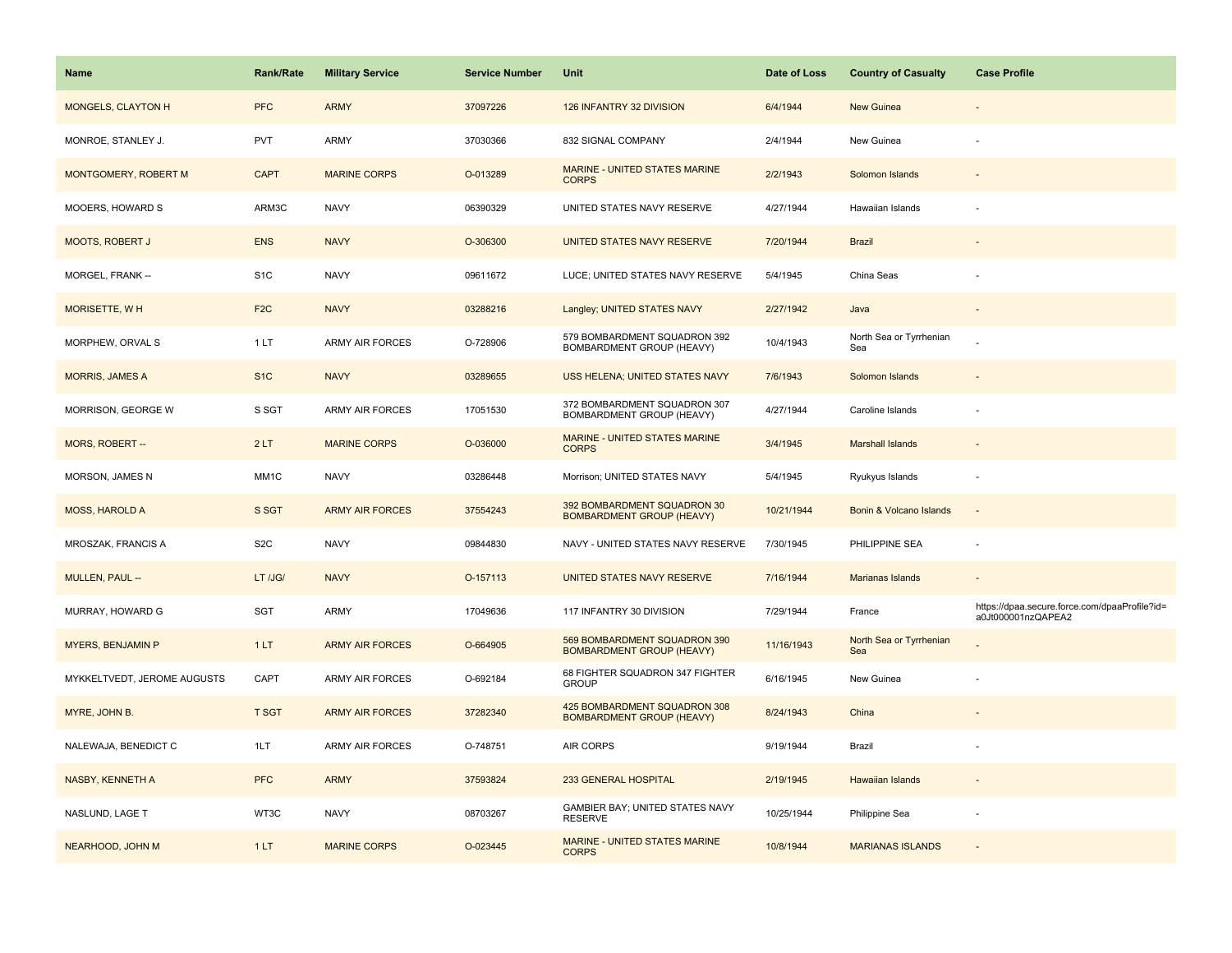| <b>Name</b>              | <b>Rank/Rate</b>  | <b>Military Service</b> | <b>Service Number</b> | Unit                                                              | Date of Loss | <b>Country of Casualty</b>     | <b>Case Profile</b>                                                 |
|--------------------------|-------------------|-------------------------|-----------------------|-------------------------------------------------------------------|--------------|--------------------------------|---------------------------------------------------------------------|
| NELSON, ALBERT L         | AOM1C             | <b>NAVY</b>             | 03286856              | NAVY - UNITED STATES NAVY                                         | 10/25/1944   | PHILIPPINE SEA                 |                                                                     |
| <b>NELSON, DONALD E</b>  | ARM2C             | <b>NAVY</b>             | 03289664              | <b>UNITED STATES NAVY</b>                                         | 3/9/1944     | Solomon Islands                |                                                                     |
| NELSON, DONALD H         | 2LT               | <b>ARMY AIR FORCES</b>  | O-766337              | 372 BOMBARDMENT SQUADRON 307<br>BOMBARDMENT GROUP (HEAVY)         | 8/25/1944    | Caroline Islands               |                                                                     |
| NELSON, GORDON L         | <b>ENS</b>        | <b>NAVY</b>             | O-351201              | USS SAN JACINTO; UNITED STATES<br><b>NAVY RESERVE</b>             | 9/30/1944    | Pacific Ocean                  |                                                                     |
| NELSON, HARLAN C.        | S SGT             | <b>ARMY AIR FORCES</b>  | 37165117              | 486 BOMBARDMENT SQUADRON 340<br>BOMBARDMENT GROUP (MEDIUM)        | 1/14/1944    | Italy                          |                                                                     |
| NELSON, HAROLD J.        | 2d Lt             | <b>ARMY AIR FORCES</b>  | O-2068724             | 5 BOMBARDMENT SQUADRON 9<br><b>BOMBARDMENT GROUP (VERY HEAVY)</b> | 5/26/1945    | Japan/Okinawa                  | $\overline{\phantom{a}}$                                            |
| NELSON, HENRY CLARENCE   | BM1C              | <b>NAVY</b>             | 03283403              | USS Arizona; UNITED STATES NAVY                                   | 12/7/1941    | Hawaiian Islands               | https://dpaa.secure.force.com/dpaaProfile?id=<br>a0Jt0000000BSPEEA4 |
| <b>NELSON, KENNETH L</b> | S <sub>1</sub> C  | <b>NAVY</b>             | 03286956              | USS HOUSTON (CA-30); UNITED STATES<br><b>NAVY</b>                 | 3/1/1942     | Java                           |                                                                     |
| NELSON, LOUIS W.         | Capt              | <b>ARMY AIR FORCES</b>  | O-728304              | 28 BOMBARDMENT SQUADRON 19<br>BOMBARDMENT GROUP (VERY HEAVY)      | 8/15/1945    |                                |                                                                     |
| <b>NELSON, MILO G</b>    | MM <sub>1</sub> C | <b>NAVY</b>             | 03285581              | USS CHICAGO; UNITED STATES NAVY                                   | 1/29/1943    | Solomon Islands                |                                                                     |
| NELSON, ODEN H.          | S SGT             | ARMY AIR FORCES         | 37322953              | ARMY AIR FORCE                                                    | 8/19/1945    | India                          |                                                                     |
| <b>NELSON, ROBERT V</b>  | <b>MAJ</b>        | <b>ARMY</b>             | O-020480              | <b>BRAZIL MARU; HEADQUARTERS</b><br><b>VISAYAN-MINDANAO FORCE</b> | 1/21/1945    | Formosa                        | https://dpaa.secure.force.com/dpaaProfile?id=<br>a0Jt000001CR1B3EAL |
| NELSON, STANLEY C        | PFC               | <b>ARMY</b>             | 37273595              | 9 INFANTRY 2 DIVISION                                             | 6/18/1944    | France                         |                                                                     |
| NEMEC, JOSEPH L          | MM <sub>2</sub> C | <b>NAVY</b>             | 06390969              | Maddox; UNITED STATES NAVY<br><b>RESERVE</b>                      | 7/10/1943    | Mediterranean Sea              | $\sim$                                                              |
| NEMITZ, LEWELLYN H       | 1LT               | <b>ARMY AIR FORCES</b>  | O-795812              | 303 BOMBARDMENT GROUP (HEAVY),<br>360 BOMBARDMENT SQUADRON        | 10/2/1943    | North Sea or Tyrrhenian<br>Sea |                                                                     |
| <b>NEUMAN, GEORGE N</b>  | <b>SGT</b>        | <b>ARMY AIR FORCES</b>  | 17026370              | 64 BOMBARDMENT SQUADRON 43<br><b>BOMBARDMENT GROUP (HEAVY)</b>    | 4/17/1943    | <b>New Guinea</b>              |                                                                     |
| NEWSTROM, JOHN HENRY     | <b>PFC</b>        | <b>MARINE CORPS</b>     | 00521903              | MARINE - UNITED STATES MARINE<br><b>CORPS</b>                     | 9/28/1944    | Caroline Islands               |                                                                     |
| NICHOLAS, LLOYD --       | LT /JG/           | <b>NAVY</b>             | O-156322              | USS ENTERPRISE (CV-6); UNITED<br>STATES NAVY RESERVE              | 1/15/1946    | <b>Caroline Islands</b>        |                                                                     |
| NICOLAO, ANTHONY --      | S <sub>1</sub> C  | <b>NAVY</b>             | 03284893              | USS HOUSTON (CA-30); UNITED STATES<br><b>NAVY</b>                 | 3/1/1942     | Java                           |                                                                     |
| NILES, FRANK L           | F <sub>1</sub> C  | <b>NAVY</b>             | 07576958              | TRIGGER; UNITED STATES NAVY<br><b>RESERVE</b>                     | 3/28/1945    | Ryukyus Islands                | $\sim$                                                              |
| NOLAN, JOHN MATTHEW      | 1LT               | <b>MARINE CORPS</b>     | O-024670              | MARINE - UNITED STATES MARINE<br><b>CORPS</b>                     | 6/24/1944    | Marshall Islands               | https://dpaa.secure.force.com/dpaaProfile?id=<br>a0Jt000001mNsl2EAC |
| <b>NOLAN, PATRICK J</b>  | 2LT               | <b>ARMY AIR FORCES</b>  | O-778916              | 568 BOMBARDMENT SQUADRON 390<br><b>BOMBARDMENT GROUP (HEAVY)</b>  | 12/30/1944   | North Sea                      |                                                                     |
| NOONAN, JAMES L          | S <sub>2</sub> C  | <b>NAVY</b>             | 07576170              | USS LISCOME BAY; UNITED STATES<br>NAVY RESERVE                    | 11/24/1943   | Gilbert Islands                |                                                                     |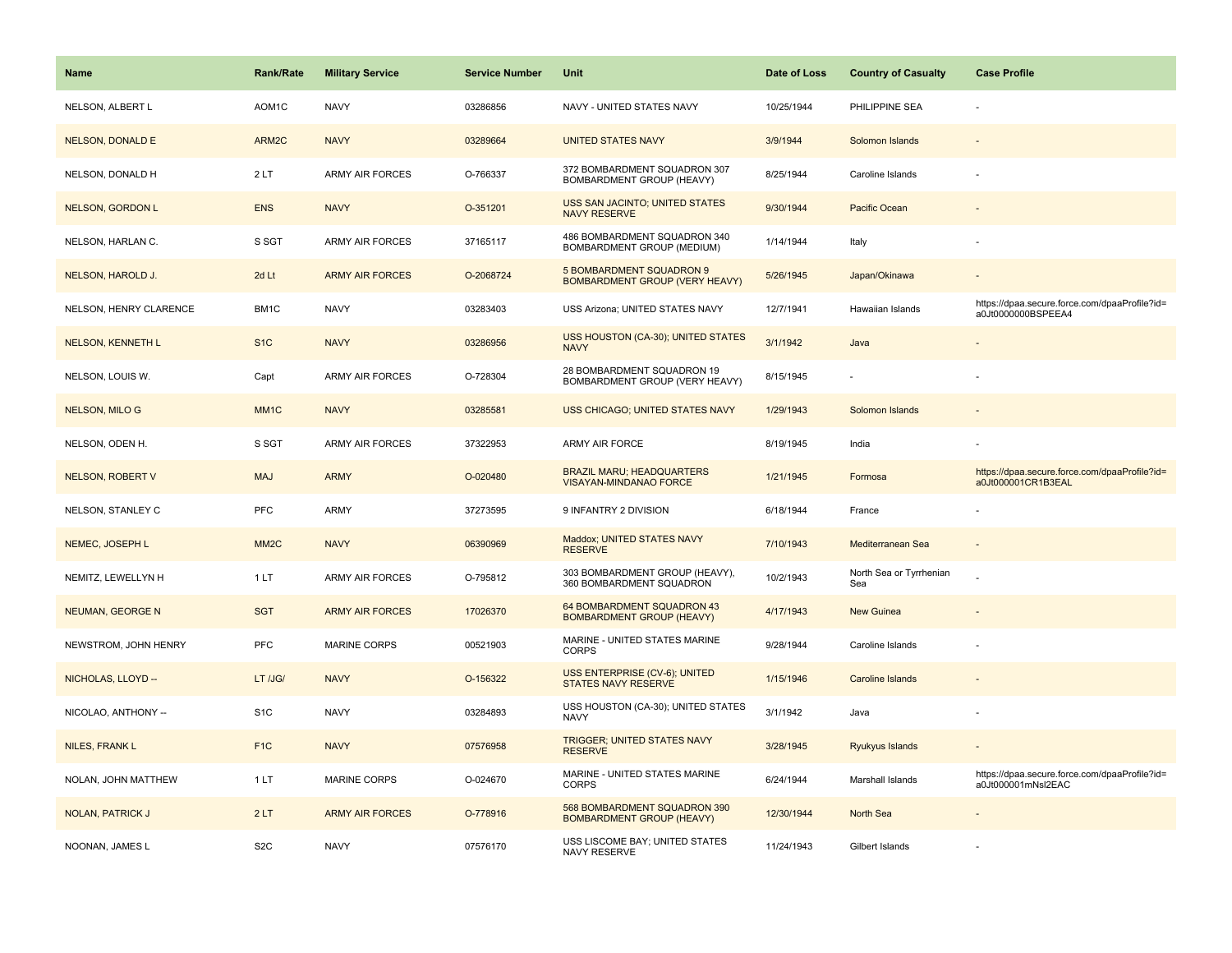| Name                       | <b>Rank/Rate</b>  | <b>Military Service</b> | <b>Service Number</b> | Unit                                                             | Date of Loss | <b>Country of Casualty</b> | <b>Case Profile</b>                                                 |
|----------------------------|-------------------|-------------------------|-----------------------|------------------------------------------------------------------|--------------|----------------------------|---------------------------------------------------------------------|
| NOONAN, JOHN --            | S <sub>2</sub> C  | <b>NAVY</b>             | 07576165              | USS LISCOME BAY; UNITED STATES<br><b>NAVY RESERVE</b>            | 11/24/1943   | <b>China Seas</b>          |                                                                     |
| NORD, ARDELL A.            | 1LT               | ARMY AIR FORCES         | O-660672              | 17th Photo Recon Squadron, 4th Photo<br>Recon Group              | 2/14/1943    | Solomon Islands            |                                                                     |
| NORD, CARL A               | WT <sub>2</sub> C | <b>NAVY</b>             | 03291634              | NAVY - UNITED STATES NAVY                                        | 4/12/1945    | <b>CHINA SEAS</b>          |                                                                     |
| NORDQUIST, HAROLD G G      | F <sub>1</sub> C  | <b>NAVY</b>             | 08713748              | LST-749; UNITED STATES NAVY<br><b>RESERVE</b>                    | 12/21/1944   | Philippine Islands         |                                                                     |
| <b>NORDSTROM, EUGENE F</b> | S SGT             | <b>ARMY AIR FORCES</b>  | 37298142              | 8 BOMBARDMENT SQUADRON 3<br><b>BOMBARDMENT GROUP (LIGHT)</b>     | 10/30/1943   | <b>New Britain Island</b>  | https://dpaa.secure.force.com/dpaaProfile?id=<br>a0Jt000001nzUJsEAM |
| NORDSTROM, ROY M           | PFC               | ARMY                    | 20700249              | ARISAN MARU; 194 TANK BATTALION                                  | 10/24/1944   | China Seas                 |                                                                     |
| <b>NOREN, HARVEY C</b>     | <b>SGT</b>        | <b>ARMY AIR FORCES</b>  | 17026724              | 405 BOMBARDMENT SQUADRON 38<br><b>BOMBARDMENT GROUP (MEDIUM)</b> | 9/2/1943     | <b>New Guinea</b>          |                                                                     |
| NORLEN, EARL W             | T SGT             | ARMY AIR FORCES         | 37166578              | 367 BOMBARDMENT SQUADRON 306<br>BOMBARDMENT GROUP (HEAVY)        | 7/29/1943    | <b>Baltic Sea</b>          |                                                                     |
| NORTHBY, WALTER L          | 1LT               | <b>ARMY</b>             | O-890216              | ARMY - 202 ENGINEERS BATTALION<br>(FILIPINO ARMY)                | 1/9/1945     | <b>FORMOSA</b>             | https://dpaa.secure.force.com/dpaaProfile?id=<br>a0Jt000000OutANEAZ |
| NOVAK, HAROLD T            | 1LT               | <b>ARMY AIR FORCES</b>  | O-737458              | 439 BOMBARDMENT SQUADRON 319<br>BOMBARDMENT GROUP (MEDIUM)       | 8/19/1944    | France                     |                                                                     |
| NOVAK, ROBERT J            | F <sub>1</sub> C  | <b>NAVY</b>             | 04113305              | Rowan; UNITED STATES NAVY RESERVE                                | 9/11/1943    | North or Tyrrhenian Seas   |                                                                     |
| NOWAK, EUGENE LEROY        | SM3C              | <b>NAVY</b>             | 03286897              | USS BARTON; UNITED STATES NAVY                                   | 11/13/1942   | Solomon Islands            |                                                                     |
| NUMEDAHL, RICHARD J.       | 1st Lt            | <b>ARMY AIR FORCES</b>  | O-2066290             | 815 BOMBARDMENT SQUADRON 483<br><b>BOMBARDMENT GROUP (HEAVY)</b> | 2/20/1945    | Hungary                    |                                                                     |
| NUMMI, EMIL A              | 1 LT              | ARMY AIR FORCES         | O-679644              | 98 BOMBARDMENT SQUADRON 11<br>BOMBARDMENT GROUP (HEAVY)          | 2/9/1946     | Marshall Islands           |                                                                     |
| NYQUIST, EUGENE J          | <b>CWO</b>        | <b>ARMY</b>             | W-2101199             | <b>ARMY - QUARTERMASTER CORPS</b>                                | 12/15/1944   | PHILIPPINE ISLANDS         | $\sim$                                                              |
| NYSTROM, HARVEY N          | S SGT             | ARMY AIR FORCES         | 37165741              | 36 BOMBARDMENT SQUADRON 801<br>BOMBARDMENT GROUP (HEAVY)         | 12/22/1944   | Atlantic Ocean             |                                                                     |
| <b>OBERG, GORDON F</b>     | RDM3C             | <b>NAVY</b>             | 03293461              | <b>NAVY - UNITED STATES NAVY</b>                                 | 10/27/1944   | <b>PHILIPPINE SEA</b>      |                                                                     |
| OBRIEN, ROBERT E           | Pfc               | ARMY                    | 37574208              | 63 INFANTRY 6 DIVISION                                           | 1/26/1945    | Philippine Islands         |                                                                     |
| <b>OCONNELL, GENE F</b>    | 2NDLT             | <b>ARMY</b>             | O-717487              | ARMY - 350 BOMBARDMENT SQUADRON<br>100 BOMBARDMENT GROUP (HEAVY) | 6/27/1945    |                            |                                                                     |
| OCONNELL, RICHARD E        | LT.               | <b>NAVY</b>             | O-112093              | NAVY - UNITED STATES NAVY RESERVE                                | 1/11/1946    | <b>NEW BRITAIN ISLAND</b>  |                                                                     |
| <b>OCONNOR, EUGENE M</b>   | Pvt               | <b>ARMY</b>             | 17026614              | <b>194 TANK BATTALION</b>                                        | 9/12/1942    | Philippine Islands         | https://dpaa.secure.force.com/dpaaProfile?id=<br>a0Jt0000000Lm4yEAC |
| OCONNOR, MERRILL J         | Sgt               | <b>ARMY AIR FORCES</b>  | 37582385              | 484 BOMBARDMENT SQUADRON 505<br>BOMBARDMENT GROUP (VERY HEAVY)   | 2/10/1945    | Marianas Islands           |                                                                     |
| <b>ODELL, THEODORE J</b>   | Ens               | <b>NAVY</b>             | O-226157              | UNITED STATES NAVY RESERVE                                       | 11/2/1943    | Solomon Islands            |                                                                     |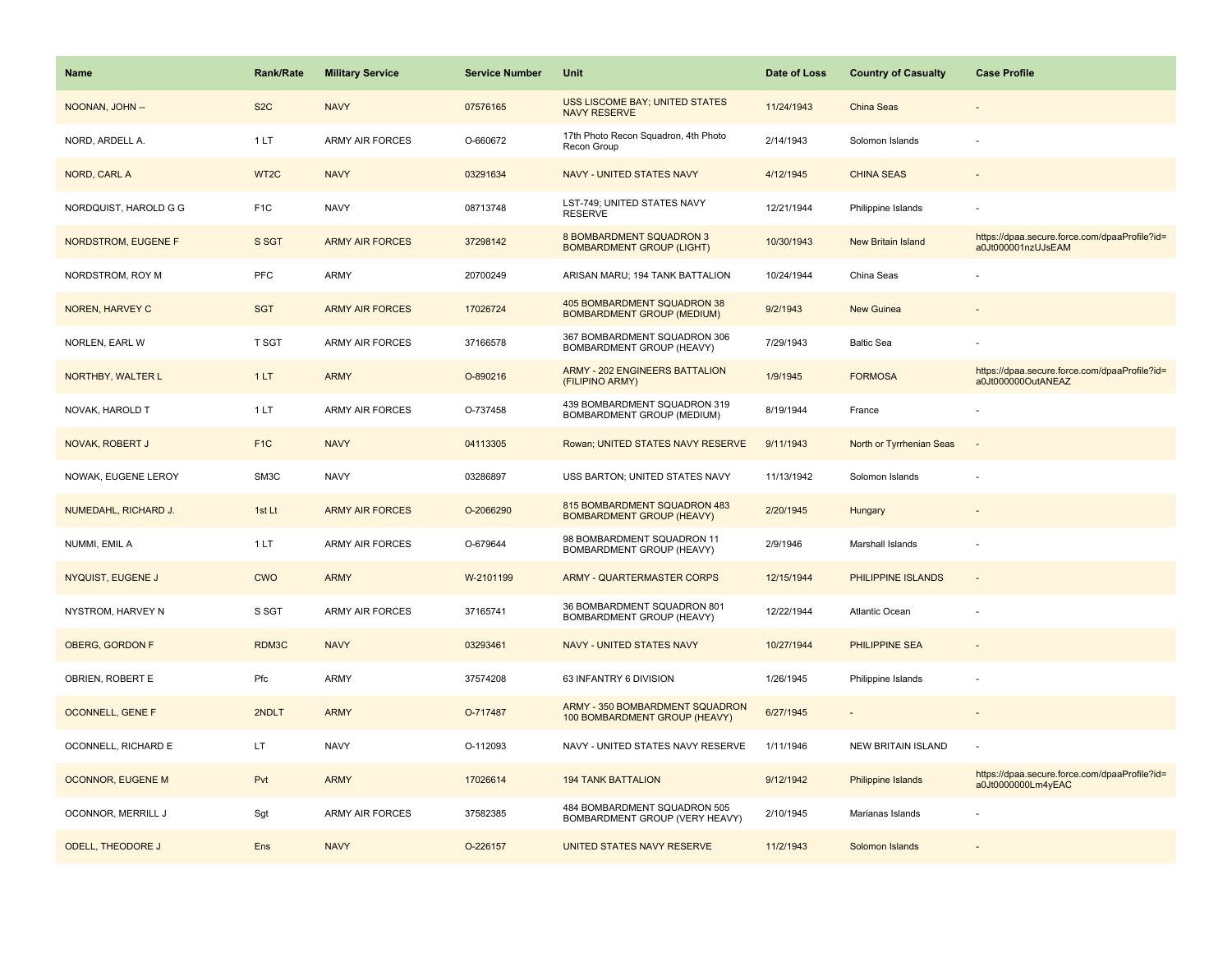| Name                     | <b>Rank/Rate</b> | <b>Military Service</b> | <b>Service Number</b> | Unit                                                              | Date of Loss | <b>Country of Casualty</b>                   | <b>Case Profile</b>                                                 |
|--------------------------|------------------|-------------------------|-----------------------|-------------------------------------------------------------------|--------------|----------------------------------------------|---------------------------------------------------------------------|
| ODENWALD, RALPH E        | 1LT              | <b>ARMY AIR FORCES</b>  | O-716214              | 359 FIGHTER SQUADRON 356 FIGHTER<br><b>GROUP</b>                  | 2/4/1945     | English Channel                              |                                                                     |
| ODONNELL, ROBERT C       | Pfc              | <b>ARMY</b>             | 37547649              | 359 INFANTRY 90 DIVISION                                          | 7/10/1944    | France                                       |                                                                     |
| OFFRE, RINALDO J         | PVT              | <b>ARMY</b>             | 37564539              | 168 ENGINEERS COMBAT BATTALION                                    | 12/18/1944   | Belgium                                      |                                                                     |
| OHARA, WILLIAM R M       | Ens              | <b>NAVY</b>             | O-191847              | UNITED STATES NAVY RESERVE                                        | 7/14/1943    | <b>Indian Ocean</b>                          |                                                                     |
| OHS, BENNIE F            | CAPT             | <b>ARMY AIR FORCES</b>  | O-307653              | ORYOKU MARU; FILIPINO AIR DEPOT                                   | 12/15/1944   | China Seas                                   |                                                                     |
| OJA, THEODORE S          | <b>SGT</b>       | <b>ARMY AIR FORCES</b>  | 17158005              | 69 SQUADRON 433 TROOP CARRIER<br><b>GROUP</b>                     | 3/12/1945    | <b>Philippine Islands</b>                    |                                                                     |
| OLDEREN, BERNHARD G      | S <sub>1</sub> C | <b>NAVY</b>             | 06398931              | NAVY - UNITED STATES NAVY RESERVE                                 | 7/30/1945    | PHILIPPINE SEA                               | https://dpaa.secure.force.com/dpaaProfile?id=<br>a0Jt0000000LkiSEAS |
| OLIVER, ROBERT E.        | <b>SGT</b>       | <b>ARMY AIR FORCES</b>  | 37319120              | 804 MEDICAL EVACUATION SQUADRON                                   | 1/25/1945    | Caroline Islands                             | $\sim$                                                              |
| OLSEN, JAMES C.          | 2LT              | <b>ARMY AIR FORCES</b>  | O-736318              | 338 BOMBARDMENT SQUADRON 96<br>BOMBARDMENT GROUP (HEAVY)          | 7/29/1943    | North Sea or Tyrrhenian<br>Sea               |                                                                     |
| <b>OLSEN, LECLAIRE E</b> | <b>ENS</b>       | <b>NAVY</b>             | O-395576              | UNITED STATES NAVY RESERVE                                        | 12/2/1944    | <b>Hawaiian Islands</b>                      |                                                                     |
| OLSON, DONALD T          | Y <sub>1</sub> C | <b>NAVY</b>             | 03290180              | TRIGGER; UNITED STATES NAVY                                       | 3/28/1945    | Ryukyus Islands                              |                                                                     |
| <b>OLSON, ELMERT B</b>   | RDM3C            | <b>NAVY</b>             | 08697767              | JOHNSTON; UNITED STATES NAVY                                      | 10/25/1944   | <b>Philippine Sea</b>                        |                                                                     |
| OLSON, FRED D            | 1LT              | <b>ARMY AIR FORCES</b>  | O-732328              | 328 FIGHTER SQUADRON 352 FIGHTER<br><b>GROUP</b>                  | 10/10/1943   | English Channel                              |                                                                     |
| <b>OLSON, GERALD V</b>   | <b>T SGT</b>     | <b>ARMY AIR FORCES</b>  | 39380642              | 337 BOMBARDMENT SQUADRON 96<br><b>BOMBARDMENT GROUP (HEAVY)</b>   | 5/29/1943    | France                                       |                                                                     |
| OLSON, KENNETH A.        | 1LT              | <b>ARMY AIR FORCES</b>  | O-727254              | 400 BOMBARDMENT SQUADRON 90<br>BOMBARDMENT GROUP (HEAVY)          | 5/19/1943    | New Guinea                                   |                                                                     |
| <b>OLSON, MORRIS J</b>   | S <sub>2</sub> C | <b>NAVY</b>             | 06391753              | UNITED STATES NAVY RESERVE                                        | 2/27/1944    | <b>British Isles</b>                         | $\sim$                                                              |
| OLSON, OLE N             | MM3C             | <b>NAVY</b>             | 08711871              | NAVY - UNITED STATES NAVY RESERVE                                 | 2/21/1945    | <b>BONIN &amp; VOLCANO</b><br><b>ISLANDS</b> |                                                                     |
| <b>OLSON, ROLAND F</b>   | S SGT            | <b>ARMY AIR FORCES</b>  | 17036746              | 441 BOMBARDMENT SQUADRON 320<br><b>BOMBARDMENT GROUP (MEDIUM)</b> | 7/17/1943    | Italy                                        |                                                                     |
| OMANSKY, HERMAN          | PFC              | <b>ARMY</b>             | 37026102              | ARMY - 194 TANK BATTALION                                         | 1/9/1945     | <b>FORMOSA</b>                               | https://dpaa.secure.force.com/dpaaProfile?id=<br>a0Jt000000OmMGsEAN |
| <b>ONEIL, JAMES L</b>    | MM <sub>1</sub>  | <b>NAVY</b>             | 03282056              | <b>UNITED STATES NAVY</b>                                         | 3/1/1942     | <b>Indian Ocean</b>                          |                                                                     |
| ONSGARD, ALBERTUS T      | T SGT            | ARMY AIR FORCES         | 17025130              | 338 BOMBARDMENT SQUADRON 96<br><b>BOMBARDMENT GROUP (HEAVY)</b>   | 4/11/1944    | <b>Baltic Sea</b>                            |                                                                     |
| OPGRAND, JOHN L          | <b>PFC</b>       | <b>ARMY AIR FORCES</b>  | 6569611               | 19 SQUADRON 20 AIR BASE GROUP                                     | 6/10/1942    |                                              | https://dpaa.secure.force.com/dpaaProfile?id=<br>a0Jt000000MW4vZEAT |
| OPHEIM, RALPH P          | M SGT            | <b>ARMY AIR FORCES</b>  | 37162544              | 375 BOMBARDMENT SQUADRON 308<br><b>BOMBARDMENT GROUP (HEAVY)</b>  | 7/17/1943    | India                                        |                                                                     |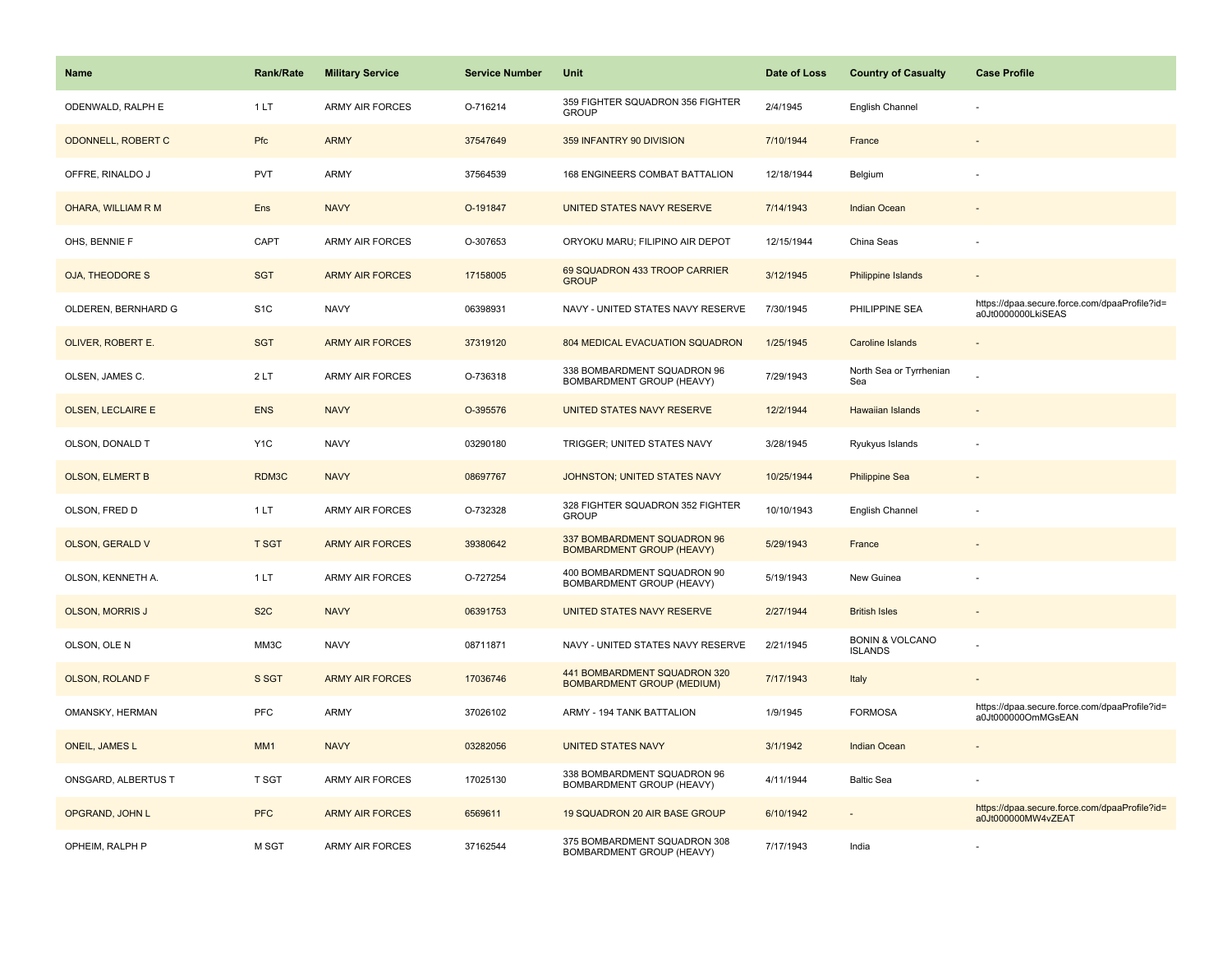| <b>Name</b>               | <b>Rank/Rate</b> | <b>Military Service</b> | <b>Service Number</b> | Unit                                                             | Date of Loss | <b>Country of Casualty</b>       | <b>Case Profile</b>                                                 |
|---------------------------|------------------|-------------------------|-----------------------|------------------------------------------------------------------|--------------|----------------------------------|---------------------------------------------------------------------|
| ORTON, RONALD L.          | 2LT              | <b>ARMY AIR FORCES</b>  | O-736320              | 531 BOMBARDMENT SQUADRON 380<br><b>BOMBARDMENT GROUP (HEAVY)</b> | 6/11/1943    | <b>New Guinea</b>                |                                                                     |
| ORVIS, CAROL W            | S <sub>2</sub> C | <b>NAVY</b>             | 03295121              | REID; UNITED STATES NAVY                                         | 12/11/1944   | Philippine Islands               |                                                                     |
| <b>OSTERGREN, ERICH G</b> | FC3C             | <b>NAVY</b>             | 03285544              | USS JUNEAU; UNITED STATES NAVY                                   | 11/13/1942   | Solomon Islands                  |                                                                     |
| OSTERMAN, BUDD AUSTIN     | PFC              | MARINE CORPS            | 357503                | MARINE - UNITED STATES MARINE<br><b>CORPS</b>                    | 11/20/1943   | Gilbert Islands                  | https://dpaa.secure.force.com/dpaaProfile?id=<br>a0Jt000000ECYy5EAH |
| <b>OSTLUND, WILLIAM N</b> | <b>ENS</b>       | <b>NAVY</b>             | O-354781              | UNITED STATES NAVY RESERVE                                       | 11/14/1944   | <b>Philippine Islands</b>        |                                                                     |
| OSTMAN, ARNOLD M          | <b>PVT</b>       | <b>ARMY</b>             | 37558370              | HMT Rohna; INFANTRY                                              | 11/26/1943   | Mediterranean Sea                |                                                                     |
| PAGE, WILFRED T           | TEC <sub>4</sub> | <b>ARMY</b>             | 06563933              | <b>ARISAN MARU; 803 ENGINEERS</b><br><b>BATTALION (AVIATION)</b> | 10/24/1944   | China Seas                       |                                                                     |
| PAGGEN, VICTOR E          | PVT              | <b>ARMY</b>             | 37551592              | 746 TANK BATTALION                                               | 7/11/1944    | France                           |                                                                     |
| PALM, JOHN R              | ARM3             | <b>NAVY</b>             | 07044094              | NAVY - UNITED STATES NAVY RESERVE                                | 7/2/1946     | <b>CHINA SEAS</b>                | https://dpaa.secure.force.com/dpaaProfile?id=<br>a0Jt0000000XeTvEAK |
| PALMER, THOMAS MARQUARDT  | 1LT              | <b>ARMY AIR FORCES</b>  | O-729051              | 9 SQUADRON 6 FERRY GROUP                                         | 1/16/1944    | <b>British Guiana</b>            |                                                                     |
| PARKE, ALLEN A            | <b>PVT</b>       | <b>ARMY</b>             | 17001762              | <b>ARMY - 59 COAST ARTILLERY</b><br><b>REGIMENT</b>              | 7/6/1942     | PHILIPPINE ISLANDS               | https://dpaa.secure.force.com/dpaaProfile?id=<br>a0Jt0000000LljvEAC |
| PARKER, WILLIS M          | <b>LTJG</b>      | <b>NAVY</b>             | O-299606              | UNITED STATES NAVY RESERVE                                       | 3/20/1945    | Alaska                           |                                                                     |
| PARSONS, THOMAS R         | <b>PFC</b>       | <b>MARINE CORPS</b>     | 00301143              | <b>MARINE - UNITED STATES MARINE</b><br><b>CORPS</b>             | 5/6/1942     | <b>Philippine Islands</b>        |                                                                     |
| PASSI, WALTER L           | ENS              | <b>NAVY</b>             | O-301428              | UNITED STATES NAVY RESERVE                                       | 9/22/1944    | Philippine Islands               | ÷,                                                                  |
| PATE, JOHN M              | MOMM3C           | <b>NAVY</b>             | 09613261              | MINIVET; UNITED STATES NAVY<br><b>RESERVE</b>                    | 12/29/1945   | Japan                            |                                                                     |
| PATET, ARTHUR             | 2LT              | MARINE CORPS            | O-029719              | MARINE - UNITED STATES MARINE<br><b>CORPS</b>                    | 9/3/1944     | New Britain Island               |                                                                     |
| PATOILE, ROBERT T         | <b>PVT</b>       | <b>ARMY</b>             | 17025098              | ARISAN MARU; 60 COAST ARTILLERY<br><b>REGIMENT</b>               | 10/24/1944   | <b>China Seas</b>                |                                                                     |
| PATTINELLI, GERALD A      | <b>ENS</b>       | <b>NAVY</b>             | O-355090              | UNITED STATES NAVY RESERVE                                       | 1/1/1945     | Central/South Pacific<br>Theater |                                                                     |
| PAULSON, PAUL H H         | <b>PVT</b>       | <b>ARMY AIR FORCES</b>  | 17036424              | <b>ARMY AIR FORCES</b>                                           | 12/15/1945   | <b>New Guinea</b>                |                                                                     |
| PAYNE, DUANE W            | <b>PVT</b>       | <b>ARMY</b>             | 37586609              | 117 INFANTRY 30 DIVISION                                         | 10/8/1944    | Germany                          |                                                                     |
| PEARSON, CHARLES MILTON   | LT/ JG/          | <b>NAVY</b>             | O-240593              | USS Enterprise; UNITED STATES NAVY<br><b>RESERVE</b>             | 3/30/1944    | Caroline Islands                 |                                                                     |
| PEARSON, CLIFFORD B       | F <sub>1</sub> C | <b>NAVY</b>             | 08713643              | NAVY - UNITED STATES NAVY                                        | 2/11/1945    | PHILIPPINE SEA                   |                                                                     |
| PEDERSON, HAROLD O        | WT1C             | <b>NAVY</b>             | 03283568              | USS MEREDITH; UNITED STATES NAVY                                 | 10/15/1942   | Solomon Islands                  |                                                                     |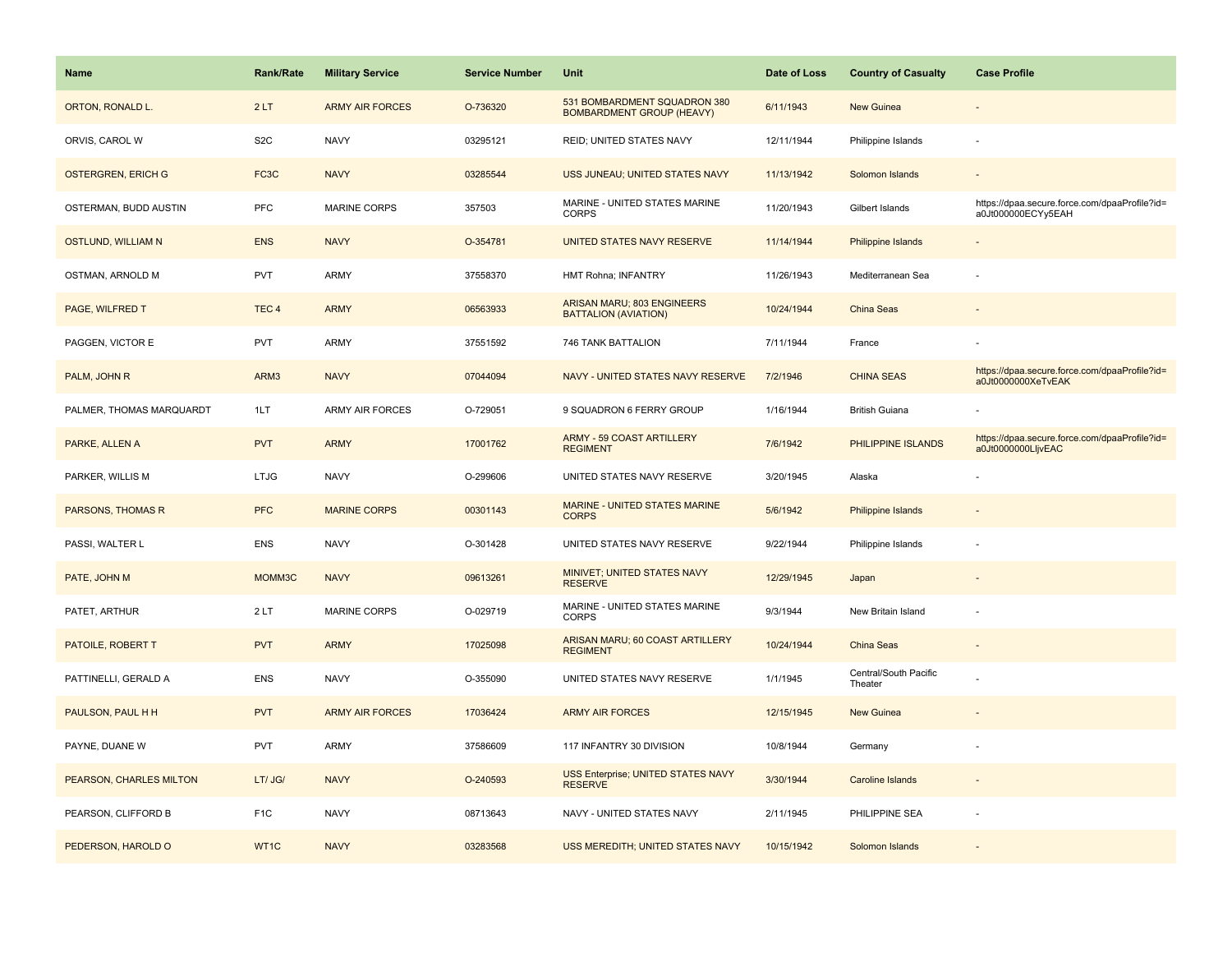| Name                  | <b>Rank/Rate</b>   | <b>Military Service</b> | <b>Service Number</b> | Unit                                                          | Date of Loss | <b>Country of Casualty</b>                   | <b>Case Profile</b>      |
|-----------------------|--------------------|-------------------------|-----------------------|---------------------------------------------------------------|--------------|----------------------------------------------|--------------------------|
| PELOQUIN, FRANCIS M   | SF <sub>1</sub> C  | <b>NAVY</b>             | 03285829              | USS HELENA; UNITED STATES NAVY                                | 7/6/1943     | Solomon Islands                              |                          |
| PERKINS, CLIFFORD R   | 1LT                | <b>MARINE CORPS</b>     | O-014334              | MARINE - UNITED STATES MARINE<br><b>CORPS</b>                 | 5/19/1943    | ** Documentation Errors                      |                          |
| PERRY, DONALD D       | <b>ENS</b>         | <b>NAVY</b>             | O-182474              | UNITED STATES NAVY RESERVE                                    | 3/10/1943    | Atlantic Ocean                               |                          |
| PESEK, LAWRENCE J     | Y <sub>2</sub> C   | <b>NAVY</b>             | 03289538              | Warrington; UNITED STATES NAVY                                | 9/13/1944    | <b>Atlantic Ocean</b>                        |                          |
| PESHECK, VERNON F     | <b>PFC</b>         | ARMY                    | 37592629              | ARMY - 127 INFANTRY 32 DIVISION                               | 3/15/1945    | PHILIPPINE ISLANDS                           |                          |
| PETERLIN, FRANK L     | MOMM <sub>2C</sub> | <b>NAVY</b>             | 03286840              | Portent ; UNITED STATES NAVY                                  | 1/22/1944    | North or Tyrrhenian Seas                     | $\overline{\phantom{a}}$ |
| PETERSEN, CARL E      | CAPT               | <b>ARMY AIR FORCES</b>  | O-729364              | 320 BOMBARDMENT SQUADRON 90<br>BOMBARDMENT GROUP (HEAVY)      | 2/24/1945    | Philippine Islands                           | $\sim$                   |
| PETERSEN, HARRY E.    | 1st Lt             | <b>ARMY</b>             | O-1640812             | 929 SIGNAL BATTALION                                          | 10/1/1944    | <b>New Guinea</b>                            |                          |
| PETERSEN, HERMAN FRED | GM2C               | <b>NAVY</b>             | 03165815              | USS QUINCY; UNITED STATES NAVY                                | 8/9/1942     | Solomon Islands                              |                          |
| PETERSON, ARTHUR T    | MOMM2C             | <b>NAVY</b>             | 06395466              | REID; UNITED STATES NAVY RESERVE                              | 12/11/1944   | <b>Philippine Islands</b>                    |                          |
| PETERSON, CLARENCE H  | AMM2C              | <b>NAVY</b>             | 06389301              | ST. LO; UNITED STATES NAVY RESERVE                            | 10/25/1944   | Philippine Sea                               |                          |
| PETERSON, CLIFFORD G  | <b>PFC</b>         | <b>ARMY</b>             | 06930665              | ARISAN MARU; 59 COAST ARTILLERY<br><b>REGIMENT</b>            | 10/24/1944   | China Seas                                   | $\sim$                   |
| PETERSON, DARWIN P    | S <sub>2</sub> C   | <b>NAVY</b>             | 08711792              | NAVY - UNITED STATES NAVY RESERVE                             | 2/21/1945    | <b>BONIN &amp; VOLCANO</b><br><b>ISLANDS</b> |                          |
| PETERSON, DEAN W      | F <sub>1</sub> C   | <b>NAVY</b>             | 08702569              | NAVY - UNITED STATES NAVY RESERVE                             | 10/25/1944   | PHILIPPINE SEA                               |                          |
| PETERSON, DWAINE M    | ENS                | <b>NAVY</b>             | O-337808              | USS Half Moon; UNITED STATES NAVY<br><b>RESERVE</b>           | 6/1/1945     | French Indochina                             |                          |
| PETERSON, ELMER N     | MOMM1C             | <b>NAVY</b>             | 06380880              | <b>SEAWOLF; UNITED STATES NAVY</b><br><b>RESERVE</b>          | 10/3/1944    | <b>Netherlands East Indies</b>               |                          |
| PETERSON, GEORGE P    | S <sub>2</sub> C   | <b>NAVY</b>             | 07576295              | USS LISCOME BAY; UNITED STATES<br>NAVY RESERVE                | 11/24/1943   | Gilbert Islands                              |                          |
| PETERSON, JACK S      | 2LT                | <b>ARMY AIR FORCES</b>  | O-701152              | <b>32 FIGHTER SQUADRON</b>                                    | 10/9/1944    | Panama                                       |                          |
| PETERSON, KENNETH L   | <b>PVT</b>         | ARMY                    | 37095176              | 13 REGIMENT 1 ARMORED DIVISION                                | 12/2/1942    | Tunisia                                      |                          |
| PETERSON, KENNETH S   | <b>PFC</b>         | <b>ARMY</b>             | 37552541              | 422 INFANTRY 106 DIVISION                                     | 4/11/1945    | Germany                                      |                          |
| PETERSON, LESTER N    | GM2C               | <b>NAVY</b>             | 03283664              | USS Peary; UNITED STATES NAVY                                 | 2/19/1942    | Australia                                    |                          |
| PETERSON, PHILLIP C   | <b>SGT</b>         | <b>ARMY AIR FORCES</b>  | 06865052              | <b>ARISAN MARU; HEADQUARTERS</b><br>SQUADRON 24 PURSUIT GROUP | 10/24/1944   | China Seas                                   |                          |
| PETERSON, RAYMOND S   | PFC                | <b>MARINE CORPS</b>     | 00905583              | MARINE - UNITED STATES MARINE<br><b>CORPS</b>                 | 3/14/1945    | Bonin & Volcano Islands                      |                          |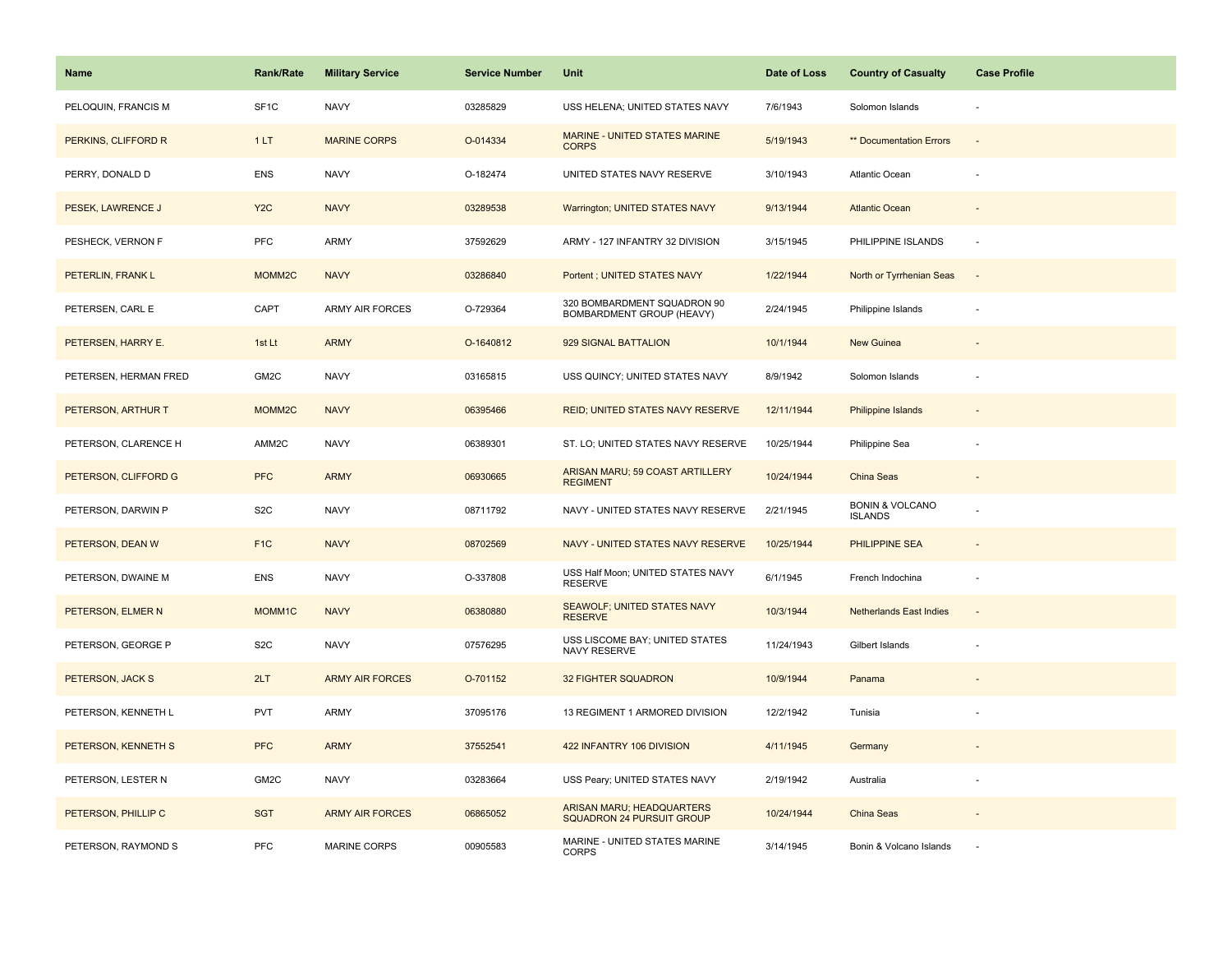| <b>Name</b>             | <b>Rank/Rate</b>   | <b>Military Service</b> | <b>Service Number</b> | Unit                                                           | Date of Loss | <b>Country of Casualty</b>       | <b>Case Profile</b>                                                 |
|-------------------------|--------------------|-------------------------|-----------------------|----------------------------------------------------------------|--------------|----------------------------------|---------------------------------------------------------------------|
| PETERSON, VERNON L      | <b>PVT</b>         | <b>MARINE CORPS</b>     | 00441253              | MARINE - UNITED STATES MARINE<br><b>CORPS</b>                  | 10/1/1943    | Solomon Islands                  |                                                                     |
| PETERSON, WALFRED V     | ARM1C              | <b>NAVY</b>             | 06388094              | UNITED STATES NAVY RESERVE                                     | 6/22/1945    | Central/South Pacific<br>Theater |                                                                     |
| PETSCHEL, HOWARD K.     | 2LT                | <b>ARMY AIR FORCES</b>  | O-412158              | <b>HEADQUARTERS 7 BOMBARDMENT</b><br><b>GROUP (HEAVY)</b>      | 3/3/1942     | Australia                        |                                                                     |
| PFEIFER, JOSEPH A       | S <sub>1</sub> C   | <b>NAVY</b>             | 03292502              | Turner; UNITED STATES NAVY                                     | 1/3/1944     | Atlantic Ocean                   |                                                                     |
| PHILIPSEK, JOSEPH H     | <b>SGT</b>         | <b>ARMY AIR FORCES</b>  | 37174407              | <b>AIR CORPS</b>                                               | 3/10/1944    | Iceland                          |                                                                     |
| PHILLIPS, HYMEN --      | SGT                | <b>ARMY AIR FORCES</b>  | 17047814              | 324 BOMBARDMENT SQUADRON 91<br>BOMBARDMENT GROUP (HEAVY)       | 3/4/1943     | Germany                          |                                                                     |
| PICKRAIN, LEO G         | MOMM <sub>2C</sub> | <b>NAVY</b>             | 06388543              | <b>LST-342; UNITED STATES NAVY</b><br><b>RESERVE</b>           | 7/18/1943    | Solomon Islands                  |                                                                     |
| PICULELL, HERBERT IRVIN | Pvt                | <b>MARINE CORPS</b>     | 370966                | MARINE - UNITED STATES MARINE<br><b>CORPS</b>                  | 11/21/1942   | Solomon Islands                  |                                                                     |
| PIERSON, EUGENE E       | 2LT                | <b>ARMY AIR FORCES</b>  | O-686058              | 882 BOMBARDMENT SQUADRON 500<br>BOMBARDMENT GROUP (VERY HEAVY) | 1/23/1945    | Japan/Okinawa                    |                                                                     |
| PIERSON, HERBERT R      | BM2C               | <b>NAVY</b>             | 06387608              | NAVY - UNITED STATES NAVY RESERVE                              | 3/27/1945    | CHINA SEAS                       |                                                                     |
| PIKE, ERNEST E          | S <sub>1</sub> C   | <b>NAVY</b>             | 07036984              | UNITED STATES NAVY RESERVE                                     | 6/26/1945    | <b>China Seas</b>                |                                                                     |
| PINCE, FRANCIS FLOYD    | EM3C               | <b>NAVY</b>             | 03288467              | USS NORTHAMPTON; UNITED STATES<br><b>NAVY</b>                  | 11/30/1942   | Solomon Islands                  |                                                                     |
| PINEUR, NOEL J          | LT.                | <b>NAVY</b>             | O-112096              | UNITED STATES NAVY RESERVE                                     | 5/5/1944     | <b>Marshall Islands</b>          |                                                                     |
| PIPER, IRVING V         | MOMM2C             | <b>NAVY</b>             | 06380857              | KETE; UNITED STATES NAVY RESERVE                               | 3/31/1945    | Ryukyus Islands                  |                                                                     |
| PLANK, ROBERT J         | ARM1C              | <b>NAVY</b>             | 03285710              | <b>UNITED STATES NAVY</b>                                      | 3/7/1944     | Solomon Islands                  |                                                                     |
| PLEISS, ROGER D         | F <sub>2</sub> C   | <b>NAVY</b>             | 07583568              | NAVY - UNITED STATES NAVY RESERVE                              | 7/30/1945    | PHILIPPINE SEA                   | https://dpaa.secure.force.com/dpaaProfile?id=<br>a0Jt0000000LkeGEAS |
| POESCHL, BERNARD J      | <b>ENS</b>         | <b>NAVY</b>             | O-351159              | UNITED STATES NAVY RESERVE                                     | 10/11/1944   | Bonin & Volcano Islands          |                                                                     |
| POFFENBERGER, JOHN C    | F <sub>2</sub> C   | <b>NAVY</b>             | 03285577              | Edsall; UNITED STATES NAVY                                     | 3/1/1942     | Indian Ocean                     |                                                                     |
| POLLOCK, WILLIAM HENRY  | Pvt                | <b>MARINE CORPS</b>     | 394489                | MARINE - UNITED STATES MARINE<br><b>CORPS</b>                  | 8/8/1942     | Solomon Islands                  | https://dpaa.secure.force.com/dpaaProfile?id=<br>a0Jt000001EuUiwEAF |
| POND, HOWARD F          | <b>PVT</b>         | ARMY AIR FORCES         | 13000447              | 19 SQUADRON 20 AIR BASE GROUP                                  | 2/1/1946     | Philippine Islands               |                                                                     |
| PORUPSKY, ERNEST G      | LT /JG/            | <b>NAVY</b>             | O-363510              | USS RANDOLPH; UNITED STATES NAVY<br><b>RESERVE</b>             | 8/9/1945     | Japan                            |                                                                     |
| POSIVIO, HERBERT L      | 1 LT               | ARMY AIR FORCES         | O-700061              | 763 BOMBARDMENT SQUADRON 460<br>BOMBARDMENT GROUP (HEAVY)      | 8/2/1944     | Italy                            |                                                                     |
| POTTER, LEONARD RUSSELL | 1LT                | <b>ARMY AIR FORCES</b>  | O-1683344             | <b>417 NIGHT FIGHTER SQUADRON</b>                              | 11/7/1944    | Mediterranean Sea                |                                                                     |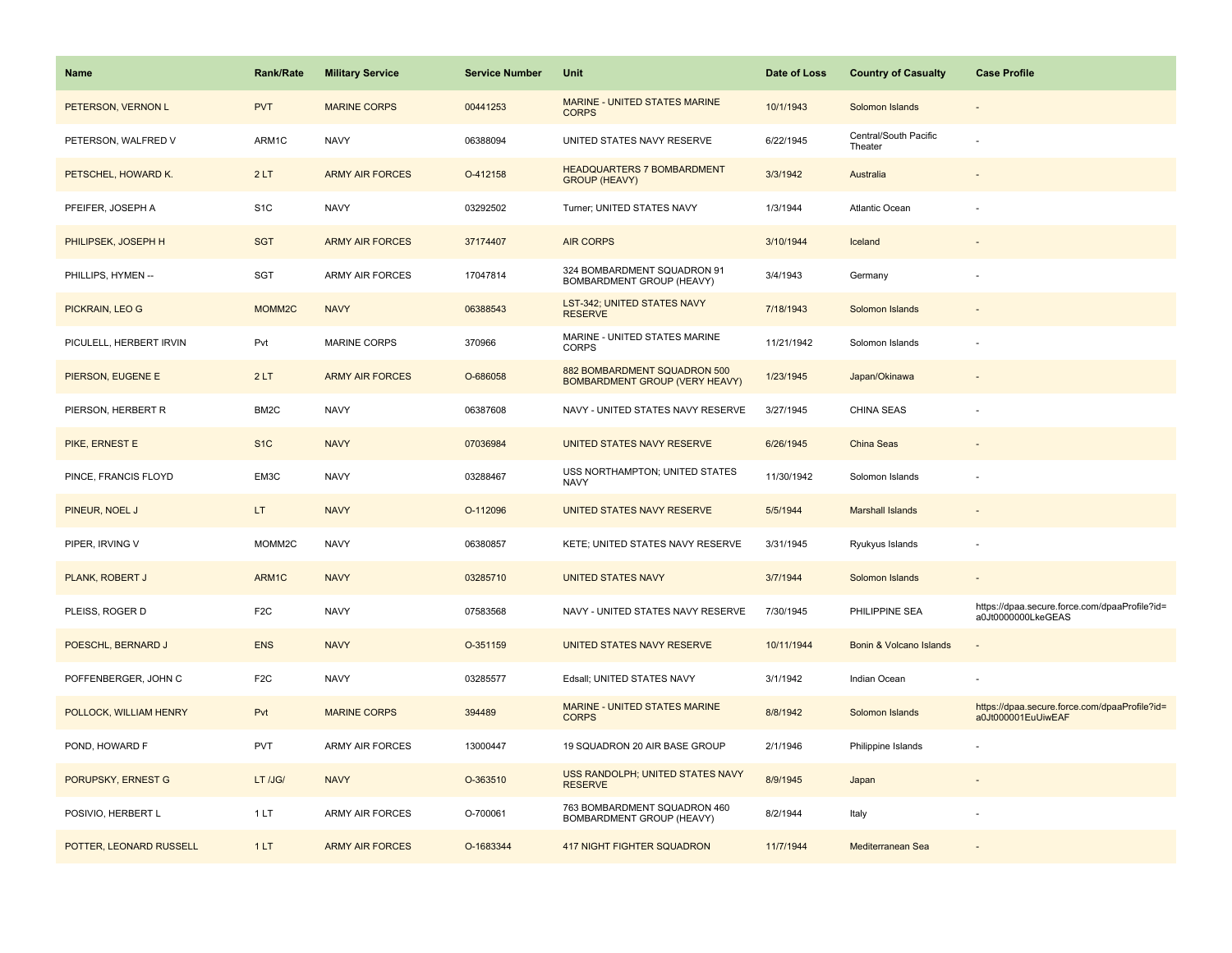| <b>Name</b>                    | Rank/Rate        | <b>Military Service</b> | <b>Service Number</b> | Unit                                                                               | Date of Loss | <b>Country of Casualty</b>     | <b>Case Profile</b>                                                 |
|--------------------------------|------------------|-------------------------|-----------------------|------------------------------------------------------------------------------------|--------------|--------------------------------|---------------------------------------------------------------------|
| POTVIN, ELMER J                | S <sub>1</sub> C | <b>NAVY</b>             | 09610293              | SS HENRY BACON; UNITED STATES<br><b>NAVY RESERVE</b>                               | 2/23/1945    | Norway                         |                                                                     |
| POULIMENOS, IJANETOS --        | TEC <sub>5</sub> | <b>ARMY</b>             | 17025756              | Hokusen Maru; 31 INFANTRY REGIMENT                                                 | 10/9/1944    | <b>Philippine Islands</b>      |                                                                     |
| POWERS, BRIAN A                | ENS              | <b>NAVY</b>             | O-130131              | UNITED STATES NAVY RESERVE                                                         | 6/14/1943    | Pacific Ocean                  |                                                                     |
| PREINER, GERALD PAUL           | <b>PFC</b>       | <b>MARINE CORPS</b>     | 00306043              | MARINE - UNITED STATES MARINE<br><b>CORPS</b>                                      | 5/8/1942     | <b>Coral Sea</b>               |                                                                     |
| PRELLWITZ, HAROLD G            | <b>PVT</b>       | <b>ARMY</b>             | 37259809              | USAT DORCHESTER; FIELD ARTILLERY                                                   | 2/3/1943     | Greenland                      |                                                                     |
| PRESCHER, HAROLD H             | EM <sub>1C</sub> | <b>NAVY</b>             | 03284847              | USS HOUSTON (CA-30); UNITED STATES<br><b>NAVY</b>                                  | 3/1/1942     | Java                           |                                                                     |
| PRICE, LLOYD R                 | S <sub>1</sub> C | <b>NAVY</b>             | 08697282              | NAVY - UNITED STATES NAVY                                                          | 10/25/1944   | PHILIPPINE SEA                 |                                                                     |
| PRIEBE, MORLAN L               | <b>PFC</b>       | <b>ARMY</b>             | 37303104              | <b>52 SIGNAL BATTALION</b>                                                         | 2/4/1944     | <b>New Guinea</b>              |                                                                     |
| PROEBSTLE, ROY --              |                  | <b>CIVILIAN</b>         | <b>NONE</b>           |                                                                                    | 9/18/1944    |                                |                                                                     |
| PRUSAK, LEONARD J.             | <b>PFC</b>       | <b>ARMY</b>             | 17025142              | <b>31 INFANTRY REGIMENT</b>                                                        | 1/18/1942    | <b>Philippine Islands</b>      |                                                                     |
| PRZYBILLA, ROBERT P            | EM2C             | <b>NAVY</b>             | 03292391              | HARDER; UNITED STATES NAVY                                                         | 8/24/1944    | Philippine Islands             |                                                                     |
| PTAK, HENRY P                  | S SGT            | <b>ARMY AIR FORCES</b>  | 37553315              | <b>868 BOMBARDMENT SQUADRON</b><br>(HEAVY)                                         | 4/21/1945    | Celebes                        | $\sim$                                                              |
| PUCHALLA, ROSE F.              | <b>PFC</b>       | ARMY                    | A-710481              | WOMEN'S ARMY CORPS                                                                 | 5/30/1945    | <b>Gold Coast</b>              |                                                                     |
| PUDIL, JOHN JOSEPH             | <b>PFC</b>       | <b>MARINE CORPS</b>     | 813818                | <b>MARINE - UNITED STATES MARINE</b><br><b>CORPS</b>                               | 3/8/1944     | New Britain Island             |                                                                     |
| PUGH, LLEWELYN E               | PFC              | <b>ARMY</b>             | 37168042              | 47 INFANTRY BATTALION 5 ARMORED<br><b>DIVISION</b>                                 | 9/20/1945    | Germany                        | ÷,                                                                  |
| QUESENBERRY, WILLIS E          | AS               | <b>NAVY</b>             | 03289634              | Sims; UNITED STATES NAVY                                                           | 5/7/1942     | <b>Coral Sea</b>               |                                                                     |
| QUIGLEY, JAMES --              | SGT              | <b>ARMY AIR FORCES</b>  | 37558348              | 790 BOMBARDMENT SQUADRON 467<br>BOMBARDMENT GROUP (HEAVY)                          | 11/10/1944   | North Sea or Tyrrhenian<br>Sea |                                                                     |
| <b>QUINLEN, CLINTON DENNIS</b> | <b>CAPT</b>      | <b>ARMY</b>             | O-348790              | Brazil Maru; 194 TANK BATTALION                                                    | 1/25/1945    | China Seas                     | https://dpaa.secure.force.com/dpaaProfile?id=<br>a0Jt000001CR1CLEA1 |
| RACH, HAROLD W                 | S <sub>1</sub> C | <b>NAVY</b>             | 09611718              | LUCE; UNITED STATES NAVY RESERVE                                                   | 5/4/1945     | China Seas                     |                                                                     |
| RAHIER, ELWYN O                | Sgt              | <b>ARMY AIR FORCES</b>  | 6566980               | 435 BOMBARDMENT SQUADRON 19<br><b>BOMBARDMENT GROUP (HEAVY)</b>                    | 8/14/1942    | <b>New Guinea</b>              |                                                                     |
| RAKOW, FLOYD E.                | S SGT            | <b>ARMY AIR FORCES</b>  | 17025984              | 5TH AIR FORCE 528 BOMBARDMENT<br>SQUADRON (HEAVY) 380<br>BOMBARDMENT GROUP (HEAVY) | 11/21/1943   | New Guinea                     |                                                                     |
| <b>RARICK, MELVIN J</b>        | <b>PFC</b>       | <b>ARMY AIR FORCES</b>  | 17080220              | <b>WEATHER TEST DETACHMENT</b><br><b>TACTICAL</b>                                  | 2/18/1944    | Alaska                         |                                                                     |
| RASMUSSEN, CLYDE B             | 2LT              | ARMY AIR FORCES         | O-752696              | 729 BOMBARDMENT SQUADRON 452<br><b>BOMBARDMENT GROUP (HEAVY)</b>                   | 4/20/1944    | English Channel                |                                                                     |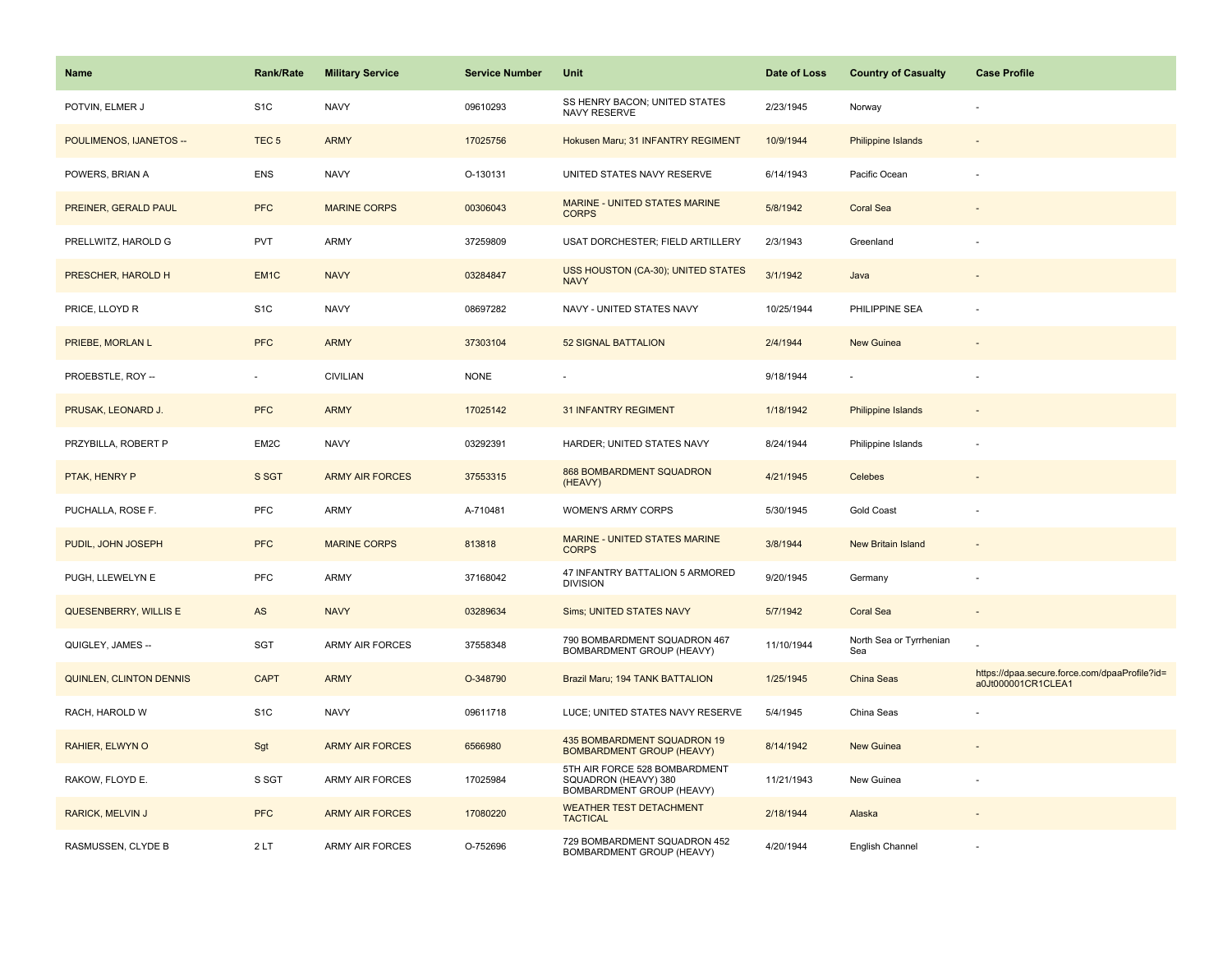| Name                       | Rank/Rate        | <b>Military Service</b> | <b>Service Number</b> | Unit                                                                    | Date of Loss | <b>Country of Casualty</b>     | <b>Case Profile</b>                                                 |
|----------------------------|------------------|-------------------------|-----------------------|-------------------------------------------------------------------------|--------------|--------------------------------|---------------------------------------------------------------------|
| <b>RASMUSSEN, R C</b>      | F <sub>1</sub> C | <b>NAVY</b>             | 03293830              | <b>SCAMP; UNITED STATES NAVY</b>                                        | 12/5/1944    | Bonin & Volcano Islands        |                                                                     |
| RASMUSSON, GEORGE VERNON   | F <sub>3</sub> C | <b>NAVY</b>             | 03287578              | USS Arizona; UNITED STATES NAVY                                         | 12/7/1941    | Hawaiian Islands               | https://dpaa.secure.force.com/dpaaProfile?id=<br>a0Jt00000004ouCEAQ |
| <b>RASSATT, URBAN P</b>    | S <sub>2</sub> C | <b>NAVY</b>             | 03287472              | <b>UNITED STATES NAVY</b>                                               | 3/1/1942     | <b>Indian Ocean</b>            |                                                                     |
| RASSIER, VICTOR J          | TEC <sub>4</sub> | <b>ARMY</b>             | 37272260              | 743 TANK BATTALION                                                      | 10/8/1944    | Germany                        |                                                                     |
| <b>RAYMOND, GEORGE E</b>   | 2LT              | <b>ARMY AIR FORCES</b>  | O-686015              | 524 SQUADRON 27 FIGHTER BOMBER<br><b>GROUP</b>                          | 4/28/1944    | North Sea or Tyrrhenian<br>Sea |                                                                     |
| RAYNER, JOHN A             | QM3C             | <b>NAVY</b>             | 03285649              | Pillsbury; UNITED STATES NAVY                                           | 3/1/1942     | Indian Ocean                   |                                                                     |
| REARDON, JOHN J            | S SGT            | <b>ARMY AIR FORCES</b>  | 17110566              | 615 BOMBARDMENT SQUADRON 401<br><b>BOMBARDMENT GROUP (HEAVY)</b>        | 11/2/1944    | Germany                        |                                                                     |
| REASLAND, LAWRENCE H       | <b>PFC</b>       | ARMY                    | 37095162              | 145 INFANTRY 37 DIVISION                                                | 7/28/1943    | Solomon Islands                |                                                                     |
| REFCO, EMIL --             | AOM3C            | <b>NAVY</b>             | 06391204              | ST. LO; UNITED STATES NAVY RESERVE                                      | 10/25/1944   | <b>Philippine Sea</b>          |                                                                     |
| REIBEL, THOMAS C           | <b>PVT</b>       | ARMY                    | 37558004              | 24 AMPHIBIOUS TRUCK BATTALION                                           | 4/28/1944    | English Channel                | ÷,                                                                  |
| <b>RENSTROM, GERHARD N</b> | <b>T SGT</b>     | <b>ARMY AIR FORCES</b>  | 17018430              | 54 TROOP CARRIER SQUADRON                                               | 9/9/1944     | Alaska                         |                                                                     |
| RENTSCH, MAX W             | 2LT              | <b>ARMY AIR FORCES</b>  | O-730609              | 346 BOMBARDMENT GROUP (HEAVY)                                           | 3/28/1943    | Hawaiian Islands               |                                                                     |
| RICH, RALPH M              | LT /JG/          | <b>NAVY</b>             | O-084139              | NAVY - UNITED STATES NAVY RESERVE                                       | 6/18/1942    | <b>HAWAIIAN ISLANDS</b>        |                                                                     |
| RICHARDSON, JOHN R         | S <sub>2</sub> C | <b>NAVY</b>             | 03296864              | NAVY - UNITED STATES NAVY                                               | 7/30/1945    | PHILIPPINE SEA                 | https://dpaa.secure.force.com/dpaaProfile?id=<br>a0Jt0000000QrlbEAC |
| RIEDEL, BENJAMIN --        | S <sub>2</sub> C | <b>NAVY</b>             | 03290038              | Meredith; UNITED STATES NAVY                                            | 6/8/1944     | <b>English Channel</b>         | $\sim$                                                              |
| RIMANDO, JUAN F            | <b>PFC</b>       | ARMY                    | 37287078              | SEAWOLF; 978 SIGNAL SERVICES<br>COMPANY                                 | 10/3/1944    | Netherlands East Indies        | ÷,                                                                  |
| <b>RINGWELSKI, FRANK</b>   | S <sub>2</sub> C | <b>NAVY</b>             | 08712319              | NAVY - UNITED STATES NAVY                                               | 10/24/1944   | PHILIPPINE SEA                 |                                                                     |
| RINN, ARTHUR J             | PVT              | ARMY                    | 37176142              | 180th Infantry Regiment, 45th Infantry<br>Division                      | 7/12/1944    | Sicily                         |                                                                     |
| <b>RIPLEY, ROBERT R</b>    | <b>SGT</b>       | <b>ARMY AIR FORCES</b>  | 19050431              | ARISAN MARU; 93 BOMBARDMENT<br>SQUADRON 19 BOMBARDMENT GROUP<br>(HEAVY) | 10/24/1944   | China Seas                     |                                                                     |
| RITCHEY, DARWIN L          | CPL              | <b>ARMY AIR FORCES</b>  | 37577188              | 758 BOMBARDMENT SQUADRON 459<br>BOMBARDMENT GROUP (HEAVY)               | 8/22/1944    | Adriatic Sea                   |                                                                     |
| ROBATCEK, FREDRICK H.      | S SGT            | <b>ARMY AIR FORCES</b>  | 37292139              | 499 BOMBARDMENT SQUADRON 345<br><b>BOMBARDMENT GROUP (MEDIUM)</b>       | 3/5/1944     | <b>New Guinea</b>              |                                                                     |
| ROBERTS, CLAYTON J         | LT /JG/          | <b>NAVY</b>             | O-282878              | TRIGGER; UNITED STATES NAVY                                             | 3/28/1945    | Ryukyus Islands                |                                                                     |
| <b>ROBERTS, DAVID N</b>    | S SGT            | <b>ARMY</b>             | 17049491              | <b>HEADQUARTERS COMPANY 33 DIVISION</b>                                 | 1/26/1944    | <b>Hawaiian Islands</b>        |                                                                     |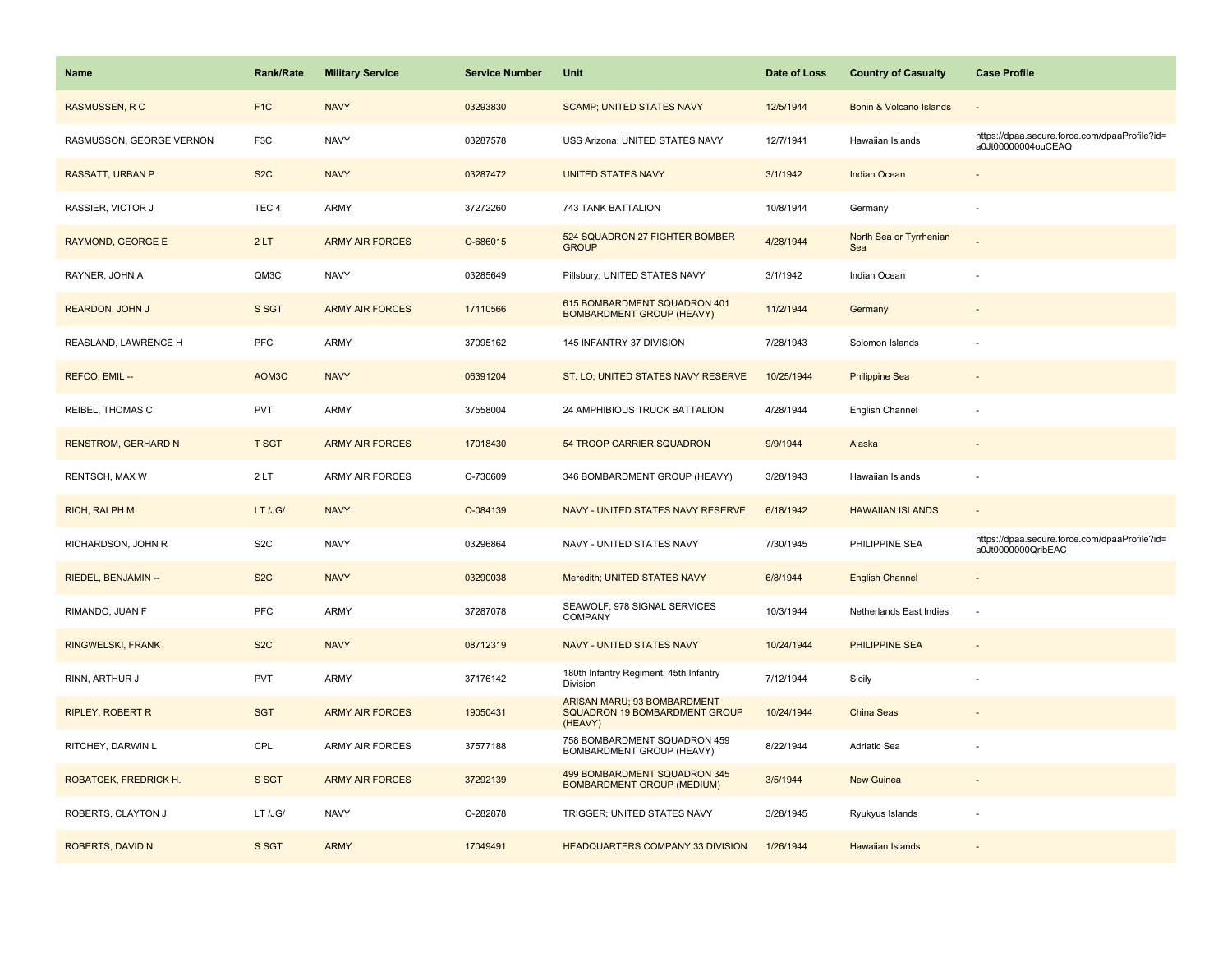| <b>Name</b>                  | <b>Rank/Rate</b>  | <b>Military Service</b> | <b>Service Number</b> | Unit                                                           | Date of Loss | <b>Country of Casualty</b>            | <b>Case Profile</b> |
|------------------------------|-------------------|-------------------------|-----------------------|----------------------------------------------------------------|--------------|---------------------------------------|---------------------|
| ROBINSON, FRANKLIN M         | PFC               | <b>ARMY</b>             | 17001763              | ARISAN MARU; 59 COAST ARTILLERY<br><b>REGIMENT</b>             | 10/24/1944   | China Seas                            |                     |
| <b>ROBINSON, HARRY F</b>     | <b>CY</b>         | <b>NAVY</b>             | 03282961              | PECOS; UNITED STATES NAVY                                      | 3/1/1942     | Java                                  |                     |
| ROBISON, ROBERT P            | S <sub>2</sub> C  | <b>NAVY</b>             | 03290706              | UNITED STATES NAVY                                             | 10/11/1942   | Atlantic Ocean                        |                     |
| <b>ROBITAILLE, ROBERT E</b>  | ARM2C             | <b>NAVY</b>             | 06395458              | UNITED STATES NAVY RESERVE                                     | 6/20/1944    | Pacific Ocean: North<br>American Area |                     |
| ROBLE, LEONARD A T           | BM <sub>2</sub> C | <b>NAVY</b>             | 03285100              | UNITED STATES NAVY                                             | 5/4/1943     | Pacific Ocean                         |                     |
| ROCHE, DAVID J               | <b>ENS</b>        | <b>NAVY</b>             | O-084010              | UNITED STATES NAVY RESERVE                                     | 6/4/1942     | Midway Island                         |                     |
| RODNEY, WILLIAM J            | STM1C             | <b>NAVY</b>             | 03295088              | SNOOK; UNITED STATES NAVY                                      | 5/5/1945     | China Seas                            |                     |
| ROEHRDANZ, ORVIN L           | EM <sub>2</sub> C | <b>NAVY</b>             | 03285655              | USS JARVIS; UNITED STATES NAVY                                 | 8/9/1942     | Solomon Islands                       |                     |
| ROELLICH, STANLEY H          | S <sub>2</sub> C  | <b>NAVY</b>             | 06392345              | Warrington; UNITED STATES NAVY<br><b>RESERVE</b>               | 9/13/1944    | Bermuda                               |                     |
| ROELOFS, CHESTER A.          | TEC <sub>5</sub>  | <b>ARMY</b>             | 37167692              | 58 ARMORED FIELD ARTILLERY<br><b>BATTALION</b>                 | 12/20/1945   | Belgium                               |                     |
| ROGAN, DONALD L              | S <sub>1</sub> C  | <b>NAVY</b>             | 06392959              | UNITED STATES NAVY RESERVE                                     | 7/14/1943    | Indian Ocean                          |                     |
| ROGERS, GRAYDON G            | ARM3C             | <b>NAVY</b>             | 06394642              | NAVY - UNITED STATES NAVY RESERVE                              | 7/15/1944    | PACIFIC OCEAN                         | $\sim$              |
| ROHLFSEN, OLIVER H           | S <sub>1</sub> C  | <b>NAVY</b>             | 06383446              | UNITED STATES NAVY RESERVE                                     | 10/11/1942   | Atlantic Ocean                        |                     |
| ROHRICHT, EDWARD HUGO        | 2LT               | <b>MARINE CORPS</b>     | O-030191              | MARINE - UNITED STATES MARINE<br><b>CORPS</b>                  | 2/17/1945    | Japan                                 |                     |
| ROMER, HARRIS R              | <b>ENS</b>        | <b>NAVY</b>             | O-419319              | USS WASP (CV-18); UNITED STATES<br>NAVY RESERVE                | 7/2/1945     | Pacific Ocean                         |                     |
| ROMINE, JAMES E              | <b>ENS</b>        | <b>NAVY</b>             | O-460623              | NAVY - UNITED STATES NAVY RESERVE                              | 7/2/1945     |                                       |                     |
| ROOT, ARTHUR J               | CAPT              | <b>ARMY</b>             | O-397167              | ARMY - 194 TANK BATTALION                                      | 12/15/1944   | PHILIPPINE ISLANDS                    | ÷.                  |
| ROSMAN, JOHN L               | S <sub>1</sub> C  | <b>NAVY</b>             | 06396757              | Leary; UNITED STATES NAVY RESERVE                              | 12/24/1943   | North Atlantic Ocean                  |                     |
| ROSS, HOWARD G               | S SGT             | <b>ARMY AIR FORCES</b>  | 37552168              | 871 BOMBARDMENT SQUADRON 497<br>BOMBARDMENT GROUP (VERY HEAVY) | 12/18/1944   | Bonin & Volcano Islands               | $\sim$              |
| ROUSER, CHARLES W            | ARM2C             | <b>NAVY</b>             | 03286941              | USS LEXINGTON; UNITED STATES NAVY                              | 5/7/1942     | <b>Coral Sea</b>                      | $\sim$              |
| RUDE, WERDIN ONELL           | ARM2C             | <b>NAVY</b>             | 03289433              | UNITED STATES NAVY                                             | 8/1/1943     | Atlantic Ocean                        | ÷.                  |
| <b>RUDNICK, BASIL STEVEN</b> | 1LT               | <b>ARMY AIR FORCES</b>  | O-733990              | 71 FIGHTER SQUADRON 1 FIGHTER<br><b>GROUP</b>                  | 8/29/1944    | North Sea or Tyrrhenian<br>Sea        |                     |
| RUIDL, PATRICK C             | RDM3C             | <b>COAST GUARD</b>      | 00230422              | COAST GUARD - UNITED STATES<br><b>COAST GUARD</b>              | 6/13/1943    | Greenland                             |                     |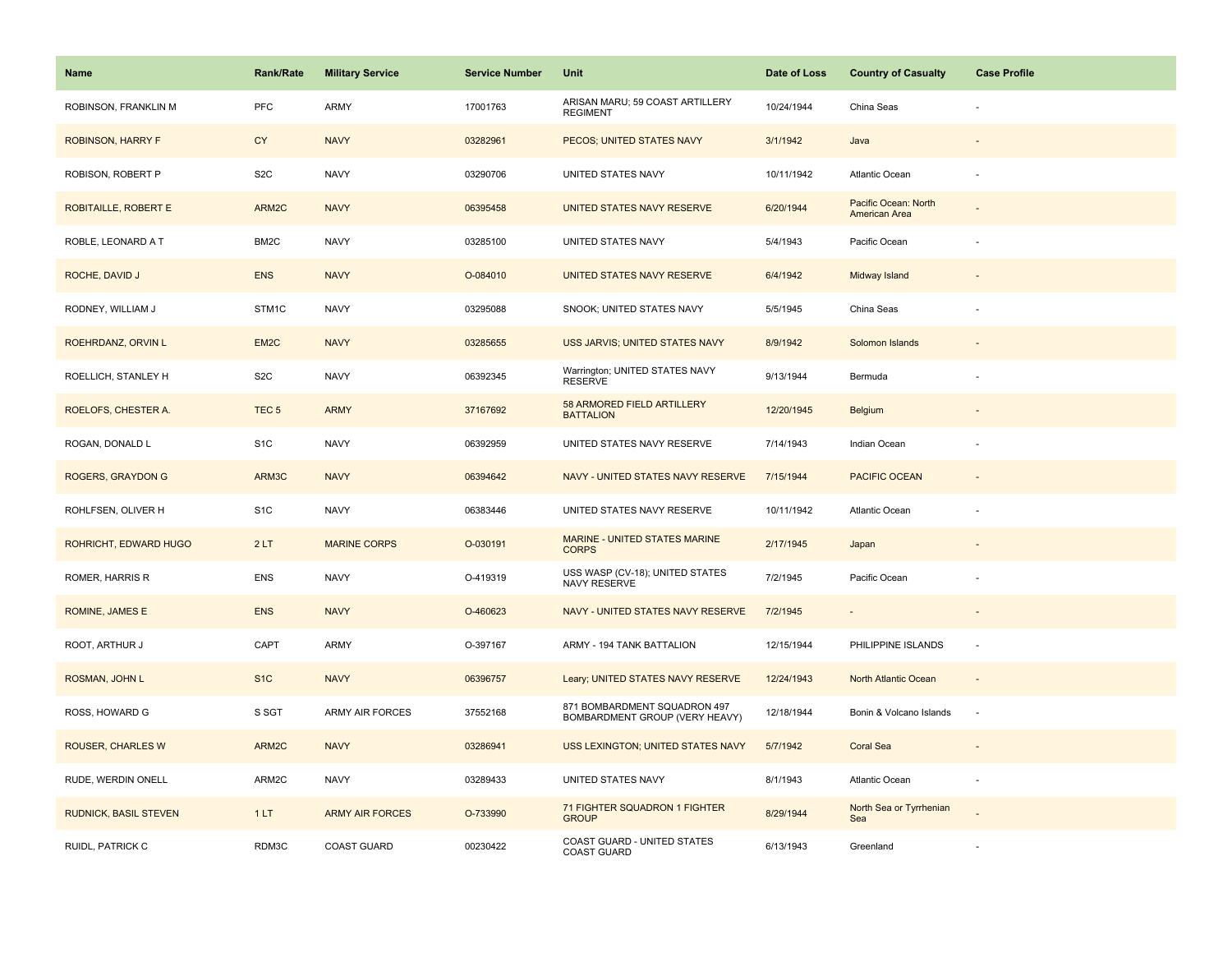| <b>Name</b>                     | <b>Rank/Rate</b>  | <b>Military Service</b> | <b>Service Number</b> | Unit                                                             | Date of Loss | <b>Country of Casualty</b>                      | <b>Case Profile</b>                                                 |
|---------------------------------|-------------------|-------------------------|-----------------------|------------------------------------------------------------------|--------------|-------------------------------------------------|---------------------------------------------------------------------|
| RUIZ, MANUEL --                 | <b>PVT</b>        | <b>ARMY</b>             | 37297200              | 1 REGIMENT 1 ARMORED DIVISION                                    | 3/31/1943    | Tunisia                                         |                                                                     |
| RULE, JAMES --                  | MOMM2C            | <b>NAVY</b>             | 03286114              | SUBMARINE Argonaut; UNITED STATES<br><b>NAVY</b>                 | 1/10/1943    | New Britain Island                              |                                                                     |
| RUNK, JOHN J                    | <b>PFC</b>        | <b>ARMY</b>             | 37314551              | 351 INFANTRY 88 DIVISION                                         | 10/14/1945   | Italy                                           |                                                                     |
| RUNKEL, CARL WAYNE              | F <sub>1</sub> C  | <b>NAVY</b>             | 03284778              | Cythera; UNITED STATES NAVY                                      | 5/2/1942     | Atlantic Ocean: North<br><b>American Waters</b> |                                                                     |
| <b>RUTH, THOMAS A</b>           | LT /JG/           | <b>NAVY</b>             | O-104025              | UNITED STATES NAVY RESERVE                                       | 6/30/1943    | Solomon Islands                                 |                                                                     |
| RYAN, EDWARD F                  | GM2C              | <b>NAVY</b>             | 06389699              | UNITED STATES NAVY RESERVE                                       | 5/3/1944     | North Atlantic Ocean                            |                                                                     |
| RYAN, JEREMIAH T.               | 1LT               | <b>ARMY AIR FORCES</b>  | O-435527              | 28 SQUADRON 6 FERRY GROUP                                        | 4/4/1943     | <b>Atlantic Ocean</b>                           |                                                                     |
| RYGH, GLENN HARRY               | SGT               | <b>MARINE CORPS</b>     | 00300184              | MARINE - UNITED STATES MARINE<br>CORPS                           | 11/17/1943   | <b>SOLOMON ISLANDS</b>                          |                                                                     |
| <b>RYTTER, LEROY S</b>          | 2LT               | <b>ARMY AIR FORCES</b>  | O-670261              | 759 BOMBARDMENT SQUADRON 459<br><b>BOMBARDMENT GROUP (HEAVY)</b> |              | <b>Adriatic Sea</b>                             |                                                                     |
| SAGER, ROBERT V                 | MOMM1C            | <b>NAVY</b>             | 03285606              | <b>GRAMPUS; UNITED STATES NAVY</b>                               | 3/22/1943    | New Britain Island                              |                                                                     |
| SAHLBERG, RAYMOND E             | <b>SGT</b>        | <b>ARMY AIR FORCES</b>  | 37570498              | 525 BOMBARDMENT SQUADRON 379<br><b>BOMBARDMENT GROUP (HEAVY)</b> | 8/24/1944    | Holland                                         |                                                                     |
| SAL, PETER HARDING              | AS                | <b>NAVY</b>             | 06381104              | UNITED STATES NAVY RESERVE                                       | 5/7/1942     |                                                 |                                                                     |
| SALLA, STEVE S                  | S SGT             | <b>ARMY AIR FORCES</b>  | 37314928              | 48 BOMBARDMENT SQUADRON 41<br><b>BOMBARDMENT GROUP (MEDIUM)</b>  | 3/26/1944    | <b>Caroline Islands</b>                         |                                                                     |
| SALMELA, CHESTER C              | S SGT             | ARMY AIR FORCES         | 37583912              | 515 BOMBARDMENT SQUADRON 376<br>BOMBARDMENT GROUP (HEAVY)        | 11/11/1944   | Adriatic Sea                                    |                                                                     |
| SALMONSON, ALBERT T.            | 2LT               | <b>ARMY AIR FORCES</b>  | O-734510              | 31 BOMBARDMENT SQUADRON 5<br><b>BOMBARDMENT GROUP (HEAVY)</b>    | 7/27/1943    | Ellice Islands                                  |                                                                     |
| SALTNESS, STANLEY E             | S <sub>1</sub> C  | <b>NAVY</b>             | 07580709              | UNITED STATES NAVY RESERVE                                       | 3/28/1945    | Atlantic Ocean                                  |                                                                     |
| <b>SAMPSON, PHILIP T</b>        | LT /JG/           | <b>NAVY</b>             | O-256064              | HARDER; UNITED STATES NAVY<br><b>RESERVE</b>                     | 8/24/1944    | Philippine Islands                              |                                                                     |
| SAMPSON, RUSSELL M              | <b>PVT</b>        | ARMY                    | 20709370              | 34 RECONNAISSANCE TROOP 34<br><b>DIVISION</b>                    | 3/29/1943    | Tunisia                                         |                                                                     |
| <b>SAMPSON, SHERLEY ROLLAND</b> | RM <sub>3</sub> C | <b>NAVY</b>             | 04103440              | <b>USS Arizona; UNITED STATES NAVY</b><br><b>RESERVE</b>         | 12/7/1941    | <b>Hawaiian Islands</b>                         | https://dpaa.secure.force.com/dpaaProfile?id=<br>a0Jt000000mzWYuEAM |
| SAND, IVAN O                    | T SGT             | <b>ARMY AIR FORCES</b>  | 37161484              | 400 BOMBARDMENT SQUADRON 90<br>BOMBARDMENT GROUP (HEAVY)         | 5/19/1943    | New Guinea                                      |                                                                     |
| <b>SANGER, HAROLD H</b>         | SC <sub>1</sub> C | <b>NAVY</b>             | 03282368              | Pillsbury; UNITED STATES NAVY                                    | 3/1/1942     | Indian Ocean                                    |                                                                     |
| SANSOM, JACK R                  | 1LT               | <b>ARMY AIR FORCES</b>  | O-806349              | 877 BOMBARDMENT SQUADRON 499<br>BOMBARDMENT GROUP (VERY HEAVY)   | 4/24/1945    | Japan/Okinawa                                   |                                                                     |
| <b>SAUTER, WILLIAM R</b>        | <b>PFC</b>        | <b>MARINE CORPS</b>     | 00522000              | MARINE - UNITED STATES MARINE<br><b>CORPS</b>                    | 12/24/1944   | <b>SOLOMON ISLANDS</b>                          |                                                                     |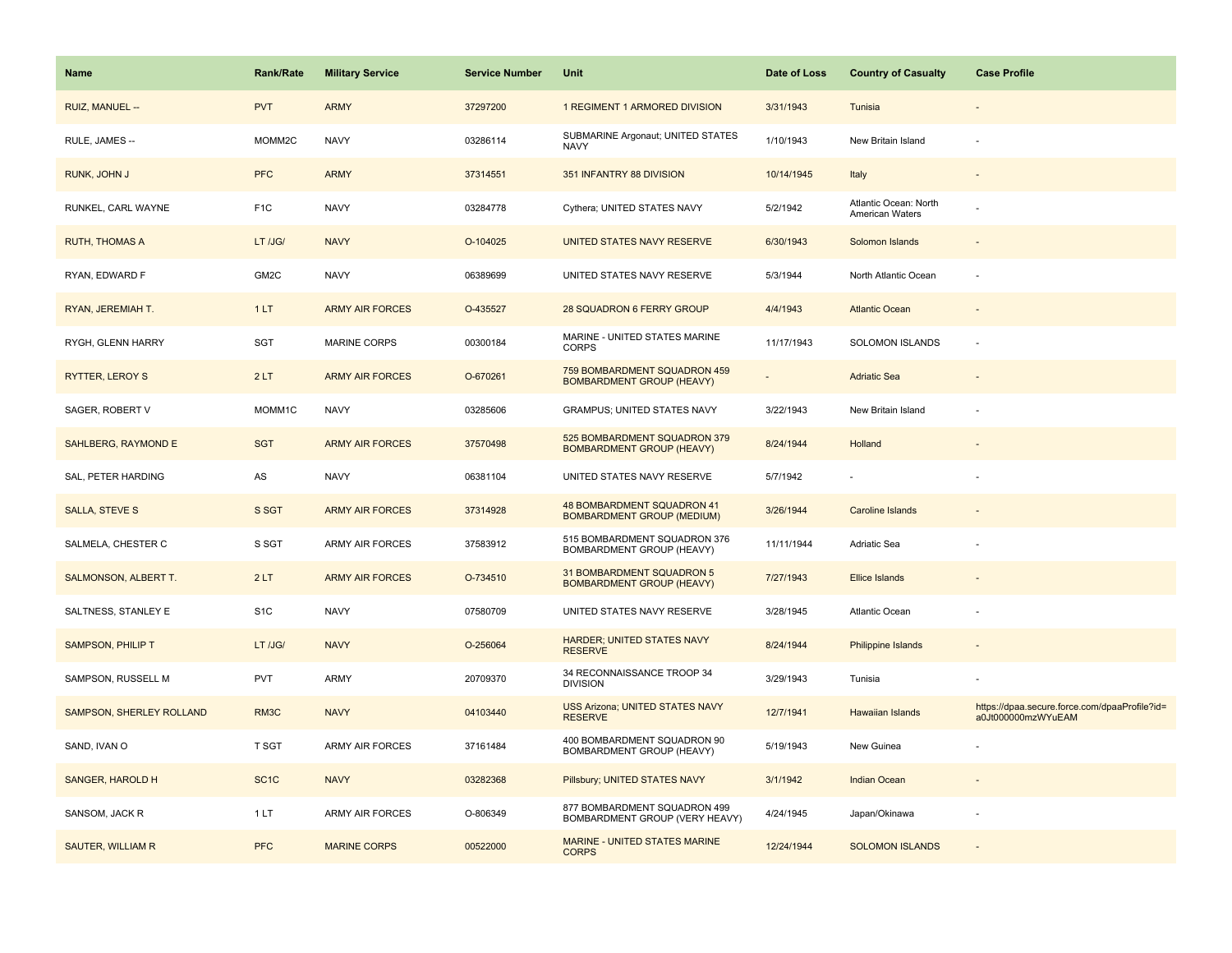| <b>Name</b>                    | Rank/Rate         | <b>Military Service</b> | <b>Service Number</b> | Unit                                                             | Date of Loss | <b>Country of Casualty</b>     | <b>Case Profile</b>                                                 |
|--------------------------------|-------------------|-------------------------|-----------------------|------------------------------------------------------------------|--------------|--------------------------------|---------------------------------------------------------------------|
| SCHAAP, MARION J               | QM1C              | <b>NAVY</b>             | 06208866              | NAVY - UNITED STATES NAVY RESERVE                                | 7/30/1945    | PHILIPPINE SEA                 | https://dpaa.secure.force.com/dpaaProfile?id=<br>a0Jt000000rNODeEAO |
| <b>SCHADL, FRANK GEORGE</b>    | AMM3C             | <b>NAVY</b>             | 03288612              | <b>UNITED STATES NAVY</b>                                        | 6/4/1942     | Alaska                         |                                                                     |
| <b>SCHAEFER, THOMAS G</b>      | Ens               | <b>NAVY</b>             | O-382860              | USS TICONDEROGA; UNITED STATES<br>NAVY RESERVE                   | 7/28/1945    | Japan                          |                                                                     |
| SCHAFER, ROBERT P.             | <b>SGT</b>        | <b>ARMY AIR FORCES</b>  | 37581782              | 723 BOMBARDMENT SQUADRON 450<br><b>BOMBARDMENT GROUP (HEAVY)</b> | 2/16/1945    | <b>Adriatic Sea</b>            |                                                                     |
| <b>SCHAFER, WILLIS A</b>       | <b>ENS</b>        | <b>NAVY</b>             | O-240701              | UNITED STATES NAVY RESERVE                                       | 6/24/1943    | North Atlantic Ocean           |                                                                     |
| <b>SCHARFBILLIG, FRANCIS J</b> | S <sub>2</sub> C  | <b>NAVY</b>             | 06387297              | SS BIRMINGHAM CITY; UNITED STATES<br><b>NAVY RESERVE</b>         | 1/8/1943     |                                |                                                                     |
| SCHAUMAN, EDWIN A              | 2d Lt             | ARMY AIR FORCES         | O-767397              | 45 FIGHTER SQUADRON 15 FIGHTER<br><b>GROUP</b>                   | 6/14/1944    | Hawaiian Islands               |                                                                     |
| <b>SCHEWE, ALFRED P</b>        | S <sub>1</sub> C  | <b>NAVY</b>             | 06392719              | NAVY - UNITED STATES NAVY RESERVE                                | 7/30/1945    | <b>PHILIPPINE SEA</b>          | https://dpaa.secure.force.com/dpaaProfile?id=<br>a0Jt0000000QreGEAS |
| SCHIEBER, ARTHUR W             | F <sub>1</sub> C  | <b>NAVY</b>             | 08701190              | Perry; UNITED STATES NAVY RESERVE                                | 9/13/1944    | Caroline Islands               |                                                                     |
| <b>SCHLEGEL, EARL H</b>        | <b>PVT</b>        | <b>ARMY</b>             | 37162585              | MARCUS DALY; 149 INFANTRY 38<br><b>DIVISION</b>                  | 12/5/1944    | <b>Philippine Islands</b>      |                                                                     |
| SCHMALTZ, FRED E               | <b>PFC</b>        | <b>ARMY</b>             | 37274507              | 7th Field Artillery Battalion, 1st Infantry<br>Division          | 7/10/1943    | Sicily                         |                                                                     |
| <b>SCHMIDT, EUGENE W</b>       | <b>CPL</b>        | <b>ARMY AIR FORCES</b>  | 17049427              | 319 BOMBARDMENT SQUADRON 90<br><b>BOMBARDMENT GROUP (HEAVY)</b>  | 12/19/1943   | <b>New Guinea</b>              | $\sim$                                                              |
| SCHMIDT, ORVILLE G H           | F <sub>1</sub> C  | <b>NAVY</b>             | 08702522              | BULLHEAD; UNITED STATES NAVY<br><b>RESERVE</b>                   | 8/6/1945     | <b>Netherlands East Indies</b> | ÷,                                                                  |
| SCHMIDT, ROY --                | S <sub>2</sub> C  | <b>NAVY</b>             | 06390356              | UNITED STATES NAVY RESERVE                                       | 12/13/1942   | <b>Atlantic Ocean</b>          |                                                                     |
| SCHMIDT, VERNON JOSEPH         | S <sub>1</sub> C  | <b>NAVY</b>             | 03287581              | USS Arizona; UNITED STATES NAVY                                  | 12/7/1941    | Hawaiian Islands               | https://dpaa.secure.force.com/dpaaProfile?id=<br>a0Jt00000004pRQEAY |
| SCHMITZ, HOWARD W              | 2LT               | <b>ARMY AIR FORCES</b>  | O-704753              | 160 SQUADRON 363 TACTICAL<br>RECONNAISSANCE GROUP                | 11/28/1944   | Germany                        |                                                                     |
| SCHNEIDER, JAMES R             | S SGT             | <b>ARMY AIR FORCES</b>  | 17049994              | 98 BOMBARDMENT SQUADRON 11<br>BOMBARDMENT GROUP (HEAVY)          | 2/13/1946    | Marshall Islands               |                                                                     |
| <b>SCHNEIDER, WILLIAM L</b>    | AMM <sub>2C</sub> | <b>NAVY</b>             | 06391086              | USS LEXINGTON (CV-16); UNITED<br><b>STATES NAVY RESERVE</b>      | 1/16/1945    | China Seas                     |                                                                     |
| SCHNORR, WILLIAM F             | RT <sub>2</sub> C | <b>NAVY</b>             | 08699998              | Mount Hood; UNITED STATES NAVY<br><b>RESERVE</b>                 | 11/10/1944   | Admiralty Islands              | https://dpaa.secure.force.com/dpaaProfile?id=<br>a0Jt0000000XhAqEAK |
| <b>SCHOCH, JACK L</b>          | 1st Lt            | <b>ARMY AIR FORCES</b>  | O-021535              | 99 BOMBARDMENT SQUADRON 9<br><b>BOMBARDMENT GROUP (HEAVY)</b>    | 2/27/1941    | Panama                         |                                                                     |
| SCHOUMAKER, ELMER L            | PFC               | <b>ARMY AIR FORCES</b>  | 37319454              | 32 PHOTO SQUADRON 5<br>RECONNAISSANCE GROUP                      | 4/20/1944    | Mediterranean Sea              |                                                                     |
| <b>SCHREIFELS, MELVIN H</b>    | S <sub>2</sub> C  | <b>NAVY</b>             | 06392816              | NAVY - UNITED STATES NAVY RESERVE                                | 3/19/1945    | <b>JAPAN</b>                   |                                                                     |
| SCHROEDER, EMIL C              | PFC               | <b>ARMY</b>             | 37121644              | ARMY - 21 INFANTRY 24 DIVISION                                   | 8/12/1944    | <b>NEW GUINEA</b>              |                                                                     |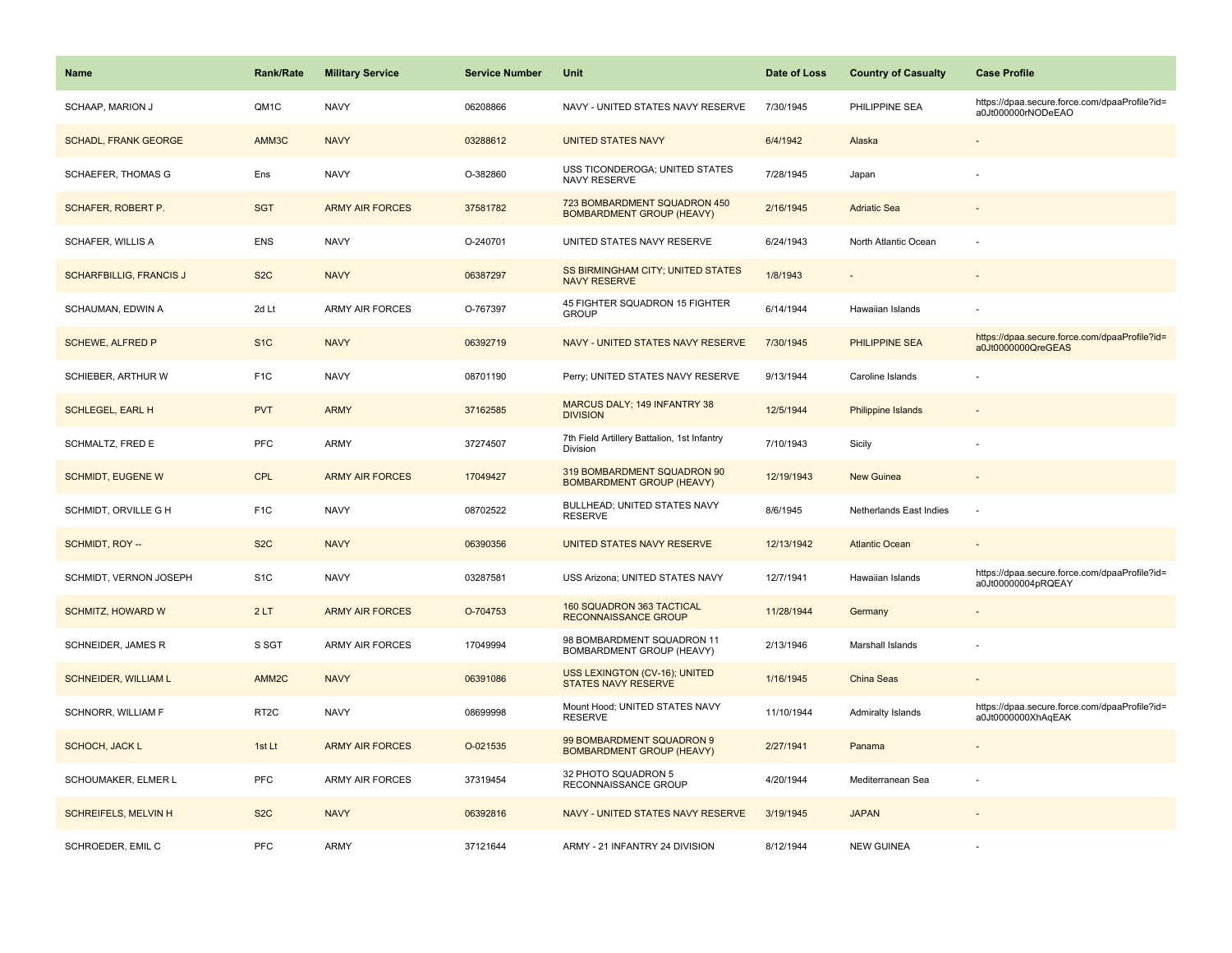| Name                        | <b>Rank/Rate</b>  | <b>Military Service</b> | <b>Service Number</b> | Unit                                                                  | Date of Loss | <b>Country of Casualty</b>                             | <b>Case Profile</b>                                                 |
|-----------------------------|-------------------|-------------------------|-----------------------|-----------------------------------------------------------------------|--------------|--------------------------------------------------------|---------------------------------------------------------------------|
| <b>SCHROEDER, WILLIAM F</b> | S SGT             | <b>ARMY</b>             | 37268017              | 32 INFANTRY 7 DIVISION                                                | 10/22/1944   | Philippine Islands                                     |                                                                     |
| SCHROM, CHRIST A            | F <sub>1</sub> C  | <b>NAVY</b>             | 07575576              | USS LISCOME BAY; UNITED STATES<br>NAVY RESERVE                        | 11/24/1943   | Gilbert Islands                                        |                                                                     |
| <b>SCHUCK, JEROME W</b>     | AS                | <b>NAVY</b>             | 03292295              | <b>UNITED STATES NAVY</b>                                             | 2/7/1943     | North Atlantic Ocean                                   |                                                                     |
| SCHUETTLER, WALTER W        | <b>SGT</b>        | <b>ARMY AIR FORCES</b>  | 37277244              | 32 PHOTO SQUADRON 5<br>RECONNAISSANCE GROUP                           | 4/20/1944    | Mediterranean Sea                                      |                                                                     |
| <b>SCHULT, HOWARD A</b>     | EM <sub>2</sub> C | <b>NAVY</b>             | 06390371              | <b>SPENCE: UNITED STATES NAVY</b><br><b>RESERVE</b>                   | 12/18/1944   | <b>Philippine Sea</b>                                  |                                                                     |
| SCHULTE, NORMAN E           | CAPT              | <b>ARMY AIR FORCES</b>  | O-674075              | 395 FIGHTER SQUADRON 368 FIGHTER<br><b>GROUP</b>                      | 10/13/1944   | Germany                                                |                                                                     |
| SCHULTZ, ROSCOE E           | 1st Lt            | <b>ARMY AIR FORCES</b>  | O-746759              | 794 BOMBARDMENT SQUADRON 468<br><b>BOMBARDMENT GROUP (VERY HEAVY)</b> | 11/28/1944   | India                                                  |                                                                     |
| SCHULTZ, THOMAS W           | 1st Lt            | <b>ARMY AIR FORCES</b>  | O-767401              | 548 NIGHT FIGHTER SQUADRON                                            | 9/9/1945     | Japan/Okinawa                                          |                                                                     |
| SCHUMACHER, ARTHUR J.       | 2d Lt             | <b>ARMY AIR FORCES</b>  | O-762989              | 424 BOMBARDMENT SQUADRON 307<br><b>BOMBARDMENT GROUP (HEAVY)</b>      | 9/1/1944     | <b>Caroline Islands</b>                                |                                                                     |
| SCHUMACHER, RICHARD P.      | 1st Lt            | <b>ARMY AIR FORCES</b>  | O-732585              | 71 BOMBARDMENT SQUADRON 38<br>BOMBARDMENT GROUP (MEDIUM)              | 9/2/1943     | New Guinea                                             | https://dpaa.secure.force.com/dpaaProfile?id=<br>a0Jt000001nzT2NEAU |
| SCHUMAN, HENRY JUNIOR       | S <sub>1</sub> C  | <b>NAVY</b>             | 06382951              | UNITED STATES NAVY RESERVE                                            | 10/17/1942   | North Atlantic Ocean                                   |                                                                     |
| SCHWAGEL, FRANK A           | S SGT             | ARMY AIR FORCES         | 37278873              | 335 BOMBARDMENT SQUADRON 95<br>BOMBARDMENT GROUP (HEAVY)              | 6/13/1943    | <b>Baltic Sea</b>                                      |                                                                     |
| <b>SCHWANKL, ELMER W</b>    | 2LT               | <b>ARMY AIR FORCES</b>  | O-683786              | 568 BOMBARDMENT SQUADRON 390<br><b>BOMBARDMENT GROUP (HEAVY)</b>      | 1/21/1944    | <b>English Channel</b>                                 |                                                                     |
| SCHWARZ, EUGENE A           | <b>PFC</b>        | <b>ARMY</b>             | 37326860              | 357 INFANTRY 90 DIVISION                                              | 12/6/1944    | Germany                                                |                                                                     |
| SCHWEICH, JEROME JACOB      | HA <sub>1</sub> C | <b>NAVY</b>             | 03287025              | ARISAN MARU; UNITED STATES NAVY                                       | 10/24/1944   | Philippine Islands                                     | $\overline{\phantom{a}}$                                            |
| SCHWEIGERT, GUY             | S SGT             | <b>ARMY AIR FORCES</b>  | 06713446              | 21 PURSUIT SQUADRON 24 PURSUIT<br><b>GROUP</b>                        | 9/22/1942    | Philippine Islands                                     | https://dpaa.secure.force.com/dpaaProfile?id=<br>a0Jt000000N3c4nEAB |
| <b>SCOTT, CRAIG R</b>       | F <sub>2C</sub>   | <b>NAVY</b>             | 06388948              | R-12; UNITED STATES NAVY RESERVE                                      | 6/12/1943    | <b>Atlantic Ocean: North</b><br><b>American Waters</b> |                                                                     |
| SEASON, HOWARD I            | 2LT               | ARMY AIR FORCES         | O-705439              | 20 BOMBARDMENT SQUADRON 2<br>BOMBARDMENT GROUP (HEAVY)                | 8/18/1944    | Adriatic Sea                                           |                                                                     |
| SEIDEL, KENNETH L           | <b>PFC</b>        | <b>ARMY AIR FORCES</b>  | 37313558              | INDIA CHINA WING ARMY TRANSPORT<br><b>COMMAND</b>                     | 1/29/1944    | China                                                  |                                                                     |
| SEIFERT, OTTO JOHN          | Capt              | <b>MARINE CORPS</b>     | O-010972              | MARINE - UNITED STATES MARINE<br><b>CORPS</b>                         | 5/13/1943    | Solomon Islands                                        |                                                                     |
| SEIZ, DONALD F              | <b>LTJG</b>       | <b>NAVY</b>             | O-156325              | USS LEXINGTON; UNITED STATES NAVY<br><b>RESERVE</b>                   | 1/16/1945    | China                                                  |                                                                     |
| SELTZ, STEPHEN S            | S <sub>1</sub> C  | <b>NAVY</b>             | 06380999              | USS WORDEN; UNITED STATES NAVY<br><b>RESERVE</b>                      | 1/12/1943    | Aleutian Islands                                       |                                                                     |
| SENART, ALOYS J             | S <sub>1C</sub>   | <b>NAVY</b>             | 08697156              | <b>HOEL; UNITED STATES NAVY</b>                                       | 10/25/1944   | <b>Philippine Sea</b>                                  |                                                                     |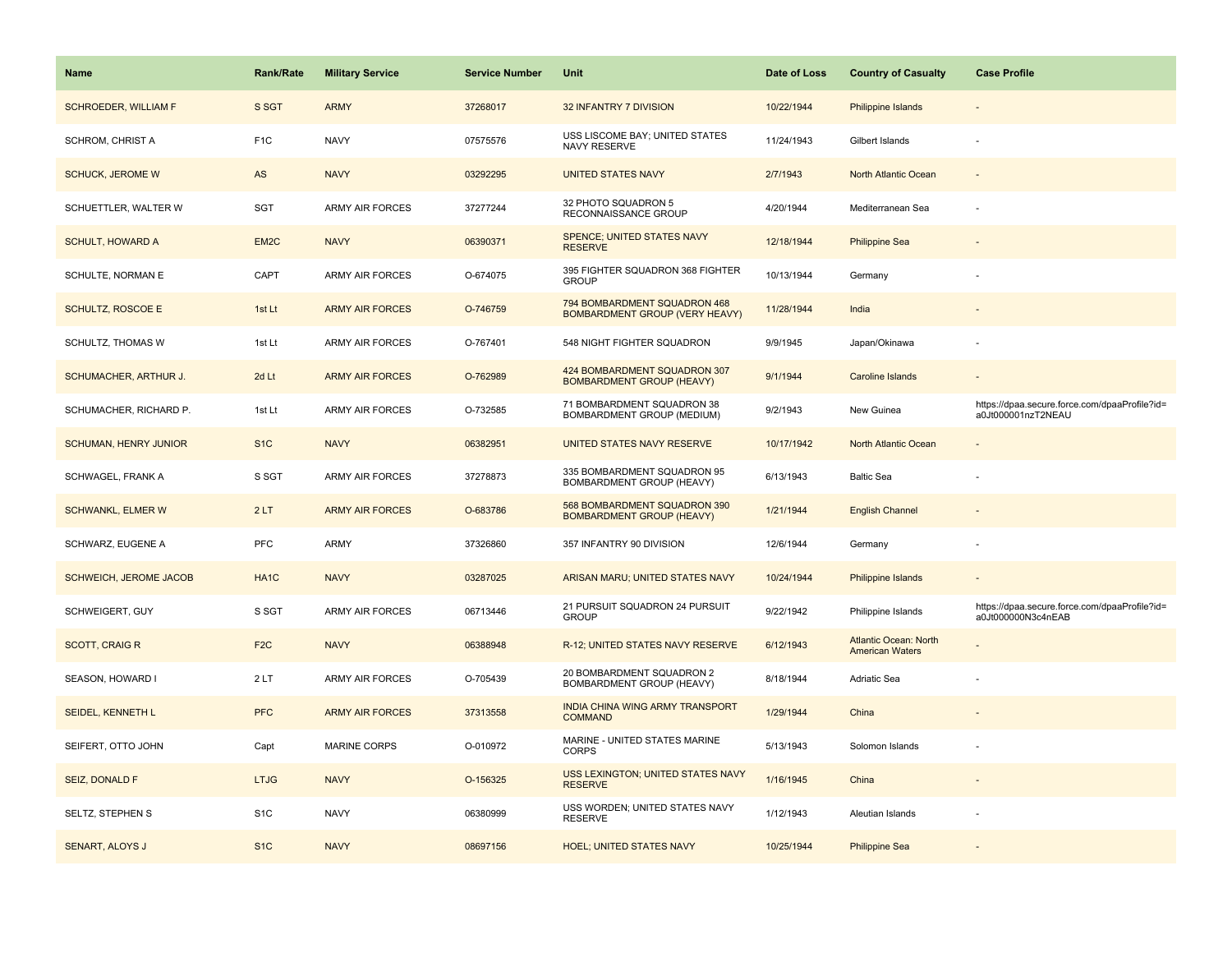| <b>Name</b>                  | <b>Rank/Rate</b>  | <b>Military Service</b> | <b>Service Number</b> | Unit                                                             | Date of Loss | <b>Country of Casualty</b>       | <b>Case Profile</b>                                                 |
|------------------------------|-------------------|-------------------------|-----------------------|------------------------------------------------------------------|--------------|----------------------------------|---------------------------------------------------------------------|
| SENN, LAVERN A               | S SGT             | <b>ARMY</b>             | 16046839              | 323 BOMBARDMENT SQUADRON 91<br>BOMBARDMENT GROUP (HEAVY)         | 1/3/1943     | France                           |                                                                     |
| SENNE, HARVEY JOHN           | S <sub>1C</sub>   | <b>NAVY</b>             | 03290173              | USS WORDEN; UNITED STATES NAVY                                   | 1/12/1943    | Alaska                           |                                                                     |
| SEYMOUR, JOHN GILBERT        | MUS1C             | <b>NAVY</b>             | 03284884              | Yorktown; UNITED STATES NAVY                                     | 6/4/1942     | Midway Island                    |                                                                     |
| <b>SEYMOUR, STERLING F</b>   | AMM <sub>2C</sub> | <b>NAVY</b>             | 03216571              | <b>UNITED STATES NAVY</b>                                        | 7/23/1943    | <b>Atlantic Ocean</b>            |                                                                     |
| SHAFRANSKI, FRANCIS D        | S <sub>1</sub> C  | <b>NAVY</b>             | 03290123              | <b>GRAMPUS; UNITED STATES NAVY</b>                               | 3/22/1943    | New Britain Island               |                                                                     |
| <b>SHAFSKY, FRANCIS T</b>    | <b>SGT</b>        | <b>ARMY</b>             | 06865103              | <b>ARMY - 31 INFANTRY REGIMENT</b>                               | 8/1/1942     | PHILIPPINE ISLANDS               | https://dpaa.secure.force.com/dpaaProfile?id=<br>a0Jt000000MvCRoEAN |
| SHAMP, JAMES BENJAMIN        | S <sub>2</sub> C  | <b>NAVY</b>             | 03288613              | USS JUNEAU; UNITED STATES NAVY                                   | 11/13/1942   | Solomon Islands                  |                                                                     |
| SHARBONO, SYLVESTER F        | S <sub>2</sub> C  | <b>NAVY</b>             | 06382846              | UNITED STATES NAVY RESERVE                                       | 11/2/1942    | <b>Atlantic Ocean</b>            |                                                                     |
| SHAW, HARRY H                | AMM3C             | <b>NAVY</b>             | 06381756              | UNITED STATES NAVY RESERVE                                       | 1/3/1943     | Atlantic Ocean                   |                                                                     |
| SHEFLOE, ALLYN C             | LT                | <b>NAVY</b>             | O-114994              | NAVY - UNITED STATES NAVY RESERVE                                | 7/25/1946    | <b>JAPAN</b>                     |                                                                     |
| SHEPARD, FREDERICK L         | QM2C              | <b>NAVY</b>             | 04111494              | UNITED STATES NAVY RESERVE                                       | 12/18/1944   | Central/South Pacific<br>Theater |                                                                     |
| SHEPARD, JOHN F              | 1LT               | <b>ARMY AIR FORCES</b>  | O-691300              | 514 BOMBARDMENT SQUADRON 376<br><b>BOMBARDMENT GROUP (HEAVY)</b> | 7/8/1944     | <b>Adriatic Sea</b>              |                                                                     |
| SHERMAN, DAVID --            | Ens               | <b>NAVY</b>             | O-320935              | UNITED STATES NAVY RESERVE                                       | 7/15/1944    | Caribbean Sea                    |                                                                     |
| SHIRA, WILLIAM D             | TM <sub>2</sub> C | <b>NAVY</b>             | 06385857              | <b>Buck; UNITED STATES NAVY RESERVE</b>                          | 10/9/1943    | North or Tyrrhenian Seas         | ٠                                                                   |
| SHIRK, JACK HAVILAND         | S SGT             | <b>MARINE CORPS</b>     | 00380315              | MARINE - UNITED STATES MARINE<br><b>CORPS</b>                    | 2/9/1944     | Solomon Islands                  |                                                                     |
| <b>SIMONS, MARTIN E</b>      | F <sub>2C</sub>   | <b>NAVY</b>             | 09612263              | HULL; UNITED STATES NAVY RESERVE                                 | 12/18/1944   | Central/South Pacific<br>Theater | https://dpaa.secure.force.com/dpaaProfile?id=<br>a0Jt0000000XethEAC |
| SIMONSON, EVERETT P          | Ens               | <b>NAVY</b>             | O-320347              | UNITED STATES NAVY RESERVE                                       | 7/15/1944    | North Atlantic Ocean             |                                                                     |
| SKELLY, RAYMOND J            | <b>LTJG</b>       | <b>NAVY</b>             | O-158051              | USS INTREPID; UNITED STATES NAVY<br><b>RESERVE</b>               | 10/24/1944   | <b>Philippine Islands</b>        |                                                                     |
| SLETTO, EARL CLIFTON         | MM1C              | <b>NAVY</b>             | 03284384              | USS Arizona; UNITED STATES NAVY                                  | 12/7/1941    | Hawaiian Islands                 | https://dpaa.secure.force.com/dpaaProfile?id=<br>a0Jt0000000BT8kEAG |
| <b>SLINDEN, IRVING</b>       | MM3C              | <b>NAVY</b>             | 06392571              | POMPANO; UNITED STATES NAVY<br><b>RESERVE</b>                    | 10/15/1943   | Japan                            | $\sim$                                                              |
| SLOSSON, WYMAN C.            | 2LT               | <b>ARMY AIR FORCES</b>  | O-806155              | 508 BOMBARDMENT SQUADRON 351<br>BOMBARDMENT GROUP (HEAVY)        | 3/22/1944    | Germany                          | ÷,                                                                  |
| <b>SMALLEN, ROBERT LEROY</b> | AMM3C             | <b>NAVY</b>             | 04114160              | <b>UNITED STATES NAVY</b>                                        | 5/9/1942     | <b>Aleutian Islands</b>          |                                                                     |
| SMESTAD, HALGE HOJEM         | RM <sub>2</sub> C | <b>NAVY</b>             | 03285364              | <b>USS Arizona: UNITED STATES NAVY</b>                           | 12/7/1941    | Hawaiian Islands                 | https://dpaa.secure.force.com/dpaaProfile?id=<br>a0Jt000000n007WEAQ |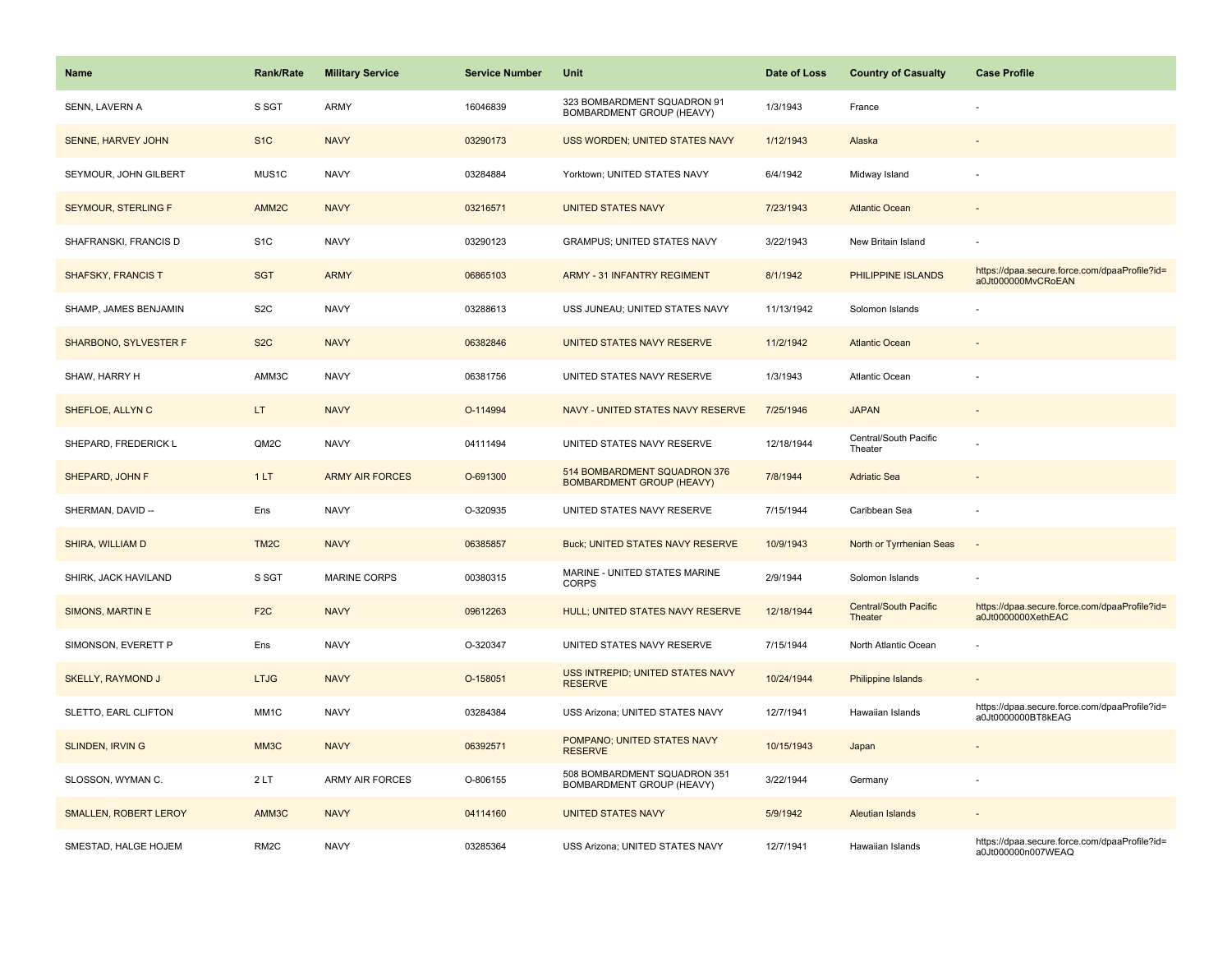| <b>Name</b>            | <b>Rank/Rate</b>  | <b>Military Service</b> | <b>Service Number</b> | Unit                                                                  | Date of Loss | <b>Country of Casualty</b> | <b>Case Profile</b>                                                 |
|------------------------|-------------------|-------------------------|-----------------------|-----------------------------------------------------------------------|--------------|----------------------------|---------------------------------------------------------------------|
| SMILEY, DAVID A        | FLT O             | <b>ARMY AIR FORCES</b>  | T-060801              | <b>AIR CORPS</b>                                                      | 6/2/1943     | Trinidad                   |                                                                     |
| SMITH, ARCHIBALD P     | WT2C              | <b>NAVY</b>             | 03279098              | USS DUNCAN; UNITED STATES NAVY<br><b>RESERVE</b>                      | 10/12/1943   | Solomon Islands            |                                                                     |
| <b>SMITH, DONALD S</b> | <b>T SGT</b>      | <b>ARMY AIR FORCES</b>  | 17156925              | 344 BOMBARDMENT SQUADRON 98<br><b>BOMBARDMENT GROUP (HEAVY)</b>       | 6/9/1944     | <b>Adriatic Sea</b>        |                                                                     |
| SMITH, GRANT A         | Ens               | <b>NAVY</b>             | O-390318              | USS ESSEX; UNITED STATES NAVY<br><b>RESERVE</b>                       | 5/9/1945     | Ryukyus Islands            |                                                                     |
| SMITH, KENNETH J       | BM <sub>2</sub> C | <b>NAVY</b>             | 03290835              | <b>LST-921; UNITED STATES NAVY</b>                                    | 8/14/1944    | <b>Atlantic Ocean</b>      |                                                                     |
| SMITH, MILTON E        | PFC               | ARMY                    | 37592735              | 335 INFANTRY 84 DIVISION                                              | 5/3/1945     | Germany                    |                                                                     |
| SMITH, NEIL L          | S <sub>1</sub> C  | <b>NAVY</b>             | 03285987              | Asheville; UNITED STATES NAVY                                         | 3/3/1942     | Indian Ocean               |                                                                     |
| SMITH, WILBUR C        | <b>PVT</b>        | <b>ARMY</b>             | 17001745              | ARISAN MARU; 59 COAST ARTILLERY<br><b>REGIMENT</b>                    | 10/24/1944   | China Seas                 |                                                                     |
| SMITH, WILLIAM J       | <b>PVT</b>        | <b>ARMY</b>             | 20700258              | ARISAN MARU; 194 TANK BATTALION                                       | 10/24/1944   | China Seas                 |                                                                     |
| SOBKOWIAK, LEONARD L   | AS                | <b>NAVY</b>             | 06393199              | UNITED STATES NAVY RESERVE                                            | 2/7/1943     | North Atlantic Ocean       | ÷.                                                                  |
| SODERLUND, PALMER O    | <b>CMM</b>        | <b>NAVY</b>             | 03286043              | Callaghan; UNITED STATES NAVY                                         | 7/29/1945    | Japan                      |                                                                     |
| SOEBY, HENRY A         | COX               | <b>NAVY</b>             | 03288588              | NAVY - UNITED STATES NAVY                                             | 3/26/1945    | CHINA SEAS                 | https://dpaa.secure.force.com/dpaaProfile?id=<br>a0Jt000001nzTGiEAM |
| SOLSBEE, WINCE L       | TEC <sub>4</sub>  | <b>ARMY</b>             | 20700257              | <b>ARMY - 194 TANK BATTALION</b>                                      | 9/29/1942    | PHILIPPINE ISLANDS         | https://dpaa.secure.force.com/dpaaProfile?id=<br>a0Jt000000MeREFEA3 |
| SOLTAU, WILBUR EUGENE  | AMM3C             | <b>NAVY</b>             | 04104360              | UNITED STATES NAVY RESERVE                                            | 11/26/1942   | Hawaiian Islands           |                                                                     |
| SOREM, DOUGLAS S.      | 2d Lt             | <b>ARMY AIR FORCES</b>  | O-2059629             | 372 BOMBARDMENT SQUADRON 307<br><b>BOMBARDMENT GROUP (HEAVY)</b>      | 6/22/1945    | $\sim$                     |                                                                     |
| SOUKUP, HAROLD C.      | PFC               | MARINE CORPS            | 00441162              | MARINE - UNITED STATES MARINE<br><b>CORPS</b>                         | 11/23/1943   | New Caledonia              |                                                                     |
| SOUTH, FRANK E         | <b>CPL</b>        | <b>ARMY</b>             | 20700260              | ARISAN MARU; 194 TANK BATTALION                                       | 10/24/1944   | <b>China Seas</b>          |                                                                     |
| SPARBOE, JEROME H      | Lt Cdr            | <b>NAVY</b>             | O-062441              | UNITED STATES NAVY RESERVE                                            | 8/17/1943    | Alaska                     |                                                                     |
| SPECKMANN, ROBERT J    | Ens               | <b>NAVY</b>             | O-378596              | UNITED STATES NAVY RESERVE                                            | 7/24/1945    | Japan                      |                                                                     |
| SPIESS, WILLIAM F      | 1st Lt            | <b>ARMY AIR FORCES</b>  | O-705830              | 56 SQUADRON 375 TROOP CARRIER<br><b>GROUP</b>                         | 1/29/1945    | New Guinea                 |                                                                     |
| SPORNITZ, JOHN C       | <b>SGT</b>        | <b>ARMY</b>             | 20700261              | ARISAN MARU; 194 TANK BATTALION                                       | 10/24/1944   | China Seas                 |                                                                     |
| SPRECHER, RAYMOND H    | Pvt               | <b>MARINE CORPS</b>     | 905780                | MARINE - UNITED STATES MARINE<br><b>CORPS</b>                         | 9/15/1944    | Caroline Islands           |                                                                     |
| SPRINGMAN, NORBERT H   | S SGT             | <b>ARMY AIR FORCES</b>  | 37327252              | 875 BOMBARDMENT SQUADRON 498<br><b>BOMBARDMENT GROUP (VERY HEAVY)</b> | 5/24/1945    | Japan/Okinawa              |                                                                     |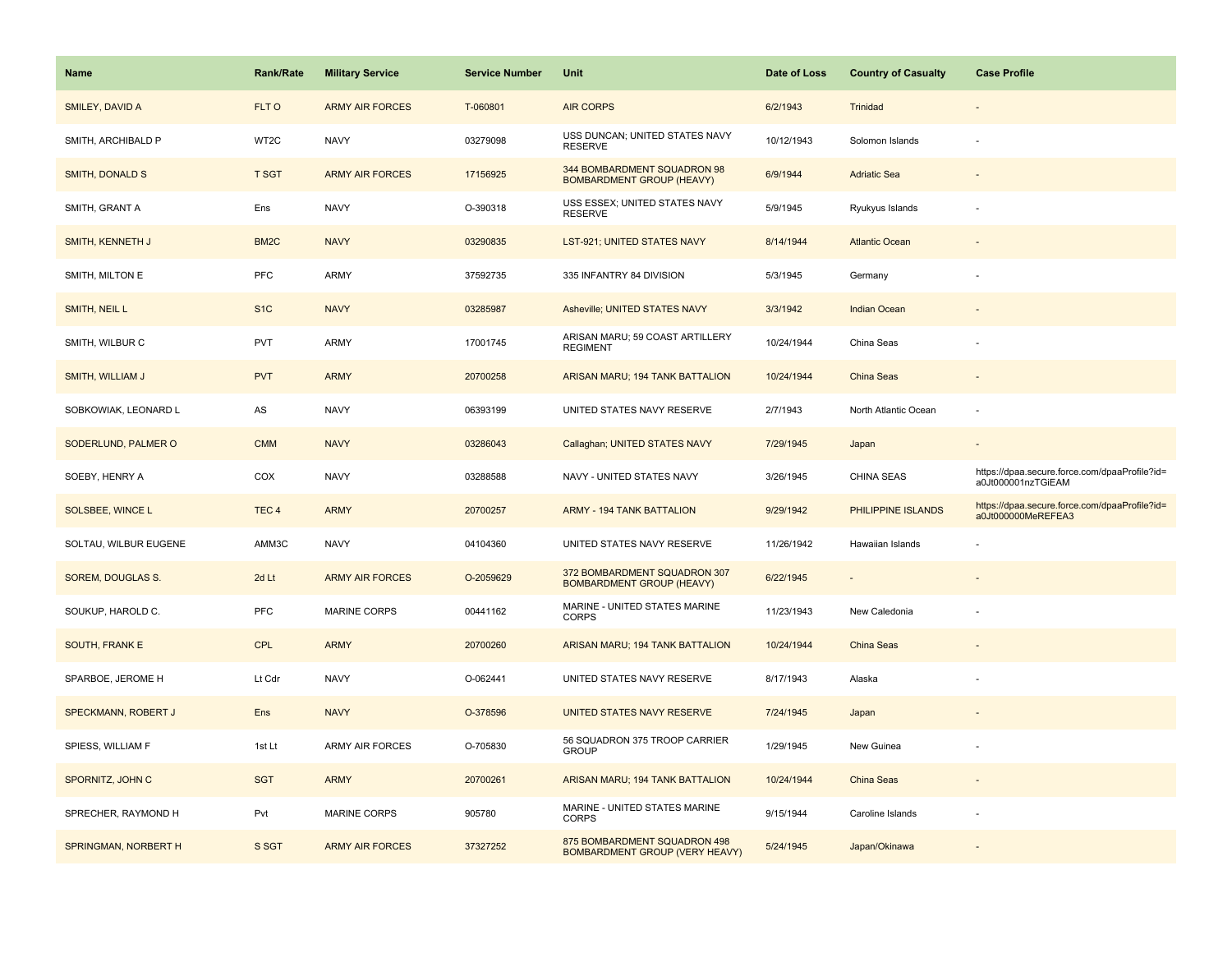| <b>Name</b>            | <b>Rank/Rate</b>  | <b>Military Service</b> | <b>Service Number</b> | Unit                                                              | Date of Loss | <b>Country of Casualty</b>     | <b>Case Profile</b>                                                 |
|------------------------|-------------------|-------------------------|-----------------------|-------------------------------------------------------------------|--------------|--------------------------------|---------------------------------------------------------------------|
| STACK, EDWARD D        | <b>LTJG</b>       | <b>NAVY</b>             | O-157116              | USS BUNKER HILL; UNITED STATES<br>NAVY RESERVE                    | 2/2/1944     | Pacific Ocean                  |                                                                     |
| STAFNE, KENNETH L      | <b>LTJG</b>       | <b>NAVY</b>             | O-108323              | USS GWIN (DD-433); UNITED STATES<br>NAVY RESERVE                  | 7/13/1943    | Solomon Islands                |                                                                     |
| STAMBOUGH, ARCHIE F    | F <sub>2</sub> C  | <b>NAVY</b>             | 08698847              | NAVY - UNITED STATES NAVY                                         | 10/25/1944   | PHILIPPINE SEA                 |                                                                     |
| STANGL, REINHARDT J    | F <sub>1</sub> C  | <b>NAVY</b>             | 08699843              | NAVY - UNITED STATES NAVY RESERVE                                 | 10/25/1944   | <b>PHILIPPINE SEA</b>          |                                                                     |
| STANLEY, DAYTON O      | SC <sub>3</sub> C | <b>NAVY</b>             | 03286030              | NAVY - UNITED STATES NAVY                                         | 1/23/1942    | <b>HAWAIIAN ISLANDS</b>        |                                                                     |
| STAPLES, JOHN H        | <b>PVT</b>        | <b>ARMY</b>             | 37566557              | 119 INFANTRY 30 DIVISION                                          | 7/2/1944     | France                         |                                                                     |
| STARK, HARVEY C        | SGT               | <b>ARMY AIR FORCES</b>  | 37577079              | 92 BOMBARDMENT GROUP (HEAVY), 407<br>BOMBARDMENT SQUADRON         | 9/11/1944    | Germany                        | https://dpaa.secure.force.com/dpaaProfile?id=<br>a0Jt0000000Xk47EAC |
| <b>STATLAND, MAX M</b> | <b>PFC</b>        | <b>ARMY AIR FORCES</b>  | 37098392              | 107 COAST ARTILLERY BATTALION                                     | 9/26/1943    | Mediterranean Sea              |                                                                     |
| STAY, JOSEPH EDWARD    | <b>PVT</b>        | ARMY                    | 37284539              | LST-342; 169 INFANTRY 43 DIVISION                                 | 7/18/1943    | Solomon Islands                |                                                                     |
| STEERE, JAMES EDWARD   | MM <sub>2</sub> C | <b>NAVY</b>             | 04101291              | USS BARTON; UNITED STATES NAVY                                    | 11/13/1942   | Solomon Islands                |                                                                     |
| STEIN, DONALD F        | CPL               | <b>ARMY</b>             | 37095254              | 33 REGIMENT 3 ARMORED DIVISION                                    | 8/9/1944     | France                         |                                                                     |
| STEINER, LAWRENCE R    | <b>PVT</b>        | <b>ARMY</b>             | 37175376              | 180th Infantry Regiment, 45th Infantry<br><b>Division</b>         | 7/13/1943    | <b>Sicily</b>                  |                                                                     |
| STENNES, JOHN J        | 2LT               | <b>ARMY AIR FORCES</b>  | O-694456              | 448 BOMBARDMENT GROUP (HEAVY),<br>713 BOMBARDMENT SQUADRON        | 6/27/1944    | English Channel                |                                                                     |
| STEPANEK, GORDON F     | ARM2C             | <b>NAVY</b>             | 06391297              | UNITED STATES NAVY RESERVE                                        | 1/14/1946    | Emidj Island, Jaluit Atoll     | $\sim$                                                              |
| STEVENS, FLORAIN E     | S SGT             | ARMY                    | 37019073              | 40 TANK BATTALION 7 ARMORED<br><b>DIVISION</b>                    | 9/14/1944    | France                         |                                                                     |
| STEVENS, ROBERT D.     | 1LT               | <b>ARMY AIR FORCES</b>  | O-794071              | 301 BOMBARDMENT GROUP (HEAVY),<br><b>419 BOMBARDMENT SQUADRON</b> | 11/29/1943   | Sardinia                       |                                                                     |
| STIFTER, FRANK T       | RT <sub>2</sub> C | <b>NAVY</b>             | 08702872              | BULLHEAD; UNITED STATES NAVY<br><b>RESERVE</b>                    | 8/6/1945     | Netherlands East Indies        | $\sim$                                                              |
| STILINOVICH, JOSEPH A  | S <sub>1</sub> C  | <b>NAVY</b>             | 06398388              | UNITED STATES NAVY RESERVE                                        | 3/17/1943    | North Atlantic Ocean           |                                                                     |
| STOCK, MELVIN M        | <b>PVT</b>        | ARMY AIR FORCES         | 37268257              | 32 PHOTO SQUADRON 5<br>RECONNAISSANCE GROUP                       | 4/20/1944    | Mediterranean Sea              | $\overline{\phantom{a}}$                                            |
| STOEN, CAROL A         | FC <sub>3</sub> C | <b>NAVY</b>             | 06397667              | Bismarck Sea; UNITED STATES NAVY<br><b>RESERVE</b>                | 2/21/1945    | Bonin & Volcano Islands        | $\overline{\phantom{a}}$                                            |
| STOERING, EDWARD S     | TEC <sub>5</sub>  | ARMY                    | 37176190              | 206 INFANTRY BATTALION                                            | 9/18/1944    | Alaska                         |                                                                     |
| STOFFEL, GLENN C       | S SGT             | <b>ARMY AIR FORCES</b>  | 17108124              | 506 BOMBARDMENT SQUADRON 44<br><b>BOMBARDMENT GROUP (HEAVY)</b>   | 12/20/1943   | North Sea or Tyrrhenian<br>Sea |                                                                     |
| STOLPE, ROBERT V       | Lt Cdr            | <b>NAVY</b>             | O-083970              | USS LISCOME BAY; UNITED STATES<br><b>NAVY</b>                     | 11/24/1943   | Gilbert Islands                |                                                                     |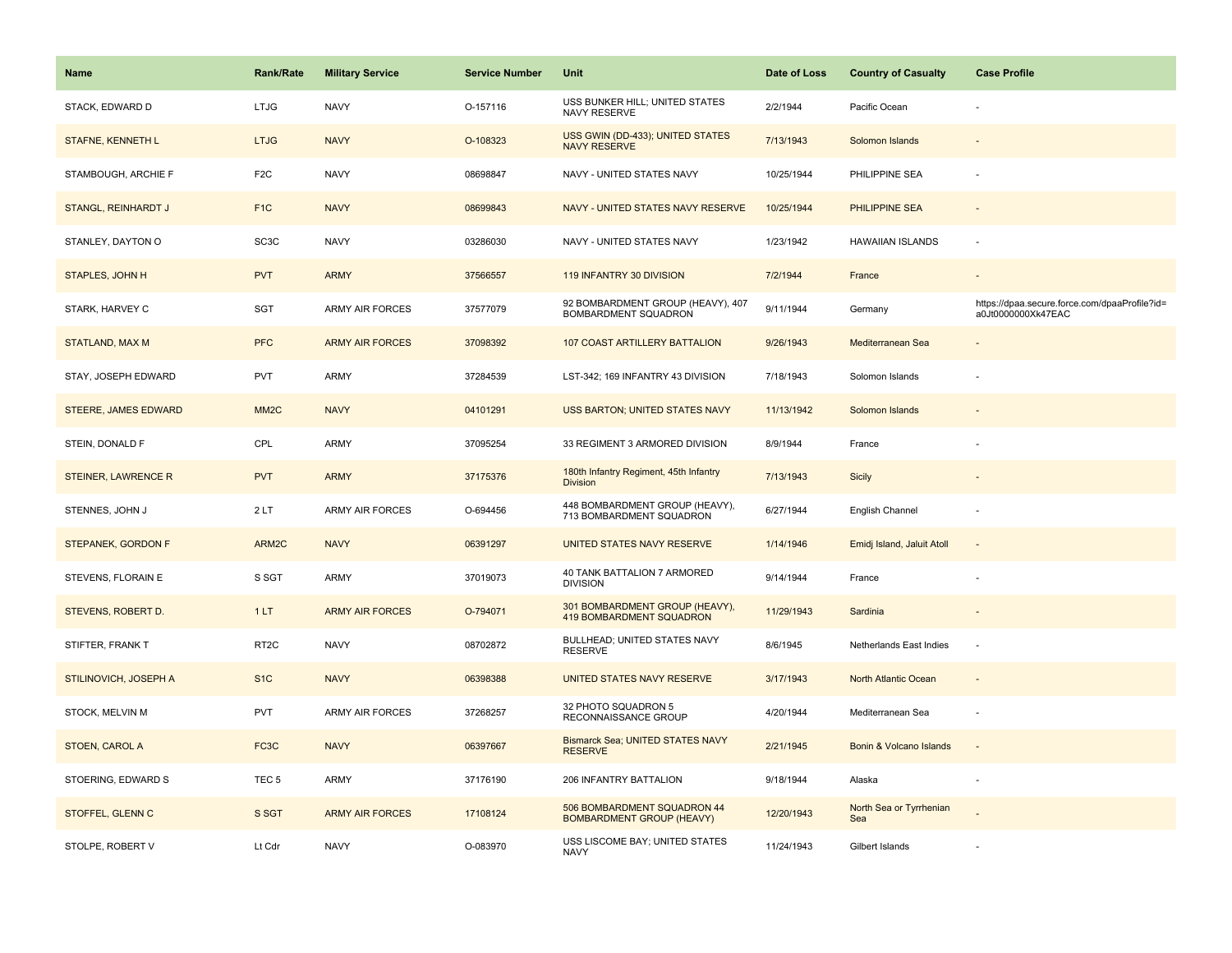| Name                        | <b>Rank/Rate</b>  | <b>Military Service</b> | <b>Service Number</b> | Unit                                                                | Date of Loss | <b>Country of Casualty</b>              | <b>Case Profile</b>                                                 |
|-----------------------------|-------------------|-------------------------|-----------------------|---------------------------------------------------------------------|--------------|-----------------------------------------|---------------------------------------------------------------------|
| STOLT, CARL R               | <b>PFC</b>        | <b>ARMY</b>             | 37161538              | 21 INFANTRY 24 DIVISION                                             | 11/6/1944    | <b>Philippine Islands</b>               |                                                                     |
| STOREY, PALMER N.           | S SGT             | ARMY                    | 37451753              | 96 SIGNAL BATTALION                                                 | 4/4/1945     | Burma                                   |                                                                     |
| STORHAUGEN, JOHN O          | <b>SGT</b>        | <b>ARMY AIR FORCES</b>  | 37283226              | 823 BOMBARDMENT SQUADRON 38<br><b>BOMBARDMENT GROUP (MEDIUM)</b>    | 10/30/1944   | Philippine Islands                      |                                                                     |
| STORKSON, JULIAN A          | AMM1C             | <b>NAVY</b>             | 03284173              | VP - 083; UNITED STATES NAVY                                        | 6/13/1942    | Brazil                                  |                                                                     |
| <b>STORM, BERNARD G</b>     | GM <sub>3</sub> C | <b>NAVY</b>             | 03291061              | <b>UNITED STATES NAVY</b>                                           | 11/2/1944    | <b>Central/South Pacific</b><br>Theater |                                                                     |
| STOWE, RICHARD I            | ARM3C             | <b>NAVY</b>             | 03294474              | USS RUDYERD BAY; UNITED STATES<br><b>NAVY</b>                       | 12/23/1944   | Philippine Islands                      |                                                                     |
| STRAND, NELS AXEL W         | B <sub>2</sub> C  | <b>NAVY</b>             | 03285582              | USS PRESTON; UNITED STATES NAVY                                     | 11/15/1942   | Solomon Islands                         | $\sim$                                                              |
| STRANSKY, GEORGE E          | LT.               | <b>NAVY</b>             | O-162375              | TWIGGS; UNITED STATES NAVY<br><b>RESERVE</b>                        | 6/16/1945    | Ryukyus Islands                         |                                                                     |
| <b>STRASBURG, KENNETH L</b> | S <sub>1</sub> C  | <b>NAVY</b>             | 03287452              | NAVY - UNITED STATES NAVY                                           | 11/13/1942   | <b>SOLOMON ISLANDS</b>                  | $\sim$                                                              |
| STRAUSSER, CLARENCE E       | F <sub>1</sub> C  | <b>NAVY</b>             | 07026724              | SEAWOLF; UNITED STATES NAVY<br><b>RESERVE</b>                       | 10/3/1944    | Netherlands East Indies                 | $\sim$                                                              |
| STROBEL, RONALD H H         | S SGT             | <b>ARMY AIR FORCES</b>  | 17080656              | 75 BOMBARDMENT SQUADRON 42<br><b>BOMBARDMENT GROUP (MEDIUM)</b>     | 1/18/1944    | <b>New Britain Island</b>               |                                                                     |
| STROM, BURTON JAMES         | ARM3C             | <b>NAVY</b>             | 03288140              | UNITED STATES NAVY                                                  | 6/4/1942     | Aleutian Islands                        |                                                                     |
| <b>STROMBERG, VERNON A</b>  | Y <sub>3</sub> C  | <b>NAVY</b>             | 07576187              | <b>SPENCE; UNITED STATES NAVY</b><br><b>RESERVE</b>                 | 12/18/1944   | <b>Philippine Sea</b>                   |                                                                     |
| STROUD, RAY B               | Capt              | <b>ARMY</b>             | O-307660              | ARISAN MARU; 31 INFANTRY REGIMENT                                   | 10/24/1944   | China Seas                              |                                                                     |
| <b>STRUNK, WILLIAM E</b>    | Ens               | <b>NAVY</b>             | O-305629              | UNITED STATES NAVY RESERVE                                          | 7/18/1944    | Marianas Islands                        |                                                                     |
| SUMMER, CHARLES E           | SGT               | <b>ARMY AIR FORCES</b>  | 19149942              | 873 BOMBARDMENT SQUADRON 498<br>BOMBARDMENT GROUP (VERY HEAVY)      | 1/27/1945    | Japan/Okinawa                           |                                                                     |
| <b>SUNDBECK, CLARENCE V</b> | MM <sub>2</sub> C | <b>NAVY</b>             | 06392008              | <b>SPENCE; UNITED STATES NAVY</b><br><b>RESERVE</b>                 | 12/18/1944   | <b>Philippine Sea</b>                   |                                                                     |
| SUNDSTAD, HERMAN J          | 1st Lt            | <b>ARMY</b>             | O-1299324             | 5307 COMPOSITE UNIT                                                 | 6/5/1944     | <b>BURMA</b>                            | https://dpaa.secure.force.com/dpaaProfile?id=<br>a0Jt000001EccVoEAJ |
| SUOMI, EINAR H              | 1LT               | <b>ARMY AIR FORCES</b>  | O-661993              | 366 BOMBARDMENT SQUADRON 305<br><b>BOMBARDMENT GROUP (HEAVY)</b>    | 5/1/1943     | France                                  |                                                                     |
| SVOBODNY, JAMES A           | CAPT              | <b>ARMY</b>             | O-319270              | ARMY - FIELD ARTILLERY                                              | 2/7/1942     | PHILIPPINE ISLANDS                      |                                                                     |
| SWAN, LOYD E                | 1st Lt            | <b>ARMY AIR FORCES</b>  | O-659409              | 530 BOMBARDMENT SQUADRON 380<br><b>BOMBARDMENT GROUP (HEAVY)</b>    | 9/11/1943    | Australia                               | $\sim$                                                              |
| SWEENEY, ROBERT C           | S <sub>1</sub> C  | <b>NAVY</b>             | 03052904              | UNITED STATES NAVY RESERVE                                          | 2/15/1943    | North Atlantic Ocean                    |                                                                     |
| <b>SWENSEN, MELVIN R</b>    | 1st Lt            | <b>ARMY AIR FORCES</b>  | O-375788              | <b>HEADQUARTERS SQUADRON 27</b><br><b>BOMBARDMENT GROUP (LIGHT)</b> | 1/23/1945    | Philippine Islands                      |                                                                     |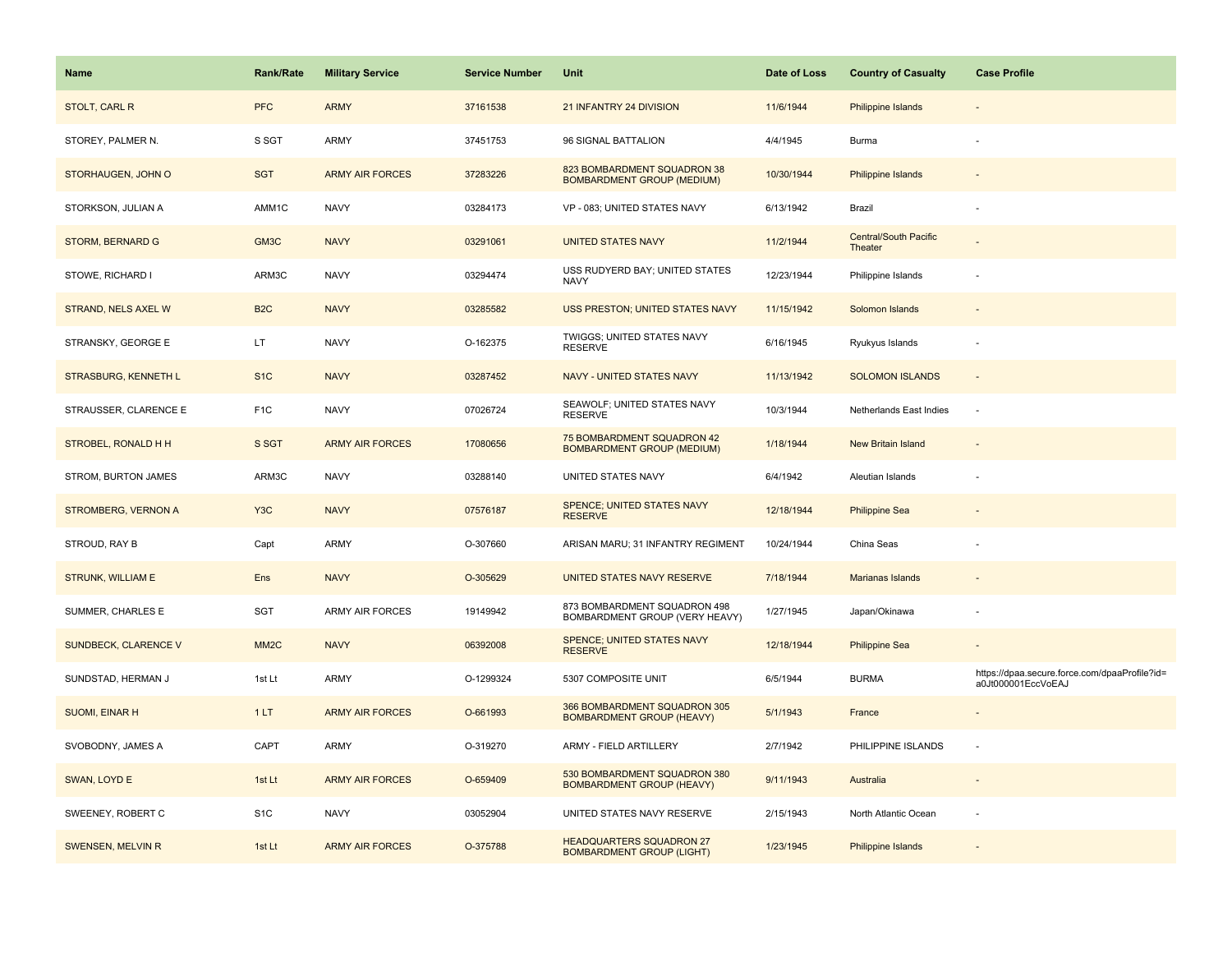| Name                     | <b>Rank/Rate</b>  | <b>Military Service</b> | <b>Service Number</b> | Unit                                                            | Date of Loss | <b>Country of Casualty</b>       | <b>Case Profile</b>                                                 |
|--------------------------|-------------------|-------------------------|-----------------------|-----------------------------------------------------------------|--------------|----------------------------------|---------------------------------------------------------------------|
| SWENSEN, SHELDON C       | <b>LTJG</b>       | <b>NAVY</b>             | O-301211              | UNITED STATES NAVY RESERVE                                      | 4/17/1945    | Central/South Pacific<br>Theater |                                                                     |
| <b>SWIGERT, ROBERT</b>   | Cpl               | <b>MARINE CORPS</b>     | 370783                | MARINE - UNITED STATES MARINE<br><b>CORPS</b>                   | 11/20/1943   | Gilbert Islands                  | https://dpaa.secure.force.com/dpaaProfile?id=<br>a0Jt0000000XkKjEAK |
| SWILER, LLOYD K          | 2d Lt             | <b>ARMY AIR FORCES</b>  | O-695466              | 870 BOMBARDMENT SQUADRON 497<br>BOMBARDMENT GROUP (VERY HEAVY)  | 12/3/1944    | Marianas Islands                 |                                                                     |
| SWORSKY, ANTHONY D.      | <b>PFC</b>        | <b>ARMY</b>             | 17036736              | 126 INFANTRY 32 DIVISION                                        | 12/5/1942    | <b>New Guinea</b>                | https://dpaa.secure.force.com/dpaaProfile?id=<br>a0Jt000001nzVSZEA2 |
| SYVERSON, ALTON E        | MM1C              | <b>NAVY</b>             | 06391401              | UNITED STATES NAVY RESERVE                                      | 6/12/1944    | English Channel                  |                                                                     |
| SYVERSON, ELVER S.       | <b>PVT</b>        | <b>ARMY</b>             | 37283524              | 34 TANK BATTALION 5 ARMORED<br><b>DIVISION</b>                  | 8/12/1944    | France                           |                                                                     |
| SZARKE, ANDREW S         | S <sub>1</sub> C  | <b>NAVY</b>             | 03286152              | USS HOUSTON (CA-30); UNITED STATES<br>NAVY                      | 3/1/1942     | Java                             |                                                                     |
| SZENAY, JOSEPH PAUL      | S <sub>2</sub> C  | <b>NAVY</b>             | 04107130              | <b>USS BOISE; UNITED STATES NAVY</b><br><b>RESERVE</b>          | 10/12/1942   | Solomon Islands                  |                                                                     |
| SZENTE, GEORGE A         | S <sub>2</sub> C  | <b>NAVY</b>             | 08715535              | HULL; UNITED STATES NAVY RESERVE                                | 12/18/1944   | Philippine Sea                   | https://dpaa.secure.force.com/dpaaProfile?id=<br>a0Jt0000000XeugEAC |
| TALBOT, JOSEPH E         | BM <sub>2</sub> C | <b>NAVY</b>             | 06383258              | USS JOHN PENN; UNITED STATES NAVY<br><b>RESERVE</b>             | 8/13/1943    | Solomon Islands                  |                                                                     |
| TARR, JOHN Z             | <b>PFC</b>        | <b>ARMY</b>             | 37321715              | SS Leopoldville; 262 INFANTRY 66<br><b>DIVISION</b>             | 12/24/1944   | English Channel                  |                                                                     |
| TAUER, VERNON W          | MM <sub>1C</sub>  | <b>NAVY</b>             | 03290262              | PRINGLE; UNITED STATES NAVY                                     | 4/16/1945    | China Seas                       |                                                                     |
| TAYLOR, GEORGE F         | CPL               | <b>ARMY</b>             | 37300671              | 110 INFANTRY 28 DIVISION                                        | 9/21/1945    | Germany                          |                                                                     |
| <b>TEIGEN, HARLAND T</b> | 1LT               | <b>ARMY AIR FORCES</b>  | O-751209              | 85 BOMBARDMENT SQUADRON 47<br><b>BOMBARDMENT GROUP (LIGHT)</b>  | 10/16/1944   | Italy                            |                                                                     |
| TELFORD, ARNO J          | RT3C              | <b>NAVY</b>             | 08701962              | NAVY - UNITED STATES NAVY                                       | 7/30/1945    | PHILIPPINE SEA                   | https://dpaa.secure.force.com/dpaaProfile?id=<br>a0Jt0000000XmSaEAK |
| TERNYAK, STEPHEN --      | F <sub>1</sub> C  | <b>NAVY</b>             | 06397011              | Warrington; UNITED STATES NAVY<br><b>RESERVE</b>                | 9/13/1944    | Bermuda                          |                                                                     |
| TESCHENDORF, LEROY --    | 1LT               | <b>ARMY AIR FORCES</b>  | O-762835              | 414 BOMBARDMENT SQUADRON 97<br><b>BOMBARDMENT GROUP (HEAVY)</b> | 4/21/1945    | Austria                          |                                                                     |
| <b>TESSER, WILLIAM G</b> | EM3C              | <b>NAVY</b>             | 06396110              | <b>SUBMARINE Albacore; UNITED STATES</b><br><b>NAVY RESERVE</b> | 11/7/1944    | Japan                            |                                                                     |
| THOLEN, EDWARD HENRY     | S <sub>1</sub> C  | <b>NAVY</b>             | 04111745              | Pollux; UNITED STATES NAVY RESERVE                              | 2/18/1942    | Newfoundland                     |                                                                     |
| <b>THOMAS, KENNETH G</b> | <b>CPL</b>        | <b>ARMY</b>             | 37025881              | <b>ARMY - 194 TANK BATTALION</b>                                | 7/14/1942    | PHILIPPINE ISLANDS               | https://dpaa.secure.force.com/dpaaProfile?id=<br>a0Jt0000000XkgfEAC |
| THOMPSON, THEODORE J.    | 2LT               | <b>ARMY AIR FORCES</b>  | O-662989              | 91 BOMBARDMENT SQUADRON 27<br><b>BOMBARDMENT GROUP (LIGHT)</b>  | 7/10/1943    | Sicily                           |                                                                     |
| THOMPSON, THOROLF E      | <b>LTJG</b>       | <b>NAVY</b>             | O-263677              | <b>USS ESSEX (CV-9); UNITED STATES</b><br><b>NAVY RESERVE</b>   | 11/11/1944   | Philippine Islands               |                                                                     |
| THORNTON, ROBERT SARREL  | ARM3c             | <b>NAVY</b>             | 3288872               | UNITED STATES NAVY                                              | 9/16/1942    | Solomon Islands                  |                                                                     |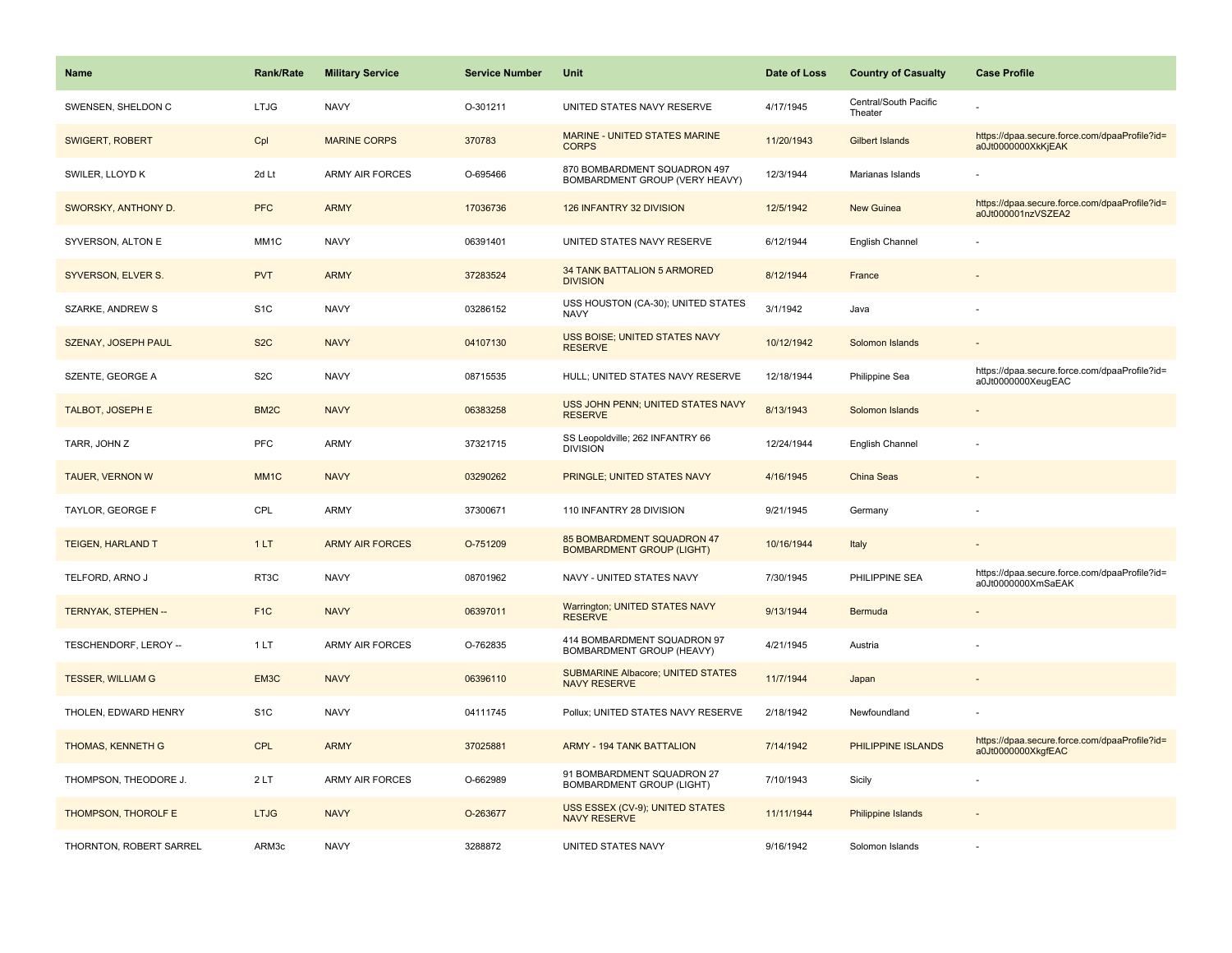| <b>Name</b>                  | <b>Rank/Rate</b>  | <b>Military Service</b> | <b>Service Number</b> | Unit                                                                  | Date of Loss | <b>Country of Casualty</b>     | <b>Case Profile</b>                                                 |
|------------------------------|-------------------|-------------------------|-----------------------|-----------------------------------------------------------------------|--------------|--------------------------------|---------------------------------------------------------------------|
| THORSON, HAROLD H            | 2d Lt             | <b>ARMY AIR FORCES</b>  | O-770005              | 9 FIGHTER SQUADRON 49 FIGHTER<br><b>GROUP</b>                         | 2/19/1945    | <b>Philippine Islands</b>      |                                                                     |
| THORSTEN, JOHANNES G         | WT3C              | <b>NAVY</b>             | 06393792              | UNITED STATES NAVY RESERVE                                            | 1/24/1944    | Adriatic Sea                   |                                                                     |
| TIBBETTS, JESSE J            | <b>PFC</b>        | <b>ARMY</b>             | 37556124              | SS Leopoldville; 262 INFANTRY 66<br><b>DIVISION</b>                   | 12/24/1944   | <b>English Channel</b>         |                                                                     |
| TIERNEY, HAROLD T            | RT3C              | <b>NAVY</b>             | 06392940              | TROUT; UNITED STATES NAVY<br><b>RESERVE</b>                           | 2/29/1944    | Philippine Sea                 |                                                                     |
| <b>TOFTNESS, FRANK B</b>     | 2LT               | <b>ARMY AIR FORCES</b>  | O-757334              | 422 BOMBARDMENT SQUADRON 305<br><b>BOMBARDMENT GROUP (HEAVY)</b>      | 7/21/1944    | North Sea or Tyrrhenian<br>Sea |                                                                     |
| TOOLEY, WILLIAM J            | 1STLT             | <b>ARMY</b>             | O-382634              | ARMY - 31 INFANTRY REGIMENT                                           | 12/15/1944   | PHILIPPINE ISLANDS             |                                                                     |
| <b>TORGERSON, AURELE K</b>   | <b>SGT</b>        | <b>ARMY AIR FORCES</b>  | 37544619              | 676 BOMBARDMENT SQUADRON 444<br><b>BOMBARDMENT GROUP (VERY HEAVY)</b> | 3/25/1945    | India                          |                                                                     |
| TORKILDSON, KEITH B          | Y3C               | <b>NAVY</b>             | 08704998              | UNITED STATES NAVY RESERVE                                            | 12/18/1944   | Philippine Sea                 |                                                                     |
| <b>TOUW, PALMER I</b>        | <b>LTJG</b>       | <b>NAVY</b>             | O-251155              | USS BUNKER HILL; UNITED STATES<br><b>NAVY RESERVE</b>                 | 6/19/1944    | Marianas Islands               |                                                                     |
| TRANDEM, MARVIN F            | CPL               | <b>ARMY</b>             | 37321935              | 31 TANK BATTALION 7 ARMORED<br><b>DIVISION</b>                        | 12/24/1945   | Belgium                        |                                                                     |
| <b>TREACY, GEORGE J</b>      | <b>CAPT</b>       | <b>ARMY</b>             | O-319226              | <b>ARMY - 59 COAST ARTILLERY</b><br><b>REGIMENT</b>                   | 1/9/1945     | <b>FORMOSA</b>                 | https://dpaa.secure.force.com/dpaaProfile?id=<br>a0Jt000000OmMFpEAN |
| TREANOR, HALLORAN J          | WT1C              | <b>NAVY</b>             | 03282758              | USS HOUSTON (CA-30); UNITED STATES<br><b>NAVY</b>                     | 3/1/1942     | Java                           |                                                                     |
| <b>TREMBATH, THOMAS W</b>    | <b>Ens</b>        | <b>NAVY</b>             | O-329432              | <b>UNITED STATES NAVY</b>                                             | 7/26/1944    | Hawaiian Islands               |                                                                     |
| TRIPPLER, DEAN C             | <b>SGT</b>        | <b>ARMY AIR FORCES</b>  | 37567096              | 763 BOMBARDMENT SQUADRON 460<br>BOMBARDMENT GROUP (HEAVY)             | 11/11/1944   | Adriatic Sea                   |                                                                     |
| <b>TROXIL, JOSEPH GEORGE</b> | MM <sub>2</sub> C | <b>NAVY</b>             | 03283856              | Sims; UNITED STATES NAVY                                              | 5/7/1942     | <b>Coral Sea</b>               |                                                                     |
| TRUDELLE, JAMES B            | SOM3C             | <b>NAVY</b>             | 07583503              | USS BORIE (DD-704); UNITED STATES<br>NAVY RESERVE                     | 8/9/1945     | Japan                          |                                                                     |
| <b>TRUSSELL, ROBERT W</b>    | <b>SGT</b>        | <b>ARMY AIR FORCES</b>  | 37564920              | 758 BOMBARDMENT SQUADRON 459<br><b>BOMBARDMENT GROUP (HEAVY)</b>      | 12/31/1944   | <b>Adriatic Sea</b>            |                                                                     |
| TSCHIMPERLE, M J             | F <sub>1</sub> C  | <b>NAVY</b>             | 08712673              | MONAGHAN; UNITED STATES NAVY<br><b>RESERVE</b>                        | 12/18/1944   | Philippine Sea                 |                                                                     |
| TUCKER, ALLEN F.             | S SGT             | <b>ARMY AIR FORCES</b>  | 17155322              | 392 BOMBARDMENT SQUADRON 30<br><b>BOMBARDMENT GROUP (HEAVY)</b>       | 12/20/1943   | <b>Marshall Islands</b>        |                                                                     |
| TUCKER, CHESTER H            | 1st Lt            | <b>ARMY AIR FORCES</b>  | O-361870              | 2 OBSERVATION SQUADRON                                                | 1/13/1945    | Philippine Islands             |                                                                     |
| <b>TURNER, ROGER R</b>       | <b>CPL</b>        | <b>ARMY AIR FORCES</b>  | 37296230              | PACIFIC WING ARMY TRANSPORT<br><b>COMMAND</b>                         | 3/20/1944    | New Caledonia                  |                                                                     |
| TYMINSKI, GEORGE --          | S SGT             | <b>ARMY AIR FORCES</b>  | 17155008              | 339 BOMBARDMENT SQUADRON 96<br>BOMBARDMENT GROUP (HEAVY)              | 1/11/1944    | North Sea or Tyrrhenian<br>Sea |                                                                     |
| <b>ULRICK, GERALD R</b>      | AMM <sub>2C</sub> | <b>NAVY</b>             | 03290965              | <b>USS LISCOME BAY; UNITED STATES</b><br><b>NAVY</b>                  | 11/24/1943   | Gilbert Islands                |                                                                     |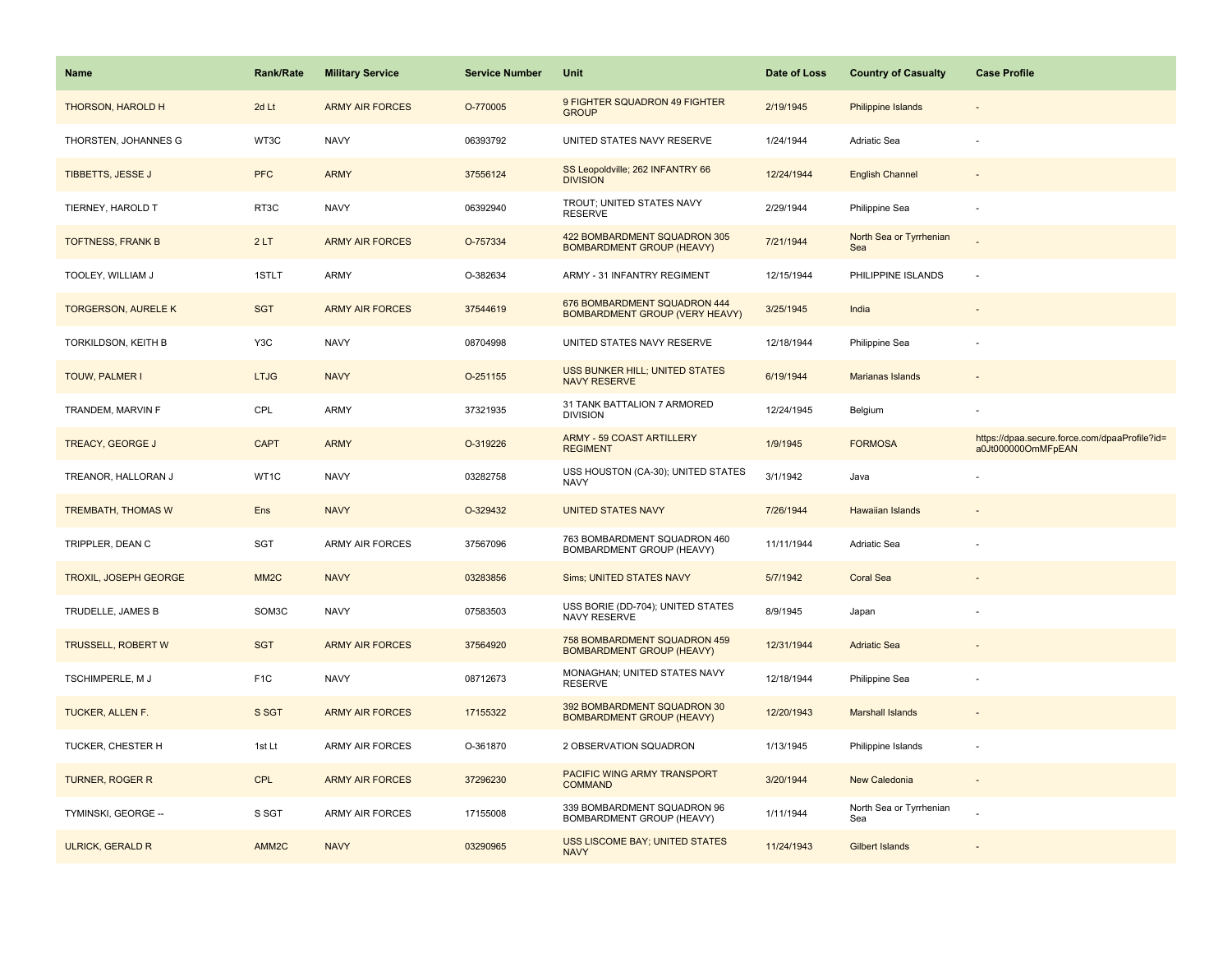| <b>Name</b>                  | <b>Rank/Rate</b>  | <b>Military Service</b> | <b>Service Number</b> | Unit                                                          | Date of Loss | <b>Country of Casualty</b>                      | <b>Case Profile</b>                                                 |
|------------------------------|-------------------|-------------------------|-----------------------|---------------------------------------------------------------|--------------|-------------------------------------------------|---------------------------------------------------------------------|
| UMSTEAD, ARNOLD M            | S SGT             | <b>ARMY AIR FORCES</b>  | 17025387              | <b>AIR CORPS</b>                                              | 7/1/1943     | Mediterranean Sea                               |                                                                     |
| UPDIKE, HAROLD E             | TM3C              | <b>NAVY</b>             | 08697423              | <b>GUDGEON; UNITED STATES NAVY</b><br><b>RESERVE</b>          | 5/5/1944     | Marianas Islands                                |                                                                     |
| VAALE, TRUMAN E.             | <b>PVT</b>        | <b>ARMY</b>             | 17026338              | ARISAN MARU; 59 COAST ARTILLERY<br><b>REGIMENT</b>            | 10/24/1944   | Philippine Islands                              |                                                                     |
| <b>VACEK, EUGENE WILLIAM</b> | S <sub>2</sub> C  | <b>NAVY</b>             | 03289939              | <b>INGRAHAM; UNITED STATES NAVY</b>                           | 8/22/1942    | <b>Nova Scotia</b>                              |                                                                     |
| VAIL, HOMER WAYNE            | 2d Lt             | <b>ARMY AIR FORCES</b>  | O-433013              | 26 BOMBARDMENT SQUADRON 11<br>BOMBARDMENT GROUP (HEAVY)       | 8/4/1942     | Solomon Islands                                 |                                                                     |
| VAN BEEST, HENRY --          | S <sub>1</sub> C  | <b>NAVY</b>             | 06106105              | USS SCULPIN; UNITED STATES NAVY<br><b>RESERVE</b>             | 11/19/1943   | Pacific Ocean: North<br><b>American Area</b>    |                                                                     |
| VAN BRAAK, WILLIAM G         | 2NDLT             | <b>ARMY</b>             | O-467331              | ARMY - SIGNAL CORPS                                           | 2/7/1943     | ATLANTIC OCEAN                                  |                                                                     |
| VAN DEN BERG, SUVERNS E      | GM <sub>2</sub> C | <b>NAVY</b>             | 03285732              | USS HOUSTON (CA-30); UNITED STATES<br><b>NAVY</b>             | 3/1/1942     | Java                                            |                                                                     |
| VAN HEEL, CHARLES A          | SEA1              | <b>NAVY</b>             | 06391355              | UNITED STATES NAVY RESERVE                                    | 10/20/1943   | Atlantic Ocean: North<br><b>American Waters</b> |                                                                     |
| VAN HEEL, GERALD P           | F <sub>1c</sub>   | <b>NAVY</b>             | 03295010              | <b>UNITED STATES NAVY</b>                                     | 2/21/1945    | Bonin & Volcano Islands                         |                                                                     |
| VANEK, DONALD W              | S <sub>2</sub> C  | <b>NAVY</b>             | 07300023              | Rowan; UNITED STATES NAVY RESERVE                             | 9/11/1943    | North or Tyrrhenian Seas                        | $\sim$                                                              |
| <b>VASATKA, THEODORE T</b>   | 2d Lt             | <b>ARMY AIR FORCES</b>  | O-660842              | HEADQUARTERS ELEVENTH AIR FORCE                               | 12/30/1942   | <b>Aleutian Islands</b>                         |                                                                     |
| VAUGHAN, WELVER CHARLES      | Cpl               | <b>MARINE CORPS</b>     | 357429                | MARINE - UNITED STATES MARINE<br><b>CORPS</b>                 | 11/20/1943   | Gilbert Islands                                 | https://dpaa.secure.force.com/dpaaProfile?id=<br>a0Jt0000000XIMREA0 |
| <b>VEILLETTE, BYRON L</b>    | S SGT             | <b>ARMY</b>             | 20700193              | <b>ARMY - 194 TANK BATTALION</b>                              | 7/11/1942    | PHILIPPINE ISLANDS                              | https://dpaa.secure.force.com/dpaaProfile?id=<br>a0Jt0000000XIMbEAK |
| VIDMAR, WILLIAM S            | PVT               | <b>ARMY AIR FORCES</b>  | 37272329              | 90 BOMBARDMENT SQUADRON 3<br><b>BOMBARDMENT GROUP (LIGHT)</b> | 12/20/1942   | Coral Sea                                       |                                                                     |
| <b>VIETHS, WILLARD D</b>     | <b>PVT</b>        | <b>ARMY</b>             | 37553782              | <b>3 RANGER BATTALION</b>                                     | 1/24/1944    | North Sea or Tyrrhenian<br>Sea                  |                                                                     |
| VIRDEN, ALFRED H             | S SGT             | <b>ARMY AIR FORCES</b>  | 17114316              | 706 BOMBARDMENT SQUADRON 446<br>BOMBARDMENT GROUP (HEAVY)     | 7/21/1944    | Germany                                         |                                                                     |
| VOGT, JAMES F                | RT <sub>2</sub> C | <b>NAVY</b>             | 06397654              | FLIER; UNITED STATES NAVY RESERVE                             | 8/13/1944    | Philippine Islands                              |                                                                     |
| VOJTA, WALTER ARNOLD         | S <sub>1</sub> C  | <b>NAVY</b>             | 03287796              | USS Arizona; UNITED STATES NAVY                               | 12/7/1941    | Hawaiian Islands                                | https://dpaa.secure.force.com/dpaaProfile?id=<br>a0Jt00000004pdeEAA |
| <b>VOLLUM, OLE C</b>         | <b>CBM</b>        | <b>NAVY</b>             | 01342746              | UNITED STATES NAVY RESERVE                                    | 6/6/1943     | Midway Island                                   |                                                                     |
| WADE, PHILIP W               | 2LT               | <b>ARMY AIR FORCES</b>  | O-750294              | 568 BOMBARDMENT SQUADRON 390<br>BOMBARDMENT GROUP (HEAVY)     | 4/13/1944    | North Sea or Tyrrhenian<br>Sea                  |                                                                     |
| <b>WAKEFIELD, ROBERT E</b>   | ARM3C             | <b>NAVY</b>             | 03294031              | <b>NAVY - UNITED STATES NAVY</b>                              | 3/19/1945    | <b>JAPAN</b>                                    |                                                                     |
| WALCHUK, JOHN --             | GM3C              | <b>NAVY</b>             | 03285753              | USS HOUSTON (CA-30); UNITED STATES<br><b>NAVY</b>             | 3/1/1942     | Java                                            |                                                                     |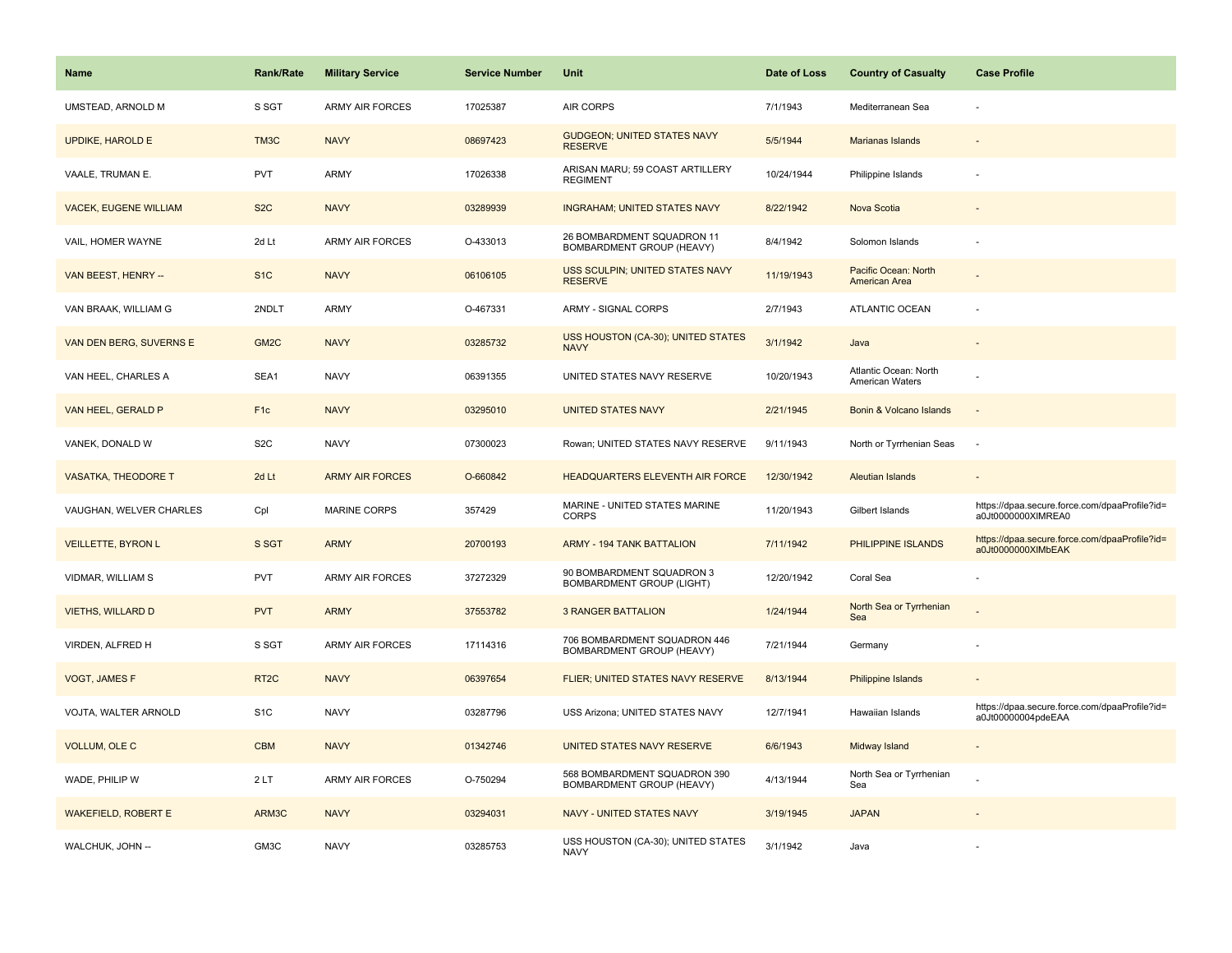| <b>Name</b>                 | <b>Rank/Rate</b>  | <b>Military Service</b> | <b>Service Number</b> | Unit                                                                   | Date of Loss | <b>Country of Casualty</b>                             | <b>Case Profile</b>                                                 |
|-----------------------------|-------------------|-------------------------|-----------------------|------------------------------------------------------------------------|--------------|--------------------------------------------------------|---------------------------------------------------------------------|
| WALCZEWSKI, EDMUND RAYMOND  | Cpl               | <b>MARINE CORPS</b>     | 357715                | MARINE - UNITED STATES MARINE<br><b>CORPS</b>                          | 11/20/1943   | Gilbert Islands                                        | https://dpaa.secure.force.com/dpaaProfile?id=<br>a0Jt0000000Xm6yEAC |
| WALLACE, ROBERT E           | CM3C              | <b>NAVY</b>             | 06395416              | UNITED STATES NAVY RESERVE                                             | 2/7/1943     | North Atlantic Ocean                                   |                                                                     |
| <b>WALLACE, WINTON L</b>    | SC <sub>3</sub> C | <b>NAVY</b>             | 03290121              | <b>GRAYLING; UNITED STATES NAVY</b>                                    | 9/24/1943    | <b>Philippine Islands</b>                              |                                                                     |
| WALLIN, EARL L              | PFC               | <b>ARMY</b>             | 17048171              | 33 REGIMENT 3 ARMORED DIVISION                                         | 7/16/1944    | France                                                 |                                                                     |
| <b>WARD, EARL GEORGE</b>    | S <sub>1</sub> C  | <b>NAVY</b>             | 06382581              | SS Dona Aurora; UNITED STATES NAVY<br><b>RESERVE</b>                   | 1/23/1943    | <b>Brazil</b>                                          |                                                                     |
| WARREN, GERARD NOEL         | 2d Lt             | <b>ARMY AIR FORCES</b>  | O-672515              | ARMY AIR FORCE                                                         | 12/27/1943   | Burma                                                  |                                                                     |
| <b>WASKOSKY, CLIFFORD B</b> | <b>PVT</b>        | <b>ARMY</b>             | 37776497              | 63 INFANTRY 6 DIVISION                                                 | 5/9/1945     | Philippine Islands                                     | $\sim$                                                              |
| WAYNE, RICHARD K            | S SGT             | <b>ARMY AIR FORCES</b>  | 17001361              | 42 BOMBARDMENT SQUADRON 11<br>BOMBARDMENT GROUP (HEAVY)                | 2/1/1943     | Solomon Islands                                        |                                                                     |
| <b>WEBB, GEROLD RICHARD</b> | <b>CPL</b>        | <b>MARINE CORPS</b>     | 00323815              | C COMPANY, 1 BATTALION, 8 MARINE<br><b>REGIMENT, 2 MARINE DIVISION</b> | 6/15/1944    | <b>SAIPAN</b>                                          | https://dpaa.secure.force.com/dpaaProfile?id=<br>a0Jt000001EuVHQEA3 |
| WEBER, GENE J               | S <sub>1</sub> C  | <b>NAVY</b>             | 03296191              | PC-1128; UNITED STATES NAVY                                            | 10/9/1945    | Japan                                                  |                                                                     |
| <b>WEDUL, VERNON O</b>      | 1LT               | <b>ARMY AIR FORCES</b>  | O-756760              | 393 FIGHTER SQUADRON 367 FIGHTER<br><b>GROUP</b>                       | 6/22/1944    | <b>English Channel</b>                                 |                                                                     |
| WEEGMAN, HENRY --           | CPL               | <b>ARMY AIR FORCES</b>  | 37177365              | HMT Rohna; AIR CORPS                                                   | 11/26/1943   | Mediterranean Sea                                      |                                                                     |
| <b>WEEK, RODNEY E</b>       | <b>Ens</b>        | <b>NAVY</b>             | O-368728              | <b>USS SHAMROCK BAY; UNITED STATES</b><br><b>NAVY RESERVE</b>          | 6/22/1945    | Ryukyus Islands                                        |                                                                     |
| WEEKLUND, OSCAR A           | 1LT               | <b>ARMY AIR FORCES</b>  | O-690016              | 786 BOMBARDMENT SQUADRON 466<br>BOMBARDMENT GROUP (HEAVY)              | 6/25/1944    | France                                                 |                                                                     |
| <b>WEGNER, HERMAN A.</b>    | EM <sub>2C</sub>  | <b>NAVY</b>             | 06383081              | <b>LST-353; UNITED STATES NAVY</b><br><b>RESERVE</b>                   | 5/21/1944    | <b>Hawaiian Islands</b>                                | $\sim$                                                              |
| WEIDELL, WILLIAM PETER      | S <sub>2</sub> C  | <b>NAVY</b>             | 03288369              | USS Arizona; UNITED STATES NAVY                                        | 12/7/1941    | Hawaiian Islands                                       | https://dpaa.secure.force.com/dpaaProfile?id=<br>a0Jt00000004rFaEAI |
| <b>WEIK, GILMORE E</b>      | RDM2C             | <b>NAVY</b>             | 06383895              | UNITED STATES NAVY RESERVE                                             | 10/21/1943   | <b>Atlantic Ocean: North</b><br><b>American Waters</b> |                                                                     |
| WEIS, WALTER J              | MOMM1C            | <b>NAVY</b>             | 03761467              | S-28; UNITED STATES NAVY                                               | 7/4/1944     | Pacific Ocean                                          |                                                                     |
| WEIS, WERNER I              | Ens               | <b>NAVY</b>             | O-146610              | <b>UNITED STATES NAVY</b>                                              | 1/31/1943    | Pacific Ocean                                          |                                                                     |
| WELCH, EUGENE --            | GM3C              | <b>NAVY</b>             | 06380905              | HOEL; UNITED STATES NAVY RESERVE                                       | 10/25/1944   | Philippine Sea                                         |                                                                     |
| <b>WENHOLZ, ROY A</b>       | MM <sub>2</sub> C | <b>NAVY</b>             | 03811750              | USS HOUSTON (CA-30); UNITED STATES<br><b>NAVY</b>                      | 3/1/1942     | Java                                                   | $\sim$                                                              |
| WENTWORTH, VERN LEROY       | F <sub>3</sub> C  | <b>NAVY</b>             | 03288422              | USS JUNEAU; UNITED STATES NAVY                                         | 11/13/1942   | Solomon Islands                                        |                                                                     |
| <b>WESP, ROBERT E</b>       | <b>PVT</b>        | <b>ARMY</b>             | 17025383              | 506 PARACHUTE INFANTRY 101<br><b>AIRBORNE DIVISION</b>                 | 10/6/1944    | Holland                                                |                                                                     |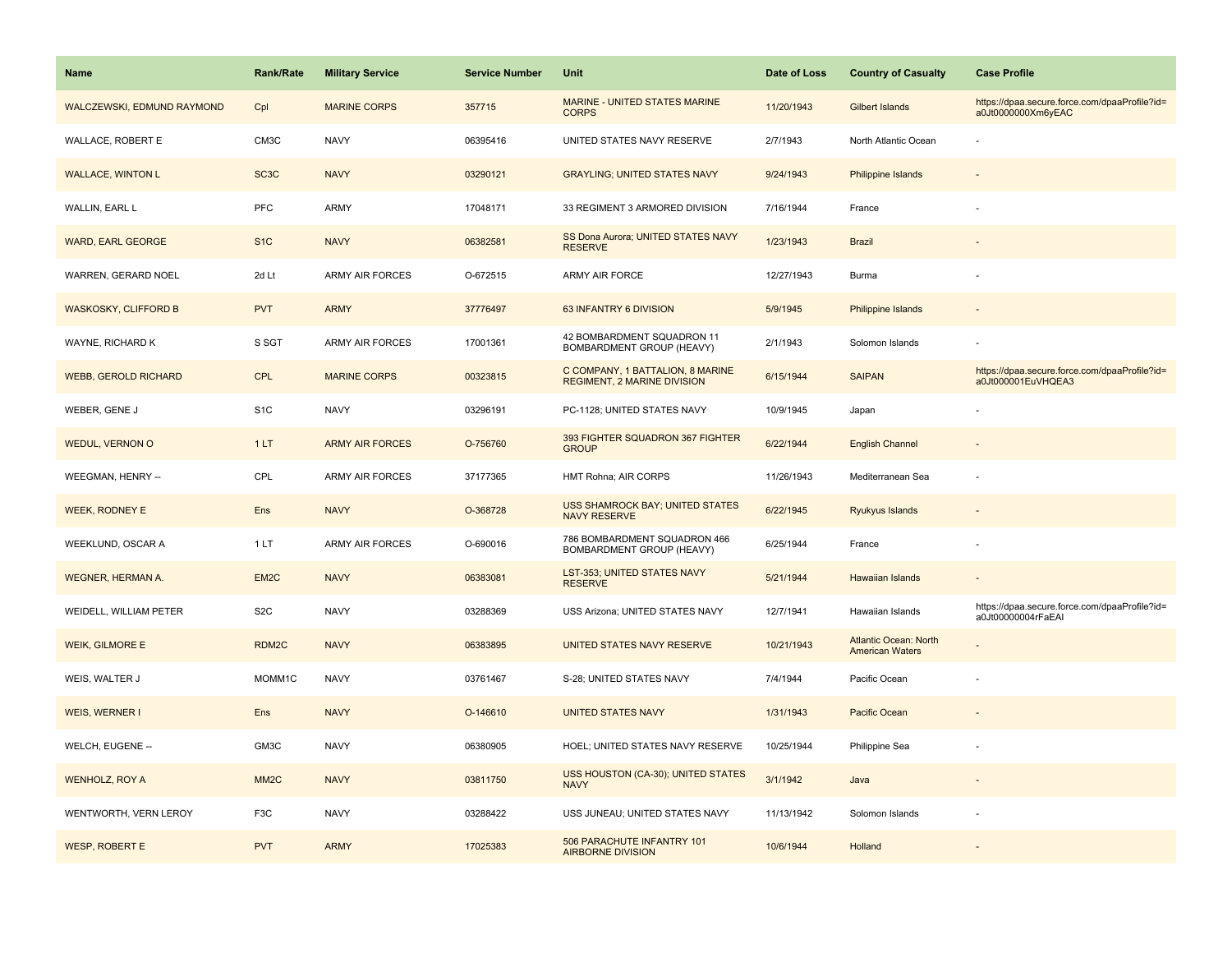| Name                                | <b>Rank/Rate</b> | <b>Military Service</b> | <b>Service Number</b> | Unit                                                             | Date of Loss | <b>Country of Casualty</b>     | <b>Case Profile</b>                                                 |
|-------------------------------------|------------------|-------------------------|-----------------------|------------------------------------------------------------------|--------------|--------------------------------|---------------------------------------------------------------------|
| WEST, WILLIAM P                     | Ens              | <b>NAVY</b>             | O-084079              | UNITED STATES NAVY RESERVE                                       | 5/20/1942    | Pacific Ocean                  |                                                                     |
| <b>WESTBY, KENNETH L</b>            | ART1C            | <b>NAVY</b>             | 06386746              | <b>FRANKLIN; UNITED STATES NAVY</b><br><b>RESERVE</b>            | 3/19/1945    | Japan                          |                                                                     |
| <b>WESTLUND, CLARENCE R</b>         | <b>SGT</b>       | <b>ARMY AIR FORCES</b>  | 17036038              | 333 BOMBARDMENT SQUADRON 94<br>BOMBARDMENT GROUP (HEAVY)         | 4/9/1944     | <b>Baltic Sea</b>              |                                                                     |
| <b>WESTROM, SIDNEY O</b>            | <b>PFC</b>       | <b>ARMY</b>             | 37097124              | 126 INFANTRY 32 DIVISION                                         | 6/4/1944     | <b>New Guinea</b>              |                                                                     |
| WETHERBEE, ROBERT H.                | CAPT             | ARMY                    | O-429198              | HEADQUARTERS 56 FIGHTER GROUP                                    | 6/27/1944    | France                         |                                                                     |
| <b>WETTERNACH, LAURENCE KENNETH</b> | Pvt              | <b>MARINE CORPS</b>     | 370836                | MARINE - UNITED STATES MARINE<br><b>CORPS</b>                    | 11/20/1943   | $\overline{\phantom{a}}$       | https://dpaa.secure.force.com/dpaaProfile?id=<br>a0Jt000000E0tp8EAB |
| WHEELER, JOHN Z                     | Capt             | ARMY                    | O-346792              | 26 CAVALRY REGIMENT (PHILIPPINE<br>SCOUT)                        | 1/26/1945    | China Seas                     | https://dpaa.secure.force.com/dpaaProfile?id=<br>a0Jt000001CbrzrEAB |
| <b>WHITE, WILLIAM G</b>             | <b>LTJG</b>      | <b>NAVY</b>             | O-210562              | USS SAN JACINTO (CVL-30); UNITED<br><b>STATES NAVY RESERVE</b>   | 9/2/1944     | Bonin & Volcano Islands        |                                                                     |
| WICKLUND, JOHN JOSEPH               | S <sub>1</sub> C | <b>NAVY</b>             | 03286184              | USS Arizona; UNITED STATES NAVY                                  | 12/7/1941    | Hawaiian Islands               | https://dpaa.secure.force.com/dpaaProfile?id=<br>a0Jt00000004qxREAQ |
| <b>WIDSTRAND, ROY P</b>             | F <sub>1</sub> C | <b>NAVY</b>             | 08709322              | PT-311; UNITED STATES NAVY RESERVE                               | 11/18/1944   | North or Tyrrhenian Seas       |                                                                     |
| WIEDERHOLT, WILBUR F                | <b>PFC</b>       | ARMY                    | 17017602              | 7 INFANTRY 3 DIVISION                                            | 2/3/1945     | Italy                          |                                                                     |
| WIESE, CARL J                       | <b>PVT</b>       | <b>ARMY</b>             | 37451585              | ARMY - 80 FIELD ARTILLERY BATTALION<br><b>6 DIVISION</b>         | 6/24/1944    | <b>NEW GUINEA</b>              |                                                                     |
| WILCOX, HAROLD J                    | 1LT              | ARMY AIR FORCES         | O-805880              | 413 BOMBARDMENT SQUADRON 96<br>BOMBARDMENT GROUP (HEAVY)         | 6/11/1944    | English Channel                |                                                                     |
| <b>WILDUNG, LEA WILLIAM</b>         | RT3C             | <b>COAST GUARD</b>      | 07017136              | CGC BEDLOE; COAST GUARD - UNITED<br><b>STATES COAST GUARD</b>    | 9/14/1944    | <b>Cape Hatteras</b>           |                                                                     |
| WILLIS, WALTER M                    | Ens              | <b>NAVY</b>             | 084140                | USS Enterprise; UNITED STATES NAVY<br><b>RESERVE</b>             | 12/7/1941    | 215 miles west of Oahu         |                                                                     |
| <b>WILSON, FRANK H</b>              | <b>CPL</b>       | <b>ARMY</b>             | 06583565              | ENOURA MARU; 59 COAST ARTILLERY<br><b>REGIMENT</b>               | 1/9/1945     | Formosa                        | https://dpaa.secure.force.com/dpaaProfile?id=<br>a0Jt0000000cdG2EAI |
| WILSON, JOSEPH R                    | F <sub>1</sub> C | <b>NAVY</b>             | 03290192              | BONEFISH; UNITED STATES NAVY                                     | 7/14/1945    | Sea of Japan                   |                                                                     |
| <b>WILSON, RALPH H</b>              | <b>SGT</b>       | <b>ARMY AIR FORCES</b>  | 17124441              | 785 BOMBARDMENT SQUADRON 466<br><b>BOMBARDMENT GROUP (HEAVY)</b> | 2/23/1945    | North Sea or Tyrrhenian<br>Sea |                                                                     |
| WILZBACHER, THOMAS W.               | <b>PFC</b>       | <b>ARMY AIR FORCES</b>  | 17026627              | 30 BOMBARDMENT SQUADRON 19<br>BOMBARDMENT GROUP (HEAVY)          | 10/5/1942    | New Britain Island             |                                                                     |
| <b>WINGBLADE, ROBERT A</b>          | 2LT              | <b>ARMY AIR FORCES</b>  | O-757359              | <b>AIR CORPS</b>                                                 | 2/20/1944    | <b>Atlantic Ocean</b>          |                                                                     |
| WINJUM, HAROLD E                    | <b>T SGT</b>     | ARMY AIR FORCES         | 37284046              | 489 BOMBARDMENT SQUADRON 340<br>BOMBARDMENT GROUP (MEDIUM)       | 7/12/1944    | Italy                          |                                                                     |
| <b>WINTER, EDWIN R</b>              | Ens              | <b>NAVY</b>             | O-085999              | UNITED STATES NAVY RESERVE                                       | 5/9/1942     | <b>Aleutian Islands</b>        |                                                                     |
| WISDORF, WALTER R                   | TEC <sub>5</sub> | ARMY                    | 37327247              | 328 ENGINEERS COMBAT BATTALION<br>103 DIVISION                   | 1/24/1945    | France                         |                                                                     |